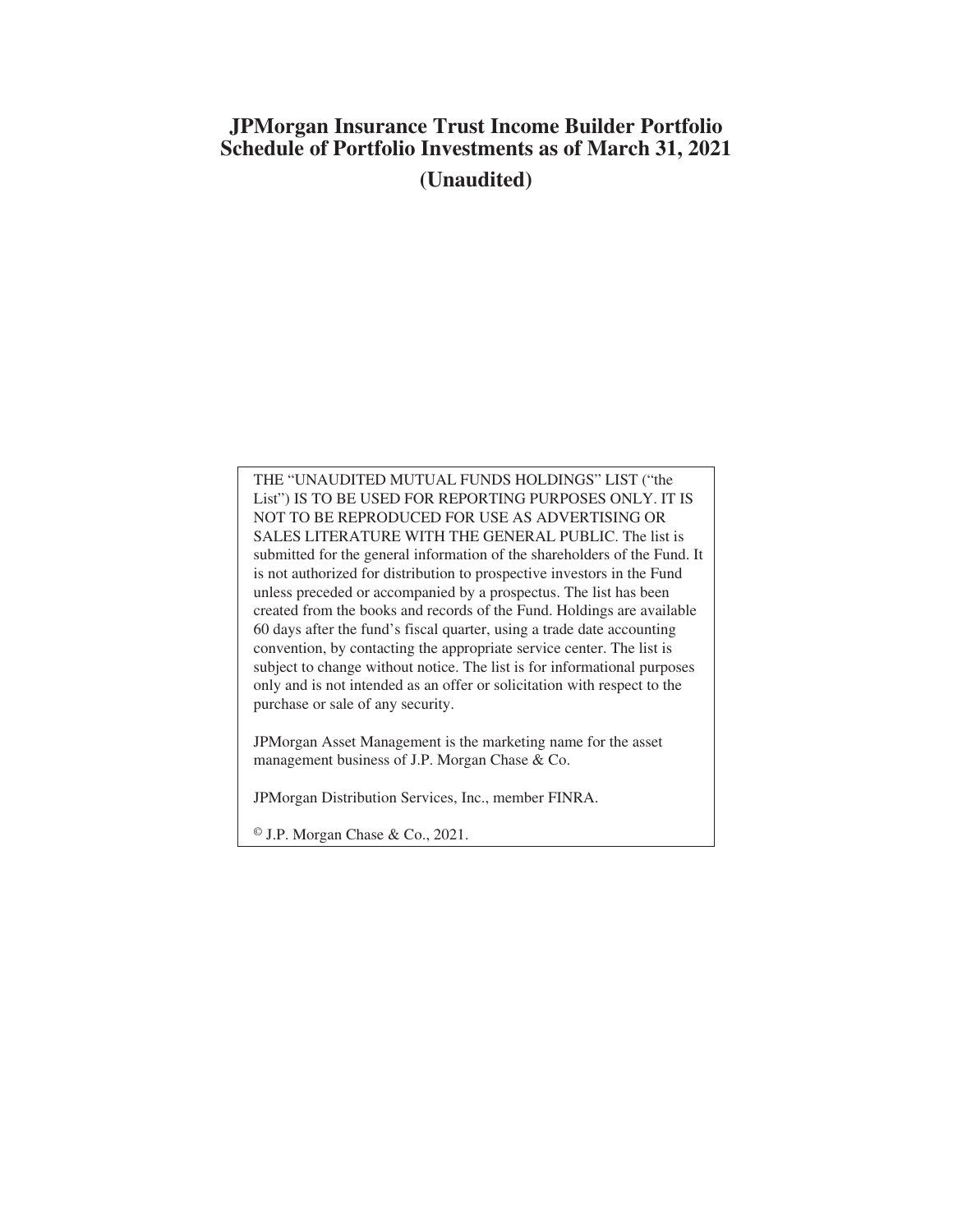## **SCHEDULE OF PORTFOLIO INVESTMENTS**

AS OF MARCH 31, 2021 (Unaudited)

| <b>Investments</b>                                                             | Principal<br>Amount (\$000) | <b>Value (\$000)</b> |
|--------------------------------------------------------------------------------|-----------------------------|----------------------|
| <b>CORPORATE BONDS - 37.7%</b>                                                 |                             |                      |
| Australia — $0.2\%$                                                            |                             |                      |
| Australia & New Zealand Banking Group Ltd. (USD ICE Swap Rate 5 Year + 5.17%), |                             |                      |
| 6.75%, $6/15/2026$ (a) (b) (c) (d)                                             | 200                         | 233                  |
| FMG Resources August 2006 Pty. Ltd. 5.13%, 5/15/2024 (c)                       | 12                          | 13                   |
| Newcrest Finance Pty. Ltd. 4.20%, 5/13/2050 (c)                                | 5                           | 6                    |
|                                                                                |                             | 252                  |
|                                                                                |                             |                      |
| Belgium $-0.1\%$                                                               |                             |                      |
| Anheuser-Busch InBev Worldwide, Inc.                                           |                             |                      |
| 4.38%, 4/15/2038                                                               | 15                          | 17                   |
| 4.60%, 4/15/2048                                                               | 30                          | 34                   |
| 5.55%, 1/23/2049                                                               | 10                          | 13                   |
| 4.50%, 6/1/2050                                                                | 20                          | 23                   |
|                                                                                |                             | 87                   |
| Canada — $1.6\%$                                                               |                             |                      |
| 1011778 BC ULC                                                                 |                             |                      |
| 4.25%, 5/15/2024 (c)                                                           | 87                          | 88                   |
| 3.88%, $1/15/2028$ (c)                                                         | 17                          | 17                   |
| Advanz Pharma Corp. Ltd. 8.00%, 9/6/2024                                       | 80                          | 82                   |
| Alimentation Couche-Tard, Inc.                                                 |                             |                      |
| 4.50%, 7/26/2047 (c)                                                           | 8                           | 9                    |
| 3.80%, $1/25/2050$ (c)                                                         | 5                           | 5                    |
| Bank of Nova Scotia (The)                                                      |                             |                      |
| (ICE LIBOR USD 3 Month + 2.65%), 4.65%, 10/12/2022 (a) (b) (d)                 | 13                          | 13                   |
| (US Treasury Yield Curve Rate T Note Constant Maturity 5 Year + 4.55%), 4.90%, |                             |                      |
| $6/4/2025$ (a) (b) (d)                                                         | 15                          | 16                   |
| Bell Canada 4.30%, 7/29/2049                                                   | 30                          | 34                   |
| Bombardier, Inc.                                                               |                             |                      |
| 6.00%, $10/15/2022$ (c)                                                        | 50                          | 50                   |
| 6.13%, $1/15/2023$ (c)                                                         | 40                          | 42                   |
| 7.50%, $12/1/2024$ (c)                                                         | 45                          | 45                   |
| 7.50%, 3/15/2025 (c)                                                           | 38                          | 37                   |
| Cenovus Energy, Inc. 5.38%, 7/15/2025                                          | 130                         | 146                  |
| Emera, Inc. Series 16-A, (ICE LIBOR USD 3 Month + 5.44%), 6.75%, 6/15/2076 (b) | 205                         | 233                  |
| Enbridge, Inc.                                                                 |                             |                      |
| 4.50%, 6/10/2044                                                               | 5                           | 5                    |
| Series 16-A, (ICE LIBOR USD 3 Month + 3.89%), 6.00%, 1/15/2077 (b)             | 10                          | 11                   |
| (ICE LIBOR USD 3 Month + 3.64%), 6.25%, 3/1/2078 (b)                           | 45                          | 47                   |
| Series 20-A, (US Treasury Yield Curve Rate T Note Constant Maturity 5 Year +   |                             |                      |
| 5.31%), 5.75%, 7/15/2080 (b)                                                   | 117                         | 125                  |
|                                                                                |                             |                      |
| MEG Energy Corp. 6.50%, 1/15/2025 (c)                                          | 45                          | 46                   |
| NOVA Chemicals Corp.                                                           | 89                          |                      |
| 5.00%, $5/1/2025$ (c)                                                          |                             | 93                   |
| 5.25%, $6/1/2027$ (c)                                                          | 26                          | 27                   |
| Open Text Corp. 5.88%, 6/1/2026 (c)                                            | 57                          | 59                   |
| Precision Drilling Corp.                                                       |                             |                      |
| 5.25%, 11/15/2024                                                              | 3                           | 3                    |
| 7.13%, 1/15/2026 (c)                                                           | 23                          | 22                   |
| Quebecor Media, Inc. 5.75%, 1/15/2023                                          | 130                         | 139                  |
| Rogers Communications, Inc.                                                    |                             |                      |
| 4.35%, 5/1/2049                                                                | 25                          | 27                   |
| 3.70%, 11/15/2049                                                              | 15                          | 15                   |
| Stars Group Holdings BV 7.00%, 7/15/2026 (c)                                   | 24                          | 25                   |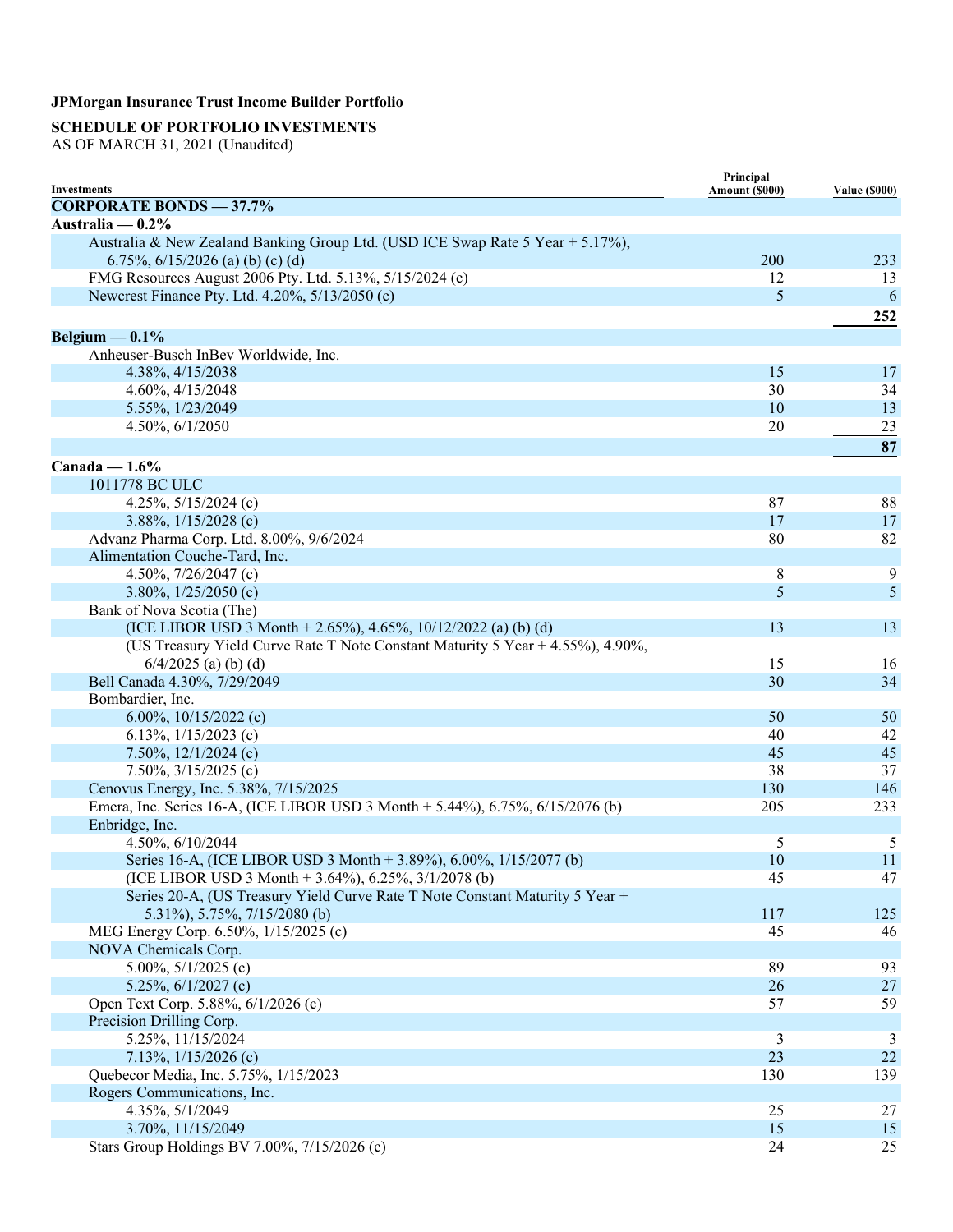| Suncor Energy, Inc. 3.75%, 3/4/2051                                | 10 | 10    |
|--------------------------------------------------------------------|----|-------|
| TransCanada PipeLines Ltd.                                         |    |       |
| 4.75%, 5/15/2038                                                   | 10 | 12    |
| 5.10%, 3/15/2049                                                   | 10 | 12    |
| Transcanada Trust                                                  |    |       |
| Series 16-A, (ICE LIBOR USD 3 Month + 4.64%), 5.87%, 8/15/2076 (b) | 33 | 36    |
| (ICE LIBOR USD 3 Month + 4.15%), 5.50%, $9/15/2079$ (b)            | 72 | 77    |
| Videotron Ltd.                                                     |    |       |
| $5.00\%$ , $7/15/2022$                                             | 38 | 39    |
| 5.13%, $4/15/2027$ (c)                                             | 32 | 34    |
|                                                                    |    | 1,681 |
| Cayman Islands — $0.0\%$ (e)                                       |    |       |
| Global Aircraft Leasing Co. Ltd. 7.25% (PIK), 9/15/2024 (c) (f)    | 32 | 31    |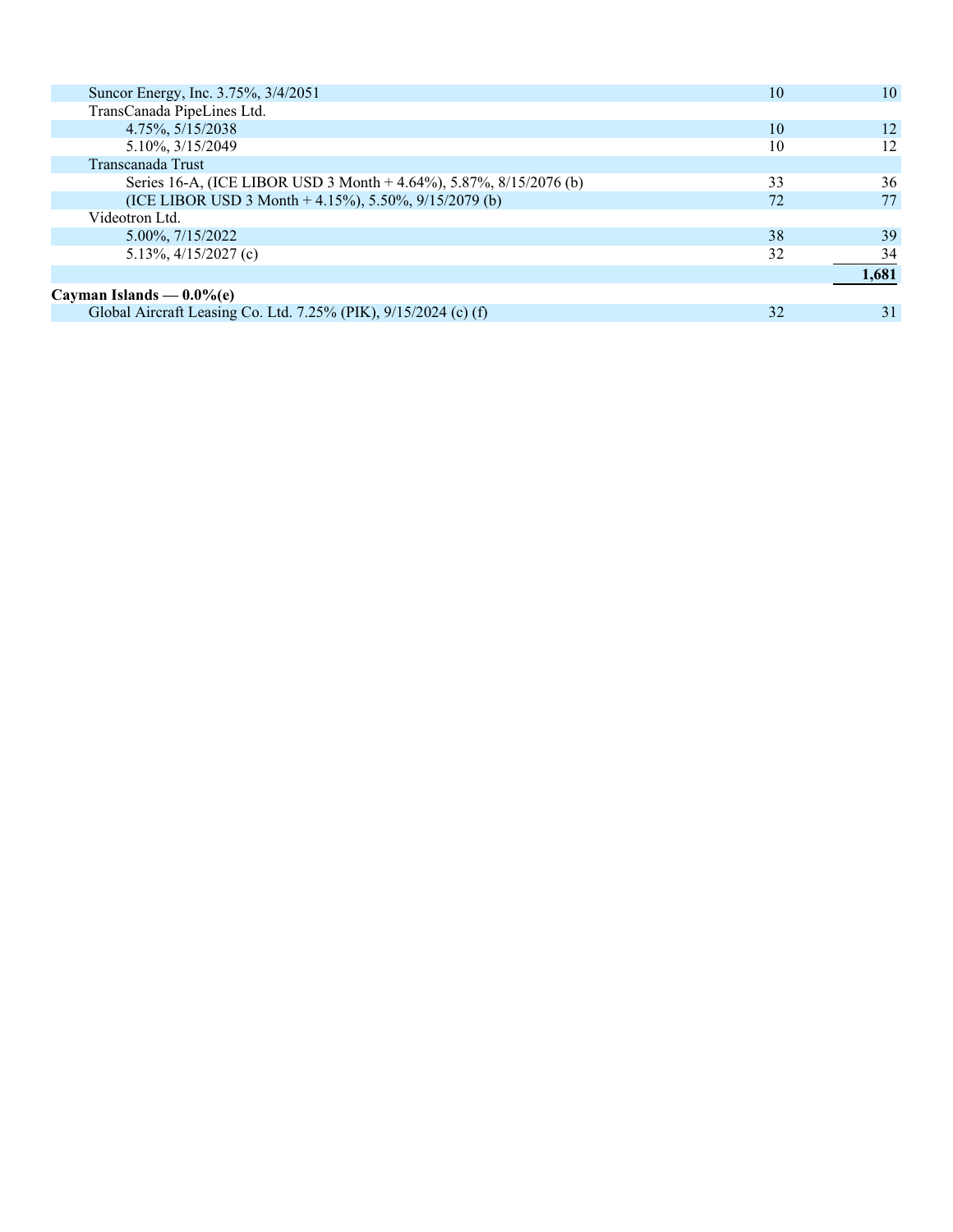## **SCHEDULE OF PORTFOLIO INVESTMENTS**

| <b>Investments</b>                                                                   | Principal<br>Amount (\$000) | <b>Value (\$000)</b> |
|--------------------------------------------------------------------------------------|-----------------------------|----------------------|
| Finland $-0.1%$                                                                      |                             |                      |
| Nokia OYJ                                                                            |                             |                      |
| 4.38%, 6/12/2027                                                                     | 12                          | 13                   |
| 6.63%, 5/15/2039                                                                     | 33                          | 40                   |
|                                                                                      |                             | 53                   |
| France $-0.7%$                                                                       |                             |                      |
| Altice France SA 8.13%, 2/1/2027 (c)                                                 | 200                         | 219                  |
| Credit Agricole SA (USD Swap Semi 5 Year + 6.19%), 8.12%, 12/23/2025 (a) (b) (c) (d) | 200                         | 241                  |
| Societe Generale SA (USD ICE Swap Rate 5 Year + 5.87%), 8.00%,                       |                             |                      |
| $9/29/2025$ (a) (b) (c) (d)                                                          | 200                         | 235                  |
| Total Capital International SA                                                       |                             |                      |
| 3.13%, 5/29/2050                                                                     | 25                          | 23                   |
| 3.39%, 6/29/2060                                                                     | 5                           | 5                    |
|                                                                                      |                             | 723                  |
| Germany $-0.1\%$                                                                     |                             |                      |
| Deutsche Telekom International Finance BV 8.75%, 6/15/2030 (g)                       | 55                          | 82                   |
| Ireland $-0.1\%$                                                                     |                             |                      |
| Avolon Holdings Funding Ltd.                                                         |                             |                      |
| 5.50%, $1/15/2023$ (c)                                                               | 9                           | 9                    |
| 5.13%, $10/1/2023$ (c)                                                               | 33                          | 35                   |
| 5.25%, $5/15/2024$ (c)                                                               | 21                          | 23                   |
| Park Aerospace Holdings Ltd.                                                         |                             |                      |
| 4.50%, $3/15/2023$ (c)                                                               | 16                          | 17                   |
| 5.50%, $2/15/2024$ (c)                                                               | 37                          | 40                   |
|                                                                                      |                             | 124                  |
| Italy $-0.1\%$                                                                       |                             |                      |
| Telecom Italia Capital SA                                                            |                             |                      |
| 6.38%, 11/15/2033                                                                    | 20                          | 24                   |
| 6.00%, 9/30/2034                                                                     | 32                          | 36                   |
|                                                                                      |                             | 60                   |
|                                                                                      |                             |                      |
| Luxembourg $-0.2\%$                                                                  |                             |                      |
| Intelsat Jackson Holdings SA                                                         | 100                         |                      |
| 5.50%, 8/1/2023 (h)                                                                  | 77                          | 61<br>80             |
| 8.00%, $2/15/2024$ (c) (g) (h)<br>8.50%, $10/15/2024$ (c) (h)                        | 110                         | 69                   |
| $9.75\%, 7/15/2025$ (c) (h)                                                          | 35                          | 21                   |
|                                                                                      |                             |                      |
|                                                                                      |                             | 231                  |
| $Mexico - 0.2%$                                                                      |                             |                      |
| Cemex SAB de CV 5.70%, 1/11/2025 (c)                                                 | 200                         | 204                  |
| Netherlands — $0.0\%$ (e)                                                            |                             |                      |
| Shell International Finance BV                                                       |                             |                      |
| 4.00%, 5/10/2046                                                                     | 25                          | 28                   |
| 3.25%, 4/6/2050                                                                      | 15                          | 15                   |
|                                                                                      |                             | 43                   |
| Switzerland $-0.6%$                                                                  |                             |                      |
| Credit Suisse Group AG                                                               |                             |                      |
| (USD Swap Semi 5 Year + 5.11%), 7.13%, 7/29/2022 (a) (b) (d) (i)                     | 200                         | 208                  |
| (USD Swap Semi 5 Year + 3.46%), 6.25%, 12/18/2024 (a) (b) (c) (d)                    | 200                         | 213                  |
| UBS Group AG (USD Swap Semi 5 Year + 4.87%), 7.00%,                                  |                             |                      |
| $2/19/2025$ (a) (b) (d) (i)                                                          | 200                         | 228                  |
|                                                                                      |                             | 649                  |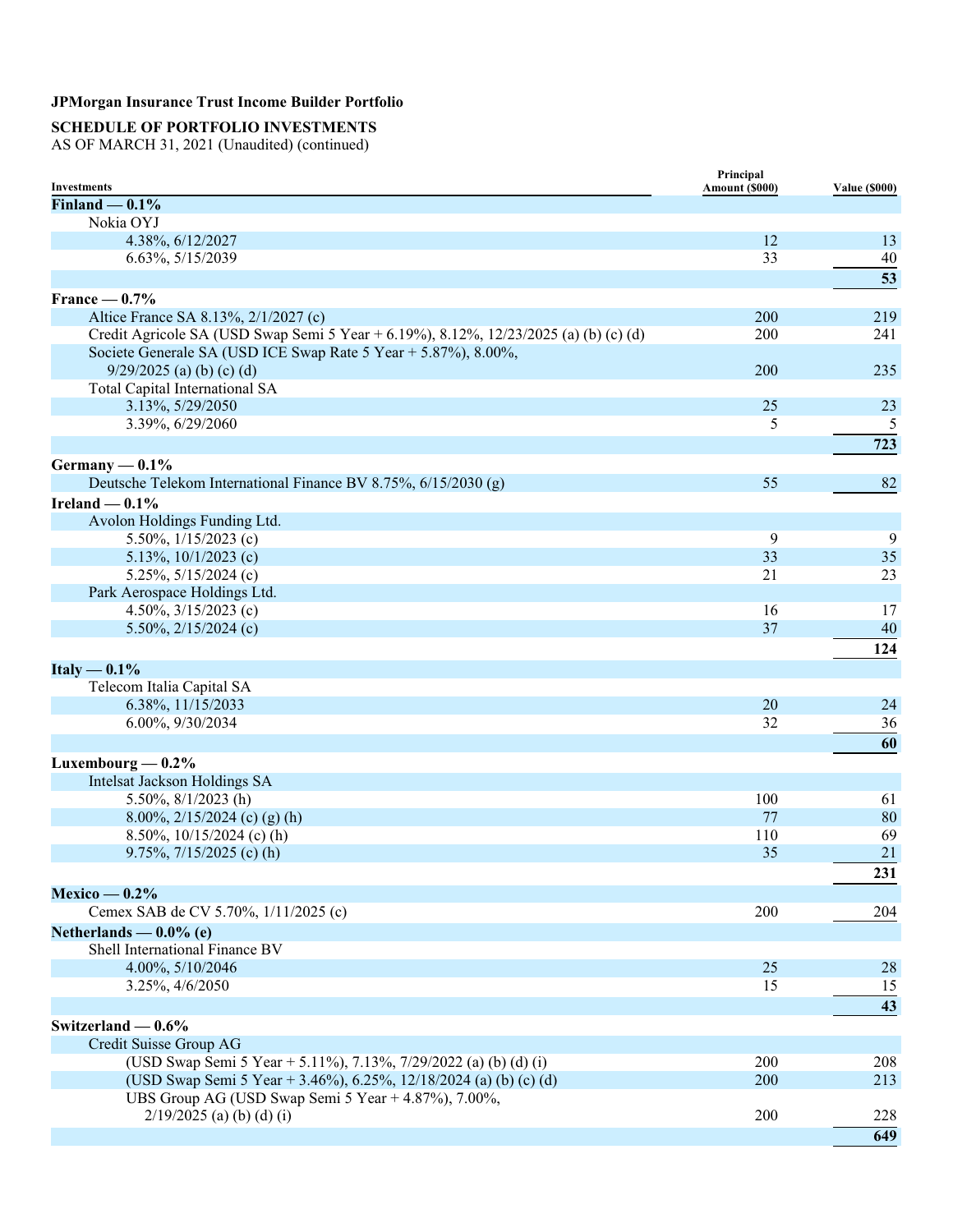#### **United Arab Emirates — 0.1%**

| DAE Funding LLC                                                                    |            |     |     |
|------------------------------------------------------------------------------------|------------|-----|-----|
| 4.50%, $8/1/2022$ (c)                                                              |            | 10  | 10  |
| 5.00%, $8/1/2024$ (c)                                                              |            | 45  | 46  |
|                                                                                    |            |     | 56  |
| United Kingdom $-1.0\%$                                                            |            |     |     |
| AstraZeneca plc 2.13%, 8/6/2050                                                    |            | 65  | 52  |
| <b>BAT</b> Capital Corp.                                                           |            |     |     |
| 4.39%, 8/15/2037                                                                   |            | 17  | 18  |
| 4.76%, 9/6/2049                                                                    |            | 35  | 36  |
| BP Capital Markets plc                                                             |            |     |     |
| (US Treasury Yield Curve Rate T Note Constant Maturity 5 Year + 4.04%), 4.38%,     |            |     |     |
| $6/22/2025$ (a) (b) (d)                                                            |            | 26  | 28  |
| (EUR Swap Annual 5 Year + 4.12%), 3.62%, 3/22/2029 (a) (b) (d) (i)                 | <b>EUR</b> | 100 | 127 |
| (US Treasury Yield Curve Rate T Note Constant Maturity 5 Year $+4.40\%$ ), 4.88%,  |            |     |     |
| $3/22/2030$ (a) (b) (d)                                                            |            | 102 | 109 |
| HSBC Holdings plc 6.10%, 1/14/2042                                                 |            | 20  | 28  |
| Nationwide Building Society (U.K. Government Bonds 5 Year Note Generic Bid Yield + |            |     |     |
| 5.63%), 5.75%, $6/20/2027$ (a) (b) (d) (i)                                         | <b>GBP</b> | 250 | 380 |
| Natwest Group plc (US Treasury Yield Curve Rate T Note Constant Maturity 5 Year +  |            |     |     |
| 5.63%), 6.00%, 12/29/2025 (a) (b) (d)                                              |            | 200 | 219 |
| Vodafone Group plc 5.00%, 5/30/2038                                                |            | 15  | 18  |
|                                                                                    |            |     |     |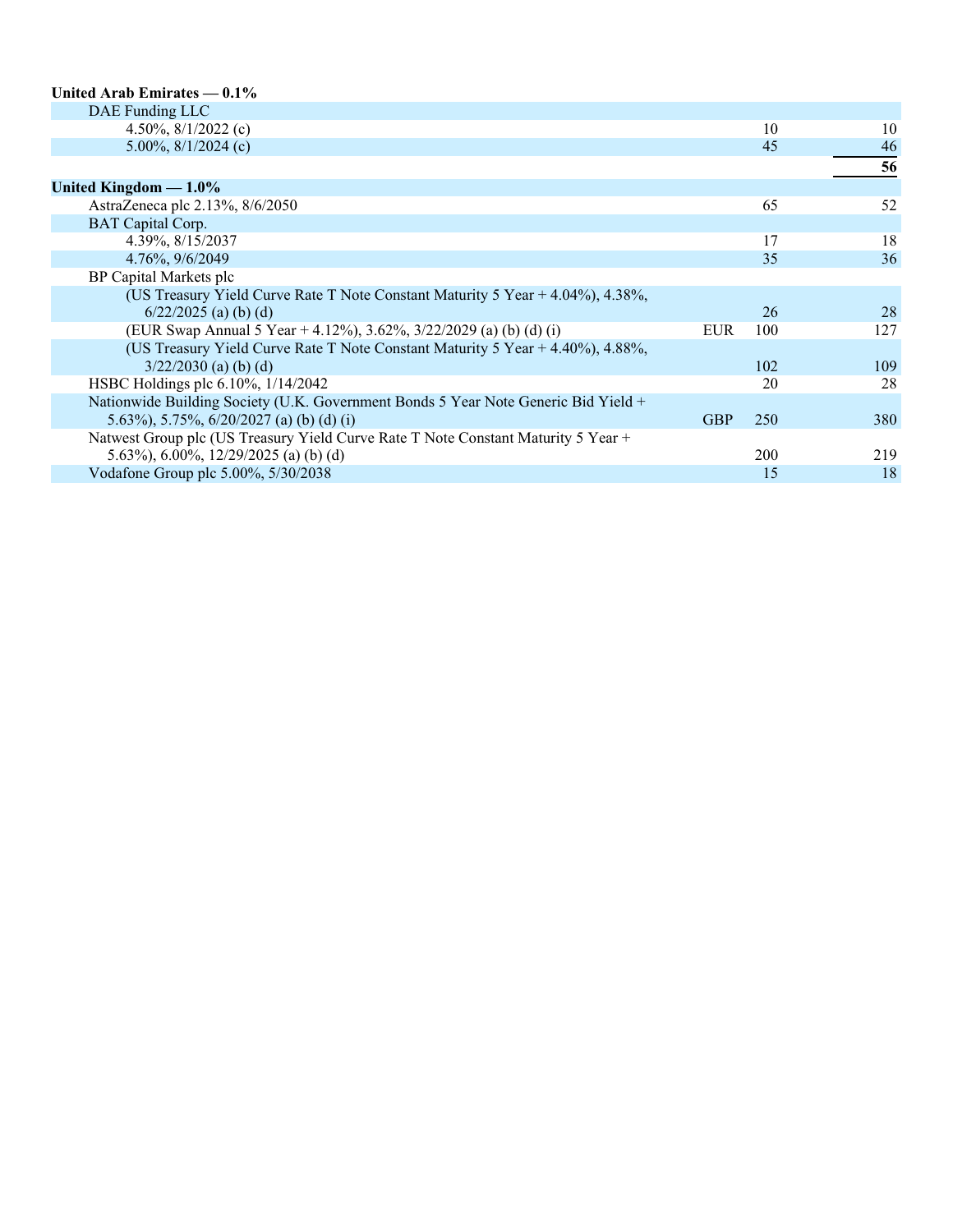## **SCHEDULE OF PORTFOLIO INVESTMENTS**

| <b>Investments</b>                                                                   | Principal            |                            |
|--------------------------------------------------------------------------------------|----------------------|----------------------------|
| (USD Swap Semi 5 Year + 4.87%), 7.00%, 4/4/2079 (b)                                  | Amount (\$000)<br>57 | <b>Value (\$000)</b><br>69 |
|                                                                                      |                      |                            |
|                                                                                      |                      | 1,084                      |
| United States $-32.6%$                                                               |                      |                            |
| 7-Eleven, Inc. 2.80%, 2/10/2051 (c)                                                  | 10                   | 9                          |
| AbbVie, Inc.                                                                         |                      |                            |
| 4.05%, 11/21/2039                                                                    | 30                   | 34                         |
| 4.45%, 5/14/2046                                                                     | 25                   | 29                         |
| 4.25%, 11/21/2049                                                                    | 25                   | 28                         |
| ACCO Brands Corp. 4.25%, 3/15/2029 (c)                                               | 105                  | 102                        |
| Activision Blizzard, Inc. 2.50%, 9/15/2050                                           | 5                    | 4                          |
| Adient US LLC 7.00%, 5/15/2026 (c)                                                   | $\overline{c}$       | $\overline{2}$             |
| ADT Security Corp. (The)                                                             | 95                   | 98                         |
| 4.13%, 6/15/2023                                                                     |                      |                            |
| 4.88%, $7/15/2032$ (c)                                                               | 45<br>10             | 46<br>10                   |
| Advanced Drainage Systems, Inc. 5.00%, 9/30/2027 (c)<br><b>AECOM</b>                 |                      |                            |
|                                                                                      |                      |                            |
| 5.88%, 10/15/2024                                                                    | 5                    | 5                          |
| 5.13%, 3/15/2027                                                                     | 53                   | 58                         |
| Aetna, Inc.                                                                          |                      |                            |
| 4.75%, 3/15/2044                                                                     | 14                   | 17                         |
| 3.88%, 8/15/2047                                                                     | 25                   | 26                         |
| Albertsons Cos., Inc.                                                                |                      |                            |
| 5.75%, 3/15/2025                                                                     | 5                    | 5                          |
| 7.50%, $3/15/2026$ (c)                                                               | 80<br>38             | 88                         |
| 5.88%, $2/15/2028$ (c)                                                               |                      | 41                         |
| Alcoa Nederland Holding BV 6.13%, 5/15/2028 (c)                                      | 200                  | 218                        |
| Allegheny Technologies, Inc. 5.88%, 12/1/2027 (j)                                    | 10                   | 10                         |
| Allied Universal Holdco LLC                                                          |                      |                            |
| 6.63%, $7/15/2026$ (c)                                                               | 13<br>13             | 14                         |
| 9.75%, $7/15/2027$ (c)<br>Allison Transmission, Inc.                                 |                      | 14                         |
| 4.75%, $10/1/2027$ (c)                                                               | 65                   | 69                         |
| 5.88%, $6/1/2029$ (c)                                                                | 70                   | 77                         |
| Allstate Corp. (The) Series B, (ICE LIBOR USD 3 Month + 2.94%), 5.75%, 8/15/2053 (b) | 33                   | 35                         |
| Ally Financial, Inc.                                                                 |                      |                            |
| 5.75%, 11/20/2025                                                                    | 110                  | 125                        |
| 8.00%, 11/1/2031                                                                     | 39                   | 54                         |
| Altria Group, Inc.                                                                   |                      |                            |
| 3.40%, 2/4/2041                                                                      | 15                   | 14                         |
| 3.88%, 9/16/2046                                                                     | 40                   | 39                         |
| 4.45%, 5/6/2050                                                                      | 10                   | 10                         |
| AMC Entertainment Holdings, Inc.                                                     |                      |                            |
| 10.50%, 4/24/2026 (c)                                                                | 26                   | 28                         |
| 12.00% (PIK), $6/15/2026$ (c) (f)                                                    | 76                   | 59                         |
| American Airlines Group, Inc. 5.00%, 6/1/2022 (c)                                    | 21                   | 21                         |
| American Axle & Manufacturing, Inc.                                                  |                      |                            |
| $6.25\%, \frac{4}{1/2025}$ (j)                                                       | 87                   | 90                         |
| 6.25%, $3/15/2026$ (j)                                                               | 52                   | 53                         |
| $6.50\%, \frac{4}{1/2027}$ (j)                                                       | 53                   | 55                         |
| American Express Co.                                                                 |                      |                            |
| Series B, (ICE LIBOR USD 3 Month + 3.43%), 3.62%, 5/15/2021 (a) (b) (d)              | 18                   | 18                         |
| Series C, (ICE LIBOR USD 3 Month + 3.29%), 3.47%, 6/15/2021 (a) (b) (d)              | 21                   | 21                         |
| American International Group, Inc.                                                   |                      |                            |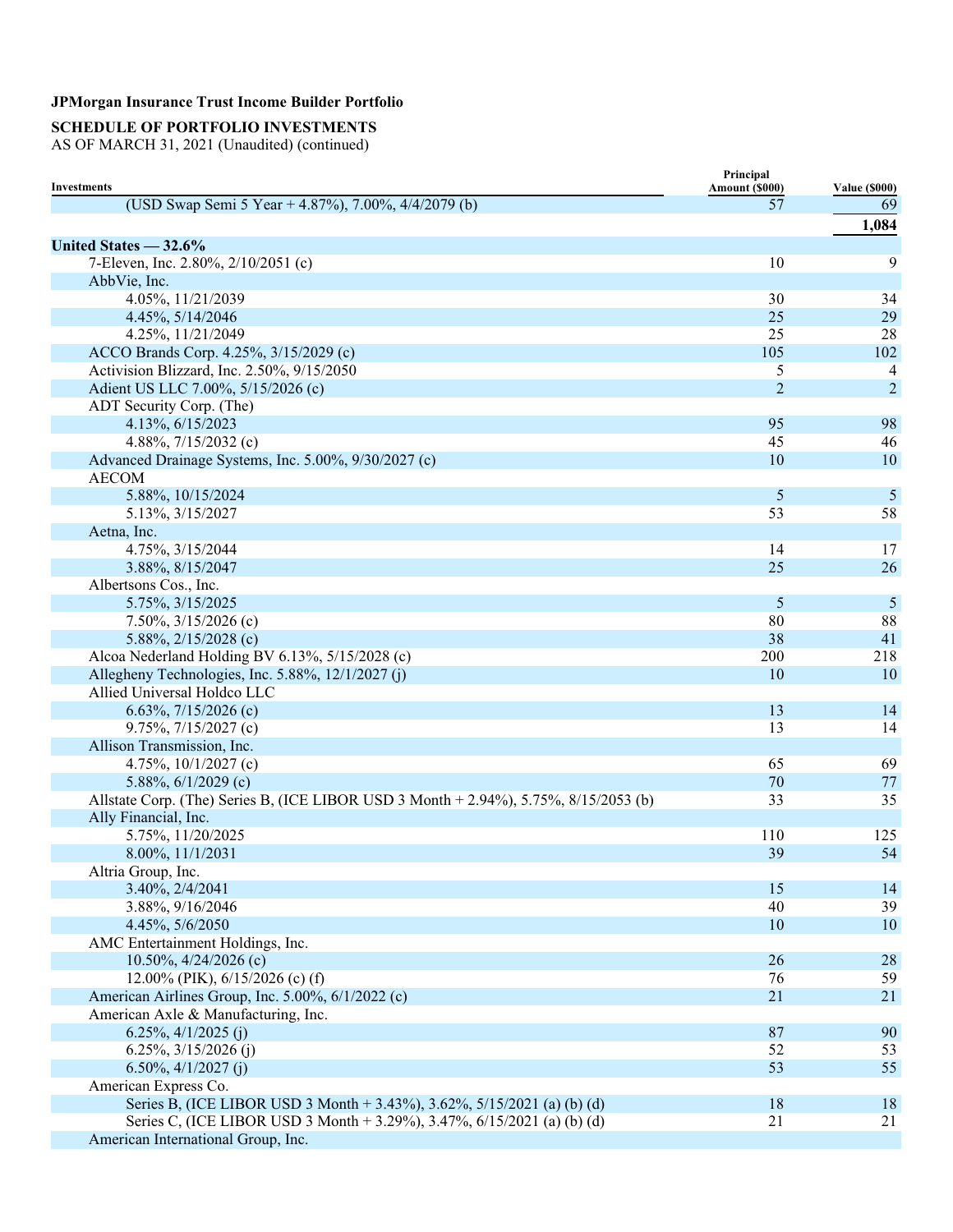| 23  | 25  |
|-----|-----|
| 29  | 32  |
|     |     |
| 10  | 10  |
| 45  | 41  |
| 10  | 10  |
|     |     |
| 25  | 28  |
| 35  | 38  |
| 20  | 20  |
| 62  | 67  |
| 21  | 22  |
|     |     |
| 10  | 10  |
| 65  | 70  |
|     |     |
| 14  | 14  |
| 65  | 72  |
| 25  | 24  |
|     |     |
| 35  | 43  |
| 5   | 6   |
|     | 7   |
| 110 | 119 |
| 200 | 205 |
|     |     |
| 35  | 34  |
| 10  | 9   |
|     | 7   |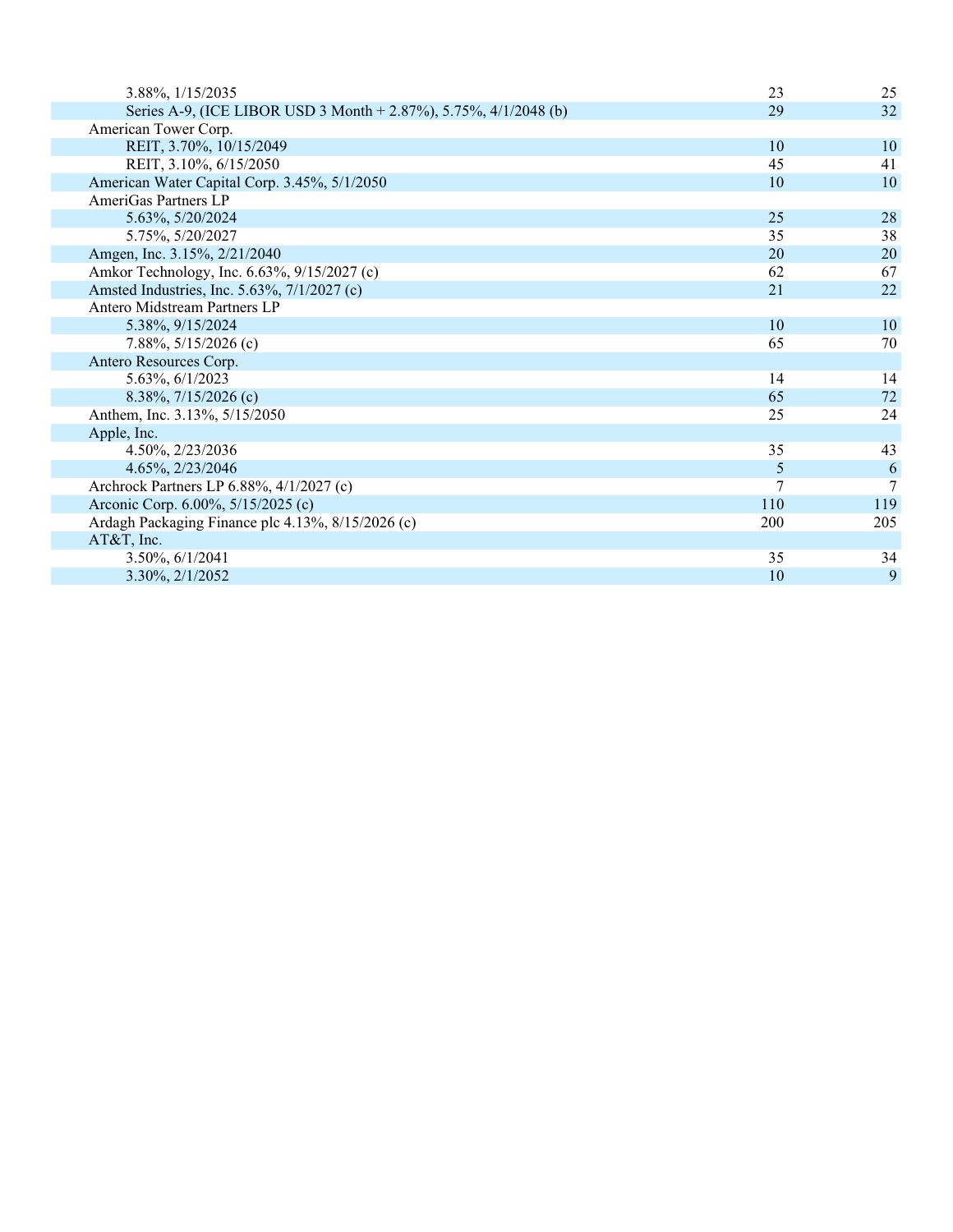## **SCHEDULE OF PORTFOLIO INVESTMENTS**

|                                                                                   | Principal      |                      |
|-----------------------------------------------------------------------------------|----------------|----------------------|
| <b>Investments</b>                                                                | Amount (\$000) | <b>Value (\$000)</b> |
| 3.50%, $9/15/2053$ (c)                                                            | 12             | 11                   |
| 3.55%, $9/15/2055$ (c)                                                            | 15             | 14                   |
| 3.65%, $9/15/2059$ (c)                                                            | $\overline{4}$ | $\overline{4}$       |
| $3.50\%, 2/1/2061$                                                                | 15             | 14                   |
| Avantor Funding, Inc. 4.63%, 7/15/2028 (c)                                        | 85             | 89                   |
| Avis Budget Car Rental LLC                                                        |                |                      |
| 6.38%, $4/1/2024$ (c)                                                             | 100            | 101                  |
| 5.25%, $3/15/2025$ (c)                                                            | 50             | 51                   |
| 5.75%, $7/15/2027$ (c) (j)                                                        | 24             | 25                   |
| B&G Foods, Inc. 5.25%, 4/1/2025                                                   | 146            | 150                  |
| Baker Hughes a GE Co. LLC 4.08%, 12/15/2047                                       | 15             | 16                   |
| Bank of America Corp.                                                             |                |                      |
| Series U, (ICE LIBOR USD 3 Month + 3.14%), 5.20%, 6/1/2023 (a) (b) (d)            | 56             | 59                   |
| Series JJ, (SOFR + 3.55%), 5.12%, 6/20/2024 (a) (b) (d)                           | 24             | 25                   |
| Series X, (ICE LIBOR USD 3 Month + 3.71%), 6.25%, 9/5/2024 (a) (b) (d)            | 151            | 167                  |
| Series Z, (ICE LIBOR USD 3 Month + 4.17%), 6.50%, 10/23/2024 (a) (b) (d)          | 53             | 59                   |
| Series MM, (SOFR + 2.93%), 4.30%, 1/28/2025 (a) (b) (d)                           | 140            | 141                  |
| Series AA, (ICE LIBOR USD 3 Month + 3.90%), 6.10%, 3/17/2025 (a) (b) (d)          | 20             | 22                   |
| Series AA, (ICE LIBOR USD 3 Month + 3.90%), 6.10%, 3/17/2025 (a) (b) (d)          | 33             | 37                   |
| Series DD, (ICE LIBOR USD 3 Month + 4.55%), 6.30%, 3/10/2026 (a) (b) (d)          | 152            | 175                  |
| Series FF, (ICE LIBOR USD 3 Month + 2.93%), 5.87%, 3/15/2028 (a) (b) (d)          | 133            | 145                  |
| $(SOFR + 1.93\%), 2.68\%, 6/19/2041 (b)$                                          | 15             | 14                   |
| (ICE LIBOR USD 3 Month + 3.15%), 4.08%, $3/20/2051$ (b)                           | 30             | 33                   |
| Bank of New York Mellon Corp. (The)                                               |                |                      |
| Series E, (ICE LIBOR USD 3 Month + 3.42%), 3.61%, 6/20/2021 (a) (b) (d)           | 22             | 22                   |
| Series D, (ICE LIBOR USD 3 Month + 2.46%), 4.50%, 6/20/2023 (a) (b) (d)           | 51             | 52                   |
| Series G, (US Treasury Yield Curve Rate T Note Constant Maturity 5 Year + 4.36%), |                |                      |
| 4.70%, $9/20/2025$ (a) (b) (d)                                                    | 13             | 14                   |
| Series H, (US Treasury Yield Curve Rate T Note Constant Maturity 5 Year + 3.35%), |                |                      |
| 3.70%, $3/20/2026$ (a) (b) (d)                                                    | 20             | 21                   |
| Series F, (ICE LIBOR USD 3 Month + 3.13%), 4.62%, 9/20/2026 (a) (b) (d)           | 100            | 105                  |
| Bausch Health Americas, Inc. 9.25%, 4/1/2026 (c)                                  | 26             | 29                   |
| Bausch Health Cos., Inc.                                                          |                |                      |
| 7.00%, $3/15/2024$ (c)                                                            | 63             | 64                   |
|                                                                                   | 95             | 97                   |
| 6.13%, $4/15/2025$ (c)                                                            |                |                      |
| 5.50%, $11/1/2025$ (c)                                                            | 121            | 124                  |
| 9.00%, $12/15/2025$ (c)                                                           | 68             | 74                   |
| 5.75%, 8/15/2027 (c)                                                              | 12             | 13                   |
| 7.00%, $1/15/2028$ (c)                                                            | 20             | 22                   |
| 5.00%, $1/30/2028$ (c)                                                            | 340            | 344                  |
| $7.25\%, 5/30/2029$ (c)                                                           | 22             | $25\,$               |
| Baxter International, Inc. 3.50%, 8/15/2046                                       | 15             | 16                   |
| Berkshire Hathaway Finance Corp. 4.25%, 1/15/2049                                 | 10             | 12                   |
| Berry Global, Inc.                                                                |                |                      |
| 5.13%, $7/15/2023$ (j)                                                            | 5              | 5                    |
| 4.88%, $7/15/2026$ (c)                                                            | 84             | 89                   |
| 5.63%, $7/15/2027$ (c)                                                            | 20             | 21                   |
| Biogen, Inc. 3.15%, 5/1/2050                                                      | 55             | 51                   |
| Boston Scientific Corp. 4.55%, 3/1/2039                                           | 10             | 12                   |
| Boyd Gaming Corp.                                                                 |                |                      |
| 6.38%, 4/1/2026                                                                   | $\overline{4}$ | $\overline{4}$       |
| 6.00%, 8/15/2026                                                                  | 34             | 36                   |
| Boyne USA, Inc. 7.25%, 5/1/2025 (c)                                               | 41             | 43                   |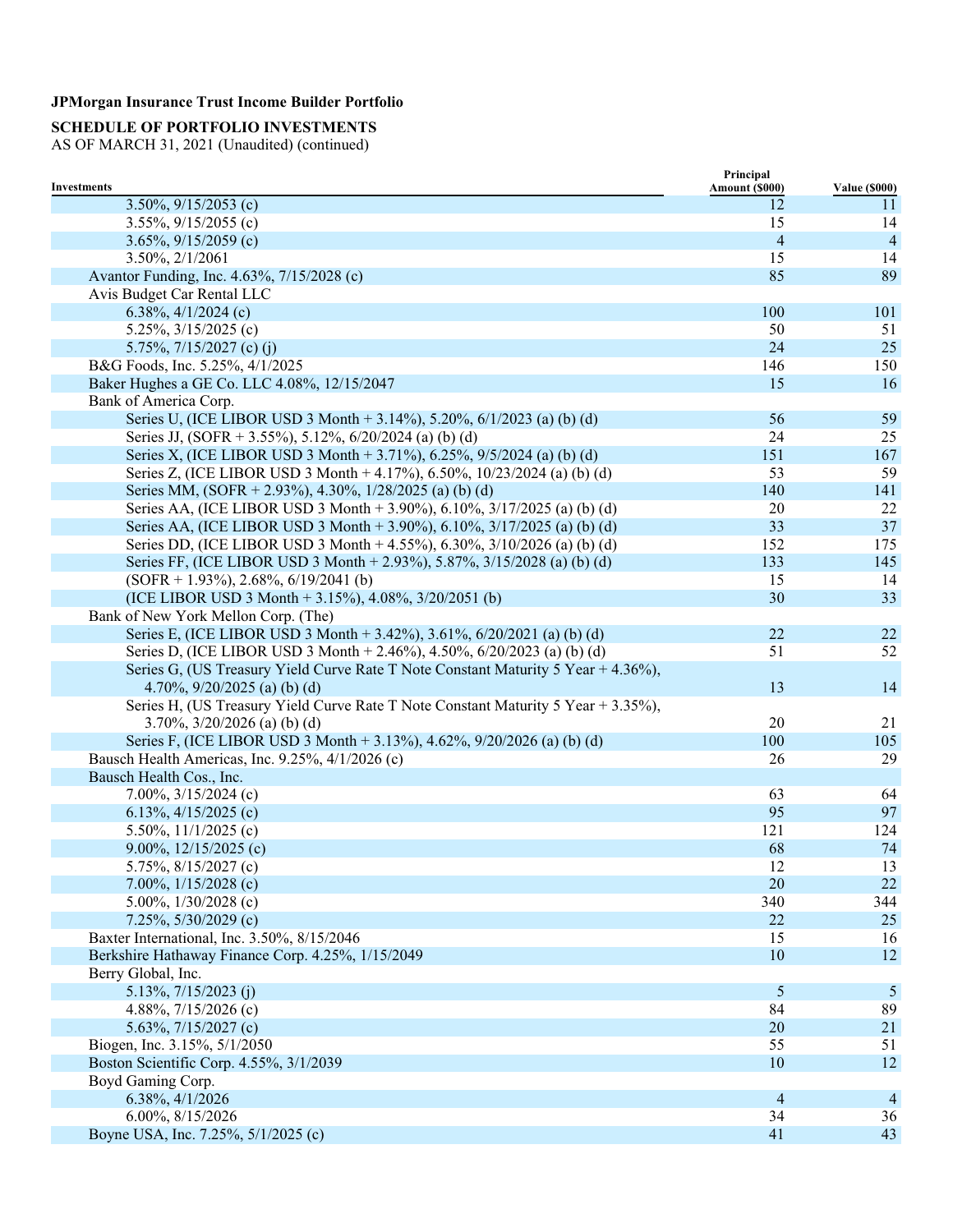| BP Capital Markets America, Inc. |    |                 |
|----------------------------------|----|-----------------|
| $3.00\%, 2/24/2050$              | 30 | 28              |
| $2.77\%$ , $11/10/2050$          | 30 | 26              |
| 2.94%, 6/4/2051                  |    | 13 <sup>°</sup> |
| Brink's Co. (The)                |    |                 |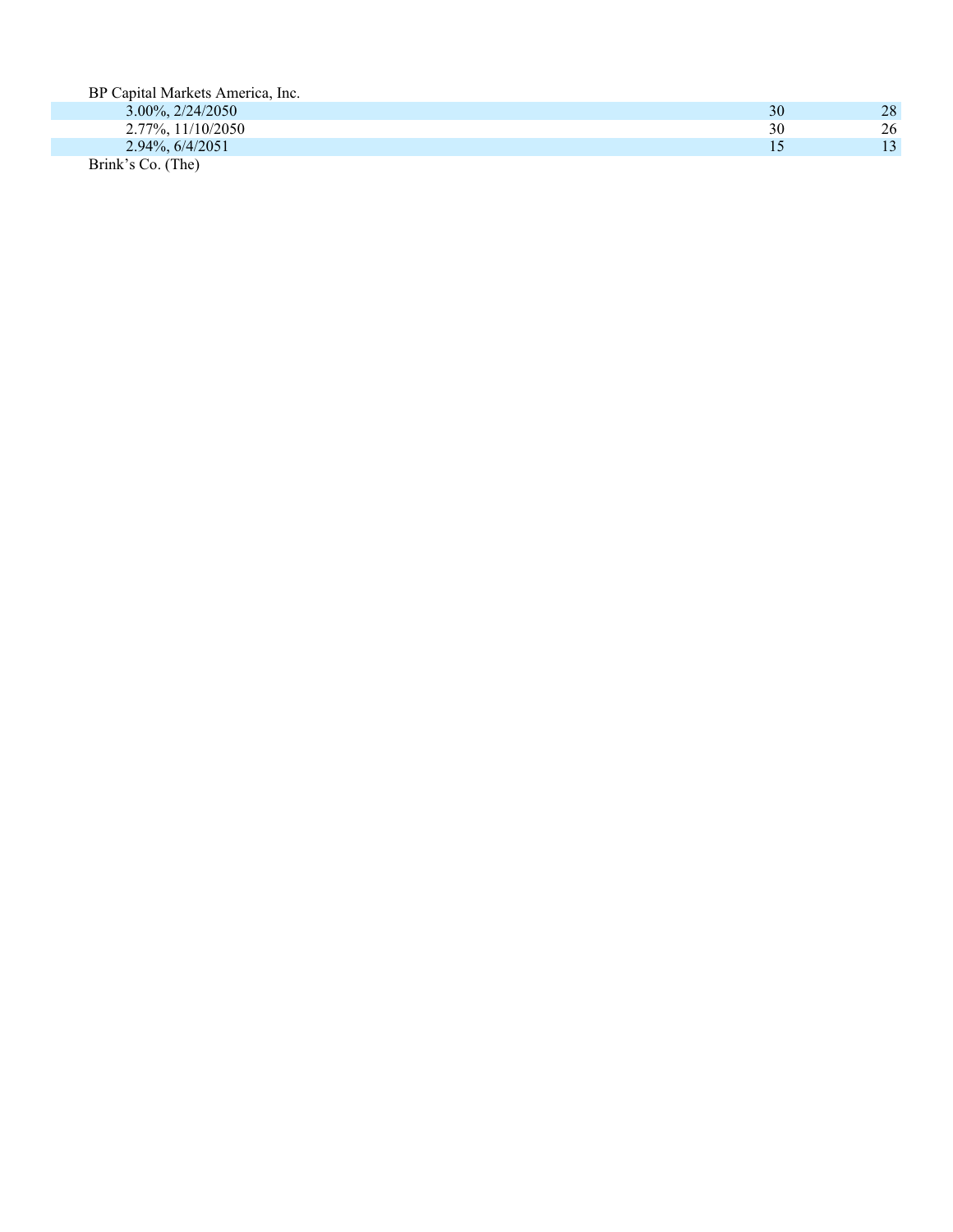## **SCHEDULE OF PORTFOLIO INVESTMENTS**

|                                                                                   | Principal      |                      |
|-----------------------------------------------------------------------------------|----------------|----------------------|
| <b>Investments</b>                                                                | Amount (\$000) | <b>Value (\$000)</b> |
| 4.63%, $10/15/2027$ (c)                                                           | 75<br>30       | 77<br>35             |
| Bristol-Myers Squibb Co. 4.13%, 6/15/2039                                         |                |                      |
| Broadcom, Inc.                                                                    |                |                      |
| 4.30%, 11/15/2032                                                                 | 15             | 16                   |
| $3.50\%, 2/15/2041$ (c)                                                           | 25             | 24                   |
| $3.75\%, 2/15/2051$ (c)                                                           | 15             | 15                   |
| Buckeye Partners LP 3.95%, 12/1/2026                                              | 60             | 59                   |
| Callon Petroleum Co.                                                              |                |                      |
| 6.25%, 4/15/2023                                                                  | 66             | 59                   |
| 6.13%, 10/1/2024                                                                  | 8              | 7                    |
| 6.38%, 7/1/2026                                                                   | 6              | $\overline{4}$       |
| Calpine Corp. 5.25%, 6/1/2026 (c)                                                 | 61             | 63                   |
| Cameron LNG LLC 3.30%, 1/15/2035 (c)                                              | 5              | 5                    |
| Capital One Financial Corp. Series E, (ICE LIBOR USD 3 Month + 3.80%), 3.99%,     |                |                      |
| $6/1/2021$ (a) (b) (d)                                                            | 30             | 30                   |
| Catalent Pharma Solutions, Inc. 5.00%, 7/15/2027 (c)                              | 29             | 30                   |
| CCO Holdings LLC                                                                  |                |                      |
| 5.75%, 2/15/2026 (c)                                                              | 59             | 61                   |
| 5.50%, $5/1/2026$ (c)                                                             | 130            | 134                  |
| 5.13%, $5/1/2027$ (c)                                                             | 158            | 167                  |
| 5.88%, $5/1/2027$ (c)                                                             | 35             | 36                   |
| 5.00%, $2/1/2028$ (c)                                                             | 23             | 24                   |
| 4.75%, $3/1/2030$ (c)                                                             | 404            | 419                  |
| CDK Global, Inc. 5.25%, 5/15/2029 (c)                                             | 99             | 106                  |
| CDW LLC 4.25%, 4/1/2028                                                           | 40             | 41                   |
| Cedar Fair LP                                                                     |                |                      |
|                                                                                   |                |                      |
| 5.38%, 4/15/2027                                                                  | 3              | 3                    |
| 5.25%, 7/15/2029                                                                  | 6              | 6                    |
| Centene Corp. 3.38%, 2/15/2030                                                    | 330            | 333                  |
| CenterPoint Energy, Inc.                                                          |                |                      |
| Series A, (ICE LIBOR USD 3 Month + 3.27%), 6.13%, 9/1/2023 (a) (b) (d)            | 46             | 48                   |
| Charles Schwab Corp. (The)                                                        |                |                      |
| Series G, (US Treasury Yield Curve Rate T Note Constant Maturity 5 Year + 4.97%), |                |                      |
| 5.38%, $6/1/2025$ (a) (b) (d)                                                     | 50             | 55                   |
| Series I, (US Treasury Yield Curve Rate T Note Constant Maturity 5 Year + 3.17%), |                |                      |
| 4.00%, $6/1/2026$ (a) (b) (d)                                                     | 60             | 61                   |
| Series F, (ICE LIBOR USD 3 Month + 2.58%), 5.00%, 12/1/2027 (a) (b) (d)           | 97             | 100                  |
| Series H, (US Treasury Yield Curve Rate T Note Constant Maturity 10 Year +        |                |                      |
| 3.08%), 4.00%, $12/1/2030$ (a) (b) (d)                                            | 183            | 180                  |
| Chemours Co. (The)                                                                |                |                      |
| 7.00%, 5/15/2025                                                                  | 82             | 85                   |
| 5.38%, 5/15/2027 (j)                                                              | 55             | 58                   |
| Cheniere Energy Partners LP                                                       |                |                      |
| 5.63%, 10/1/2026                                                                  | 14             | 15                   |
| 4.50%, 10/1/2029                                                                  | 120            | 124                  |
| Chevron Corp. 2.98%, 5/11/2040                                                    | 10             | 10                   |
| Chevron USA, Inc. 2.34%, 8/12/2050                                                | 5              | $\overline{4}$       |
| Cincinnati Bell, Inc.                                                             |                |                      |
| 7.00%, $7/15/2024$ (c)                                                            | 45             | 46                   |
| 8.00%, $10/15/2025$ (c)                                                           | 15             | 16                   |
| Cinemark USA, Inc. 4.88%, 6/1/2023                                                | 25             | 25                   |
| CIT Group, Inc.                                                                   |                |                      |
|                                                                                   | 22             | 24                   |
| 4.75%, 2/16/2024                                                                  |                |                      |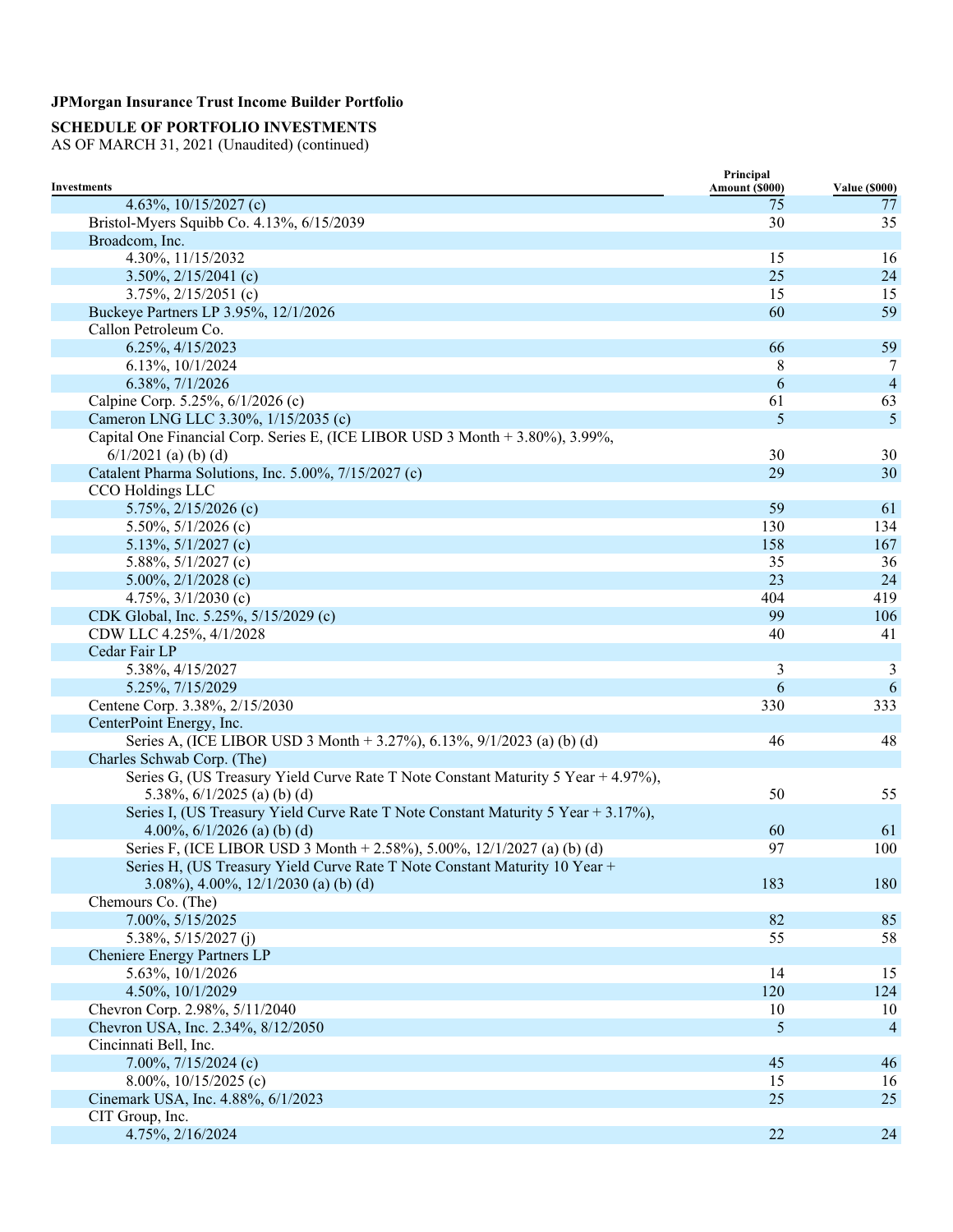| 5.25%, 3/7/2025                                                         | 45  | 51  |
|-------------------------------------------------------------------------|-----|-----|
| 6.13%, 3/9/2028                                                         | 21  | 25  |
| Citigroup, Inc.                                                         |     |     |
| Series R, (ICE LIBOR USD 3 Month + 4.48%), 4.68%, 5/15/2021 (a) (b) (d) | 31  | 31  |
| (ICE LIBOR USD 3 Month + 4.07%), 5.95%, $1/30/2023$ (a) (b) (d)         | 139 | 146 |
| (ICE LIBOR USD 3 Month + 4.23%), 5.90%, 2/15/2023 (a) (b) (d) (j)       | 30  | 32  |
| Series D, (ICE LIBOR USD 3 Month + 3.47%), 5.35%, 5/15/2023 (a) (b) (d) | 10  | 10  |
| Series M, (ICE LIBOR USD 3 Month + 3.42%), 6.30%, 5/15/2024 (a) (b) (d) | 158 | 168 |
| Series U, $(SOR + 3.81\%)$ , 5.00%, 9/12/2024 (a) (b) (d)               | 141 | 145 |
| Series V, (SOFR + 3.23%), 4.70%, $1/30/2025$ (a) (b) (d)                | 124 | 125 |
|                                                                         |     |     |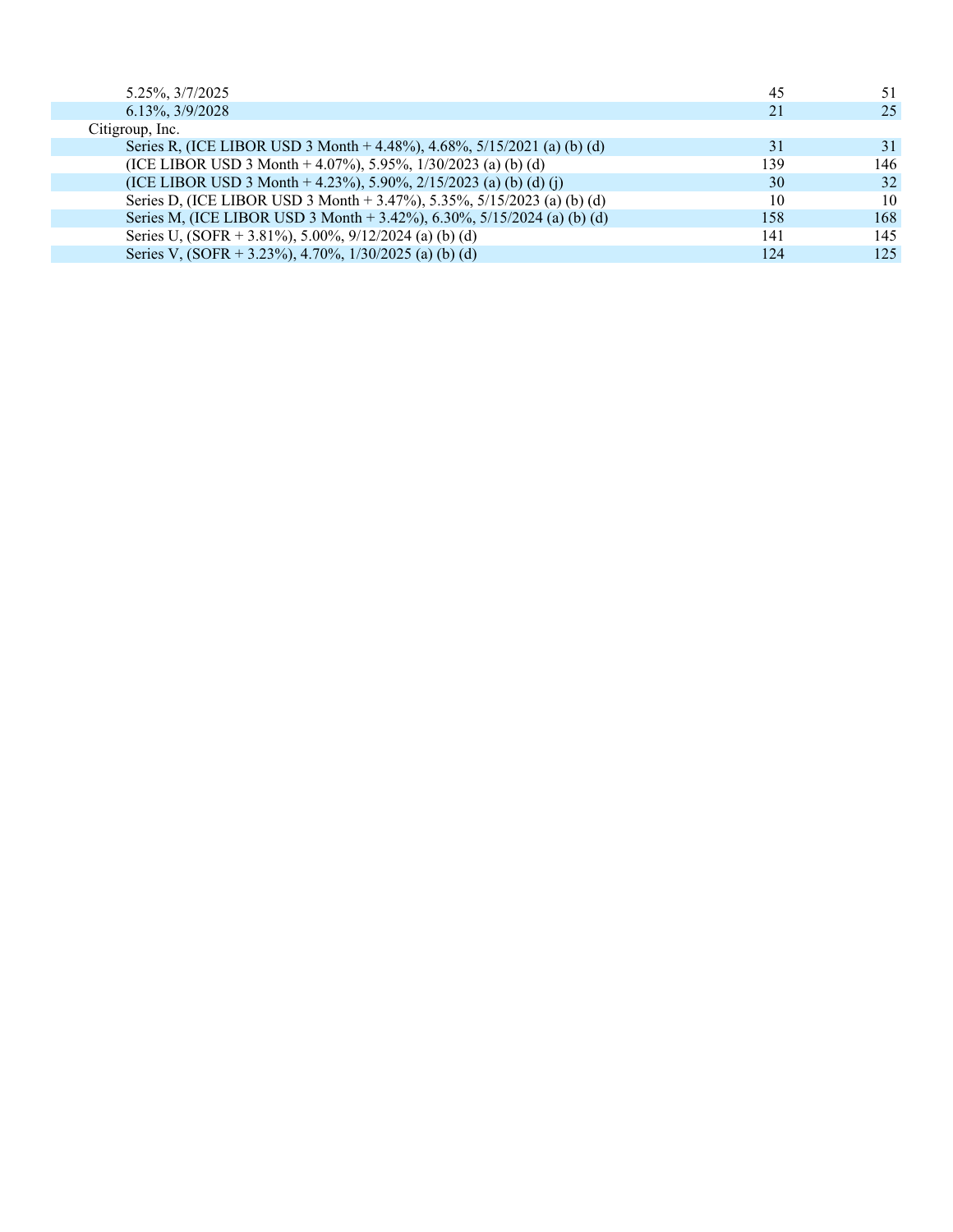## **SCHEDULE OF PORTFOLIO INVESTMENTS**

| <b>Investments</b>                                                                | Principal<br>Amount (\$000) | <b>Value (\$000)</b> |
|-----------------------------------------------------------------------------------|-----------------------------|----------------------|
| Series P, (ICE LIBOR USD 3 Month + 3.91%), 5.95%, 5/15/2025 (a) (b) (d)           | 103                         | 111                  |
| Series W, (US Treasury Yield Curve Rate T Note Constant Maturity 5 Year + 3.60%), |                             |                      |
| 4.00%, $12/10/2025$ (a) (b) (d)                                                   | 159                         | 160                  |
| (US Treasury Yield Curve Rate T Note Constant Maturity 5 Year + 3.42%), 3.88%,    |                             |                      |
| $2/18/2026$ (a) (b) (d)                                                           | 60                          | 60                   |
| Series T, (ICE LIBOR USD 3 Month + 4.52%), 6.25%, 8/15/2026 (a) (b) (d)           | 98                          | 112                  |
| (ICE LIBOR USD 3 Month + 1.17%), 3.88%, $1/24/2039$ (b)                           | 10                          | 11                   |
| $(SOFR + 4.55\%), 5.32\%, 3/26/2041(b)$                                           | 35                          | 45                   |
| (ICE LIBOR USD 3 Month + 1.84%), 4.28%, 4/24/2048 (b)                             | 6                           | $\tau$               |
| Citizens Financial Group, Inc.                                                    |                             |                      |
| Series A, (ICE LIBOR USD 3 Month + 3.96%), 4.20%, 7/6/2021 (a) (b) (d)            | 27                          | 27                   |
| Series B, (ICE LIBOR USD 3 Month + 3.00%), 6.00%, 7/6/2023 (a) (b) (d)            | 23                          | 23                   |
| Series C, (ICE LIBOR USD 3 Month + 3.16%), 6.37%, 4/6/2024 (a) (b) (d)            | 35                          | 37                   |
| Clear Channel Worldwide Holdings, Inc.                                            |                             |                      |
| 9.25%, 2/15/2024                                                                  | 86                          | 90                   |
| 5.13%, $8/15/2027$ (c)                                                            | 35                          | 35                   |
| CMS Energy Corp. (US Treasury Yield Curve Rate T Note Constant Maturity 5 Year +  |                             |                      |
| 4.12%), 4.75%, $6/1/2050$ (b)                                                     | 36                          | 39                   |
| Colfax Corp.                                                                      |                             |                      |
| 6.00%, $2/15/2024$ (c)                                                            | 33                          | 34                   |
| 6.38%, $2/15/2026$ (c)                                                            | 5                           | 5                    |
| Comcast Corp.                                                                     |                             |                      |
| 3.75%, 4/1/2040                                                                   | 20                          | 22                   |
| 4.05%, 11/1/2052                                                                  | 5                           | 6                    |
| Commercial Metals Co.                                                             |                             |                      |
| 4.88%, 5/15/2023                                                                  | 19                          | 20                   |
| 5.38%, 7/15/2027                                                                  | 61                          | 64                   |
|                                                                                   |                             |                      |
| CommScope Technologies LLC                                                        | 97                          | 99                   |
| 6.00%, $6/15/2025$ (c)                                                            |                             |                      |
| 5.00%, $3/15/2027$ (c)                                                            | 15                          | 15                   |
| CommScope, Inc.                                                                   |                             |                      |
| 5.50%, $3/1/2024$ (c)                                                             | 31                          | 32                   |
| 6.00%, $3/1/2026$ (c)                                                             | 35<br>75                    | 37                   |
| $8.25\%, \frac{3}{1/2027}$ (c)                                                    |                             | 80                   |
| Community Health Systems, Inc. 8.00%, 3/15/2026 (c)                               | 176                         | 190                  |
| Constellation Brands, Inc.                                                        |                             |                      |
| 4.50%, 5/9/2047                                                                   | 20                          | 23                   |
| 5.25%, 11/15/2048                                                                 | 15                          | 19                   |
| Constellation Merger Sub, Inc. 8.50%, 9/15/2025 (c)                               | 32                          | 30                   |
| Corning, Inc. 5.35%, 11/15/2048                                                   | 5                           | 6                    |
| Covanta Holding Corp. 5.88%, 7/1/2025                                             | 19                          | 20                   |
| Cox Communications, Inc.                                                          |                             |                      |
| 4.80%, $2/1/2035$ (c)                                                             | 5                           | 6                    |
| 2.95%, $10/1/2050$ (c)                                                            | 15                          | 13                   |
| Crestwood Midstream Partners LP                                                   |                             |                      |
| $5.75\%, \frac{4}{1/2025}$ (j)                                                    | 29                          | 29                   |
| 5.63%, $5/1/2027$ (c)                                                             | 10                          | 10                   |
| Crown Americas LLC                                                                |                             |                      |
| 4.50%, 1/15/2023                                                                  | $27\,$                      | 28                   |
| 4.75%, 2/1/2026                                                                   | 26                          | 27                   |
| Crown Castle International Corp.                                                  |                             |                      |
| REIT, 2.90%, 4/1/2041                                                             | 30                          | 28                   |
| REIT, 5.20%, 2/15/2049                                                            | 5                           | 6                    |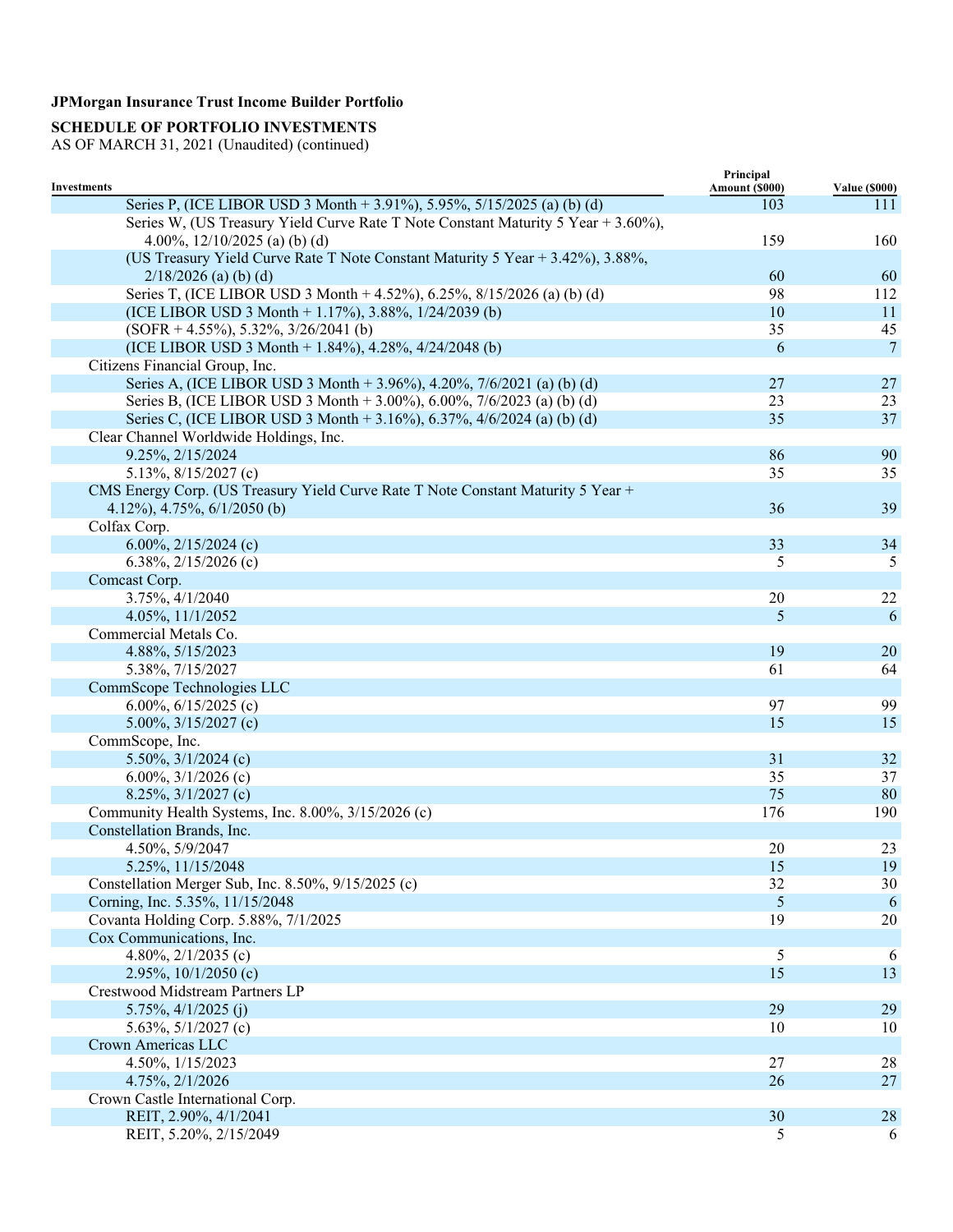| REIT, 4.15%, 7/1/2050                           | 28  | 30  |
|-------------------------------------------------|-----|-----|
| CSC Holdings LLC                                |     |     |
| 6.75%, 11/15/2021                               | 27  | 28  |
| 5.88%, 9/15/2022                                | 15  | 16  |
| 5.25%, 6/1/2024                                 | 157 | 169 |
| 5.75\%, $1/15/2030$ (c)                         | 200 | 211 |
| CSX Corp. 4.75%, 11/15/2048                     | 29  | 35  |
| Cummins, Inc. 2.60%, 9/1/2050                   | 20  | 18  |
| Curo Group Holdings Corp. 8.25%, $9/1/2025$ (c) | 71  | 71  |
| CVR Partners LP 9.25%, 6/15/2023 (c)            | 164 | 165 |
| CVS Health Corp.                                |     |     |
| 4.78%, 3/25/2038                                | 15  | 18  |
| $4.13\%, \frac{4}{1/2040}$                      | 10  | 11  |
| 2.70%, 8/21/2040                                | 20  | 19  |
| 5.30%, 12/5/2043                                | 30  | 37  |
| 5.05%, 3/25/2048                                | 10  | 12  |
| Dana, Inc. 5.38%, 11/15/2027                    | 115 | 121 |
| Darling Ingredients, Inc. 5.25%, 4/15/2027 (c)  | 12  | 13  |
| DaVita, Inc. 4.63%, 6/1/2030 (c)                | 140 | 143 |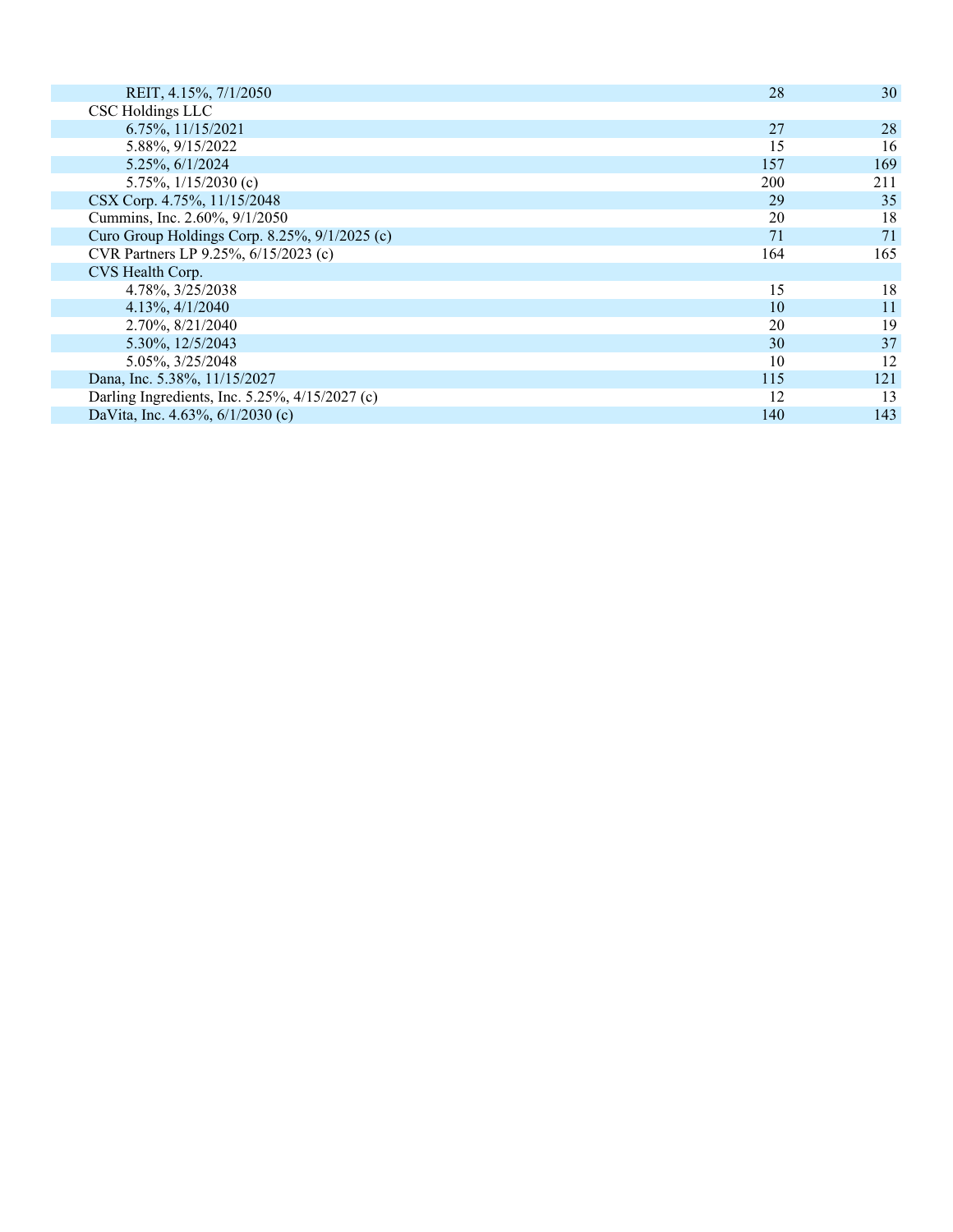## **SCHEDULE OF PORTFOLIO INVESTMENTS**

|                                                                                    | Principal      |                      |
|------------------------------------------------------------------------------------|----------------|----------------------|
| <b>Investments</b>                                                                 | Amount (\$000) | <b>Value (\$000)</b> |
| DCP Midstream Operating LP 4.95%, 4/1/2022                                         | 5              | 5                    |
| 3.88%, 3/15/2023                                                                   | 38             | 40                   |
| 5.38%, 7/15/2025                                                                   | 14             | 15                   |
| 6.75%, $9/15/2037$ (c)                                                             | 20             | 22                   |
| Deere & Co. 3.75%, 4/15/2050                                                       | 30             | 34                   |
| Delek Logistics Partners LP 6.75%, 5/15/2025                                       | 48             | 48                   |
| Dell International LLC                                                             |                |                      |
| 7.13%, $6/15/2024$ (c)                                                             | 65             | 67                   |
| 6.02%, $6/15/2026$ (c)                                                             | 10             | 12                   |
| DH Europe Finance II SARL 3.25%, 11/15/2039                                        | 20             | 20                   |
| Diamond Sports Group LLC 5.38%, 8/15/2026 (c)                                      | 53             | 38                   |
| Discovery Communications LLC                                                       |                |                      |
| 5.30%, 5/15/2049                                                                   | 20             | 24                   |
| 4.65%, 5/15/2050                                                                   | 20             | 22                   |
| DISH DBS Corp.                                                                     |                |                      |
| 6.75%, 6/1/2021                                                                    | 105            | 106                  |
| 5.88%, 7/15/2022                                                                   | 24             | 25                   |
| 5.00%, 3/15/2023                                                                   | 223            | 233                  |
| 5.88%, 11/15/2024                                                                  | 25             | 26                   |
| 7.75%, 7/1/2026                                                                    | 125            | 138                  |
| Dole Food Co., Inc. 7.25%, 6/15/2025 (c)                                           | 50             | 51                   |
| Dominion Energy, Inc.                                                              |                |                      |
| Series B, (US Treasury Yield Curve Rate T Note Constant Maturity 5 Year + 2.99%),  |                |                      |
| 4.65%, $12/15/2024$ (a) (b) (d)                                                    | 24             | 25                   |
| (ICE LIBOR USD 3 Month + 3.06%), 5.75%, $10/1/2054$ (b)                            | 10             | 11                   |
| Downstream Development Authority of the Quapaw Tribe of Oklahoma 10.50%, 2/15/2023 |                |                      |
| (c)                                                                                | 87             | 90                   |
| Duke Energy Corp.                                                                  |                |                      |
| 3.75%, 9/1/2046                                                                    | 15             | 15                   |
| 3.95%, 8/15/2047                                                                   | 10             | 10                   |
| Dun & Bradstreet Corp. (The) 6.88%, 8/15/2026 (c)                                  | 27             | 29                   |
| Embarq Corp. 8.00%, 6/1/2036                                                       | 124            | 143                  |
| EMC Corp. 3.38%, 6/1/2023                                                          | 26             | 27                   |
| Emergent BioSolutions, Inc. 3.88%, 8/15/2028 (c)                                   | 95             | 93                   |
| Encompass Health Corp. 4.50%, 2/1/2028                                             | 185            | 189                  |
| Energizer Holdings, Inc. 4.75%, 6/15/2028 (c)                                      | 140            | 144                  |
| <b>Energy Transfer Operating LP</b>                                                |                |                      |
| Series B, (ICE LIBOR USD 3 Month + 4.16%), 6.63%, 2/15/2028 (a) (b) (d)            | 65             | 58                   |
| Series G, (US Treasury Yield Curve Rate T Note Constant Maturity 5 Year + 5.31%),  |                |                      |
| 7.13%, $5/15/2030$ (a) (b) (d)                                                     | 30             | 29                   |
| EnLink Midstream Partners LP                                                       |                |                      |
| Series C, (ICE LIBOR USD 3 Month + 4.11%), 6.00%, 12/15/2022 (a) (b) (d)           | 30             | 19                   |
| 4.40%, 4/1/2024                                                                    | 19             | 19                   |
| 4.15%, 6/1/2025                                                                    | 23             | $22\,$               |
| 4.85%, 7/15/2026                                                                   | 58             | 56                   |
| 5.60%, 4/1/2044                                                                    | 5              | $\overline{4}$       |
| Entegris, Inc. 4.63%, 2/10/2026 (c)                                                | 49             | 51                   |
| Entercom Media Corp.                                                               |                |                      |
| 7.25%, $11/1/2024$ (c) (j)                                                         | 35             | 36                   |
| 6.50%, $5/1/2027$ (c) (j)                                                          | 41             | 43                   |
| Entergy Texas, Inc. 3.55%, 9/30/2049                                               | 15             | 15                   |
| <b>Enterprise Products Operating LLC</b>                                           |                |                      |
| 4.80%, 2/1/2049                                                                    | 10             | 11                   |
|                                                                                    |                |                      |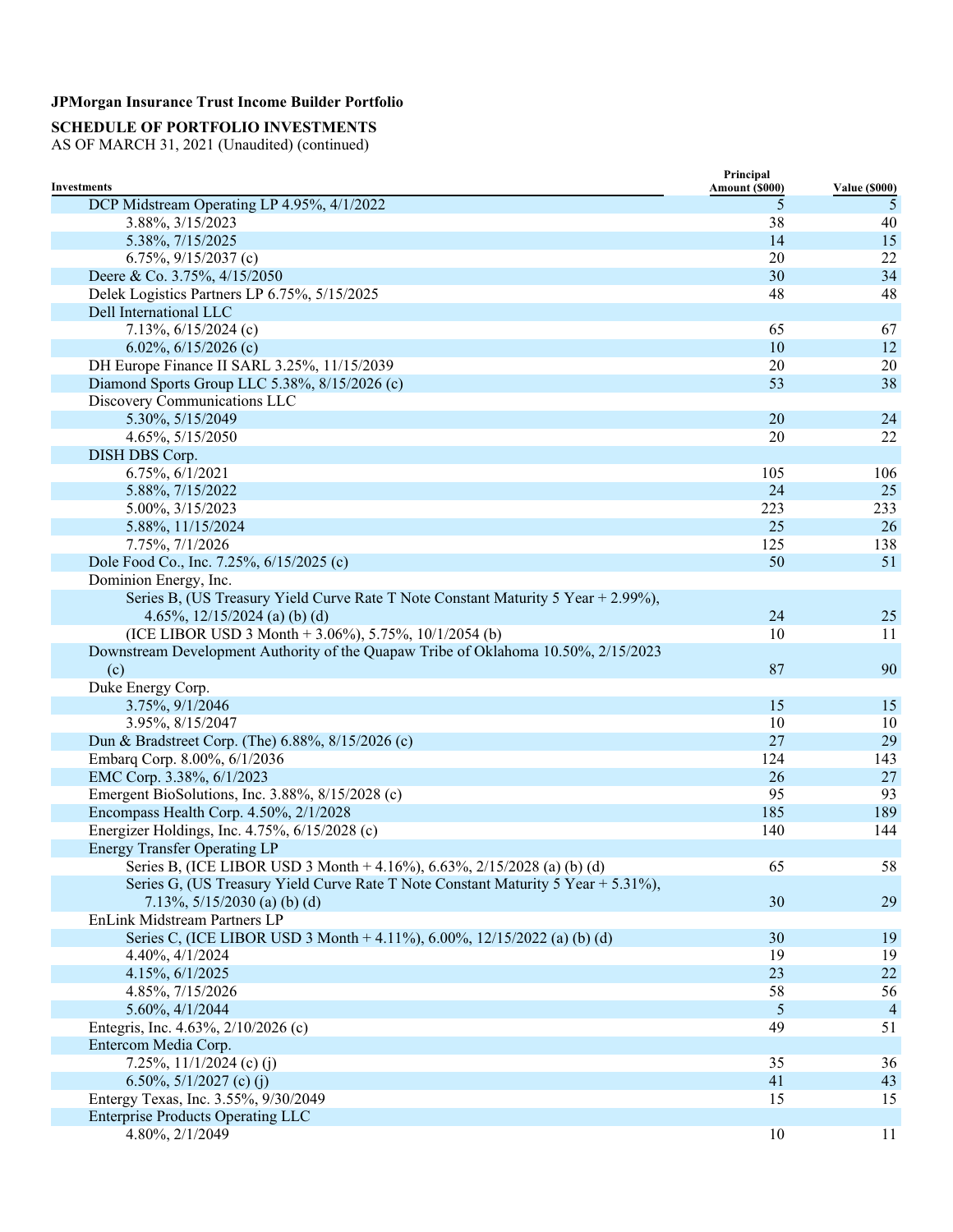| $4.20\%$ , $1/31/2050$                                                           | 25  | 27  |
|----------------------------------------------------------------------------------|-----|-----|
| 3.70%, 1/31/2051                                                                 |     |     |
| Series E, (ICE LIBOR USD 3 Month + 3.03%), 5.25%, 8/16/2077 (b)                  | 25  | 25  |
| Envision Healthcare Corp. 8.75%, 10/15/2026 (c)                                  | 20  | 15  |
| EOG Resources, Inc. 5.10%, 1/15/2036                                             | 10  | 12  |
| EQT Corp. 7.63%, $2/1/2025$ (g)                                                  | 105 | 121 |
| Equitable Holdings, Inc. Series B, (US Treasury Yield Curve Rate T Note Constant |     |     |
| Maturity 5 Year + 4.74%), 4.95%, 9/15/2025 (a) (b) (d)                           |     |     |
| ESH Hospitality, Inc.                                                            |     |     |
| REIT, 5.25%, 5/1/2025 (c)                                                        | 30  | 30  |
| REIT, 4.63%, 10/1/2027 (c)                                                       | 30  | 32  |
| Essex Portfolio LP REIT, 2.65%, 9/1/2050                                         | 10  | 8   |
| Evergy, Inc. 2.90%, 9/15/2029                                                    | 20  | 20  |
| Exela Intermediate LLC 10.00%, 7/15/2023 (c)                                     | 94  | 34  |
|                                                                                  |     |     |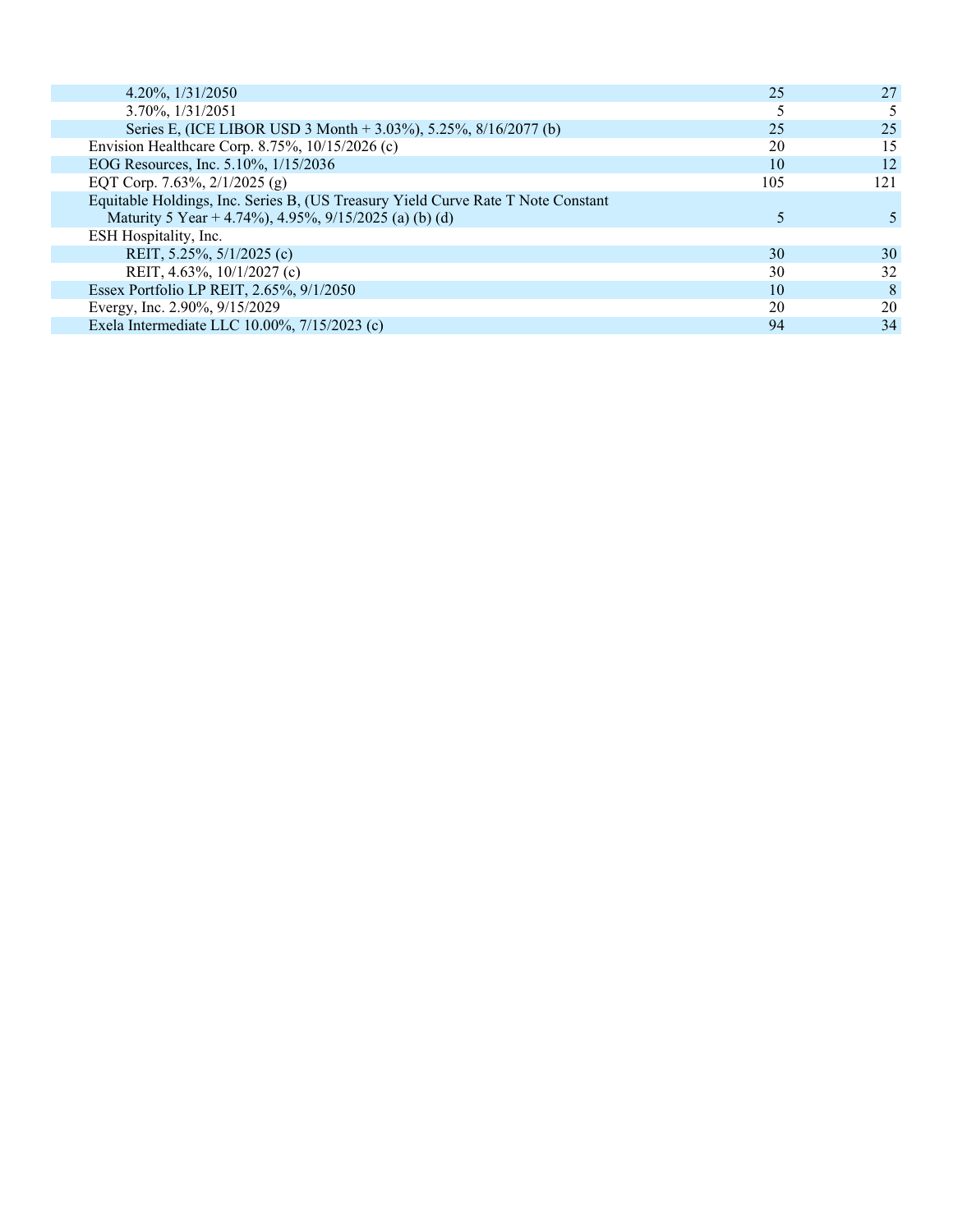## **SCHEDULE OF PORTFOLIO INVESTMENTS**

| <b>Investments</b>                                                                                             | Principal<br>Amount (\$000) | <b>Value (\$000)</b> |
|----------------------------------------------------------------------------------------------------------------|-----------------------------|----------------------|
| Exxon Mobil Corp.                                                                                              |                             |                      |
| 4.23%, 3/19/2040                                                                                               | 10                          | 12                   |
| 4.33%, 3/19/2050                                                                                               | 15                          | 17                   |
| 3.45%, 4/15/2051                                                                                               | 10                          | 10                   |
| Fidelity National Information Services, Inc. 3.10%, 3/1/2041                                                   | 10                          | 10                   |
| FirstEnergy Transmission LLC 4.55%, 4/1/2049 (c)                                                               | 15                          | 16                   |
| Ford Motor Credit Co. LLC                                                                                      |                             |                      |
| 4.39%, 1/8/2026                                                                                                | 200                         | 210                  |
| 4.54%, 8/1/2026                                                                                                | 200                         | 212                  |
| 5.11%, 5/3/2029                                                                                                | 275                         | 295                  |
| Fox Corp. 5.58%, 1/25/2049                                                                                     | 5                           | 6                    |
| Freeport-McMoRan, Inc.                                                                                         |                             |                      |
| 5.00%, 9/1/2027                                                                                                | 140                         | 149                  |
| 5.45%, 3/15/2043                                                                                               | 75                          | 90                   |
| Frontier Communications Corp.                                                                                  |                             |                      |
| $7.63\%, \frac{4}{15/2024}$ (h)                                                                                | 11                          | 7                    |
| 6.88%, $1/15/2025$ (h)                                                                                         | 24                          | 16                   |
| $11.00\%$ , $9/15/2025$ (h)                                                                                    | 31                          | 21                   |
| Gartner, Inc. 4.50%, 7/1/2028 (c)                                                                              | 95                          | 98                   |
| General Electric Co. Series D, (ICE LIBOR USD 3 Month + 3.33%), 3.51%,                                         |                             |                      |
| $6/15/2021$ (a) (b) (d)                                                                                        | 297                         | 281                  |
| Genesis Energy LP                                                                                              |                             |                      |
| 6.50%, 10/1/2025                                                                                               | 5                           | 5                    |
| 6.25%, 5/15/2026                                                                                               | 15                          | 14                   |
| Gilead Sciences, Inc.                                                                                          |                             |                      |
| 2.60%, 10/1/2040                                                                                               | 20                          | 18                   |
| 4.15%, 3/1/2047                                                                                                | 15                          | 17                   |
| 2.80%, 10/1/2050                                                                                               | 35                          | 31                   |
| Global Payments, Inc. 4.15%, 8/15/2049                                                                         | 5                           | 5                    |
| Go Daddy Operating Co. LLC 5.25%, 12/1/2027 (c)                                                                | 50                          | 53                   |
| Goldman Sachs Capital II (ICE LIBOR USD 3 Month + 0.77%), 4.00%,                                               |                             |                      |
| $5/7/2021$ (a) (b) (d)                                                                                         | 22                          | 21                   |
| Goldman Sachs Group, Inc. (The)                                                                                |                             |                      |
| Series S, (US Treasury Yield Curve Rate T Note Constant Maturity 5 Year + 2.85%),                              |                             |                      |
|                                                                                                                |                             |                      |
| 4.40%, $2/10/2025$ (a) (b) (d)                                                                                 | 11                          | 11                   |
| Series R, (US Treasury Yield Curve Rate T Note Constant Maturity 5 Year + 3.22%),                              |                             |                      |
| 4.95%, $2/10/2025$ (a) (b) (d)<br>Series O, (ICE LIBOR USD 3 Month + 3.83%), 5.30%, 11/10/2026 (a) (b) (d) (j) | 24                          | 25<br>23             |
| (ICE LIBOR USD 3 Month + 1.37%), 4.02%, 10/31/2038 (b)                                                         | 21                          |                      |
|                                                                                                                | 15<br>25                    | 17<br>31             |
| 4.80%, 7/8/2044                                                                                                |                             |                      |
| Goodyear Tire & Rubber Co. (The)<br>5.13%, 11/15/2023                                                          |                             |                      |
|                                                                                                                | $28\,$                      | $28\,$               |
| 5.00%, 5/31/2026                                                                                               | 47                          | 48                   |
| 4.88%, $3/15/2027$ (j)                                                                                         | 10                          | 11                   |
| Gray Television, Inc.                                                                                          |                             |                      |
| 5.88%, $7/15/2026$ (c)                                                                                         | 20                          | 21                   |
| 7.00%, 5/15/2027 (c)                                                                                           | 45                          | 49                   |
| Greif, Inc. 6.50%, 3/1/2027 (c)                                                                                | 81                          | 85                   |
| Griffon Corp. 5.75%, 3/1/2028                                                                                  | 95                          | 101                  |
| Guardian Life Insurance Co. of America (The)                                                                   |                             |                      |
| 4.88%, 6/19/2064 (c)                                                                                           | $\mathfrak{S}$              | 6                    |
| 3.70%, $1/22/2070$ (c)                                                                                         | 5                           | 5                    |
| Hanesbrands, Inc. 4.88%, 5/15/2026 (c)                                                                         | 60                          | 64                   |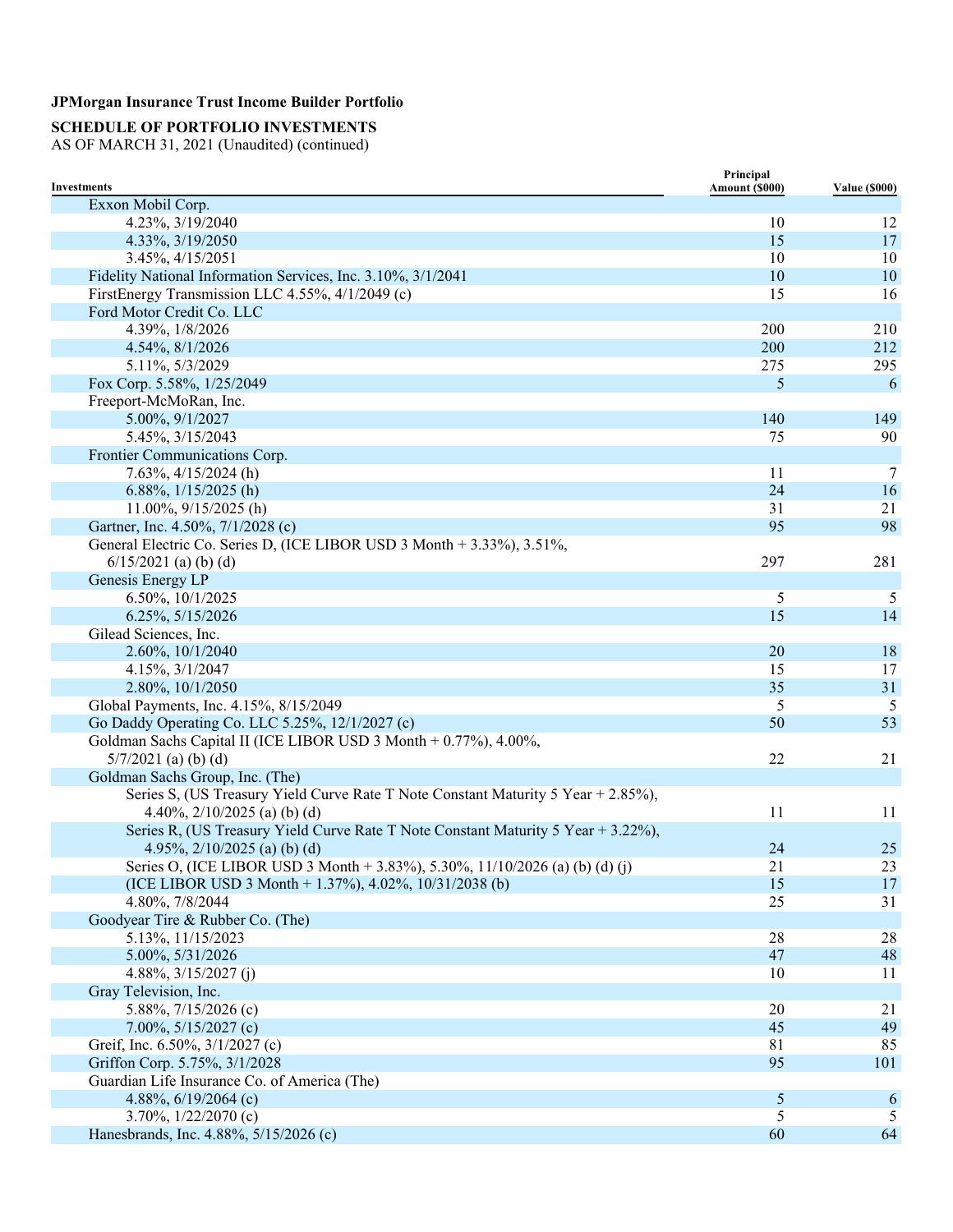| Harsco Corp. 5.75%, 7/31/2027 (c)                    | 9   | 9   |
|------------------------------------------------------|-----|-----|
| HAT Holdings I LLC REIT, 5.25%, 7/15/2024 (c)        | 13  | 13  |
| HCA, Inc.                                            |     |     |
| 5.38%, 2/1/2025                                      | 146 | 163 |
| 5.88%, 2/15/2026                                     | 285 | 327 |
| 5.63%, 9/1/2028                                      | 274 | 315 |
| Herc Holdings, Inc. 5.50%, 7/15/2027 (c)             | 28  | 30  |
| Hertz Corp. (The)                                    |     |     |
| 7.63%, $6/1/2022$ (c) (h)                            | 8   | 8   |
| 5.50%, $10/15/2024$ (c) (h)                          | 70  | 70  |
| 7.13%, $8/1/2026$ (c) (h)                            | 75  | 75  |
| Hilcorp Energy I LP 6.25%, 11/1/2028 (c)             | 39  | 40  |
| Hill-Rom Holdings, Inc.                              |     |     |
| 5.00%, $2/15/2025$ (c)                               | 15  | 16  |
| 4.38%, $9/15/2027$ (c)                               | 75  | 77  |
| Hilton Domestic Operating Co., Inc. 4.88%, 1/15/2030 | 24  | 25  |
| Hilton Grand Vacations Borrower LLC 6.13%, 12/1/2024 | 28  | 29  |
| Hilton Worldwide Finance LLC 4.88%, 4/1/2027         | 32  | 33  |
| Hologic, Inc. 4.63%, 2/1/2028 (c)                    | 25  | 26  |
| Honeywell International, Inc. 2.80%, 6/1/2050        | 10  | 9   |
| Howmet Aerospace, Inc.                               |     |     |
| 5.13%, 10/1/2024                                     | 107 | 118 |
| 5.90%, 2/1/2027                                      | 8   | 9   |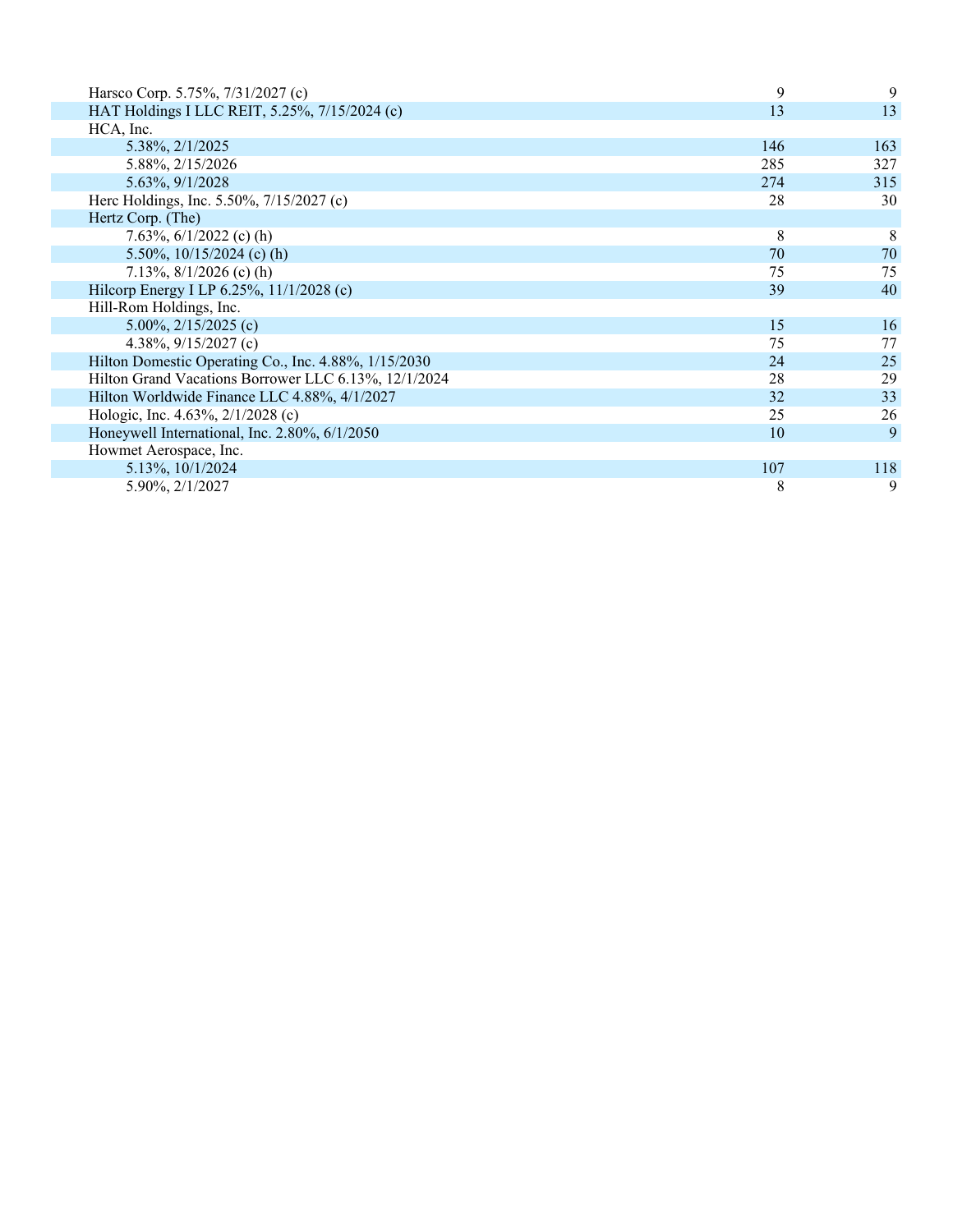## **SCHEDULE OF PORTFOLIO INVESTMENTS**

|                                                                               | Principal      |                      |
|-------------------------------------------------------------------------------|----------------|----------------------|
| <b>Investments</b><br>5.95%, 2/1/2037                                         | Amount (\$000) | <b>Value (\$000)</b> |
| Hughes Satellite Systems Corp.                                                | 34             | 41                   |
| 5.25%, 8/1/2026                                                               | 125            | 138                  |
|                                                                               | 20             |                      |
| 6.63%, 8/1/2026                                                               |                | 22                   |
| Huntington Bancshares, Inc. Series E, (ICE LIBOR USD 3 Month + 2.88%), 5.70%, | 23             |                      |
| $4/15/2023$ (a) (b) (d)                                                       |                | 23                   |
| Icahn Enterprises LP                                                          | 15             |                      |
| 6.25%, 2/1/2022                                                               |                | 15                   |
| 4.75%, 9/15/2024                                                              | 70<br>22       | 72                   |
| 6.38%, 12/15/2025                                                             |                | 23                   |
| iHeartCommunications, Inc.                                                    |                |                      |
| 6.38%, 5/1/2026                                                               | 57             | 60                   |
| 8.38%, 5/1/2027                                                               | 98             | 105                  |
| 5.25%, $8/15/2027$ (c)                                                        | 18             | 19                   |
| ILFC E-Capital Trust I (USD Constant Maturity 30 Year + 1.55%), 4.00%,        |                |                      |
| $12/21/2065$ (b) (c)                                                          | 100            | 81                   |
| Intel Corp. 4.10%, 5/19/2046                                                  | 10             | 11                   |
| International Game Technology plc 6.50%, 2/15/2025 (c)                        | 200            | 219                  |
| IQVIA, Inc. 5.00%, 5/15/2027 (c)                                              | 200            | 211                  |
| IRB Holding Corp. 6.75%, 2/15/2026 (c) (j)                                    | 56             | 58                   |
| Iron Mountain, Inc.                                                           |                |                      |
| REIT, 4.88%, 9/15/2027 (c)                                                    | 84             | 86                   |
| REIT, 5.25%, 3/15/2028 (c)                                                    | 48             | 50                   |
| JB Poindexter & Co., Inc. 7.13%, 4/15/2026 (c)                                | 31             | 33                   |
| <b>JBS USA LUX SA</b>                                                         |                |                      |
| 6.50%, $4/15/2029$ (c)                                                        | 63             | 71                   |
| 5.50%, $1/15/2030$ (c)                                                        | 42             | 47                   |
| Johnson & Johnson 2.25%, 9/1/2050                                             | 15             | 13                   |
| Kaiser Aluminum Corp. 4.63%, 3/1/2028 (c)                                     | 80             | 82                   |
| Kennedy-Wilson, Inc. 5.88%, 4/1/2024                                          | 11             | 11                   |
| Keurig Dr Pepper, Inc. 3.80%, 5/1/2050                                        | 25             | $27\,$               |
| Kinder Morgan Energy Partners LP 4.70%, 11/1/2042                             | 10             | 11                   |
| Kinder Morgan, Inc. 3.25%, 8/1/2050                                           | 15             | 13                   |
| Kraft Heinz Foods Co. 4.63%, 1/30/2029                                        | 175            | 196                  |
| Kroger Co. (The)                                                              |                |                      |
| 5.15%, 8/1/2043                                                               | 15             | 18                   |
| 3.88%, 10/15/2046                                                             | 38             | 40                   |
| L Brands, Inc. 7.50%, 6/15/2029                                               | 100            | 114                  |
| LABL Escrow Issuer LLC 6.75%, 7/15/2026 (c)                                   | 100            | 107                  |
| Ladder Capital Finance Holdings LLLP REIT, 5.25%, 10/1/2025 (c)               | 48             | 48                   |
| Lamar Media Corp. 4.88%, 1/15/2029                                            | 85             | 89                   |
| Lamb Weston Holdings, Inc. 4.88%, 11/1/2026 (c)                               | 89             | 92                   |
| Lennar Corp.                                                                  |                |                      |
| 4.50%, 4/30/2024                                                              | 15             | 16                   |
| 5.88%, 11/15/2024                                                             | 45             | 51                   |
| 4.75%, 5/30/2025                                                              | 5              | 6                    |
| 5.25%, 6/1/2026                                                               | 14             | 16                   |
| 5.00%, 6/15/2027                                                              | 20             | 23                   |
| Level 3 Financing, Inc.                                                       |                |                      |
| 5.38%, 5/1/2025                                                               | 91             | 93                   |
| 5.25%, 3/15/2026                                                              | 54             | 56                   |
| Liberty Interactive LLC 8.25%, 2/1/2030                                       | 35             | 40                   |
| Live Nation Entertainment, Inc.                                               |                |                      |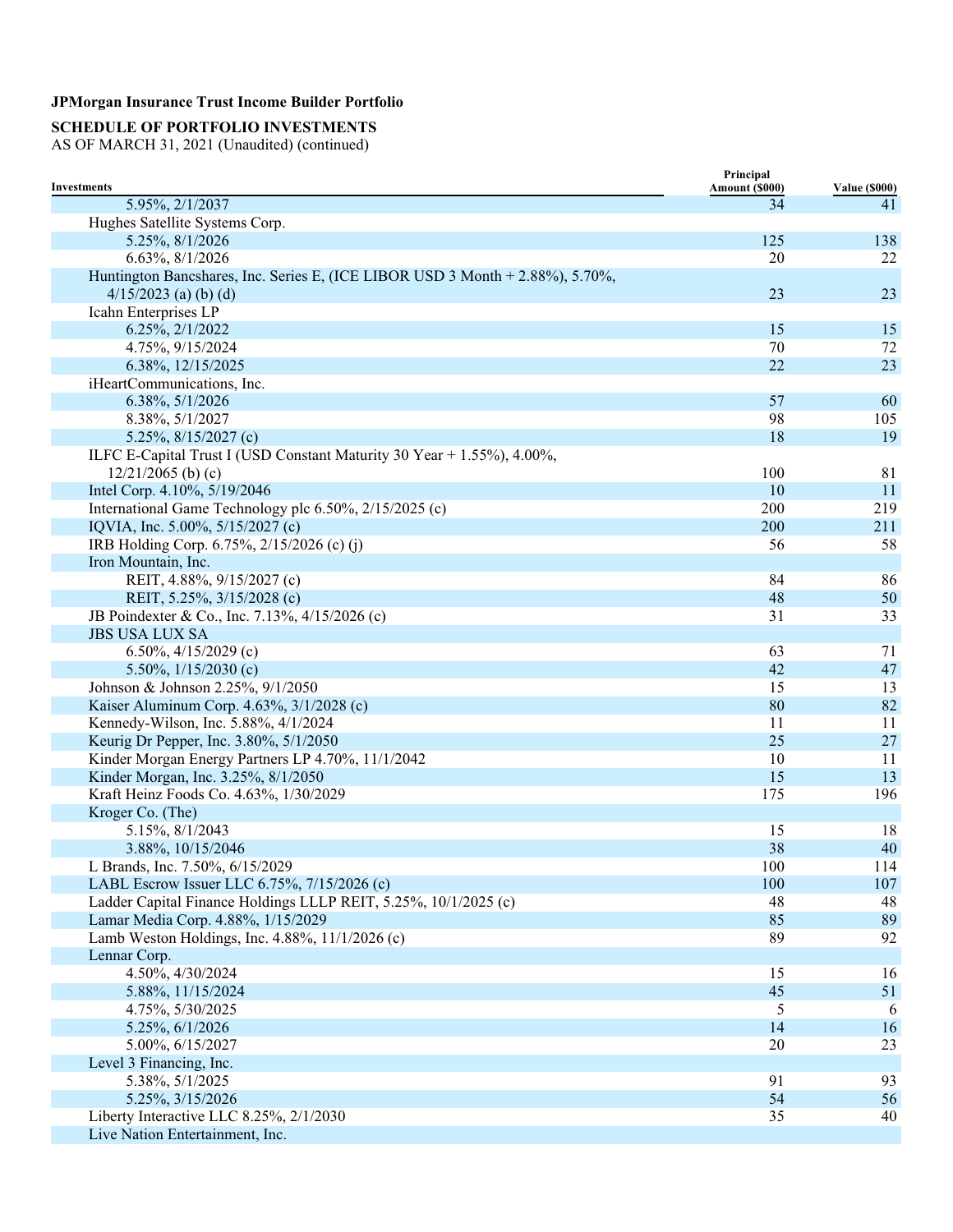| 5.63\%, $3/15/2026$ (c)                                               | 33             | 34             |
|-----------------------------------------------------------------------|----------------|----------------|
| 6.50%, $5/15/2027$ (c)                                                | 165            | 183            |
| Lowe's Cos., Inc. 3.70%, 4/15/2046                                    | 10             | 10             |
| Lumen Technologies, Inc.                                              |                |                |
| Series T, 5.80%, 3/15/2022                                            | 30             | 31             |
| Series W, 6.75%, 12/1/2023                                            | 28             | 31             |
| Series Y, 7.50%, 4/1/2024 (j)                                         | $\overline{2}$ | $\overline{c}$ |
| 5.63%, 4/1/2025                                                       | 57             | 62             |
| Series G, 6.88%, 1/15/2028                                            | 160            | 178            |
| Macy's, Inc. 8.38%, 6/15/2025 (c)                                     | 90             | 100            |
| Marriott Ownership Resorts, Inc. 6.50%, 9/15/2026                     | 50             | 52             |
| MasTec, Inc. 4.50%, 8/15/2028 (c)                                     | 95             | 99             |
| Matador Resources Co. 5.88%, 9/15/2026                                | 55             | 54             |
| Mattel, Inc.                                                          |                |                |
| 3.15%, 3/15/2023                                                      | 37             | 37             |
| 6.75%, $12/31/2025$ (c)                                               | 28             | 30             |
| Mauser Packaging Solutions Holding Co. 5.50%, 4/15/2024 (c)           | 227            | 230            |
| McDonald's Corp.                                                      |                |                |
| 3.70%, 2/15/2042                                                      | 10             | 11             |
| 3.63%, 9/1/2049                                                       | 10             | 10             |
| Mellon Capital IV Series 1, (ICE LIBOR USD 3 Month $+$ 0.57%), 4.00%, |                |                |
| $5/7/2021$ (a) (b) (d)                                                | 18             | 18             |
|                                                                       |                |                |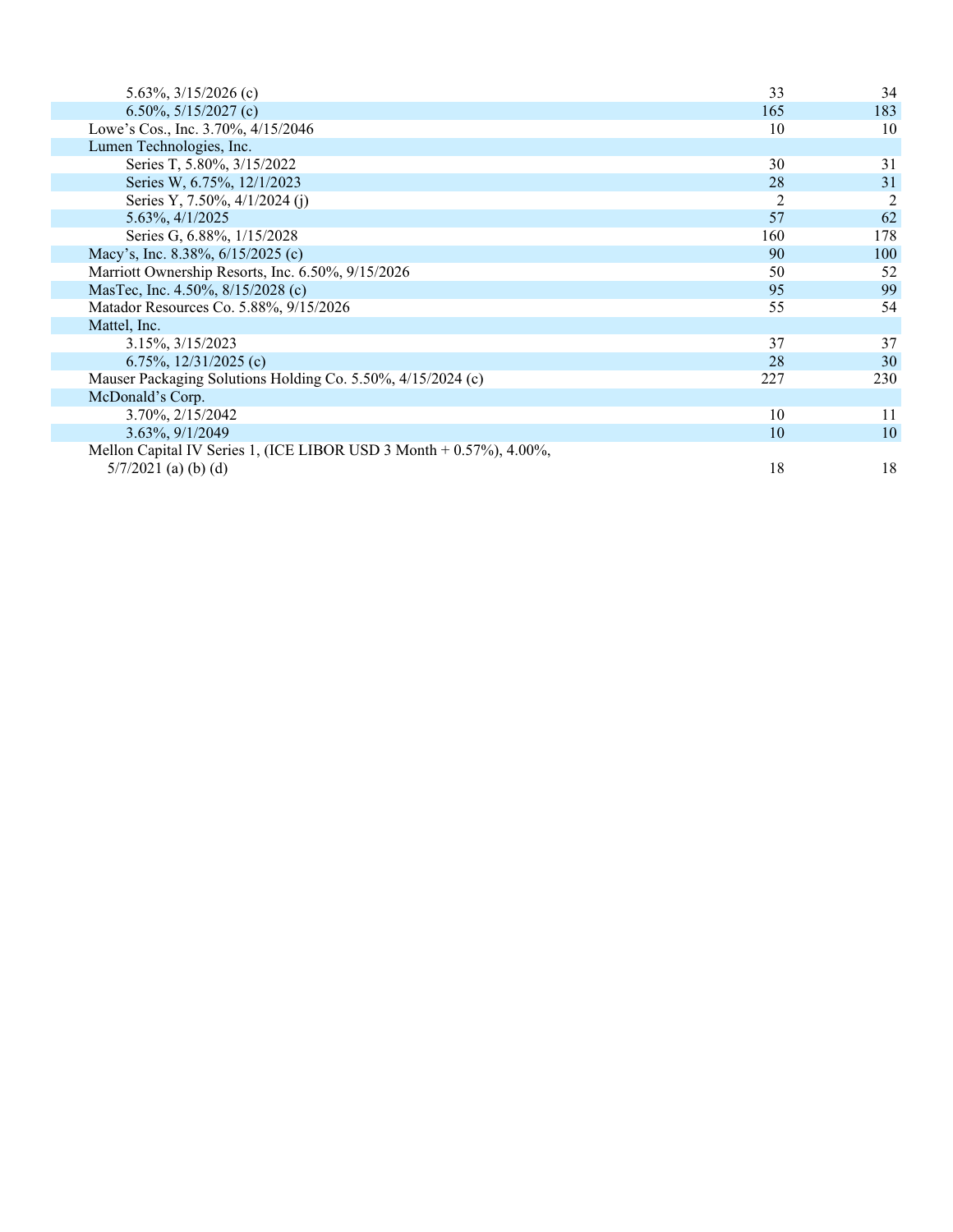## **SCHEDULE OF PORTFOLIO INVESTMENTS**

|                                                                                     | Principal      |                      |
|-------------------------------------------------------------------------------------|----------------|----------------------|
| <b>Investments</b>                                                                  | Amount (\$000) | <b>Value (\$000)</b> |
| Meredith Corp. 6.88%, 2/1/2026 (j)                                                  | 181            | 186                  |
| MetLife Capital Trust IV 7.88%, 12/15/2037 (c)                                      | 100            | 139                  |
| MetLife, Inc.                                                                       |                |                      |
| Series C, (ICE LIBOR USD 3 Month + 3.58%), 3.76%, 5/7/2021 (a) (b) (d)              | 23             | 23                   |
| Series G, (US Treasury Yield Curve Rate T Note Constant Maturity 5 Year + 3.58%),   |                |                      |
| $3.85\%$ , $9/15/2025$ (a) (b) (d)                                                  | 70             | 72                   |
| Series D, (ICE LIBOR USD 3 Month + 2.96%), 5.87%, 3/15/2028 (a) (b) (d)             | 76             | 84                   |
| 6.40%, 12/15/2036                                                                   | 98             | 123                  |
| 6.40%, 12/15/2036                                                                   | 10             | 13                   |
| MGM Growth Properties Operating Partnership LP REIT, 5.75%, 2/1/2027                | 23             | 25                   |
| MGM Resorts International 4.63%, 9/1/2026                                           | 200            | 210                  |
| Midcontinent Communications 5.38%, 8/15/2027 (c)                                    | 17             | 18                   |
| Mississippi Power Co. Series 12-A, 4.25%, 3/15/2042                                 | 15             | 16                   |
| Moody's Corp. 2.55%, 8/18/2060                                                      | 20             | 16                   |
| Morgan Stanley                                                                      |                |                      |
| Series J, (ICE LIBOR USD 3 Month + 3.81%), 4.05%, 4/15/2021 (a) (b) (d)             | 173            | 173                  |
| Series H, (ICE LIBOR USD 3 Month + 3.61%), 3.85%, 7/15/2021 (a) (b) (d)             | 239            | 239                  |
| Series N, (ICE LIBOR USD 3 Month + 3.16%), 5.30%, 12/15/2025 (a) (b) (d)            | 8              | 8                    |
| Series M, (ICE LIBOR USD 3 Month + 4.44%), 5.87%, 9/15/2026 (a) (b) (d)             | 18             | 20                   |
| $(SOFR + 1.43\%), 2.80\%, 1/25/2052$ (b)                                            | 30             | 28                   |
| MPLX LP 4.50%, 4/15/2038                                                            | 5              | 5                    |
| MSCI, Inc. 5.38%, 5/15/2027 (c)                                                     | 69             | 74                   |
| MTS Systems Corp. 5.75%, 8/15/2027 (c)                                              | 24             | 26                   |
| National Rural Utilities Cooperative Finance Corp. (ICE LIBOR USD 3 Month + 3.63%), |                |                      |
| 5.25%, $4/20/2046$ (b)                                                              | 20             | 22                   |
| Nationstar Mortgage Holdings, Inc. 6.00%, 1/15/2027 (c)                             | 95             | 99                   |
| NCR Corp.                                                                           |                |                      |
| 5.75%, 9/1/2027 (c)                                                                 | 25             | 27                   |
| 6.13%, $9/1/2029$ (c)                                                               | 105            | 111                  |
| Netflix, Inc.                                                                       |                |                      |
| 5.88%, 2/15/2025                                                                    | 100            | 115                  |
| 4.88%, 4/15/2028                                                                    | 15             | 17                   |
| 5.88%, 11/15/2028                                                                   | 60             | $72\,$               |
| 5.38%, $11/15/2029$ (c)                                                             | 15             | 18                   |
| 4.88%, $6/15/2030$ (c)                                                              | 15             | 17                   |
| New Albertsons LP                                                                   |                |                      |
| 7.75%, 6/15/2026                                                                    | 5              |                      |
|                                                                                     |                | 6                    |
| 6.63%, 6/1/2028                                                                     | 15             | 17                   |
| 7.45%, 8/1/2029                                                                     | 21             | 25                   |
| 8.00%, 5/1/2031                                                                     | 80             | 98                   |
| Newell Brands, Inc. 4.70%, 4/1/2026 (g)                                             | 150            | 166                  |
| Nexstar Broadcasting, Inc. 5.63%, 7/15/2027 (c)                                     | 43             | 45                   |
| NextEra Energy Capital Holdings, Inc.                                               |                |                      |
| (ICE LIBOR USD 3 Month + 2.07%), 2.31%, $10/1/2066$ (b)                             | 47             | 43                   |
| (ICE LIBOR USD 3 Month + 2.13%), 2.31%, $6/15/2067$ (b)                             | 15             | 14                   |
| (ICE LIBOR USD 3 Month + 3.16%), 5.65%, 5/1/2079 (b)                                | 28             | 32                   |
| NextEra Energy Operating Partners LP                                                |                |                      |
| 4.25%, $7/15/2024$ (c)                                                              | 23             | 24                   |
| 4.25%, $9/15/2024$ (c)                                                              | $\overline{4}$ | $\overline{4}$       |
| 4.50%, $9/15/2027$ (c)                                                              | 8              | 9                    |
| Nielsen Co. Luxembourg SARL (The) 5.00%, 2/1/2025 (c) (j)                           | 10             | 10                   |
| Nielsen Finance LLC 5.00%, 4/15/2022 (c)                                            | 39             | 39                   |
| NiSource, Inc.                                                                      |                |                      |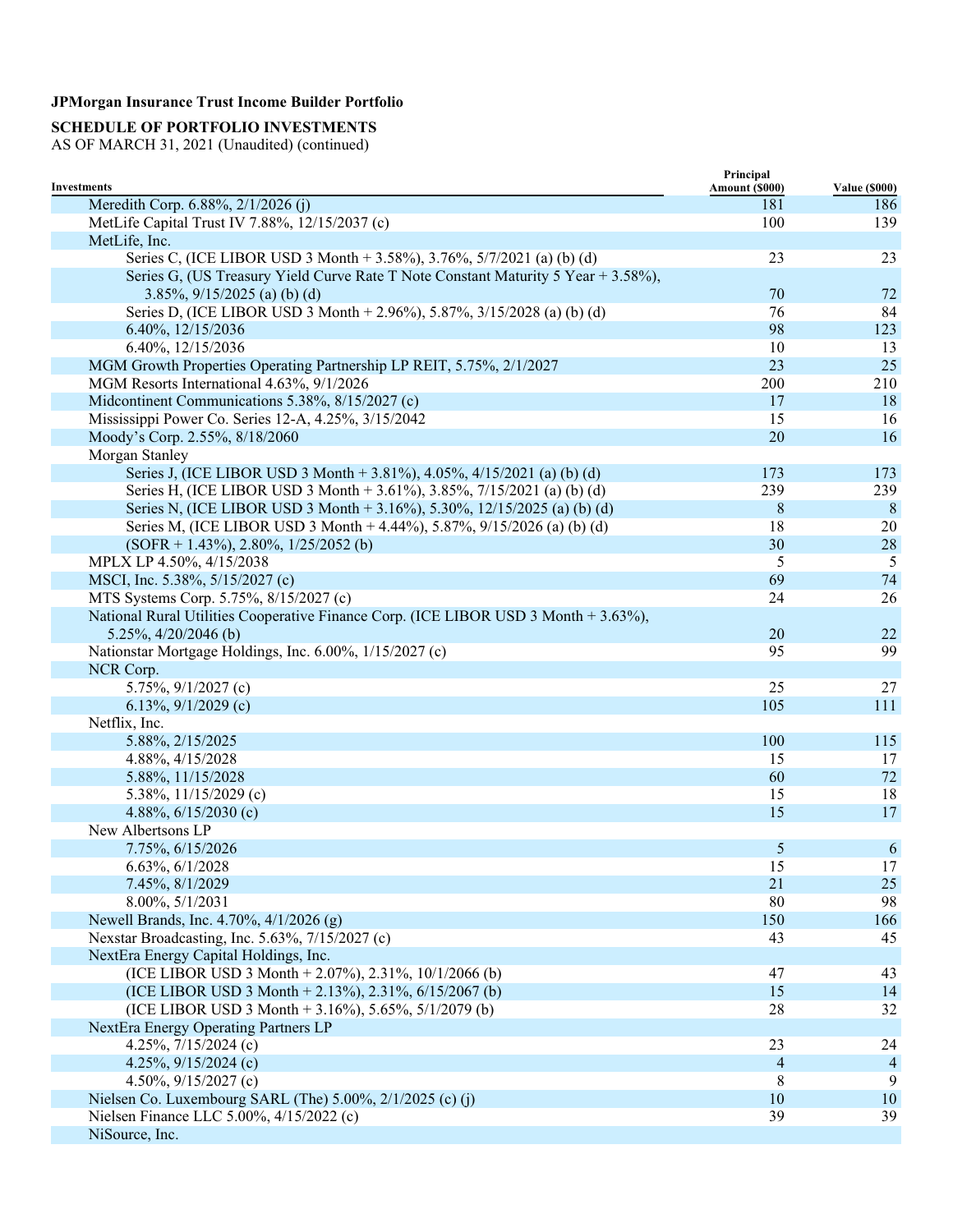| (US Treasury Yield Curve Rate T Note Constant Maturity 5 Year + 2.84%), 5.65%, |    |    |
|--------------------------------------------------------------------------------|----|----|
| $6/15/2023$ (a) (b) (d)                                                        | 30 | 31 |
| 4.80%, 2/15/2044                                                               | 4  |    |
| Norfolk Southern Corp.                                                         |    |    |
| $3.95\%$ , $10/1/2042$                                                         | 10 | 11 |
| 3.40%, 11/1/2049                                                               |    |    |
| $3.05\%, 5/15/2050$                                                            | 40 | 38 |
| Northrop Grumman Corp.                                                         |    |    |
| $5.15\%, 5/1/2040$                                                             | 20 | 25 |
| 3.85%, 4/15/2045                                                               | 35 | 38 |
| Northwestern Mutual Life Insurance Co. (The)                                   |    |    |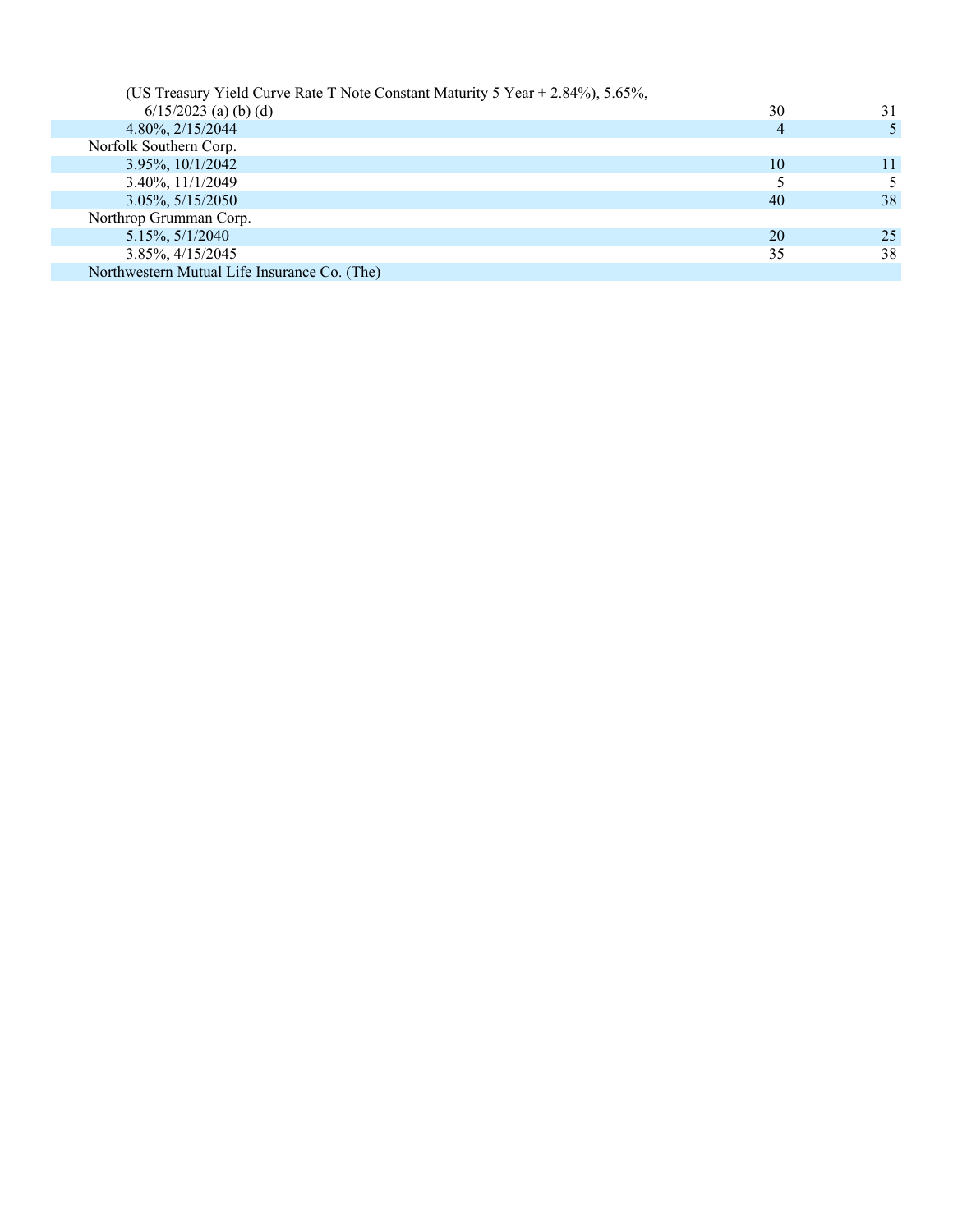## **SCHEDULE OF PORTFOLIO INVESTMENTS**

|                                                                                   | Principal      |                      |
|-----------------------------------------------------------------------------------|----------------|----------------------|
| <b>Investments</b>                                                                | Amount (\$000) | <b>Value (\$000)</b> |
| 3.85%, 9/30/2047 (c)<br>Novelis Corp. 5.88%, 9/30/2026 (c)                        | 2<br>25        | 2<br>26              |
| NRG Energy, Inc.                                                                  |                |                      |
|                                                                                   | 40             | 42                   |
| 7.25%, 5/15/2026                                                                  | 15             | 15                   |
| 6.63%, 1/15/2027                                                                  | 12             |                      |
| 5.75%, $1/15/2028$                                                                |                | 13                   |
| 5.25%, $6/15/2029$ (c)                                                            | 26<br>59       | $28\,$               |
| Nuance Communications, Inc. 5.63%, 12/15/2026                                     |                | 62                   |
| <b>NuStar Logistics LP</b>                                                        |                |                      |
| 6.00%, 6/1/2026                                                                   | 12             | 13                   |
| 5.63%, 4/28/2027                                                                  | 30             | 31                   |
| Occidental Petroleum Corp.                                                        |                |                      |
| 2.90%, 8/15/2024                                                                  | 205            | 203                  |
| 8.88%, 7/15/2030                                                                  | 115            | 145                  |
| Oceaneering International, Inc. 6.00%, 2/1/2028                                   | 14             | 13                   |
| ON Semiconductor Corp. 3.88%, 9/1/2028 (c)                                        | 85             | 87                   |
| OneMain Finance Corp.                                                             |                |                      |
| 6.13%, 5/15/2022                                                                  | 5              | 5                    |
| 5.63%, 3/15/2023                                                                  | 27             | 29                   |
| 6.13%, 3/15/2024                                                                  | 20             | 22                   |
| 6.88%, 3/15/2025                                                                  | 45             | 51                   |
| 7.13%, 3/15/2026                                                                  | 52             | 60                   |
| 6.63%, 1/15/2028                                                                  | 33             | 37                   |
| Oracle Corp.                                                                      |                |                      |
| 3.90%, 5/15/2035                                                                  | 26             | 28                   |
| 3.85%, 7/15/2036                                                                  | 4              | 5                    |
| 3.60%, 4/1/2040                                                                   | 35             | 35                   |
| Otis Worldwide Corp. 3.36%, 2/15/2050                                             | 5              | 5                    |
| Outfront Media Capital LLC 5.00%, 8/15/2027 (c)                                   | 15             | 15                   |
| Pacific Gas and Electric Co. 4.00%, 12/1/2046 (j)                                 | 30             | 28                   |
| Par Pharmaceutical, Inc. 7.50%, 4/1/2027 (c)                                      | 12             | 13                   |
| PBF Holding Co. LLC 7.25%, 6/15/2025                                              | 25             | 20                   |
| PBF Logistics LP 6.88%, 5/15/2023                                                 | 25             | 25                   |
| Penske Automotive Group, Inc. 5.50%, 5/15/2026                                    | 75             | 77                   |
| Performance Food Group, Inc. 5.50%, 10/15/2027 (c)                                | 20             | 21                   |
| PG&E Corp. 5.00%, 7/1/2028                                                        | 110            | 116                  |
| Philip Morris International, Inc.                                                 |                |                      |
| 4.38%, 11/15/2041                                                                 | 25             | $28\,$               |
| 4.13%, 3/4/2043                                                                   | 5              | 6                    |
| 4.25%, 11/10/2044                                                                 | 20             | $22\,$               |
| Phillips 66 4.88%, 11/15/2044                                                     | 15             | 18                   |
| Piedmont Natural Gas Co., Inc. 3.35%, 6/1/2050                                    | 15             | 15                   |
| Pilgrim's Pride Corp.                                                             |                |                      |
| 5.75%, $3/15/2025$ (c)                                                            | 59             | 60                   |
| 5.88%, $9/30/2027$ (c)                                                            | 39             | 42                   |
| Plains All American Pipeline LP Series B, (ICE LIBOR USD 3 Month + 4.11%), 6.13%, |                |                      |
| $11/15/2022$ (a) (b) (d)                                                          | 8              | 6                    |
| Plantronics, Inc. 5.50%, 5/31/2023 (c)                                            | 61             | 61                   |
| PNC Financial Services Group, Inc. (The)                                          |                |                      |
| Series O, (ICE LIBOR USD 3 Month + 3.68%), 6.75%, 8/1/2021 (a) (b) (d)            | 68             | 69                   |
| Series R, (ICE LIBOR USD 3 Month + 3.04%), 4.85%, 6/1/2023 (a) (b) (d)            | 64             | 67                   |
| Series S, (ICE LIBOR USD 3 Month + 3.30%), 5.00%, 11/1/2026 (a) (b) (d)           | 39             | 43                   |
| Post Holdings, Inc.                                                               |                |                      |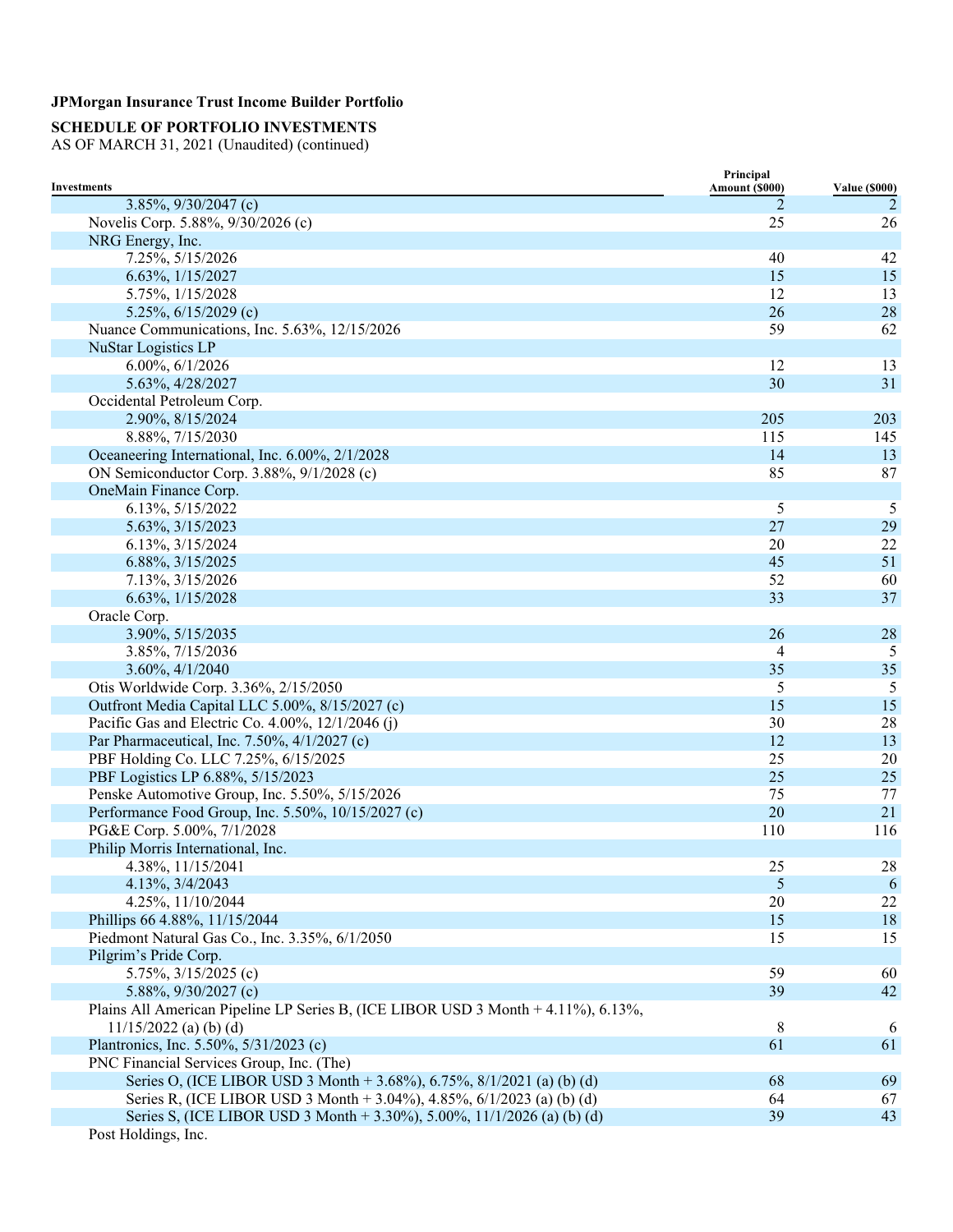| 5.75%, $3/1/2027$ (c)                                                               | 20         | 21  |
|-------------------------------------------------------------------------------------|------------|-----|
| 5.50%, $12/15/2029$ (c)                                                             | 140        | 150 |
| PPL Capital Funding, Inc. Series A, (ICE LIBOR USD 3 Month + 2.67%), 2.86%,         |            |     |
| $3/30/2067$ (b)                                                                     | 57         | 53  |
| Prime Security Services Borrower LLC                                                |            |     |
| 5.25%, $4/15/2024$ (c)                                                              | 31         | 33  |
| 5.75%, $4/15/2026$ (c)                                                              | 50         | 54  |
| Progressive Corp. (The) Series B, (ICE LIBOR USD 3 Month + 2.54%), 5.38%, 3/15/2023 |            |     |
| $(a)$ (b) (d)                                                                       | 75         | 78  |
| Prologis LP REIT, 2.13%, 10/15/2050                                                 | 35         | 28  |
| Prudential Financial, Inc. (ICE LIBOR USD 3 Month + 3.92%), 5.63%, 6/15/2043 (b)    | 171        | 183 |
| Quicken Loans LLC 5.25%, 1/15/2028 (c)                                              | 20         | 21  |
| Radian Group, Inc.                                                                  |            |     |
| 4.50%, 10/1/2024                                                                    | 40         | 41  |
| 4.88%, 3/15/2027                                                                    | 12         | 13  |
| Range Resources Corp. 4.88%, 5/15/2025                                              | 85         | 84  |
| Raytheon Technologies Corp. 4.15%, 5/15/2045                                        | 40         | 44  |
| Regeneron Pharmaceuticals, Inc. 2.80%, 9/15/2050                                    | 10         | 9   |
| Reynolds Group Issuer, Inc. 4.00%, 10/15/2027 (c)                                   | <b>200</b> | 196 |
|                                                                                     |            |     |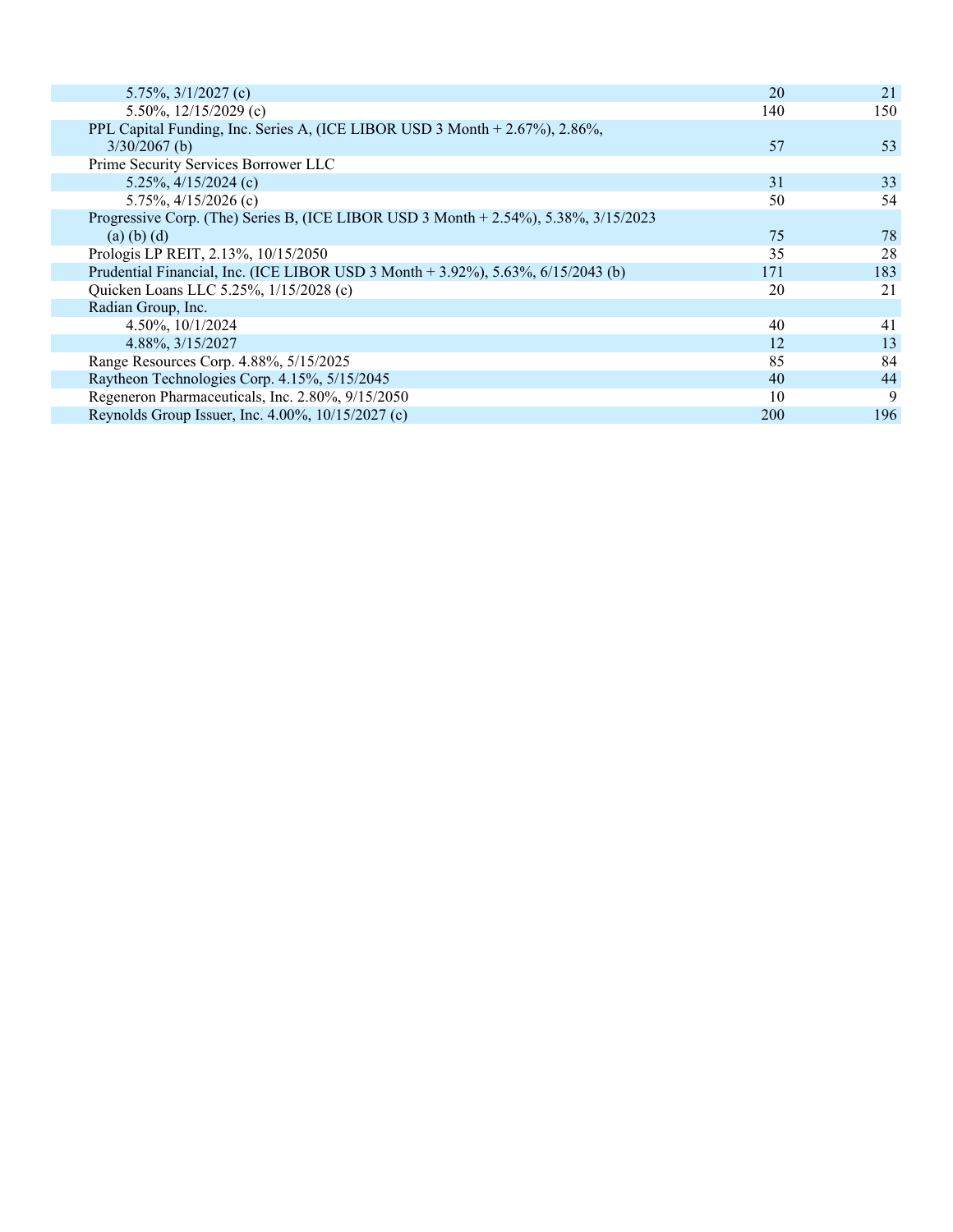## **SCHEDULE OF PORTFOLIO INVESTMENTS**

|                                                                                       | Principal      |                      |
|---------------------------------------------------------------------------------------|----------------|----------------------|
| Investments                                                                           | Amount (\$000) | <b>Value (\$000)</b> |
| RHP Hotel Properties LP REIT, 4.75%, 10/15/2027                                       | 18             | 18                   |
| S&P Global, Inc. 2.30%, 8/15/2060                                                     | 35             | 28                   |
| Scientific Games International, Inc. 5.00%, 10/15/2025 (c)                            | 156            | 162                  |
| Scotts Miracle-Gro Co. (The) 5.25%, 12/15/2026                                        | 125            | 131                  |
| Sealed Air Corp. 5.13%, 12/1/2024 (c)                                                 | 20             | 22                   |
| Sempra Energy (US Treasury Yield Curve Rate T Note Constant Maturity 5 Year + 4.55%), |                |                      |
| 4.88%, $10/15/2025$ (a) (b) (d)                                                       | 105            | 112                  |
| Sensata Technologies BV                                                               |                |                      |
| 4.88%, $10/15/2023$ (c)                                                               | 15             | 16                   |
| 5.63%, $11/1/2024$ (c)                                                                | 125            | 139                  |
| 5.00%, $10/1/2025$ (c)                                                                | 30             | 33                   |
| Service Corp. International                                                           |                |                      |
| 4.63%, 12/15/2027                                                                     | 12             | 13                   |
| 5.13%, 6/1/2029                                                                       | $\mathfrak{S}$ | $\mathfrak{S}$       |
| Sherwin-Williams Co. (The) 4.55%, 8/1/2045                                            | 5              | 6                    |
| Sinclair Television Group, Inc. 5.88%, 3/15/2026 (c)                                  | 50             | 51                   |
| Sirius XM Radio, Inc.                                                                 |                |                      |
| 5.38%, 7/15/2026 (c)                                                                  | 87             | 90                   |
| 5.00%, $8/1/2027$ (c)                                                                 | 53             | 56                   |
| 5.50%, $7/1/2029$ (c)                                                                 | 161            | 174                  |
| Six Flags Entertainment Corp.                                                         |                |                      |
| 4.88%, $7/31/2024$ (c)                                                                | 12             | 12                   |
| 5.50%, $4/15/2027$ (c)                                                                | 102            | 106                  |
| SM Energy Co.                                                                         |                |                      |
| 6.75%, 9/15/2026                                                                      | 12             | 11                   |
| 6.63%, 1/15/2027                                                                      | 16             | 15                   |
| Southern California Edison Co.                                                        |                |                      |
| Series E, (ICE LIBOR USD 3 Month + 4.20%), 6.25%, 2/1/2022 (a) (b) (d) (j)            | 12             | 12                   |
| Series C, 4.13%, 3/1/2048                                                             | 5              | 5                    |
| 3.65%, 2/1/2050                                                                       | 20             | 20                   |
| Spectrum Brands, Inc.                                                                 |                |                      |
| 5.75%, 7/15/2025                                                                      | $8\,$          | $8\phantom{.0}$      |
| 5.00%, $10/1/2029$ (c)                                                                | 31             | 33                   |
| Sprint Capital Corp. 8.75%, 3/15/2032                                                 | 197            | 291                  |
| Sprint Corp.                                                                          |                |                      |
| 7.88%, 9/15/2023                                                                      | 227            | 259                  |
| 7.13%, 6/15/2024                                                                      | 71             | 82                   |
| 7.63%, 2/15/2025                                                                      | 194            | 231                  |
| 7.63%, 3/1/2026                                                                       | 39             | 48                   |
| SS&C Technologies, Inc. 5.50%, 9/30/2027 (c)                                          | 93             | 99                   |
| Standard Industries, Inc.                                                             |                |                      |
| 5.00%, $2/15/2027$ (c)                                                                | 18             | 19                   |
| 4.75%, $1/15/2028$ (c)                                                                | 77             | 80                   |
| Stanley Black & Decker, Inc. (US Treasury Yield Curve Rate T Note Constant Maturity 5 |                |                      |
| Year + 2.66%), 4.00%, $3/15/2060$ (b)                                                 | 10             | <sup>11</sup>        |
| Staples, Inc.                                                                         |                |                      |
| 7.50%, $4/15/2026$ (c)                                                                | 95             | 100                  |
| $10.75\%, \frac{4}{15/2027}$ (c)                                                      | 85             | 84                   |
| Starbucks Corp.                                                                       |                |                      |
| 3.75%, 12/1/2047                                                                      | 10             | 10                   |
| 4.45%, 8/15/2049                                                                      | 20             | 23                   |
| State Street Corp.                                                                    |                |                      |
| Series F, (ICE LIBOR USD 3 Month + 3.60%), 3.78%, 6/15/2021 (a) (b) (d)               | 25             | 25                   |
|                                                                                       |                |                      |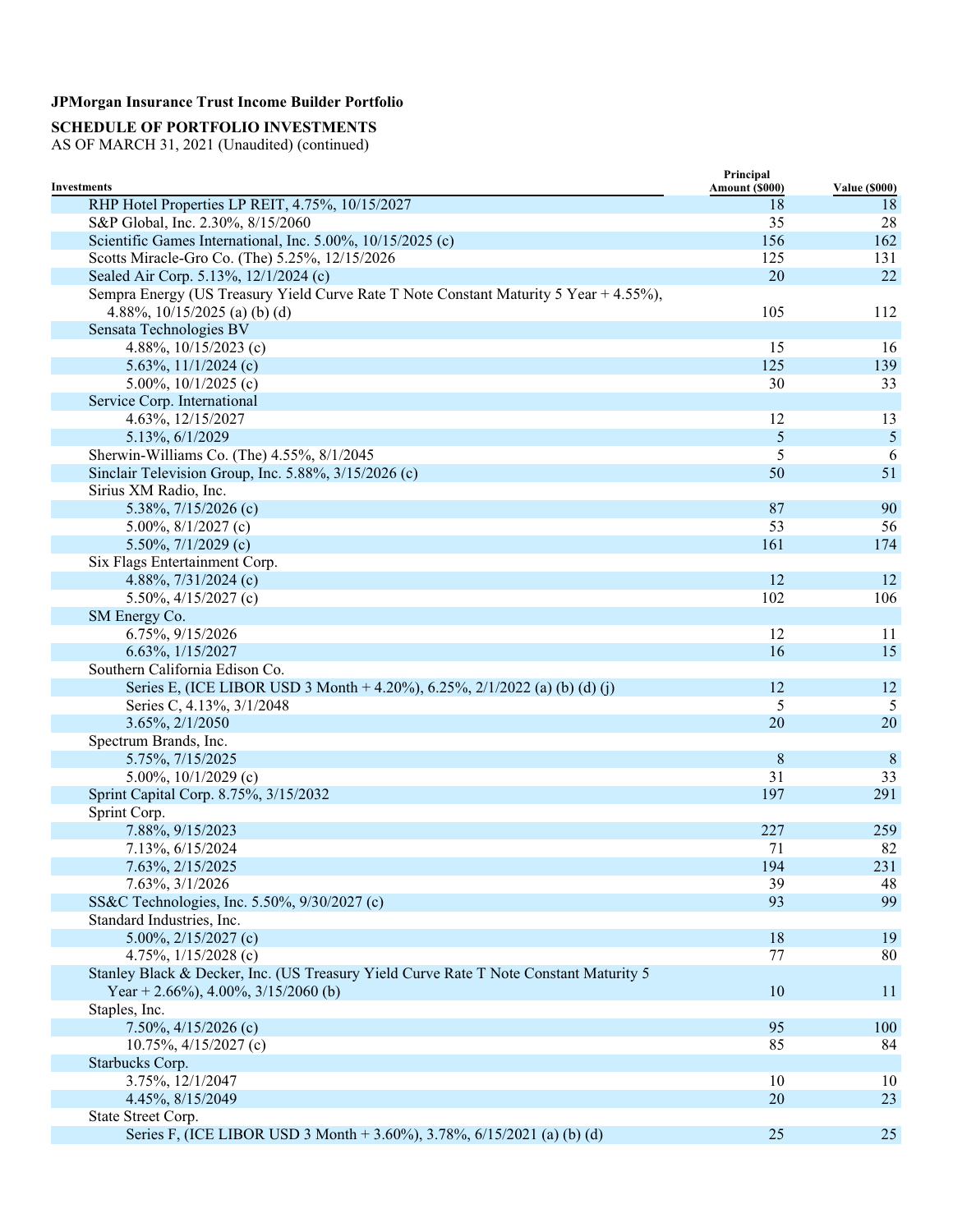| Series H, (ICE LIBOR USD 3 Month + 2.54%), 5.63%, 12/15/2023 (a) (b) (d) | 71  | 75  |
|--------------------------------------------------------------------------|-----|-----|
| Station Casinos LLC 5.00%, 10/1/2025 (c)                                 | 20  | 20  |
| Steel Dynamics, Inc. 5.00%, 12/15/2026                                   | 15  | 16  |
| Stryker Corp. 2.90%, 6/15/2050                                           | 15  | 14  |
| Summit Materials LLC                                                     |     |     |
| 5.13%, $6/1/2025$ (c)                                                    | 35  | 36  |
| 6.50%, $3/15/2027$ (c)                                                   | 45  | 47  |
| Sunoco LP                                                                |     |     |
| 5.50%, 2/15/2026                                                         | 13  | 13  |
| 6.00%, 4/15/2027                                                         | 36  | 38  |
| 5.88%, 3/15/2028                                                         | 3   | 3   |
| Sysco Corp. 3.30%, 2/15/2050                                             | 5   | 5   |
| Tallgrass Energy Partners LP                                             |     |     |
| 5.50%, $9/15/2024$ (c)                                                   | 17  | 17  |
| 5.50%, $1/15/2028$ (c)                                                   | 5   | 5   |
| Targa Resources Partners LP                                              |     |     |
| 4.25%, 11/15/2023                                                        | 15  | 15  |
| 5.88%, 4/15/2026                                                         | 82  | 86  |
| 6.50%, 7/15/2027                                                         | 106 | 115 |
| Team Health Holdings, Inc. 6.38%, 2/1/2025 (c)                           | 85  | 75  |
| TEGNA, Inc. 5.50%, 9/15/2024 (c)                                         | 4   | 4   |
| Tempur Sealy International, Inc. 5.50%, 6/15/2026                        | 64  | 66  |
| Tenet Healthcare Corp.                                                   |     |     |
| 4.63%, 7/15/2024                                                         | 75  | 76  |
| 4.63%, $9/1/2024$ (c)                                                    | 11  | 11  |
| 5.13%, 5/1/2025                                                          | 57  | 58  |
| 4.88%, $1/1/2026$ (c)                                                    | 78  | 81  |
| 6.25%, $2/1/2027$ (c)                                                    | 30  | 32  |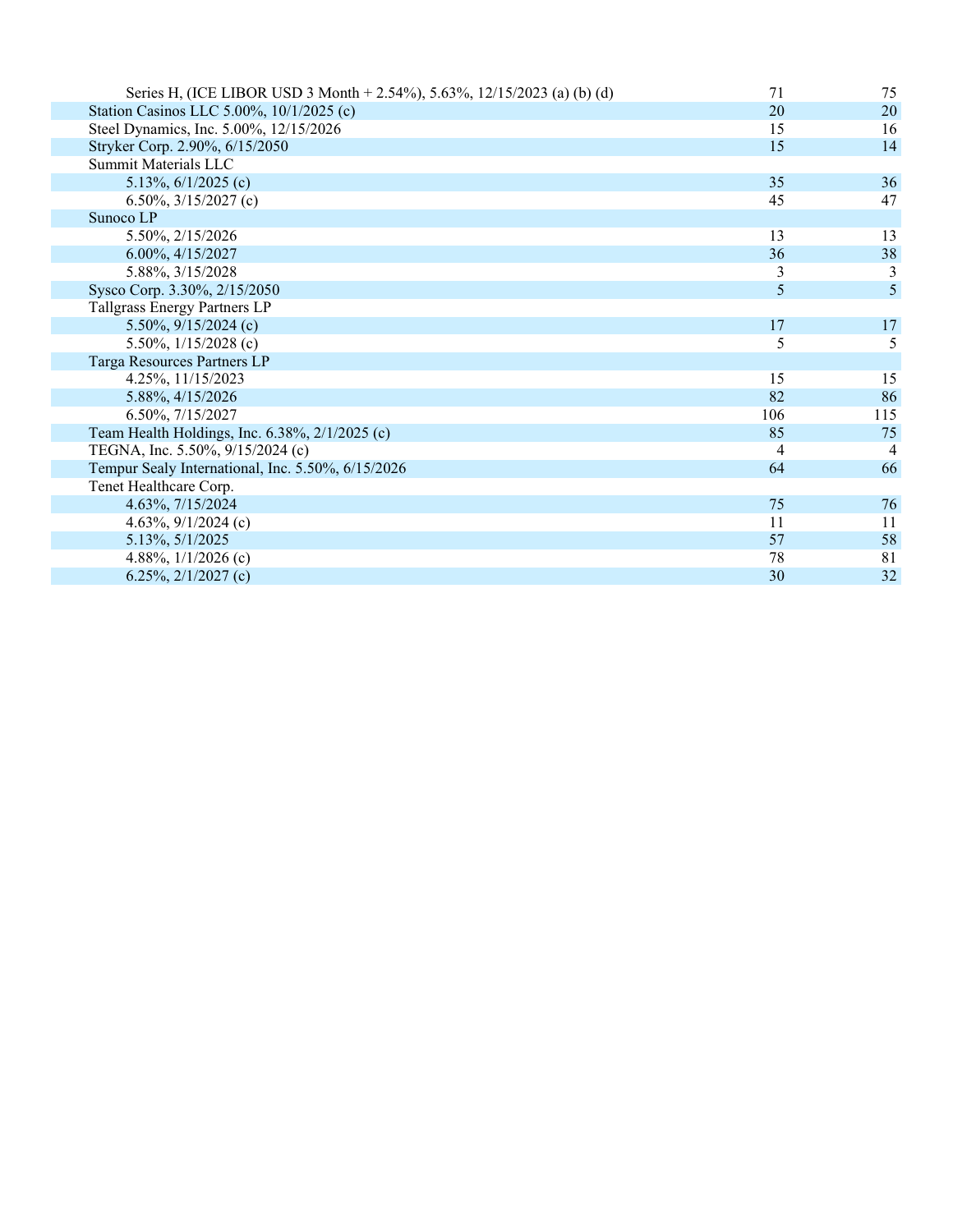## **SCHEDULE OF PORTFOLIO INVESTMENTS**

|                                                                                   | Principal      |                      |
|-----------------------------------------------------------------------------------|----------------|----------------------|
| <b>Investments</b>                                                                | Amount (\$000) | <b>Value (\$000)</b> |
| 5.13%, $11/1/2027$ (c)                                                            | 189            | 198                  |
| Tennant Co. 5.63%, 5/1/2025                                                       | 60             | 62                   |
| TerraForm Power Operating LLC                                                     |                |                      |
| 4.25%, $1/31/2023$ (c)                                                            | 15             | 16                   |
| 5.00%, $1/31/2028$ (c)                                                            | 29             | 31                   |
| T-Mobile USA, Inc.                                                                |                |                      |
| 5.13%, 4/15/2025                                                                  | 10             | 10                   |
| 4.50%, 2/1/2026                                                                   | 99             | 102                  |
| 4.75%, 2/1/2028                                                                   | 93             | 99                   |
| 4.38%, $4/15/2040$ (c)                                                            | 45             | 50                   |
| 3.00%, $2/15/2041$ (c)                                                            | 10             | 9                    |
| 4.50%, $4/15/2050$ (c)                                                            | 25             | 28                   |
| 3.30%, $2/15/2051$ (c)                                                            | 15             | 14                   |
| Transcontinental Gas Pipe Line Co. LLC 3.95%, 5/15/2050                           | 10             | 10                   |
| TransDigm, Inc. 6.25%, 3/15/2026 (c)                                              | 59             | 63                   |
| Transocean Pontus Ltd. 6.13%, 8/1/2025 (c) (j)                                    | 34             | 32                   |
| Transocean Poseidon Ltd. 6.88%, 2/1/2027 (c)                                      | 50             | 46                   |
| Transocean Proteus Ltd. 6.25%, 12/1/2024 (c)                                      | 20             | 19                   |
| Travel + Leisure Co.                                                              |                |                      |
| 4.25%, 3/1/2022                                                                   | 2              | $\overline{2}$       |
| 5.65%, $4/1/2024$ (g)                                                             | 17             | 18                   |
| 6.60%, $10/1/2025$ (g)                                                            | 16             | 18                   |
| 6.00%, $4/1/2027$ (g)                                                             | 25             | 28                   |
| Travelers Cos., Inc. (The) 3.75%, 5/15/2046                                       | 10             | 11                   |
| Trinseo Materials Operating SCA 5.38%, 9/1/2025 (c)                               | 52             | 53                   |
| Truist Financial Corp.                                                            |                |                      |
| Series N, (US Treasury Yield Curve Rate T Note Constant Maturity 5 Year + 3.00%), |                |                      |
| 4.80%, $9/1/2024$ (a) (b) (d)                                                     | 7              | 7                    |
| Series L, (ICE LIBOR USD 3 Month + 3.10%), 5.05%, 12/15/2024 (a) (b) (d)          | 34             | 34                   |
| Series P, (US Treasury Yield Curve Rate T Note Constant Maturity 5 Year + 4.61%), |                |                      |
| 4.95%, $9/1/2025$ (a) (b) (d)                                                     | 11             | 12                   |
| Series M, (ICE LIBOR USD 3 Month + 2.79%), 5.12%, 12/15/2027 (a) (b) (d)          | 40             | 42                   |
| Series Q, (US Treasury Yield Curve Rate T Note Constant Maturity 10 Year +        |                |                      |
| 4.35%), 5.10%, $3/1/2030$ (a) (b) (d)                                             | 127            | 139                  |
| Tucson Electric Power Co. 4.00%, 6/15/2050                                        | 13             | 14                   |
| Union Electric Co. 4.00%, 4/1/2048                                                | 13             | 15                   |
| Union Pacific Corp. 4.00%, 4/15/2047                                              | 11             | 12                   |
| United Airlines Holdings, Inc.                                                    |                |                      |
| $5.00\%, 2/1/2024$ (j)                                                            | 33             | 33                   |
| 4.88%, $1/15/2025$ (j)                                                            | 28             | 29                   |
| United Rentals North America, Inc.                                                |                |                      |
| 5.88%, 9/15/2026                                                                  | 32             | 33                   |
| 5.50%, 5/15/2027                                                                  | 10             | 11                   |
| 4.88%, 1/15/2028                                                                  | 100            | 105                  |
| <b>US</b> Bancorp                                                                 |                |                      |
| Series I, (ICE LIBOR USD 3 Month + 3.49%), 3.73%, 4/15/2021 (a) (b) (d)           | 230            | 230                  |
| Series J, (ICE LIBOR USD 3 Month + 2.91%), 5.30%, 4/15/2027 (a) (b) (d)           | 8              | 9                    |
| Verizon Communications, Inc.                                                      |                |                      |
| 4.40%, 11/1/2034                                                                  | $20\,$         | 23                   |
| 4.27%, 1/15/2036                                                                  | 25             | 28                   |
| 3.40%, 3/22/2041                                                                  | 10             | 10                   |
| 3.85%, 11/1/2042                                                                  | 15             | 16                   |
| 4.86%, 8/21/2046                                                                  | 25             | 30                   |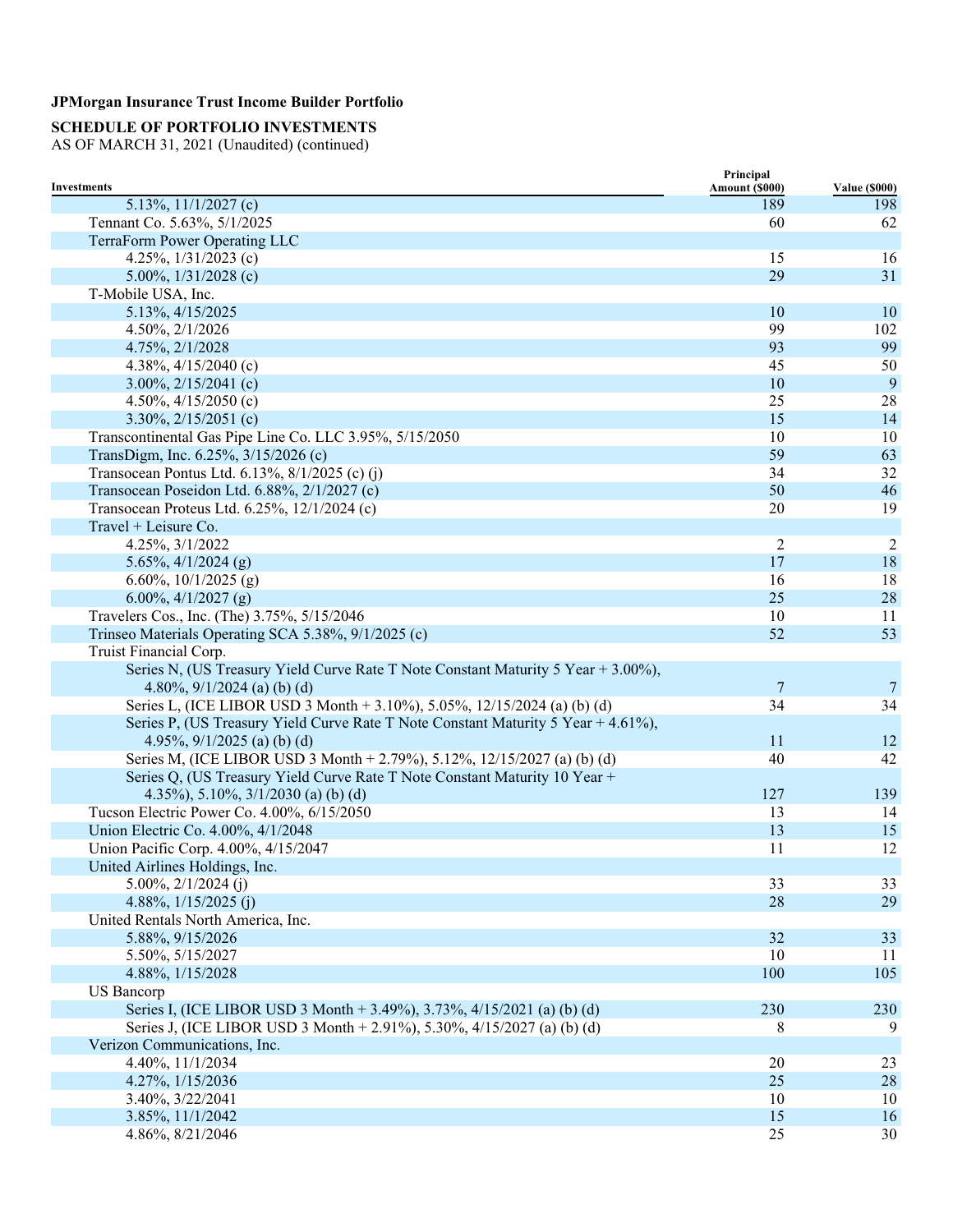| 3.55%, 3/22/2051                                                        | 10  | 10  |
|-------------------------------------------------------------------------|-----|-----|
| 3.70%, 3/22/2061                                                        | 10  | 10  |
| ViacomCBS, Inc.                                                         |     |     |
| 5.90%, 10/15/2040                                                       | 10  | 13  |
| $4.95\%, 5/19/2050(i)$                                                  | 45  | 53  |
| (ICE LIBOR USD 3 Month + 3.90%), 5.87%, $2/28/2057$ (b)                 | 39  | 39  |
| (ICE LIBOR USD 3 Month + 3.90%), 6.25%, $2/28/2057$ (b)                 | 103 | 114 |
| VICI Properties LP REIT, 4.25%, 12/1/2026 (c)                           | 75  | 77  |
| Vistra Operations Co. LLC 5.50%, 9/1/2026 (c)                           | 20  | 21  |
| W&T Offshore, Inc. 9.75%, 11/1/2023 (c)                                 | 55  | 49  |
| Wells Fargo & Co.                                                       |     |     |
| Series S, (ICE LIBOR USD 3 Month + 3.11%), 5.90%, 6/15/2024 (a) (b) (d) | 43  | 46  |
|                                                                         |     |     |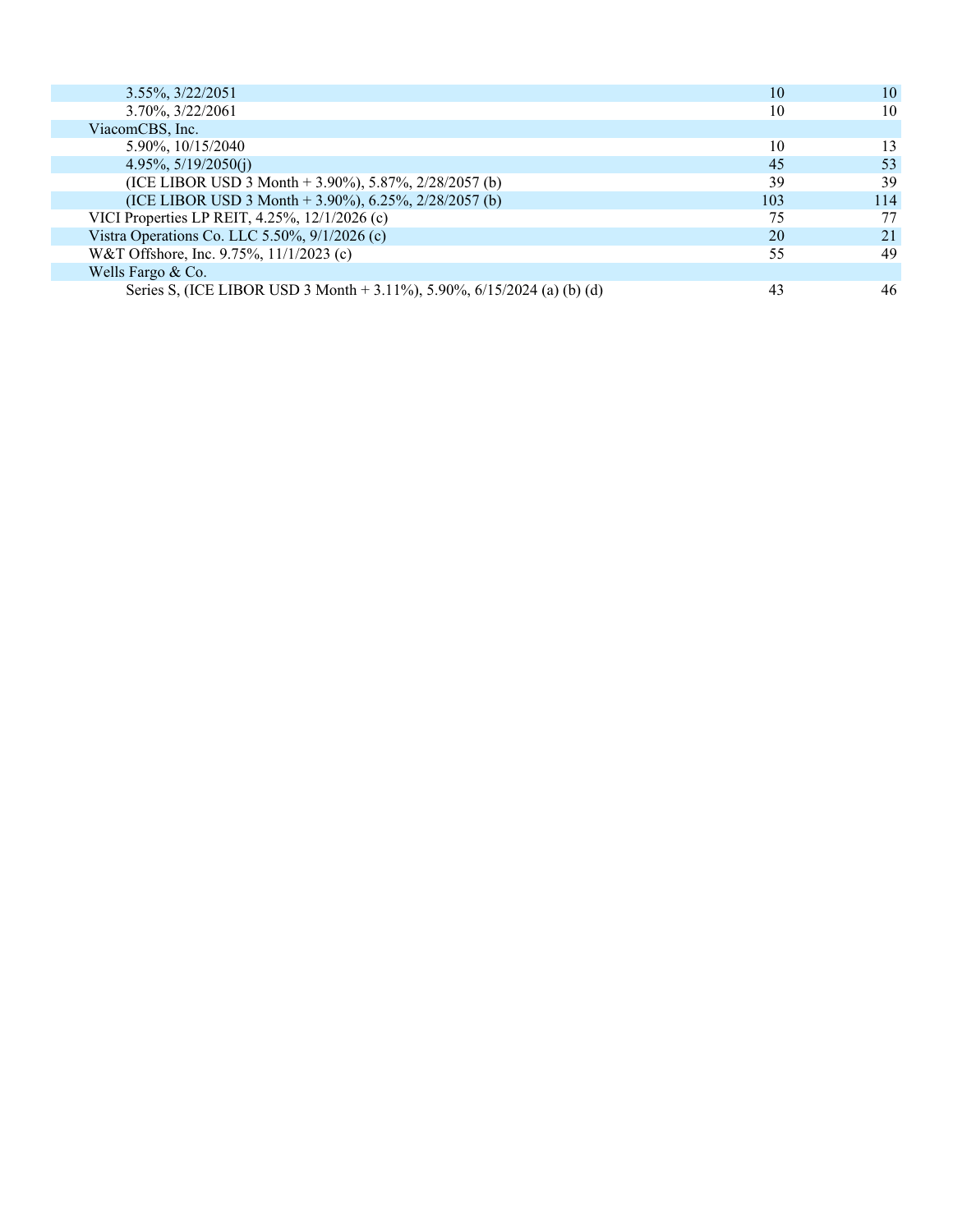## **SCHEDULE OF PORTFOLIO INVESTMENTS**

| <b>Investments</b>                                                      | Principal<br>Amount (\$000) | <b>Value (\$000)</b> |
|-------------------------------------------------------------------------|-----------------------------|----------------------|
| Series U, (ICE LIBOR USD 3 Month + 3.99%), 5.87%, 6/15/2025 (a) (b) (d) | 18                          | 20                   |
| (US Treasury Yield Curve Rate T Note Constant Maturity 5 Year + 3.45%), |                             |                      |
| 3.90%, $3/15/2026$ (a) (b) (d)                                          | 275                         | 278                  |
| $(SOFR + 2.53\%), 3.07\%, 4/30/2041$ (b)                                | 35                          | 34                   |
| (ICE LIBOR USD 3 Month $+$ 4.24%), 5.01%, 4/4/2051 (b)                  | 25                          | 32                   |
| WESCO Distribution, Inc.                                                |                             |                      |
| 5.38%, 6/15/2024                                                        | 36                          | 37                   |
| 7.25%, $6/15/2028$ (c)                                                  | 125                         | 139                  |
| Western Digital Corp. 4.75%, 2/15/2026                                  | 74                          | 82                   |
| William Carter Co. (The) 5.63%, 3/15/2027 (c)                           | 73                          | 77                   |
| WMG Acquisition Corp. 5.50%, 4/15/2026 (c)                              | 57                          | 59                   |
| WPX Energy, Inc. 5.75%, 6/1/2026                                        | 104                         | 109                  |
| Wynn Las Vegas LLC 5.50%, 3/1/2025 (c)                                  | 35                          | 37                   |
| Wynn Resorts Finance LLC 5.13%, 10/1/2029 (c)                           | 224                         | 229                  |
| Xcel Energy, Inc. 3.50%, 12/1/2049                                      | 10                          | 10                   |
| Xerox Corp. 4.38%, 3/15/2023 (g)                                        | 45                          | 47                   |
| XPO Logistics, Inc.                                                     |                             |                      |
| 6.13%, $9/1/2023$ (c)                                                   | 40                          | 41                   |
| 6.75%, $8/15/2024$ (c)                                                  | 65                          | 68                   |
| Yum! Brands, Inc. 4.75%, 1/15/2030 (c)                                  | 24                          | 25                   |
| Zayo Group Holdings, Inc. 4.00%, 3/1/2027 (c)                           | 140                         | 138                  |
| Zoetis, Inc.                                                            |                             |                      |
| 4.45%, 8/20/2048                                                        | 15                          | 18                   |
| 3.00%, 5/15/2050                                                        | 25                          | 24                   |
|                                                                         |                             | 33,589               |
| <b>TOTAL CORPORATE BONDS</b>                                            |                             |                      |
| (Cost \$38,286)                                                         |                             | 38,949               |

|                              | Shares (000)    |       |
|------------------------------|-----------------|-------|
| <b>COMMON STOCKS — 36.0%</b> |                 |       |
| Australia $-1.2\%$           |                 |       |
| Adbri Ltd.                   | 9               | 25    |
| AGL Energy Ltd.              | 10              | 75    |
| Alumina Ltd.                 | 32              | 42    |
| APA Group                    | 2               | 17    |
| <b>AusNet Services</b>       | $7\phantom{.0}$ | 10    |
| Bendigo & Adelaide Bank Ltd. | $\overline{7}$  | 54    |
| <b>BHP</b> Group plc         | $\overline{4}$  | 108   |
| Charter Hall Long Wale, REIT | 20              | 72    |
| CSR Ltd.                     | $\overline{7}$  | 29    |
| Dexus, REIT                  | 11              | 84    |
| Goodman Group, REIT          | $\overline{7}$  | 103   |
| IOOF Holdings Ltd.           | 11              | 30    |
| Mirvac Group, REIT           | 49              | 94    |
| Rio Tinto plc                | 3               | 258   |
| Sonic Healthcare Ltd.        | 2               | 53    |
| Spark Infrastructure Group   | 10              | 16    |
| Telstra Corp. Ltd.           | 18              | 46    |
| Wesfarmers Ltd.              |                 | 54    |
| Woodside Petroleum Ltd.      | $\overline{2}$  | 38    |
|                              |                 | 1,208 |
| Austria — $0.0\%$ (e)        |                 |       |
| <b>ANDRITZ AG</b>            | $-$ (k)         | 6     |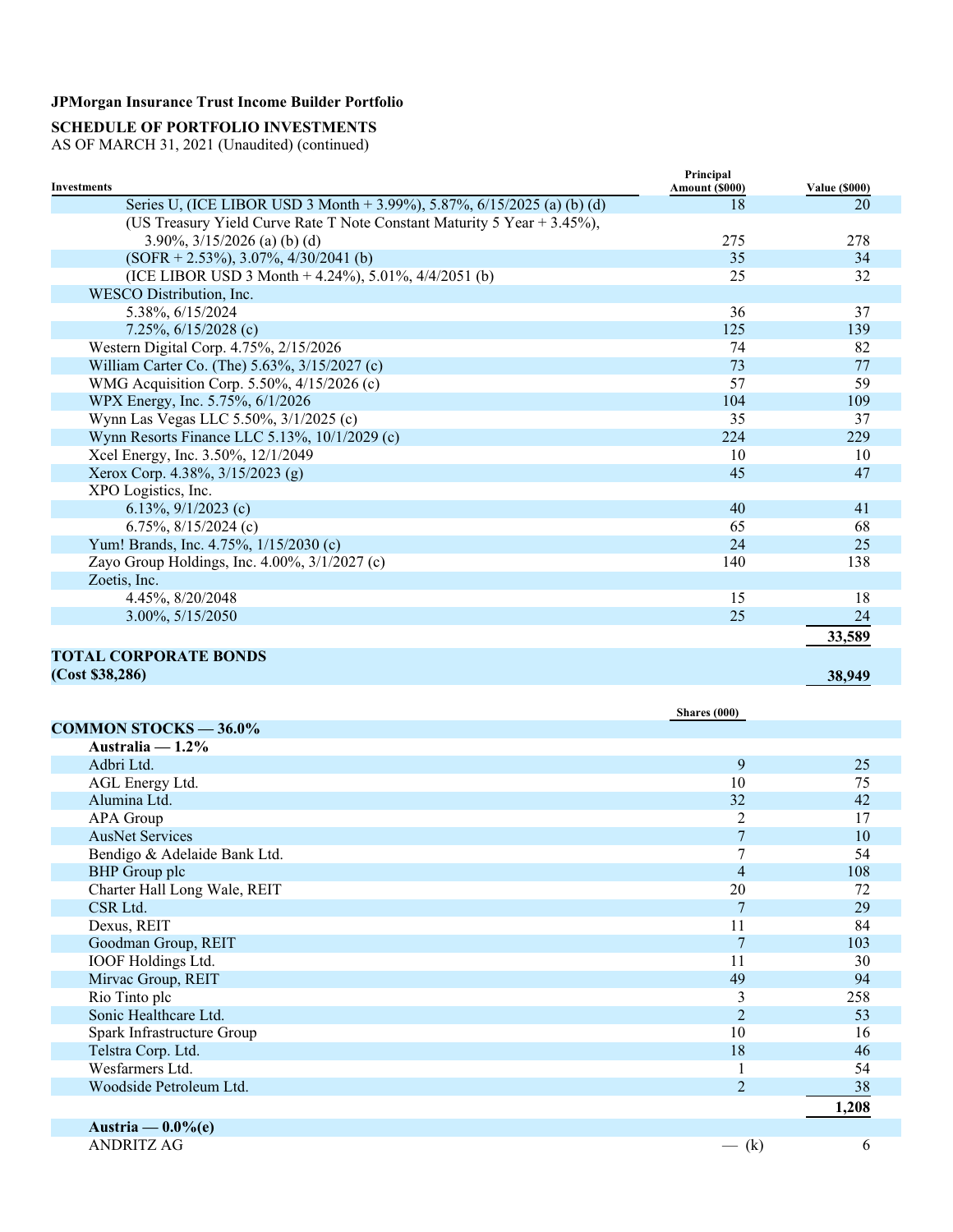| Erste Group Bank AG                    | $-$ (k)        | 11             |
|----------------------------------------|----------------|----------------|
| <b>OMV AG</b>                          | $-$ (k)        | 14             |
| Verbund AG                             | $-$ (k)        | 10             |
|                                        |                | 41             |
| Belgium $-0.3\%$                       |                |                |
| Ageas SA                               | $-$ (k)        | 17             |
| Cofinimmo SA, REIT                     | $-$ (k)        | 69             |
| Euronav NV                             | 1              | 11             |
| KBC Group NV*                          | $-$ (k)        | 18             |
| Proximus SADP                          | $\overline{2}$ | 43             |
| Shurgard Self Storage SA               | $\mathbf{1}$   | 52             |
| Solvay SA                              | $-$ (k)        | 10             |
| <b>Telenet Group Holding NV</b>        | $-$ (k)        | $\overline{7}$ |
| Warehouses De Pauw CVA, REIT           | 2              | 79             |
|                                        |                |                |
|                                        |                | 306            |
| Brazil — $0.1\%$                       |                |                |
| BB Seguridade Participacoes SA         | 7              | 30             |
| Itau Unibanco Holding SA (Preference)  | 9              | 43             |
| Yara International ASA                 | $-$ (k)        | 13             |
|                                        |                | 86             |
| Canada — $1.7\%$                       |                |                |
| Algonquin Power & Utilities Corp.      | 1              | 21             |
| Allied Properties, REIT                | $\overline{4}$ | 139            |
| AltaGas Ltd.                           | 1              | 19             |
| Atco Ltd., Class I                     | 1              | 17             |
| BCE, Inc.                              | $\overline{2}$ | 76             |
| Canadian Imperial Bank of Commerce     | $\mathbf{1}$   | 65             |
| Canadian Tire Corp. Ltd., Class A      | $-$ (k)        | 67             |
| Canadian Utilities Ltd., Class A       | 3              | 76             |
| Capital Power Corp.                    | $-$ (k)        | 11             |
| <b>Chartwell Retirement Residences</b> | $-$ (k)        | $\overline{4}$ |
| Emera, Inc.                            | $-$ (k)        | 21             |
| Enbridge, Inc.                         | $\overline{2}$ | 75             |
| Fortis, Inc.                           | $\overline{2}$ | 81             |
| Gibson Energy, Inc.                    | $\mathbf{1}$   | 12             |
| Great-West Lifeco, Inc.                | 2              | 42             |
| Hydro One Ltd.(i)                      | 3              | 77             |
| IGM Financial, Inc.                    | $\mathbf{1}$   | 44             |
| Keyera Corp.                           | $\mathbf{1}$   | 16             |
| Magna International, Inc.              | $-$ (k)        | 29             |
| Northland Power, Inc.                  | $\mathbf{1}$   | 19             |
| Nutrien Ltd.                           |                | 64             |
|                                        | 1<br>3         | 75             |
| Pembina Pipeline Corp.                 |                | 69             |
| Power Corp. of Canada                  | 3              |                |
| Restaurant Brands International, Inc.  | $\mathbf{1}$   | 54             |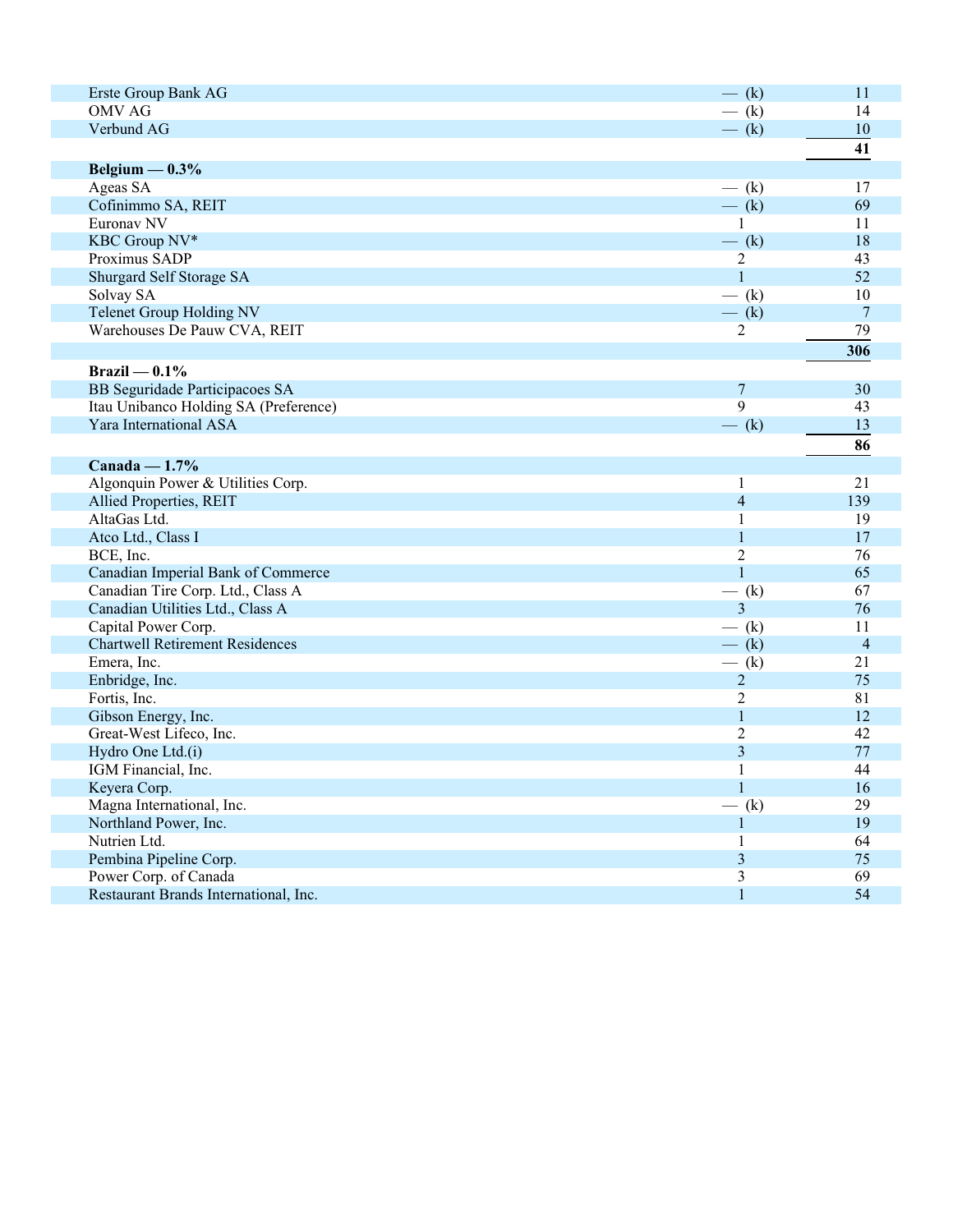## **SCHEDULE OF PORTFOLIO INVESTMENTS**

| <b>Investments</b>                                                                       | Shares (000)   | <b>Value (\$000)</b> |
|------------------------------------------------------------------------------------------|----------------|----------------------|
| Rogers Communications, Inc., Class B                                                     |                | 39                   |
| Shaw Communications, Inc., Class B                                                       | $\overline{2}$ | 64                   |
| Sienna Senior Living, Inc.                                                               | $-$ (k)        | 5                    |
| Superior Plus Corp.                                                                      | 1              | 13                   |
| TC Energy Corp.                                                                          | 3              | 143                  |
| TELUS Corp.                                                                              | 4              | 76                   |
| Thomson Reuters Corp.                                                                    | $\mathbf{1}$   | 60                   |
| Toronto-Dominion Bank (The)                                                              | $\overline{2}$ | 133                  |
| TransAlta Renewables, Inc.                                                               | $-$ (k)        | 8                    |
|                                                                                          |                | 1,714                |
| Chile — $0.0\%$ (e)                                                                      |                |                      |
| Banco Santander Chile, ADR                                                               | 1              | 25                   |
| China $-2.1\%$                                                                           |                |                      |
| China Construction Bank Corp., Class H                                                   | 215            | 181                  |
| China Life Insurance Co. Ltd., Class H                                                   | 28             | 58                   |
| China Merchants Bank Co. Ltd., Class H                                                   | 28             | 214                  |
| China Pacific Insurance Group Co. Ltd., Class H                                          | 44             | 173                  |
| China Petroleum & Chemical Corp., Class H                                                | 114            | 60                   |
| China Resources Land Ltd.                                                                | 18             | 88                   |
| Fuyao Glass Industry Group Co. Ltd., Class A                                             | $\overline{4}$ | 25                   |
| Guangdong Investment Ltd.                                                                | 42             | 69                   |
| Haier Smart Home Co. Ltd., Class H*                                                      | 28             | 111                  |
| Huayu Automotive Systems Co. Ltd., Class A                                               | 13             | 55                   |
| Inner Mongolia Yili Industrial Group Co. Ltd., Class A                                   | 28             | 169                  |
| Jiangsu Yanghe Brewery Joint-Stock Co. Ltd., Class A                                     | $\mathbf{1}$   | 15                   |
| Joyoung Co. Ltd., Class A                                                                | 8              | 38                   |
| Midea Group Co. Ltd., Class A                                                            | 13             | 170                  |
| NetEase, Inc.                                                                            | 5              | 99                   |
| Ping An Insurance Group Co. of China Ltd., Class H                                       | 23<br>165      | 269                  |
| Postal Savings Bank of China Co. Ltd., Class H(i)<br>Tingyi Cayman Islands Holding Corp. | 54             | 124<br>99            |
| Topsports International Holdings Ltd.(i)                                                 | 38             | 57                   |
| Xinyi Solar Holdings Ltd.                                                                | 30             | 50                   |
| Yum China Holdings, Inc.                                                                 | 1              | 68                   |
|                                                                                          |                | 2,192                |
|                                                                                          |                |                      |
| Czech Republic — $0.0\%$ (e)                                                             |                |                      |
| Komercni banka A/S *                                                                     | $\mathbf{1}$   | 19                   |
| Denmark $-0.4%$                                                                          |                |                      |
| Carlsberg A/S, Class B                                                                   | 1              | 163                  |
| Novo Nordisk A/S, Class B                                                                | 3              | 194                  |
| Tryg A/S                                                                                 | $-$ (k)        | 9                    |
|                                                                                          |                | 366                  |
| $Finland - 0.4%$                                                                         |                |                      |
| Elisa OYJ                                                                                | 1              | 31                   |
| Fortum OYJ                                                                               | 3              | 89                   |
| Kone OYJ, Class B                                                                        | 1              | 69                   |
| Nordea Bank Abp                                                                          | 6              | 56                   |
| Orion OYJ, Class B                                                                       | 1              | 45                   |
| Sampo OYJ, Class A                                                                       | $-$ (k)        | 12                   |
| UPM-Kymmene OYJ<br>Wartsila OYJ Abp                                                      | $-$ (k)<br>5   | 9<br>57              |
|                                                                                          |                |                      |
|                                                                                          |                | 368                  |
| $France - 1.0\%$                                                                         |                |                      |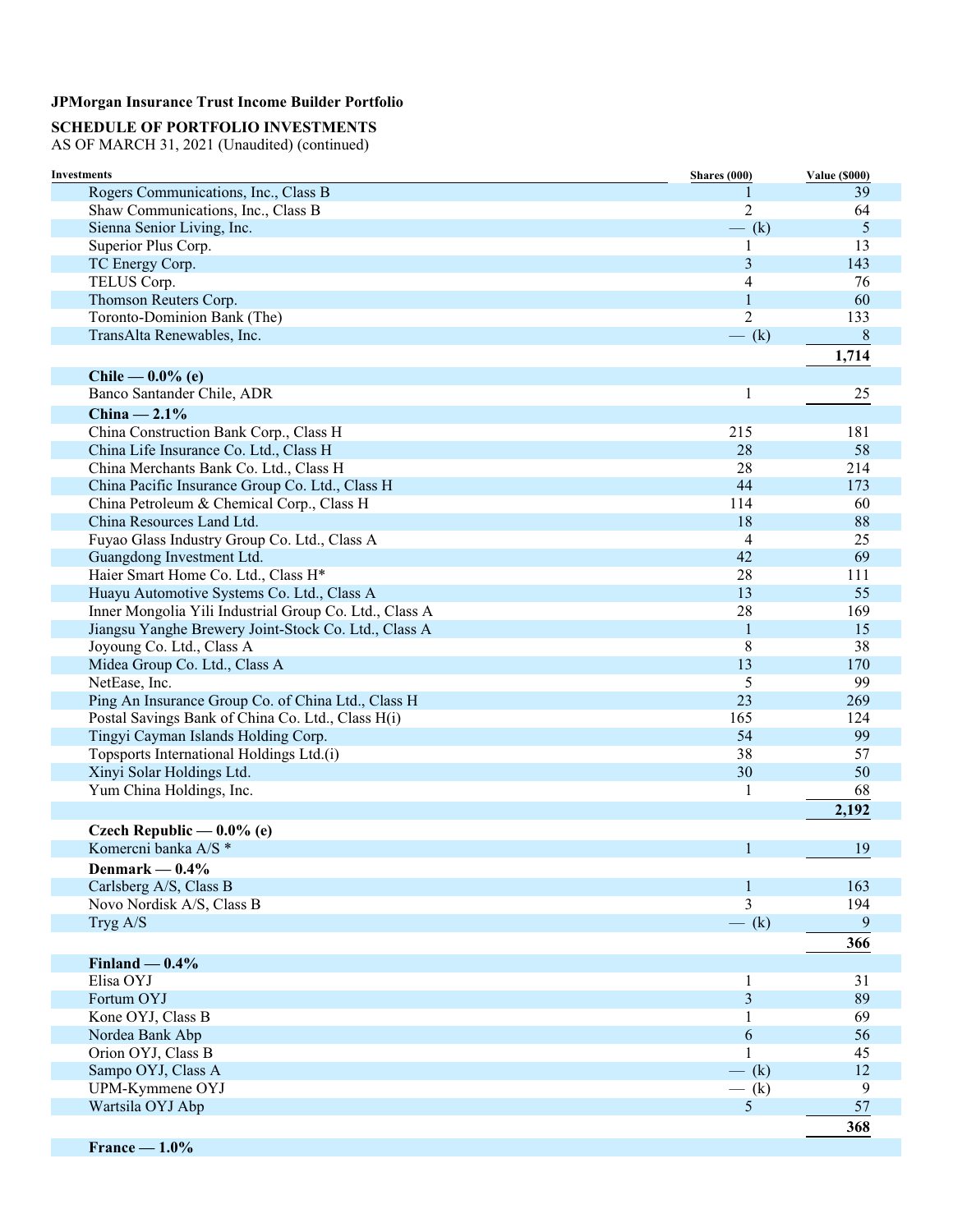| Amundi SA * (i)                                            | $-$ (k)                 | 9              |
|------------------------------------------------------------|-------------------------|----------------|
| Atos SE                                                    | 1                       | 48             |
| <b>AXA SA</b>                                              | $\mathbf{1}$            | 21             |
| BNP Paribas SA *                                           | $-$ (k)                 | 25             |
| Bouygues SA                                                | $-$ (k)                 | 10             |
| Cie de Saint-Gobain                                        | $-$ (k)                 | 16             |
| Covivio, REIT                                              | 1                       | 84             |
| Credit Agricole SA                                         | $\mathbf{1}$            | 15             |
| Engie SA                                                   | 1                       | 18             |
| Gaztransport Et Technigaz SA                               | $-$ (k)                 | 6              |
| Klepierre SA, REIT                                         | 1                       | 24             |
| LVMH Moet Hennessy Louis Vuitton SE                        | $-$ (k)                 | 18             |
| Orange SA                                                  |                         | 17             |
| Publicis Groupe SA                                         | $-$ (k)                 | 15             |
| Renault SA $*(i)$                                          |                         | 31             |
| Rexel SA                                                   | $\mathbf{1}$            | 11             |
| Rubis SCA                                                  | $-$ (k)                 | 10             |
| Safran SA                                                  | 1                       | 127            |
| Sanofi                                                     |                         | 64             |
| Schneider Electric SE                                      | $\mathbf{1}$            | 196            |
| <b>SCOR SE</b>                                             | $-$ (k)                 | 15             |
| <b>TOTAL SE</b>                                            | 1                       | 37             |
| Veolia Environnement SA                                    | 1                       | 21             |
| Vinci SA                                                   | $\mathbf{1}$            | 151            |
|                                                            |                         |                |
|                                                            |                         | 989            |
| $Germany - 1.4%$                                           |                         |                |
| adidas AG <sup>*</sup>                                     | $-$ (k)                 | 152            |
| Allianz SE (Registered)                                    | $\mathbf{1}$            | 271            |
| <b>BASF SE</b>                                             | $\mathbf{1}$            | 90             |
| Bayerische Motoren Werke AG                                | $-$ (k)                 | 23             |
| Covestro AG (i)                                            | $-$ (k)                 | 10             |
| Daimler AG (Registered)                                    | $-$ (k)                 | 28             |
| Deutsche Post AG (Registered)                              | 3                       | 158            |
| Deutsche Telekom AG (Registered)                           | $\overline{4}$          | 90             |
| <b>E.ON SE</b>                                             | $\overline{2}$          | 23             |
| <b>Evonik Industries AG</b>                                | $-$ (k)                 | 11             |
| Muenchener Rueckversicherungs-Gesellschaft AG (Registered) | 1                       | 169            |
| Siemens AG (Registered)                                    | $-$ (k)                 | 39             |
| Telefonica Deutschland Holding AG                          | 23                      | 68             |
| Uniper SE                                                  | $-$ (k)                 | 16             |
| Volkswagen AG (Preference)                                 | $-$ (k)                 | 127            |
| Vonovia SE                                                 | $\overline{2}$          | 128            |
|                                                            |                         | 1,403          |
| Hong Kong $-0.7\%$                                         |                         |                |
| CK Asset Holdings Ltd.                                     | 13                      | 76             |
| CK Infrastructure Holdings Ltd.                            | $\overline{\mathbf{3}}$ | 18             |
| CLP Holdings Ltd.                                          | 2                       | 19             |
| Hang Seng Bank Ltd.                                        | $\overline{4}$          | 82             |
| HKBN Ltd.                                                  | 3                       | $\overline{4}$ |
| HKT Trust & HKT Ltd.                                       | 53                      | 76             |
| Hong Kong & China Gas Co. Ltd.                             | 14                      | 22             |
| Hong Kong Exchanges & Clearing Ltd.                        | 3                       | 172            |
| PCCW Ltd.                                                  | 13                      | 7              |
|                                                            |                         |                |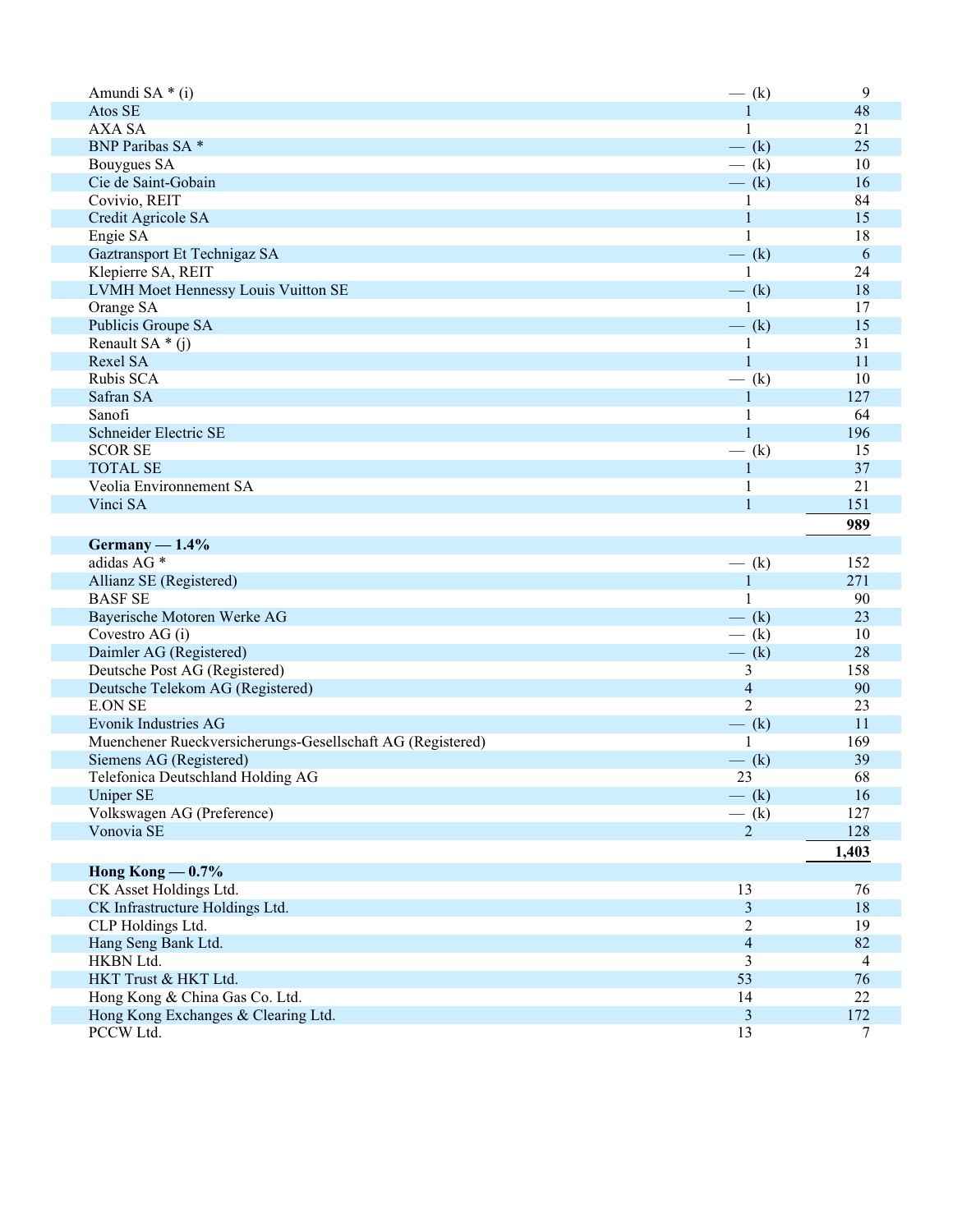## **SCHEDULE OF PORTFOLIO INVESTMENTS**

| Investments                                          | Shares (000)        | <b>Value (\$000)</b> |
|------------------------------------------------------|---------------------|----------------------|
| Power Assets Holdings Ltd.                           | 4                   | 21                   |
| VTech Holdings Ltd.                                  | 4                   | 38                   |
| WH Group Ltd. (i)                                    | 47                  | 38                   |
| Wharf Real Estate Investment Co. Ltd.                | 7                   | 39                   |
| Xinyi Glass Holdings Ltd.                            | 14                  | 46                   |
| Yue Yuen Industrial Holdings Ltd.                    | 21                  | 51                   |
|                                                      |                     | 709                  |
| India $-0.4%$                                        |                     |                      |
| Infosys Ltd., ADR                                    | 23                  | 429                  |
| Indonesia — $0.3\%$                                  |                     |                      |
| Bank Rakyat Indonesia Persero Tbk. PT *              | 493                 | 149                  |
| Telkom Indonesia Persero Tbk. PT, ADR                | 7                   | 175                  |
|                                                      |                     | 324                  |
| Ireland $-0.0\%$ (e)                                 |                     |                      |
| CRH plc                                              | $-$ (k)             | 20                   |
| Smurfit Kappa Group plc                              | $-$ (k)             | 11                   |
|                                                      |                     | 31                   |
|                                                      |                     |                      |
| Italy $-0.4\%$                                       |                     |                      |
| A2A SpA                                              | 35                  | 63                   |
| <b>ACEA SpA</b>                                      | $-$ (k)             | $\overline{4}$       |
| Assicurazioni Generali SpA                           | 1                   | 16                   |
| <b>Azimut Holding SpA</b>                            | 1                   | 11                   |
| Enav SpA (i)                                         | $\mathbf{1}$        | $\overline{4}$       |
| Enel SpA                                             | 12                  | 120                  |
| Eni SpA                                              | $\mathbf{1}$        | 18                   |
| ERG SpA                                              | $-$ (k)             | 7                    |
| Hera SpA                                             | 3                   | 13                   |
| Intesa Sanpaolo SpA *                                | 27                  | 73                   |
| Iren SpA                                             | 5                   | 13                   |
| Italgas SpA                                          | 3<br>$\mathbf{1}$   | 17<br>11             |
| Mediobanca Banca di Credito Finanziario SpA *        |                     | 13                   |
| Poste Italiane SpA (i)<br>Snam SpA                   | 1<br>6              | 32                   |
| Terna Rete Elettrica Nazionale SpA                   | 3                   | 21                   |
| Unipol Gruppo SpA                                    | $\mathbf{1}$        | 6                    |
|                                                      |                     |                      |
|                                                      |                     | 442                  |
| Japan $-1.8%$                                        |                     |                      |
| Aozora Bank Ltd.                                     | 3                   | 67                   |
| <b>ARTERIA Networks Corp.</b>                        | $-$ (k)             | $\overline{5}$       |
| Chubu Electric Power Co., Inc.                       | 2                   | 21                   |
| Chugoku Electric Power Co., Inc. (The)               | $\mathbf{1}$        | 14                   |
| Dai Nippon Printing Co. Ltd.                         | 1                   | 23                   |
| Daiwa House Industry Co. Ltd.                        | $\overline{2}$      | 62                   |
| Daiwa House REIT Investment Corp., REIT              | $-$ (k)             | 56                   |
| Electric Power Development Co. Ltd.                  | $\overline{2}$      | 40                   |
| ENEOS Holdings, Inc.                                 | 7                   | 30                   |
| FANUC Corp.                                          | $-$ (k)             | 48                   |
| H.U. Group Holdings, Inc.<br>Idemitsu Kosan Co. Ltd. | 1<br>$\overline{2}$ | 17                   |
|                                                      |                     | 47                   |
| Japan Metropolitan Fund Invest, REIT                 | $-$ (k)             | 150<br>41            |
| Japan Post Holdings Co. Ltd. *                       | 5<br>3              | 62                   |
| Japan Tobacco, Inc.<br>JFE Holdings, Inc.            | $\overline{2}$      | 28                   |
|                                                      |                     |                      |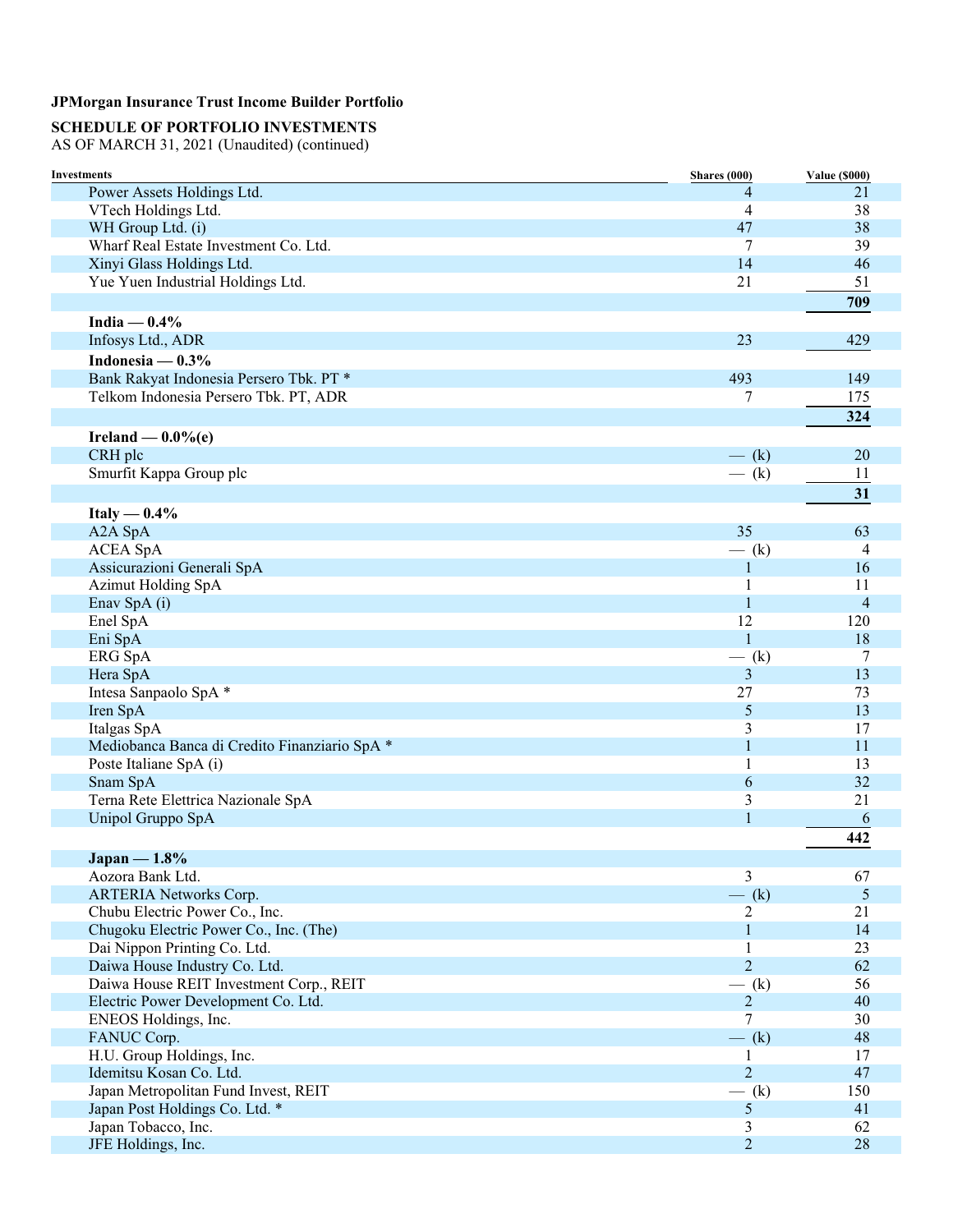| Kansai Electric Power Co., Inc. (The)        | 7                                                                      | 77             |
|----------------------------------------------|------------------------------------------------------------------------|----------------|
| KDDI Corp.                                   | 3                                                                      | 77             |
| Kenedix Office Investment Corp., REIT        | $-$ (k)                                                                | 78             |
| Konica Minolta, Inc.                         | 10                                                                     | 53             |
| Lawson, Inc.                                 | 1                                                                      | 34             |
| Mitsubishi Chemical Holdings Corp.           | 5                                                                      | 38             |
| Mitsui Fudosan Logistics Park, Inc., REIT    | $-$ (k)                                                                | 64             |
| Nippon Accommodations Fund, Inc., REIT       | $-$ (k)                                                                | 76             |
| Nippon Prologis REIT, Inc., REIT             | $-$ (k)                                                                | 93             |
| Nippon Telegraph & Telephone Corp.           | $\overline{2}$                                                         | 41             |
| Osaka Gas Co. Ltd.                           | (k)                                                                    | $\overline{4}$ |
| Otsuka Corp.                                 | $\mathbf{1}$                                                           | 47             |
| Shikoku Electric Power Co., Inc.             | 1                                                                      | 5              |
| SoftBank Corp.                               | 6                                                                      | 73             |
| Sumitomo Forestry Co. Ltd.                   | 2                                                                      | 33             |
| Takeda Pharmaceutical Co. Ltd.               | $\mathbf{1}$                                                           | 51             |
| Tohoku Electric Power Co., Inc.              | 7                                                                      | 64             |
| Tokio Marine Holdings, Inc.                  | $\overline{2}$                                                         | 90             |
| Tokyo Gas Co. Ltd.                           | 1                                                                      | 13             |
| Toyota Motor Corp.                           | $\overline{2}$                                                         | 179            |
|                                              |                                                                        | 1,901          |
| Jordan — $0.0\%$ (e)                         |                                                                        |                |
| Hikma Pharmaceuticals plc                    | (k)<br>$\overline{\phantom{0}}$                                        | 6              |
| Malta — $0.0\%$ (e)                          |                                                                        |                |
| Kindred Group plc, SDR                       | 1                                                                      | 13             |
| Mexico — $0.4\%$                             |                                                                        |                |
| Bolsa Mexicana de Valores SAB de CV          | 8                                                                      | 16             |
| Grupo Financiero Banorte SAB de CV, Class O* | 21                                                                     | 119            |
| Kimberly-Clark de Mexico SAB de CV, Class A  | 26                                                                     | 45             |
| Wal-Mart de Mexico SAB de CV                 | 77                                                                     | 242            |
|                                              |                                                                        |                |
|                                              |                                                                        | 422            |
| Netherlands $-0.5%$                          |                                                                        |                |
| Akzo Nobel NV                                | 1                                                                      | 83             |
| <b>ASML Holding NV</b>                       | (k)<br>$\frac{1}{\sqrt{2\pi}}\left( \frac{1}{\sqrt{2\pi}}\right) ^{2}$ | 46             |
| ASR Nederland NV                             | $-$ (k)                                                                | 11             |
| CTP BV $*(i)$                                | 4                                                                      | 64             |
| Eurocommercial Properties NV, REIT, CVA      | 2                                                                      | 45             |
| <b>ING Groep NV</b>                          | 9                                                                      | 110            |
| Koninklijke Ahold Delhaize NV                | $\mathbf{1}$<br>$\overline{7}$                                         | 14             |
| Koninklijke KPN NV                           |                                                                        | 25             |
| NN Group NV                                  | $-$ (k)                                                                | 14             |
| Randstad NV                                  | $- (k)$                                                                | 13             |
| Royal Dutch Shell plc, Class B               | 2                                                                      | 39             |
|                                              |                                                                        | 464            |
| New Zealand $-0.1\%$                         |                                                                        |                |
| Contact Energy Ltd.                          | 9                                                                      | 45             |
| Spark New Zealand Ltd.                       | 21                                                                     | 65             |
|                                              |                                                                        | 110            |
| Norway $-0.1\%$                              |                                                                        |                |
| Aker BP ASA                                  | 1                                                                      | 24             |
| <b>DNB ASA</b>                               | 1                                                                      | 19             |
| <b>Equinor ASA</b>                           | $\mathbf{1}$                                                           | 13             |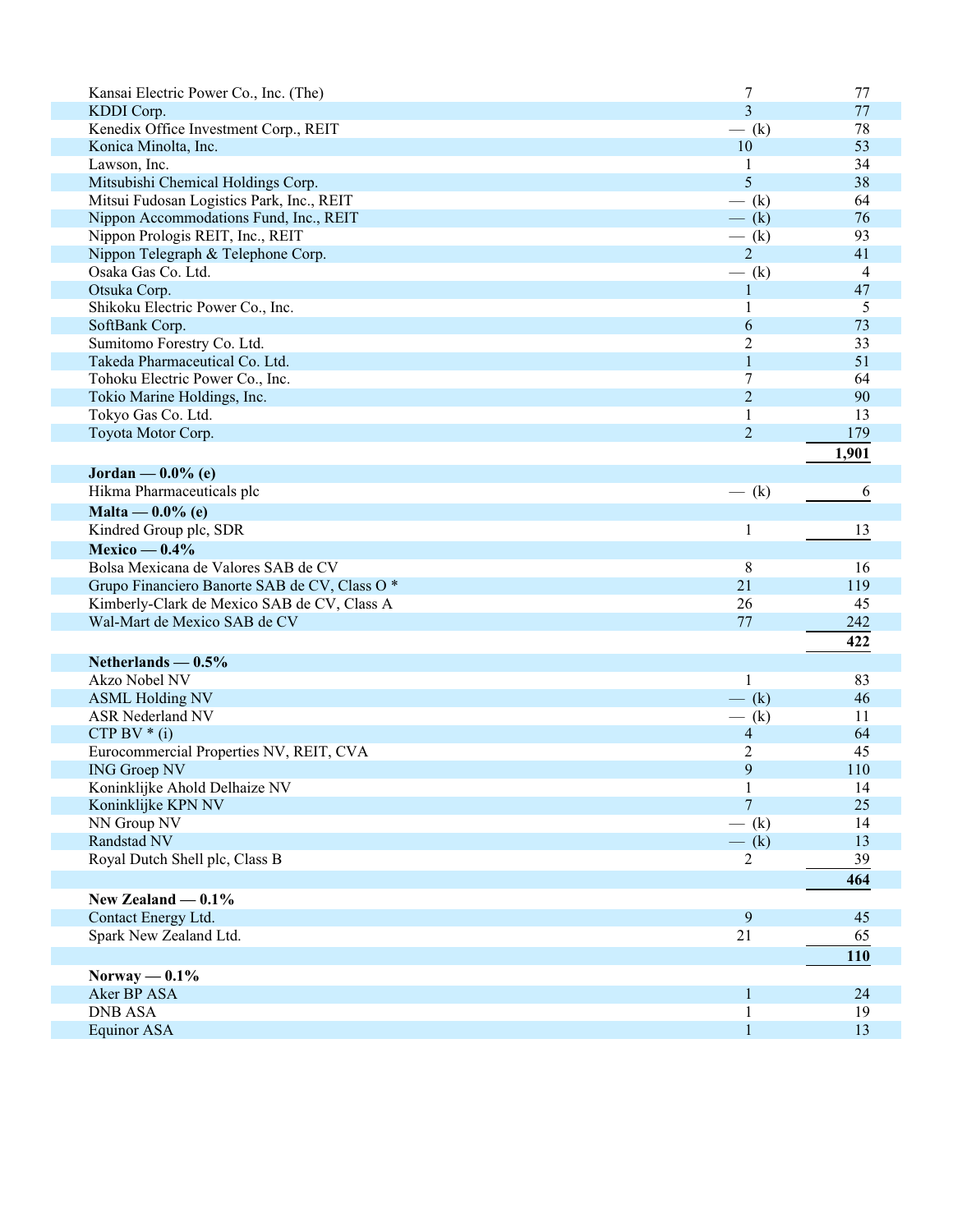## **SCHEDULE OF PORTFOLIO INVESTMENTS**

| <b>Investments</b>                             | <b>Shares</b> (000)      | <b>Value (\$000)</b> |
|------------------------------------------------|--------------------------|----------------------|
| Gjensidige Forsikring ASA                      |                          | 12                   |
| SFL Corp. Ltd.                                 | 1                        | 10                   |
| <b>Telenor ASA</b>                             | $\overline{4}$           | 64                   |
|                                                |                          | 142                  |
| Portugal — $0.0\%$ (e)                         |                          |                      |
| EDP-Energias de Portugal SA                    | 4                        | 20                   |
| Galp Energia SGPS SA                           | $\mathbf{1}$             | 12                   |
| <b>NOS SGPS SA</b>                             | 1                        | 5                    |
|                                                |                          | 37                   |
| Russia $-0.6%$                                 |                          |                      |
| Alrosa PJSC                                    | 34                       | 47                   |
| Evraz plc                                      | $\overline{2}$           | 14                   |
| LUKOIL PJSC, ADR                               | $\mathbf{1}$             | 93                   |
| Moscow Exchange MICEX-RTS PJSC                 | 52                       | 120                  |
| Sberbank of Russia PJSC                        | 52                       | 201                  |
| Sberbank of Russia PJSC                        | 8                        | 32                   |
| Severstal PAO, GDR(i)                          | 3                        | 66                   |
| Severstal PAO, GDR(i)                          | 1                        | 22                   |
|                                                |                          | 595                  |
| Saudi Arabia — 0.1%                            |                          |                      |
| Al Rajhi Bank                                  | 5                        | 131                  |
| Singapore $-0.3%$                              |                          |                      |
| Ascendas, REIT                                 | 48                       | 108                  |
| BW LPG Ltd.(i)                                 |                          | 5                    |
| DBS Group Holdings Ltd.                        | $\overline{\mathcal{L}}$ | 88                   |
| Keppel DC, REIT                                | 35                       | 69                   |
| NetLink NBN Trust (i)                          | 13                       | 9                    |
| Singapore Telecommunications Ltd.              | 10                       | 17                   |
| StarHub Ltd.                                   | 18                       | 17                   |
|                                                |                          | 313                  |
| South Africa $-0.2\%$                          |                          |                      |
| Anglo American plc                             | $\mathbf{1}$             | 25                   |
| AVI Ltd.                                       | 5                        | 25                   |
| Bid Corp. Ltd. *                               | 2                        | 34                   |
| SPAR Group Ltd. (The)                          | $\mathbf{1}$             | 18                   |
| Vodacom Group Ltd.                             | $\boldsymbol{7}$         | 60                   |
|                                                |                          | 162                  |
| South Korea $-0.6\%$                           |                          |                      |
| ESR Kendall Square REIT Co. Ltd., REIT *       | 7                        | 35                   |
| Samsung Electronics Co. Ltd.                   | 8                        | 569                  |
| SK Telecom Co. Ltd., ADR                       | $\mathbf{1}$             | 36                   |
|                                                |                          | 640                  |
| Spain $-$ 0.9%                                 |                          |                      |
| ACS Actividades de Construccion y Servicios SA | $-$ (k)                  | 13                   |
| Atlantica Sustainable Infrastructure plc       | $-$ (k)                  | 18                   |
| Banco Bilbao Vizcaya Argentaria SA             | 4                        | 21                   |
| <b>Banco Santander SA</b>                      | $8\,$                    | 26                   |
| <b>Bankinter SA</b>                            | 1                        | 9                    |
| CaixaBank SA                                   | $\overline{4}$           | 13                   |
| Cellnex Telecom SA (i)                         | 1                        | 84                   |
| Enagas SA                                      | $\overline{2}$           | 49                   |
| Endesa SA                                      | $\mathbf{1}$             | 31                   |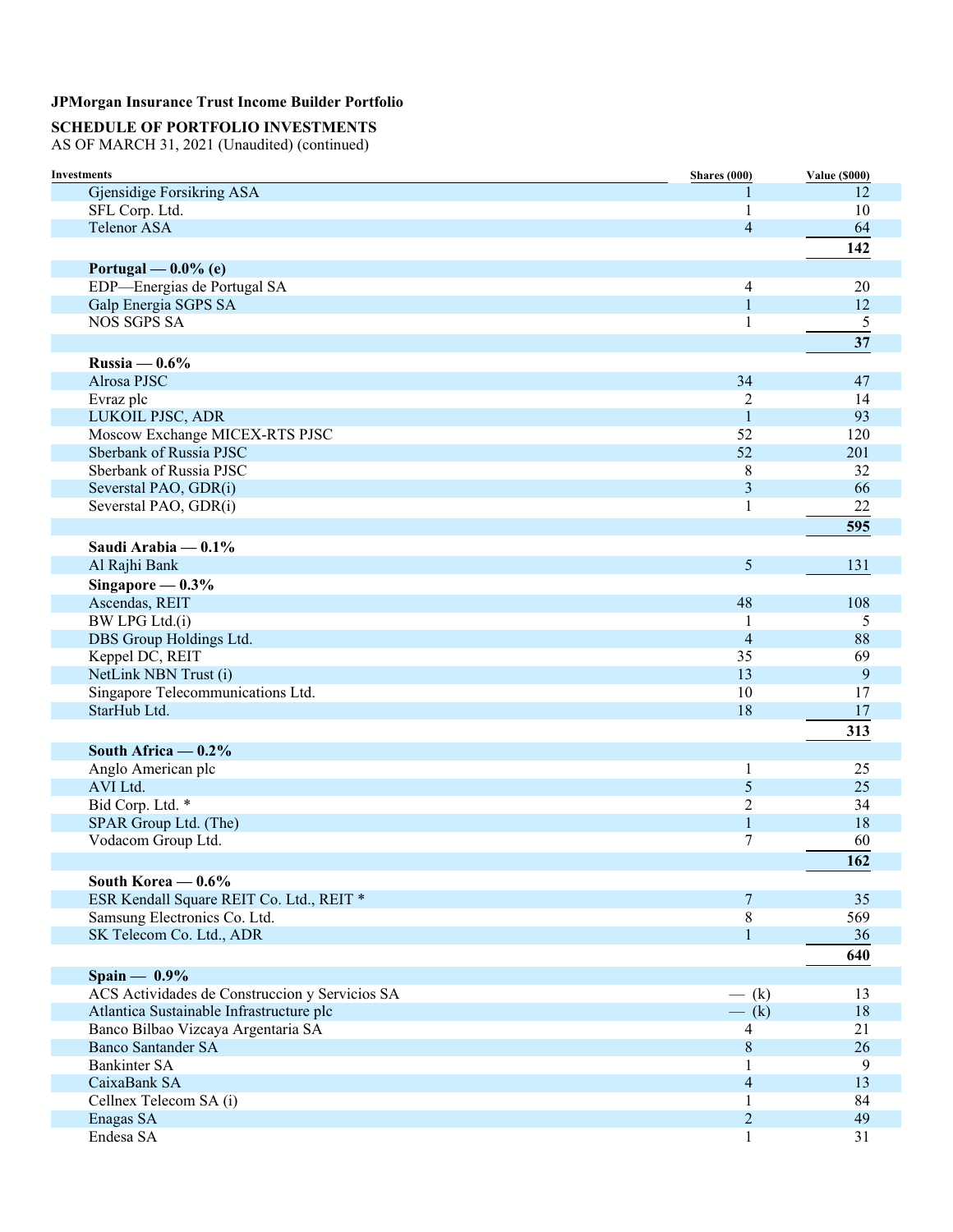| Iberdrola SA                                     | 22             | 282            |
|--------------------------------------------------|----------------|----------------|
| Industria de Diseno Textil SA                    | 5              | 149            |
| Naturgy Energy Group SA                          | 3              | 80             |
| Red Electrica Corp. SA                           | 3              | 45             |
|                                                  | $\overline{7}$ |                |
| Repsol SA                                        |                | 82             |
| Telefonica SA                                    | 16             | 70             |
|                                                  |                | 972            |
| Sweden $-0.5%$                                   |                |                |
| Boliden AB                                       |                | 16             |
|                                                  | $-$ (k)        |                |
| Electrolux AB, Series B                          | $-$ (k)        | 7              |
| Lundin Energy AB                                 | 1              | 16             |
| Sandvik AB <sup>*</sup>                          | 1              | 18             |
| Skandinaviska Enskilda Banken AB, Class A        | 1              | 14             |
| SKF AB, Class B                                  | 4              | 107            |
| Svenska Handelsbanken AB, Class A                | $\overline{2}$ | 18             |
| Tele2 AB, Class B                                | 3              | 41             |
|                                                  | 17             | 73             |
| Telia Co. AB                                     |                |                |
| Volvo AB, Class B                                | 7              | 188            |
|                                                  |                | 498            |
| Switzerland $-1.0\%$                             |                |                |
| ABB Ltd. (Registered)                            | 1              | 25             |
| Adecco Group AG (Registered)                     | $-$ (k)        | 9              |
|                                                  |                |                |
| Baloise Holding AG (Registered)                  | $-$ (k)        | $\overline{7}$ |
| Julius Baer Group Ltd.                           | $-$ (k)        | 11             |
| LafargeHolcim Ltd. (Registered) *                | $-$ (k)        | 15             |
| Nestle SA (Registered)                           | $\overline{2}$ | 254            |
| Novartis AG (Registered)                         | $\mathbf{1}$   | 71             |
| OC Oerlikon Corp. AG (Registered)                | 5              | 56             |
| Roche Holding AG                                 | $\mathbf{1}$   | 366            |
| SGS SA (Registered)                              | $-$ (k)        | 14             |
|                                                  |                |                |
| Swiss Life Holding AG (Registered)               | $-$ (k)        | 9              |
| Swisscom AG (Registered)                         | $-$ (k)        | 17             |
| <b>UBS Group AG (Registered)</b>                 | $\mathbf{1}$   | 22             |
| Zurich Insurance Group AG                        | $-$ (k)        | 172            |
|                                                  |                | 1,048          |
| Taiwan $-1.4\%$                                  |                |                |
| Accton Technology Corp.                          | 8              | 78             |
|                                                  |                |                |
| Chailease Holding Co. Ltd.                       | 5              | 35             |
| Chicony Electronics Co. Ltd.                     | $\sqrt{2}$     | $\overline{7}$ |
| Delta Electronics, Inc.                          | 11             | 112            |
| MediaTek, Inc.                                   | $\overline{4}$ | 138            |
| Mega Financial Holding Co. Ltd.                  | 42             | 47             |
| President Chain Store Corp.                      | $\, 8$         | 76             |
| Quanta Computer, Inc.                            | 32             | 110            |
| Realtek Semiconductor Corp.                      | $\overline{4}$ | 70             |
|                                                  |                |                |
| Taiwan Semiconductor Manufacturing Co. Ltd.      | 29             | 611            |
| Taiwan Semiconductor Manufacturing Co. Ltd., ADR | $\mathbf{1}$   | 71             |
| Vanguard International Semiconductor Corp.       | 21             | 80             |
| Wiwynn Corp.                                     | 1              | 30             |
|                                                  |                | 1,465          |
|                                                  |                |                |
| Thailand $-0.1\%$                                |                |                |
| Siam Cement PCL (The) (Registered)               | 5              | 65             |
| United Kingdom $-1.8\%$                          |                |                |
| 3i Group plc                                     | 1              | 14             |
| Admiral Group plc                                | $-$ (k)        | 16             |
| Ashtead Group plc                                | $-$ (k)        | 17             |
| AstraZeneca plc                                  | $-$ (k)        | 18             |
|                                                  |                | 25             |
| Avast plc (i)                                    | 4              |                |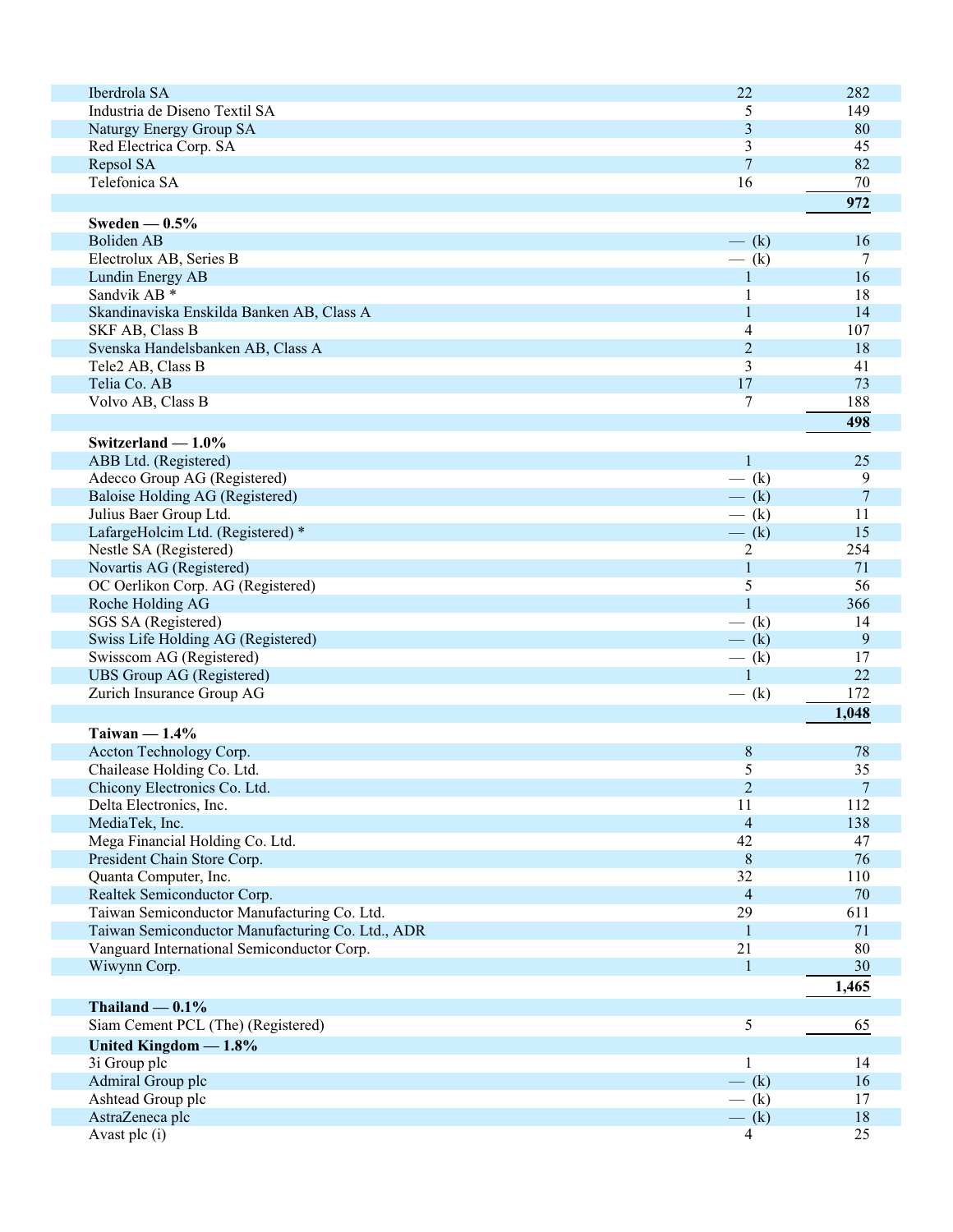| Aviva plc                    |  |
|------------------------------|--|
| B&M European Value Retail SA |  |
|                              |  |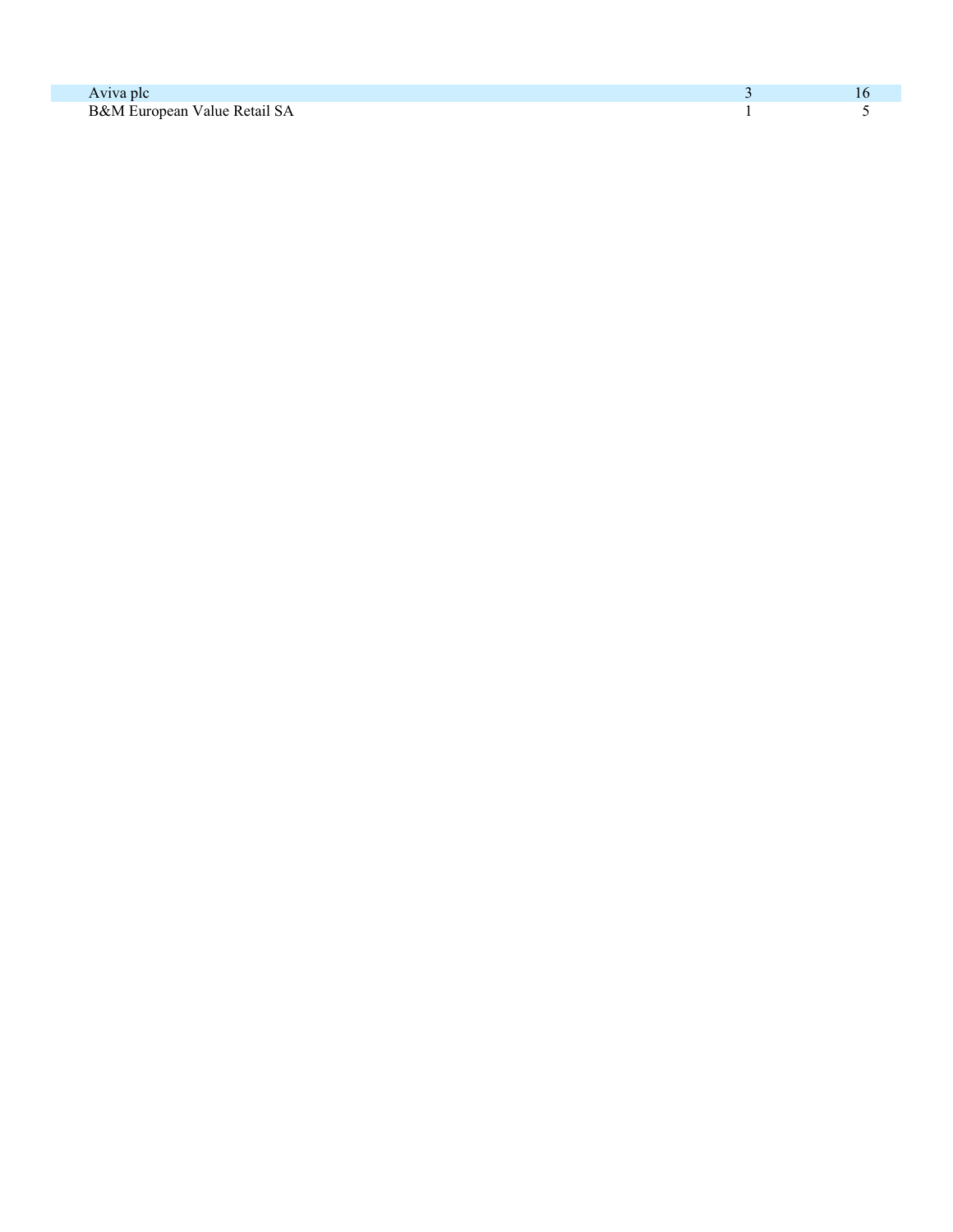## **SCHEDULE OF PORTFOLIO INVESTMENTS**

| <b>Investments</b>                                    | Shares (000)                 | <b>Value (\$000)</b> |
|-------------------------------------------------------|------------------------------|----------------------|
| Barclays plc                                          | 8                            | 20                   |
| Barratt Developments plc *                            | 7                            | 76                   |
| Berkeley Group Holdings plc                           | 1                            | 63                   |
| BP plc                                                | 18                           | 75                   |
| BT Group plc *                                        | 28                           | 59                   |
| Centrica plc *                                        | 67                           | 50                   |
| Close Brothers Group plc                              | $-$ (k)                      | 6                    |
| Diageo plc                                            | $-$ (k)                      | 10                   |
| Direct Line Insurance Group plc                       | 10                           | 41                   |
| Drax Group plc                                        | 1                            | 7                    |
| easyJet plc *                                         | 5                            | 65                   |
| GlaxoSmithKline plc                                   | 4                            | 63                   |
| Hargreaves Lansdown plc                               | $-$ (k)                      | $\overline{7}$       |
| HSBC Holdings plc                                     | 6                            | 34                   |
| IG Group Holdings plc                                 | $-$ (k)                      | 6                    |
| Imperial Brands plc                                   | 3                            | 60                   |
| InterContinental Hotels Group plc *                   | 1                            | 37                   |
| J Sainsbury plc                                       | 3                            | 9                    |
| Legal & General Group plc                             | $\overline{4}$               | 16                   |
| Linde plc                                             | $-$ (k)                      | 14                   |
| Linde plc                                             | $-$ (k)                      | 47                   |
| Lloyds Banking Group plc *                            | 35                           | 21                   |
| M&G plc                                               | 4                            | 13                   |
| Man Group plc                                         | 5                            | 12                   |
| Mondi plc                                             | 1                            | 13                   |
| National Grid plc                                     | 2                            | 21                   |
| Natwest Group plc                                     | 5                            | 15                   |
| NewRiver REIT plc, REIT *                             | 37                           | 48                   |
| Pennon Group plc                                      | 1                            | 14                   |
| Persimmon plc                                         | $\overline{2}$               | 85                   |
| RELX plc                                              | 3                            | 69                   |
| Safestore Holdings plc, REIT                          | 5                            | 59                   |
| Sage Group plc (The)                                  | $\overline{7}$               | 60                   |
| Schroders plc                                         | (k)                          | 11                   |
| Severn Trent plc                                      | $\mathbf{1}$                 | 30                   |
| SSE plc                                               | 5                            | 100                  |
| St. James's Place plc                                 | 1                            | 16                   |
| Standard Life Aberdeen plc                            | 3                            | 11                   |
| Taylor Wimpey plc *                                   | 24                           | 60                   |
| Tesco plc                                             | $\overline{4}$               | 11                   |
| Tritax EuroBox plc(i)                                 | 17                           | 23                   |
| Unilever plc                                          | 1                            | 41                   |
| UNITE Group plc (The), REIT *                         | 5                            | 69                   |
| United Utilities Group plc                            | $\overline{2}$               | 22                   |
| Vodafone Group plc                                    | 32                           | 59                   |
| Workspace Group plc, REIT                             | 5                            | 57                   |
| WPP plc                                               | 3                            | 44                   |
|                                                       |                              | 1,860                |
|                                                       |                              |                      |
| United States $-15.2\%$                               |                              |                      |
| 3M Co.                                                | $-$ (k)                      | 63                   |
| AbbVie, Inc.                                          | $\overline{4}$               | 422                  |
| AES Corp. (The)<br><b>AGNC Investment Corp., REIT</b> | $\sqrt{2}$<br>$\overline{4}$ | 66<br>60             |
|                                                       |                              |                      |
| ALLETE, Inc.                                          | $-$ (k)                      | 3                    |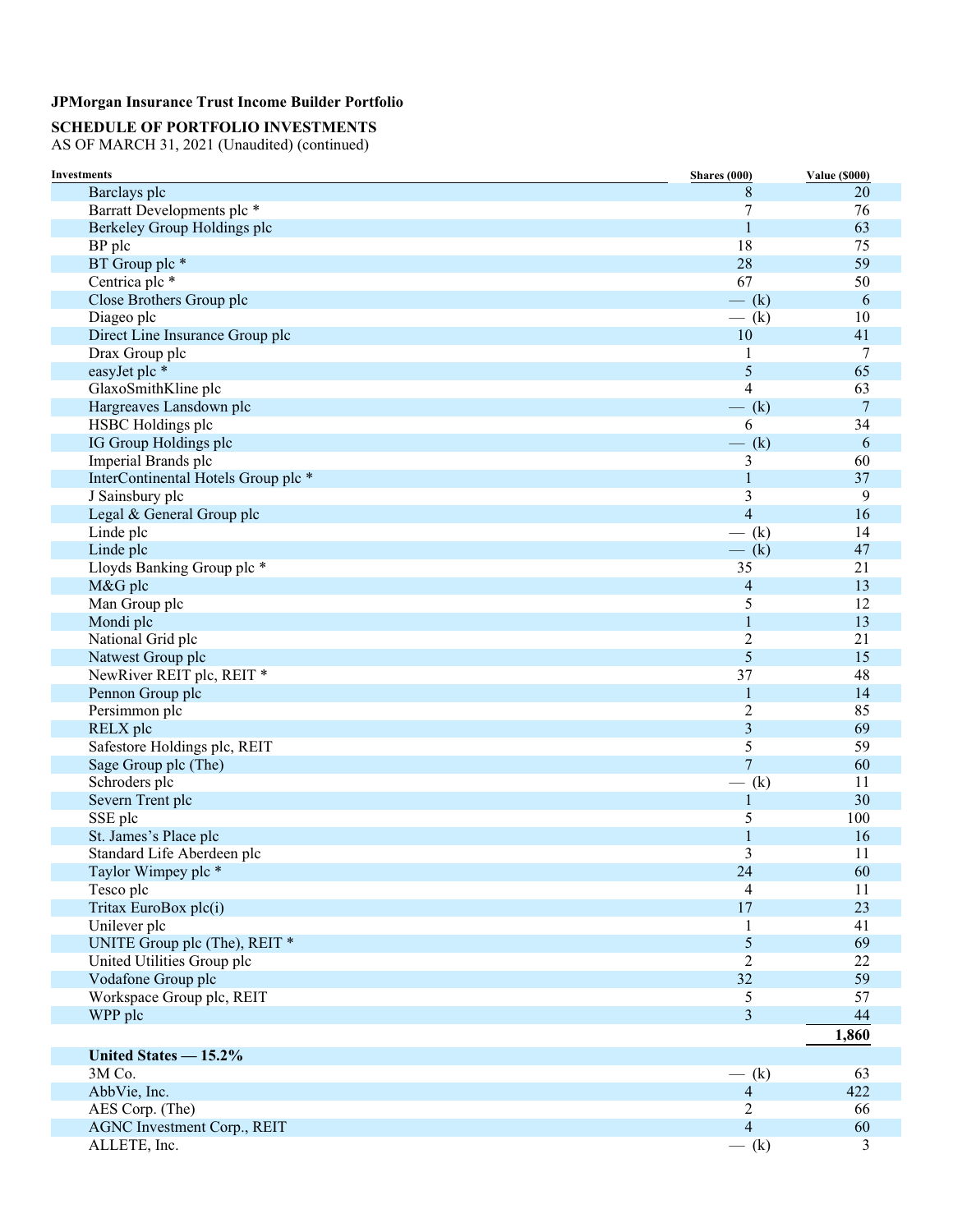| Alliant Energy Corp.                    | 1                | 60             |
|-----------------------------------------|------------------|----------------|
| Altria Group, Inc.                      | 3                | 137            |
| American Electric Power Co., Inc.       | $\mathbf{1}$     | 81             |
| American Tower Corp., REIT              | $-$ (k)          | 94             |
| Americold Realty Trust, REIT            | $\overline{4}$   | 166            |
|                                         |                  |                |
| Amgen, Inc.                             | $-$ (k)          | 61             |
| Analog Devices, Inc.                    | 2                | 269            |
| Annaly Capital Management, Inc., REIT   | $\boldsymbol{7}$ | 58             |
| AT&T, Inc.                              | 3                | 76             |
| AvalonBay Communities, Inc., REIT       | 1                | 166            |
|                                         |                  |                |
| Avangrid, Inc.                          | $\mathbf{1}$     | 61             |
| Avista Corp.                            | $-$ (k)          | 22             |
| Black Hills Corp.                       | $-$ (k)          | $\overline{4}$ |
| Brandywine Realty Trust, REIT           | 11               | 137            |
| Bristol-Myers Squibb Co.                | 6                | 350            |
| Brixmor Property Group, Inc., REIT      | 6                | 118            |
|                                         |                  |                |
| Bunge Ltd.                              | 1                | 69             |
| Camden Property Trust, REIT             |                  | 130            |
| Cardinal Health, Inc.                   | 1                | 62             |
| CenterPoint Energy, Inc.                | 3                | 59             |
| CF Industries Holdings, Inc.            | $\mathbf{1}$     | 64             |
|                                         |                  | 3              |
| Chesapeake Energy Corp. *               | $-$ (k)          |                |
| Chevron Corp.                           |                  | 66             |
| Chubb Ltd.                              |                  | 83             |
| Clear Channel Outdoor Holdings, Inc. *  | 5                | 9              |
| Clearway Energy, Inc., Class C          |                  | 15             |
| CME Group, Inc.                         | 1                | 168            |
|                                         |                  |                |
| CMS Energy Corp.                        | 1                | 62             |
| CNA Financial Corp.                     | 1                | 62             |
| Coca-Cola Co. (The)                     | 10               | 504            |
| Cogent Communications Holdings, Inc.    | $-$ (k)          | 18             |
| Comcast Corp., Class A                  | 4                | 205            |
| Comerica, Inc.                          | $\mathbf{1}$     | 72             |
|                                         |                  |                |
| ConocoPhillips                          | 1                | 57             |
| Consolidated Edison, Inc.               | 1                | 83             |
| DHT Holdings, Inc.                      | 3                | 16             |
| Dominion Energy, Inc.                   | 1                | 82             |
| Douglas Emmett, Inc., REIT              | 4                | 129            |
|                                         | 1                | 69             |
| Dow, Inc.                               |                  |                |
| DTE Energy Co.                          | $-$ (k)          | 61             |
| Duke Energy Corp.                       |                  | 83             |
| Eastman Chemical Co.                    | 2                | 212            |
| Eaton Corp. plc                         | $\overline{2}$   | 255            |
| Edison International                    |                  | 58             |
|                                         |                  | 65             |
| Eli Lilly and Co.                       | $-$ (k)          |                |
| Emerson Electric Co.                    |                  | 60             |
| Entergy Corp.                           | 1                | 78             |
| EP Energy Corp. *                       | $-$ (k)          | 29             |
| Equinix, Inc., REIT                     | $-$ (k)          | 116            |
| Equity LifeStyle Properties, Inc., REIT | $\overline{2}$   | 149            |
|                                         |                  |                |
| Essex Property Trust, Inc., REIT        | 1                | 142            |
| Evergy, Inc.                            | 1                | 80             |
| Exelon Corp.                            |                  | 59             |
| Exxon Mobil Corp.                       |                  | 65             |
| Fastenal Co.                            |                  | 54             |
| Federal Realty Investment Trust, REIT   |                  | 130            |
|                                         |                  |                |
| Ferguson plc                            | $-$ (k)          | 19             |
| FirstEnergy Corp.                       | $\mathbf{1}$     | 21             |
| General Dynamics Corp.                  | $-$ (k)          | 62             |
|                                         |                  |                |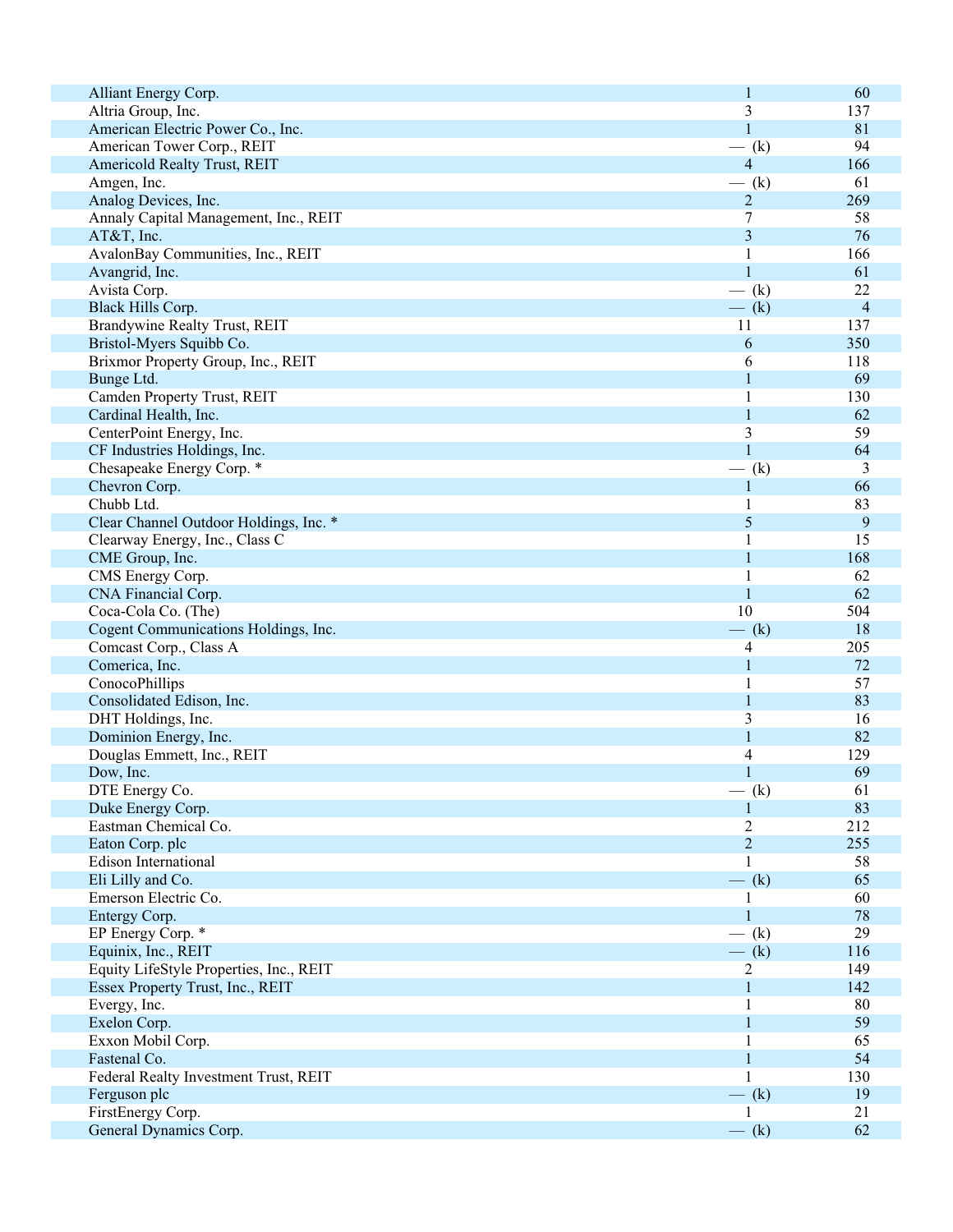| General Mills, Inc.                              |         |     |
|--------------------------------------------------|---------|-----|
| Genuine Parts Co.                                |         | 60  |
| Gilead Sciences, Inc.                            |         | 59  |
| Hasbro, Inc.                                     |         |     |
| Hawaiian Electric Industries, Inc.               | $-$ (k) | つつ  |
| Healthcare Trust of America, Inc., Class A, REIT |         | 98  |
| Healthpeak Properties, Inc., REIT                |         | 201 |
| Hewlett Packard Enterprise Co.                   |         |     |
|                                                  |         |     |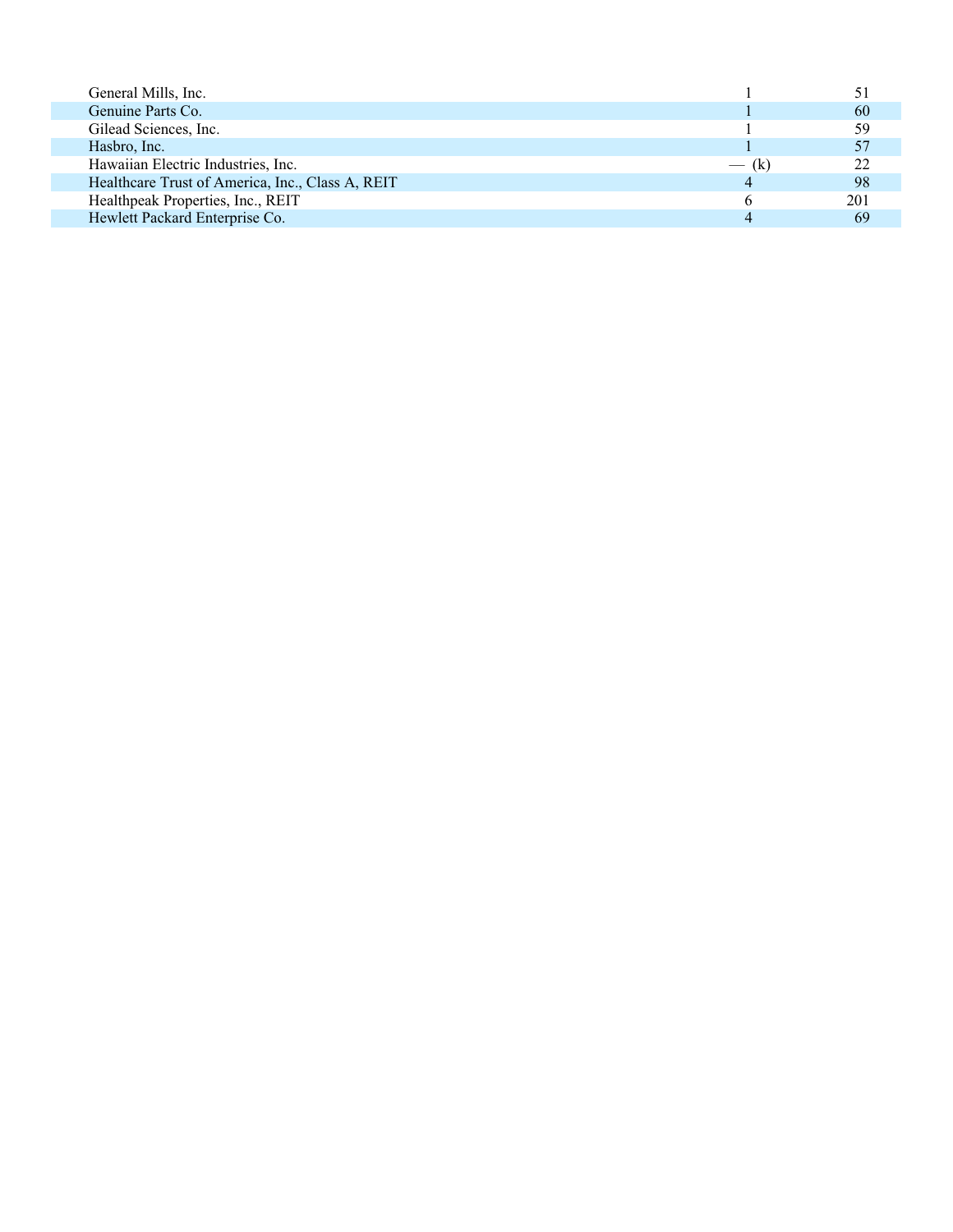## **SCHEDULE OF PORTFOLIO INVESTMENTS**

| Investments                              | <b>Shares</b> (000) | <b>Value (\$000)</b> |
|------------------------------------------|---------------------|----------------------|
| HP, Inc.                                 | $\overline{2}$      | 72                   |
| IDACORP, Inc.                            | $-$ (k)             | 22                   |
| iHeartMedia, Inc., Class A *             | $\mathbf{1}$        | 22                   |
| Ingredion, Inc.                          | 1                   | 59                   |
| International Business Machines Corp.    | $-$ (k)             | 61                   |
| International Flavors & Fragrances, Inc. | $-$ (k)             | 11                   |
| International Paper Co.                  | 1                   | 65                   |
| Interpublic Group of Cos., Inc. (The)    | 2                   | 68                   |
| Invitation Homes, Inc., REIT             | $\overline{7}$      | 227                  |
| Iron Mountain, Inc., REIT                | $\overline{2}$      | 69                   |
| JM Smucker Co. (The)                     | $-$ (k)             | 40                   |
| Johnson & Johnson                        | $\overline{2}$      | 355                  |
| Johnson Controls International plc       | $-$ (k)             | 26                   |
| Juniper Networks, Inc.                   | 1                   | 26                   |
| Kellogg Co.                              | 1                   | 50                   |
| Kimco Realty Corp., REIT                 | $\overline{2}$      | 37                   |
| Kinder Morgan, Inc.                      | 5                   | 76                   |
| Kraft Heinz Co. (The)                    | 2                   | 64                   |
| Las Vegas Sands Corp. *                  | $\mathbf{1}$        | 60                   |
| Lumen Technologies, Inc.                 | 6                   | 81                   |
| LyondellBasell Industries NV, Class A    | $\mathbf{1}$        | 68                   |
| Macquarie Infrastructure Corp.           | 1                   | 21                   |
| Maxim Integrated Products, Inc.          | $\mathbf{1}$        | 53                   |
| Medtronic plc                            | $\overline{c}$      | 177                  |
| Merck & Co., Inc.                        | 5                   | 348                  |
| Morgan Stanley                           | 1                   | 53                   |
| National Fuel Gas Co.                    | $-$ (k)             | 22                   |
| National Retail Properties, Inc., REIT   | 3                   | 117                  |
| NetApp, Inc.                             | $\mathbf{1}$        | 72                   |
| New Jersey Resources Corp.               | $-$ (k)             | 6                    |
| Newell Brands, Inc.                      | 3                   | 68                   |
| NextEra Energy, Inc.                     | $\overline{2}$      | 115                  |
| Nielsen Holdings plc                     | $\overline{c}$      | 38                   |
| NiSource, Inc.                           | 3                   | 79                   |
| NMG, Inc.*                               | $-$ (k)             | $-$ (k)              |
| Nordic American Tankers Ltd.             | 5                   | 15                   |
| Norfolk Southern Corp.                   | $-$ (k)             | 107                  |
| Northwest Natural Holding Co.            | $-$ (k)             | 11                   |
| NorthWestern Corp.                       | $-$ (k)             | 22                   |
| NortonLifeLock, Inc.                     | 2                   | 47                   |
| Nucor Corp.                              | 1                   | 79                   |
| Oasis Petroleum, Inc.                    |                     | 48                   |
| OGE Energy Corp.                         | 1                   | 21                   |
| Omnicom Group, Inc.                      | $\overline{2}$      | 160                  |
| ONEOK, Inc.                              | $\overline{2}$      | 85                   |
| PACCAR, Inc.                             | 1                   | 54                   |
| Packaging Corp. of America               | $-$ (k)             | 61                   |
| Park Hotels & Resorts, Inc., REIT *      | 6                   | 125                  |
| Perrigo Co. plc                          | 1                   | 49                   |
| Philip Morris International, Inc.        | 1                   | 130                  |
| Pinnacle West Capital Corp.              |                     | 81                   |
| Portland General Electric Co.            | $-$ (k)             | 21                   |
| PPL Corp.                                | 3                   | 81                   |
| Procter & Gamble Co. (The)               |                     | 188                  |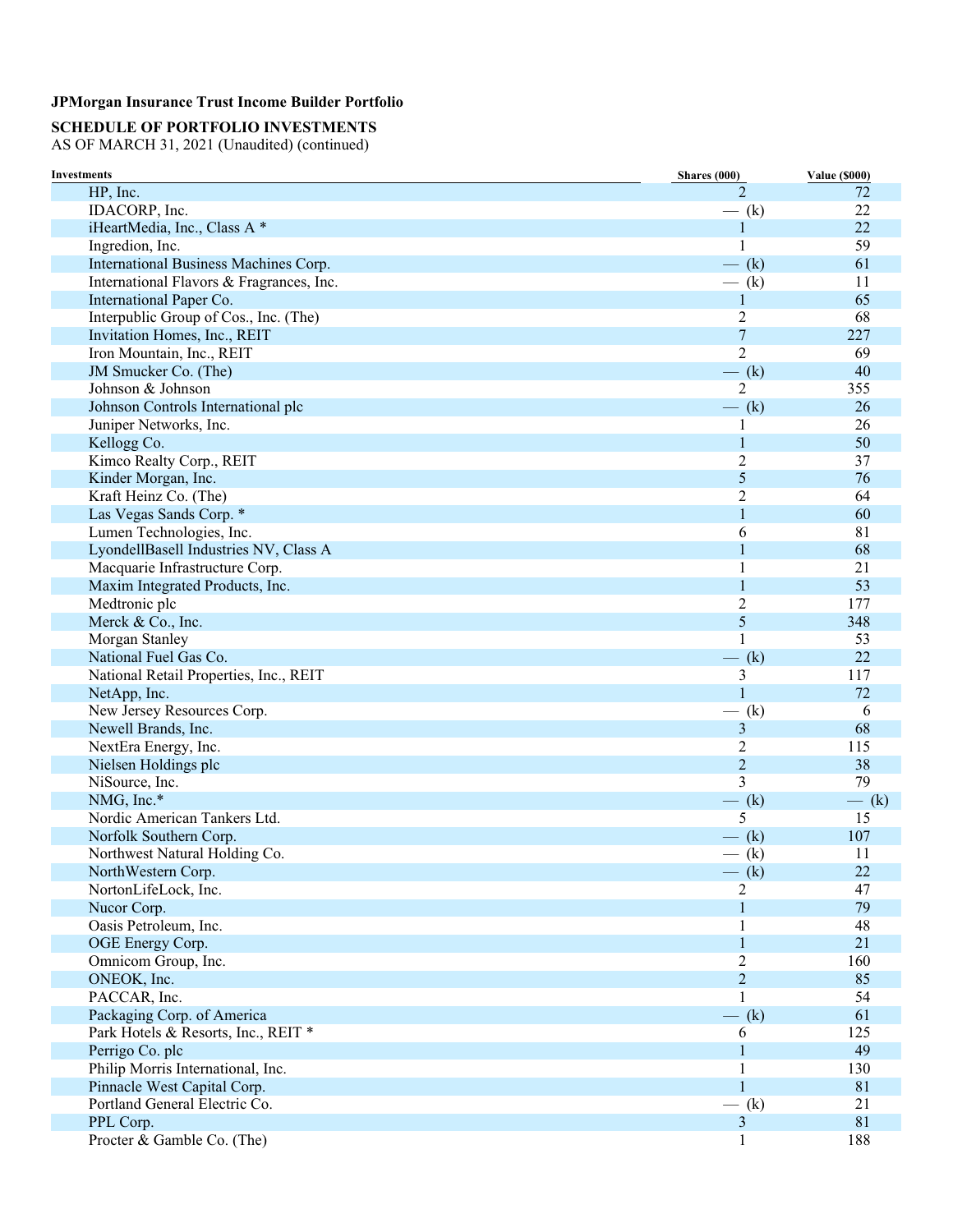| Prologis, Inc., REIT                  | 5              | 578            |
|---------------------------------------|----------------|----------------|
| Public Service Enterprise Group, Inc. | -1             | 83             |
| Public Storage, REIT                  | 1              | 266            |
| Quest Diagnostics, Inc.               | $-$ (k)        | 37             |
| Raytheon Technologies Corp.           |                | 56             |
| Rexford Industrial Realty, Inc., REIT | $\overline{2}$ | 82             |
| Seagate Technology plc                | $\overline{3}$ | 198            |
| Sempra Energy                         | $-$ (k)        | 59             |
| Simon Property Group, Inc., REIT      | $\mathbf{1}$   | 67             |
| Southern Co. (The)                    | $\mathbf{1}$   | 82             |
| Spire, Inc.                           | $-$ (k)        | 21             |
| Stanley Black & Decker, Inc.          | 1              | 107            |
| State Street Corp.                    | 1              | 120            |
| Steel Dynamics, Inc.                  |                | 74             |
| <b>Stellantis NV</b>                  | $-$ (k)        | $\overline{2}$ |
| <b>Stellantis NV</b>                  | 1              | 16             |
| Sun Communities, Inc., REIT           | $\mathbf{1}$   | 173            |
| Texas Instruments, Inc.               |                | 229            |
| Trane Technologies plc                | $\mathbf{1}$   | 106            |
| Truist Financial Corp.                | $\overline{2}$ | 122            |
| UGI Corp.                             | $\mathbf{1}$   | 21             |
| United Parcel Service, Inc., Class B  | $-$ (k)        | 56             |
| UnitedHealth Group, Inc.              | $-$ (k)        | 90             |
| Valero Energy Corp.                   | 1              | 47             |
| Ventas, Inc., REIT                    | 5              | 261            |
| VEREIT, Inc., REIT                    | 3              | 123            |
| Verizon Communications, Inc.          | 3              | 189            |
| VICI Properties, Inc., REIT           | 6              | 181            |
| Vornado Realty Trust, REIT            | 3              | 127            |
| Walgreens Boots Alliance, Inc.        | $\mathbf{1}$   | 69             |
| WEC Energy Group, Inc.                | $\mathbf{1}$   | 84             |
| Weingarten Realty Investors, REIT     | 5              | 147            |
| Wells Fargo & Co.                     | $\overline{4}$ | 152            |
| Western Union Co. (The)               | $\overline{2}$ | 60             |
| Whiting Petroleum Corp. *             | $\overline{2}$ | 69             |
| Williams Cos., Inc. (The)             | 3              | 78             |
| Xcel Energy, Inc.                     | $\overline{2}$ | 150            |
| Yum! Brands, Inc.                     | $\overline{2}$ | 178            |
|                                       |                | 15,649         |

### **TOTAL COMMON STOCKS (Cost \$31,183) 37,145**

|                                                                                       | Principal<br>Amount (\$000) |       |
|---------------------------------------------------------------------------------------|-----------------------------|-------|
| <b>EQUITY-LINKED NOTES — 6.9%</b>                                                     |                             |       |
| Barclays Bank PLC, ELN, 6.50%, 6/23/2021 (linked to Russell 2000 Index) (c)           | $-$ (k)                     | 1.038 |
| Barclays Bank PLC, ELN, 6.50%, 7/6/2021 (linked to Russell 2000 Index) (c)            | $-$ (k)                     | 1.021 |
| Citigroup Global Markets Holdings, Inc., ELN, 8.07%, 5/5/2021 (linked to Russell 2000 | $-$ (k)                     |       |
| $Index)$ (c)                                                                          |                             | 995   |
| National Bank of Canada, ELN, 7.50%, 6/3/2021 (linked to Russell 2000 Index) (c)      |                             | 2.030 |
| UBS AG, ELN, 7.50%, 4/21/2021 (linked to Russell 2000 Index) (c)                      | (k)                         | 1.012 |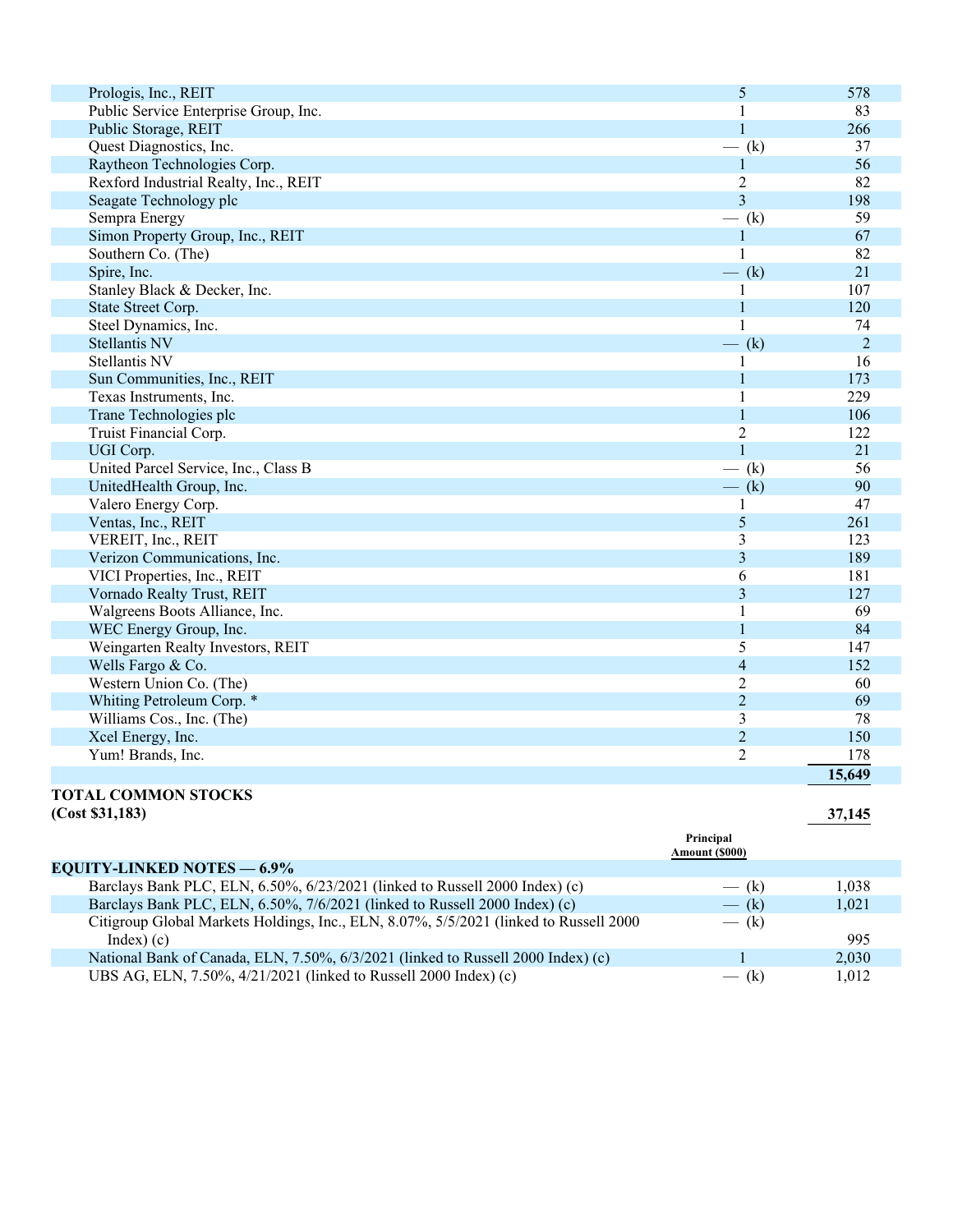## **SCHEDULE OF PORTFOLIO INVESTMENTS**

| <b>Investments</b>                                                                                                    | Principal<br>Amount (\$000) | <b>Value (\$000)</b> |
|-----------------------------------------------------------------------------------------------------------------------|-----------------------------|----------------------|
| UBS AG, ELN, 7.50%, 6/9/2021 (linked to Russell 2000 Index) (c)                                                       | $-$ (k)                     | 1,026                |
| <b>TOTAL EQUITY-LINKED NOTES</b>                                                                                      |                             |                      |
| (COST \$6,941)                                                                                                        |                             | 7,122                |
|                                                                                                                       |                             |                      |
| <b>INVESTMENT COMPANIES — 5.7%</b>                                                                                    | Shares $(000)$              |                      |
|                                                                                                                       | 238                         | 1,854                |
| JPMorgan Emerging Markets Strategic Debt Fund Class R6 Shares (1)<br>JPM organ Equity Income Fund Class R6 Shares (1) | 132                         | 2,848                |
| JPMorgan Floating Rate Income Fund Class R6 Shares (1)                                                                | 106                         | 945                  |
| JPMorgan Managed Income Fund Class L Shares (1)                                                                       | 25                          | 249                  |
|                                                                                                                       |                             |                      |
| <b>TOTAL INVESTMENT COMPANIES</b>                                                                                     |                             |                      |
| (Cost \$5,024)                                                                                                        |                             | 5,896                |
|                                                                                                                       | Principal                   |                      |
|                                                                                                                       | Amount (\$000)              |                      |
| <b>COLLATERALIZED MORTGAGE OBLIGATIONS - 3.4%</b>                                                                     |                             |                      |
| United States - 3.4%                                                                                                  |                             |                      |
| American Home Mortgage Investment Trust Series 2005-1, Class 6A, 2.20%,                                               |                             |                      |
| $6/25/2045$ (m)                                                                                                       | 18                          | 19                   |
| Banc of America Funding Trust Series 2006-A, Class 1A1, 2.73%, 2/20/2036 (m)                                          | 14                          | 14                   |
| Banc of America Mortgage Trust Series 2005-A, Class 2A2, 2.56%, 2/25/2035 (m)                                         | 9                           | 9                    |
| Bear Stearns ALT-A Trust Series 2005-4, Class 23A2, 2.76%, 5/25/2035 (m)                                              | 27                          | 28                   |
| <b>Bear Stearns ARM Trust</b>                                                                                         |                             |                      |
| Series 2004-9, Class 22A1, 3.14%, 11/25/2034 (m)                                                                      | 56                          | 56                   |
| Series 2006-1, Class A1, 2.37%, 2/25/2036 (m)                                                                         | 10                          | 10                   |
| Citigroup Mortgage Loan Trust, Inc. Series 2005-6, Class A1, 2.22%, 9/25/2035 (m)                                     | 27                          | 28                   |
| Connecticut Avenue Securities Trust Series 2019-R06, Class 2M2, 2.21%,                                                |                             |                      |
| $9/25/2039 \t{(c) (m)}$                                                                                               | 88                          | 88                   |
| Deephaven Residential Mortgage Trust                                                                                  |                             |                      |
| Series 2019-4A, Class B1, 3.99%, 10/25/2059 ‡ (c) (m)                                                                 | 250                         | 249                  |
| Series 2020-1, Class A3, 2.65%, 1/25/2060 (c) (m)                                                                     | 296                         | 298                  |
| FHLMC Structured Agency Credit Risk Debt Notes Series 2018-HQA1, Class M2,                                            |                             |                      |
| $2.41\%, 9/25/2030$ (m)                                                                                               | 196                         | 196                  |
| FHLMC, REMIC                                                                                                          |                             |                      |
| Series 4703, Class SA, IF, IO, 6.04%, 7/15/2047 (m)                                                                   | 293                         | 62                   |
| Series 4937, Class MS, IF, IO, 5.94%, 12/25/2049 (m)                                                                  | 208                         | 39                   |
| Series 4839, Class WS, IF, IO, 5.99%, 8/15/2056 (m)                                                                   | 175                         | 43                   |
| FHLMC, STRIPS                                                                                                         |                             |                      |
| Series 311, Class S1, IF, IO, 5.84%, 8/15/2043 (m)                                                                    | 665                         | 121                  |
| Series 316, Class S7, IF, IO, 5.99%, 11/15/2043 (m)                                                                   | 284                         | 46                   |
| Series 356, Class S5, IF, IO, 5.89%, 9/15/2047 (m)                                                                    | 347                         | 80                   |
| FNMA, Connecticut Avenue Securities                                                                                   |                             |                      |
| Series 2017-C07, Class 2M2, 2.61%, 5/25/2030 (m)                                                                      | 121                         | 122                  |
| Series 2018-C02, Class 2M2, 2.31%, 8/25/2030 (m)                                                                      | 194                         | 194                  |
| Series 2018-C04, Class 2M2, 2.66%, 12/25/2030 (m)                                                                     | 182                         | 182                  |
| FNMA, REMIC                                                                                                           |                             |                      |
| Series 2012-75, Class DS, IF, IO, 5.84%, 7/25/2042 (m)                                                                | 240                         | 42                   |
| Series 2016-1, Class SJ, IF, IO, 6.04%, 2/25/2046 (m)                                                                 | 156                         | 31                   |
| Series 2018-67, Class SN, IF, IO, 6.09%, 9/25/2048 (m)                                                                | 433                         | 88                   |
| Series 2018-73, Class SC, IF, IO, 6.09%, 10/25/2048 (m)                                                               | 296                         | 57                   |
| <b>GNMA</b>                                                                                                           |                             |                      |
| Series 2017-67, Class ST, IF, IO, 6.09%, 5/20/2047 (m)                                                                | 201                         | 41                   |
| Series 2017-112, Class S, IF, IO, 6.09%, 7/20/2047 (m)                                                                | 201                         | 39                   |
| Series 2018-36, Class SG, IF, IO, 6.09%, 3/20/2048 (m)                                                                | 98                          | 22                   |
| Series 2019-22, Class SM, IF, IO, 5.94%, 2/20/2049 (m)                                                                | 276                         | 55                   |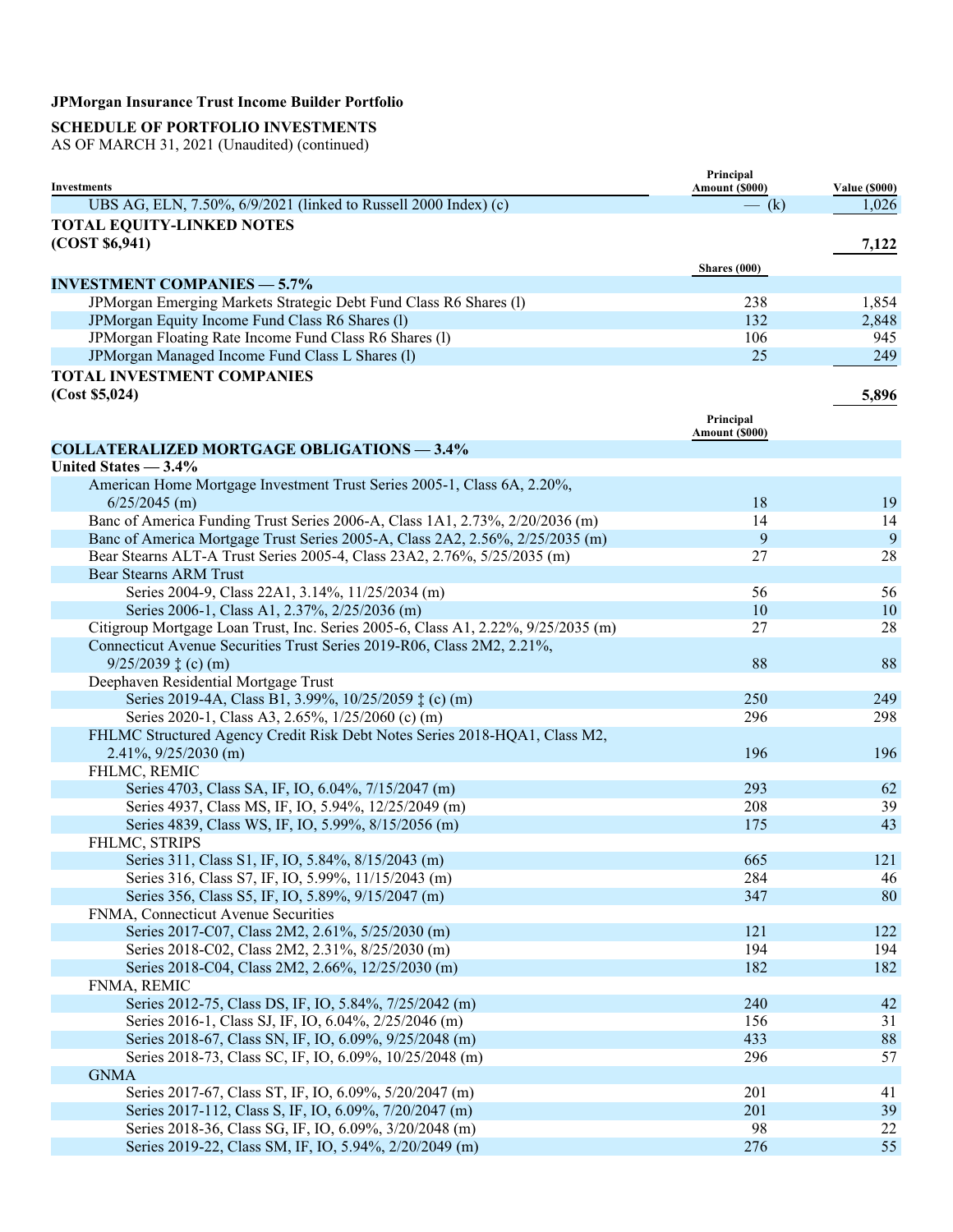| Series 2019-42, Class SJ, IF, IO, 5.94%, 4/20/2049 (m)                   | 279 | 44  |
|--------------------------------------------------------------------------|-----|-----|
| GSR Mortgage Loan Trust Series 2005-AR3, Class 1A1, 0.55%, 5/25/2035 (m) | 31  | 30  |
| Homeward Opportunities Fund I Trust Series 2019-1, Class M1, 3.95%,      |     |     |
| $1/25/2059 \pm (c)$ (m)                                                  | 250 | 256 |
| Impac CMB Trust Series 2004-6, Class 1A2, 0.89%, 10/25/2034 (m)          | 29  | 30  |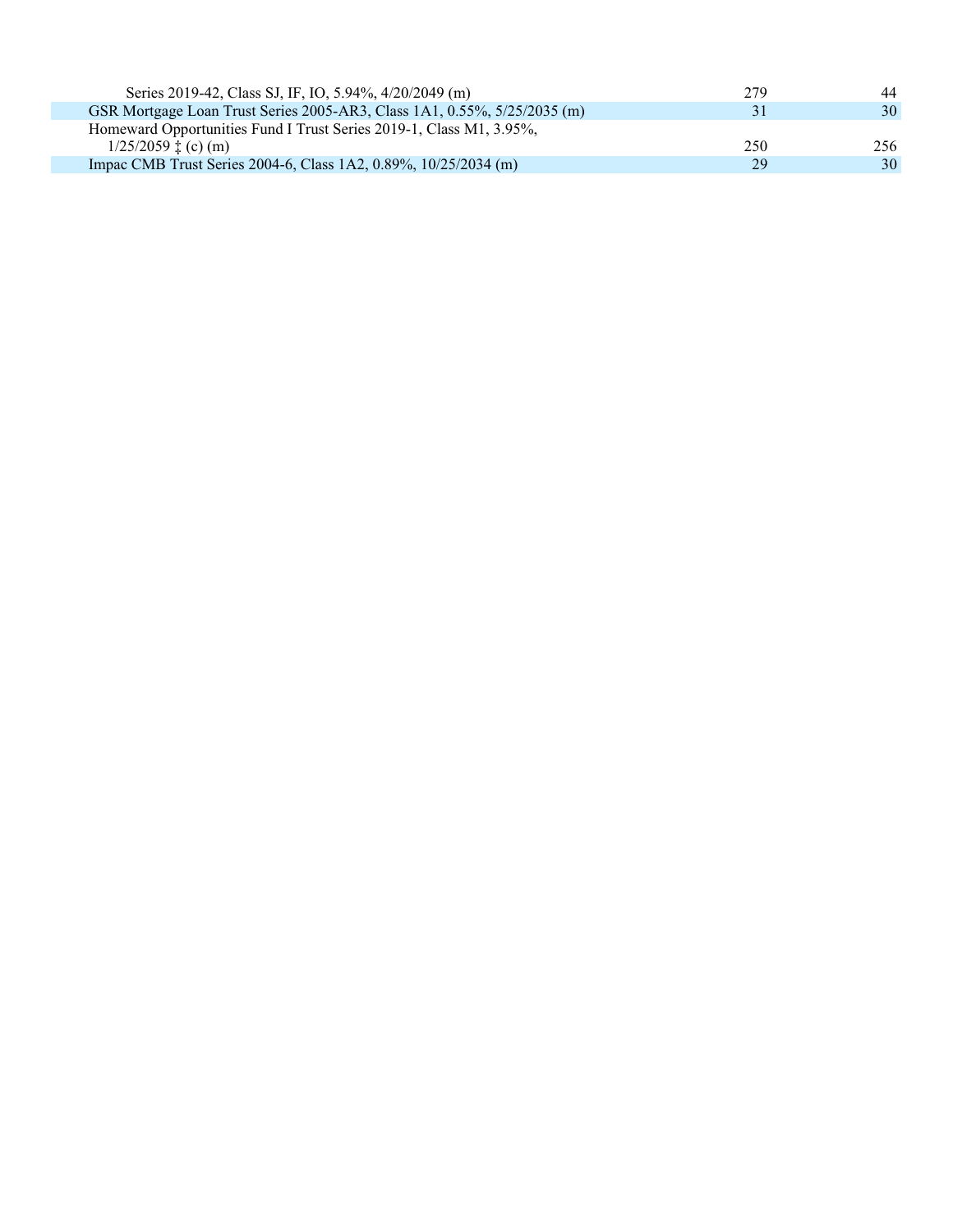## **SCHEDULE OF PORTFOLIO INVESTMENTS**

| Amount (\$000)<br><b>Value (\$000)</b><br>Series 2004-7, Class 1A2, 1.03%, 11/25/2034 (m)<br>58<br>59<br>129<br>Series 2005-4, Class 1A1A, 0.65%, 5/25/2035 (m)<br>125<br>93<br>93<br>Series 2005-8, Class 1AM, 0.81%, 2/25/2036 (m)<br>Lehman Mortgage Trust Series 2005-3, Class 2A3, 5.50%, 1/25/2036<br>6<br>7<br>MASTR Adjustable Rate Mortgages Trust Series 2004-13, Class 2A1, 2.99%,<br>12<br>12<br>$4/21/2034$ (m)<br>Merrill Lynch Mortgage Investors Trust Series 2007-1, Class 4A3, 2.49%,<br>$\tau$<br>7<br>$1/25/2037$ (m)<br>Morgan Stanley Mortgage Loan Trust Series 2004-5AR, Class 4A, 3.32%,<br>18<br>$7/25/2034$ (m)<br>17<br>New Residential Mortgage Loan Trust Series 2019-NQM4, Class M1, 2.99%,<br>$9/25/2059 \tdiv(c)$ (m)<br>239<br>241<br>Opteum Mortgage Acceptance Corp. Asset-Backed Pass-Through Certificates Series<br>36<br>2005-5, Class 1APT, 0.67%, 12/25/2035 (m)<br>36<br>RALI Trust Series 2006-QA3, Class A1, 0.51%, 4/25/2036 (m)<br>31<br>33<br>Residential Asset Securitization Trust Series 2004-A6, Class A1, 5.00%, 8/25/2019<br>$-$ (k)<br>1<br>Structured Adjustable Rate Mortgage Loan Trust Series 2007-9, Class 1A1, 1.70%,<br>$10/25/2037$ (m)<br>268<br>262<br>WaMu Mortgage Pass-Through Certificates Trust<br>Series 2005-AR3, Class A1, 2.71%, 3/25/2035 (m)<br>11<br>11<br>Series 2005-AR5, Class A6, 3.67%, 5/25/2035 (m)<br>17<br>18<br>TOTAL COLLATERALIZED MORTGAGE OBLIGATIONS<br>(Cost \$3,458)<br>3,546<br><b>COMMERCIAL MORTGAGE-BACKED SECURITIES - 2.8%</b><br>Cayman Islands $-0.3%$<br>250<br>GPMT Ltd. Series 2018-FL1, Class AS, 1.31%, 11/21/2035 ‡ (c) (m)<br>249<br>United States - 2.5%<br>BANK Series 2017-BNK7, Class D, 2.71%, 9/15/2060 ‡ (c)<br>100<br>86<br>Benchmark Mortgage Trust Series 2019-B11, Class D, 3.00%, 5/15/2052 ± (c)<br>93<br>100<br>BX Commercial Mortgage Trust Series 2020-VIV2, Class C, 3.54%,<br>106<br>107<br>$3/9/2044 \ddagger$ (c) (m)<br>Citigroup Commercial Mortgage Trust<br>Series 2012-GC8, Class D, 4.88%, 9/10/2045 ‡ (c) (m)<br>100<br>85<br>Series 2016-P6, Class D, 3.25%, 12/10/2049 ‡ (c)<br>20<br>16<br>Series 2017-P7, Class D, 3.25%, 4/14/2050 $\ddagger$ (c)<br>23<br>20<br>10<br>11<br>Series 2017-P7, Class B, 4.14%, 4/14/2050 $\ddagger$ (m)<br>Commercial Mortgage Trust Series 2016-CR28, Class C, 4.64%, 2/10/2049 $\ddagger$ (m)<br>100<br>108<br>CSAIL Commercial Mortgage Trust Series 2019-C15, Class C, 4.98%,<br>$3/15/2052 \text{ } \ddagger \text{ }(m)$<br>100<br>105<br>DBGS Mortgage Trust Series 2018-5BP, Class B, 0.94%, 6/15/2033 ‡ (c) (m)<br>100<br>100<br>FHLMC Multiclass Certificates Series 2020-RR05, Class X, IO, 2.01%, 1/27/2029<br>22<br>160<br>FHLMC, Multi-Family Structured Pass-Through Certificates<br>Series K734, Class X3, IO, 2.17%, 7/25/2026 (m)<br>120<br>12<br>Series Q012, Class X, IO, 4.21%, 9/25/2035 (m)<br>489<br>117<br>Series K716, Class X3, IO, 1.78%, 8/25/2042 (m)<br>106<br>$-$ (k)<br>$\overline{9}$<br>151<br>Series K726, Class X3, IO, 2.13%, 7/25/2044 (m)<br>Series K729, Class X3, IO, 1.97%, 11/25/2044 (m)<br>1,212<br>77<br>100<br>Series K728, Class X3, IO, 1.95%, 11/25/2045 (m)<br>6<br>Series K071, Class X3, IO, 2.01%, 11/25/2045 (m)<br>700<br>83<br>88<br>Series K088, Class X3, IO, 2.35%, 2/25/2047 (m)<br>555<br>Series K108, Class X3, IO, 3.49%, 4/25/2048 (m)<br>102<br>400<br>FREMF Series 2018-KF46, Class B, 2.07%, 3/25/2028 (c) (m)<br>$\mathfrak{S}$<br>6 | <b>Investments</b>          | Principal |  |
|--------------------------------------------------------------------------------------------------------------------------------------------------------------------------------------------------------------------------------------------------------------------------------------------------------------------------------------------------------------------------------------------------------------------------------------------------------------------------------------------------------------------------------------------------------------------------------------------------------------------------------------------------------------------------------------------------------------------------------------------------------------------------------------------------------------------------------------------------------------------------------------------------------------------------------------------------------------------------------------------------------------------------------------------------------------------------------------------------------------------------------------------------------------------------------------------------------------------------------------------------------------------------------------------------------------------------------------------------------------------------------------------------------------------------------------------------------------------------------------------------------------------------------------------------------------------------------------------------------------------------------------------------------------------------------------------------------------------------------------------------------------------------------------------------------------------------------------------------------------------------------------------------------------------------------------------------------------------------------------------------------------------------------------------------------------------------------------------------------------------------------------------------------------------------------------------------------------------------------------------------------------------------------------------------------------------------------------------------------------------------------------------------------------------------------------------------------------------------------------------------------------------------------------------------------------------------------------------------------------------------------------------------------------------------------------------------------------------------------------------------------------------------------------------------------------------------------------------------------------------------------------------------------------------------------------------------------------------------------------------------------------------------------------------------------------------------------------------------------------------------------------------------------------------------------------------------------------------------------------------------------------------------------------------------------------------------------------------------------------------------------------------------------------------------------------------------------------------------------------|-----------------------------|-----------|--|
|                                                                                                                                                                                                                                                                                                                                                                                                                                                                                                                                                                                                                                                                                                                                                                                                                                                                                                                                                                                                                                                                                                                                                                                                                                                                                                                                                                                                                                                                                                                                                                                                                                                                                                                                                                                                                                                                                                                                                                                                                                                                                                                                                                                                                                                                                                                                                                                                                                                                                                                                                                                                                                                                                                                                                                                                                                                                                                                                                                                                                                                                                                                                                                                                                                                                                                                                                                                                                                                                                      |                             |           |  |
|                                                                                                                                                                                                                                                                                                                                                                                                                                                                                                                                                                                                                                                                                                                                                                                                                                                                                                                                                                                                                                                                                                                                                                                                                                                                                                                                                                                                                                                                                                                                                                                                                                                                                                                                                                                                                                                                                                                                                                                                                                                                                                                                                                                                                                                                                                                                                                                                                                                                                                                                                                                                                                                                                                                                                                                                                                                                                                                                                                                                                                                                                                                                                                                                                                                                                                                                                                                                                                                                                      |                             |           |  |
|                                                                                                                                                                                                                                                                                                                                                                                                                                                                                                                                                                                                                                                                                                                                                                                                                                                                                                                                                                                                                                                                                                                                                                                                                                                                                                                                                                                                                                                                                                                                                                                                                                                                                                                                                                                                                                                                                                                                                                                                                                                                                                                                                                                                                                                                                                                                                                                                                                                                                                                                                                                                                                                                                                                                                                                                                                                                                                                                                                                                                                                                                                                                                                                                                                                                                                                                                                                                                                                                                      |                             |           |  |
|                                                                                                                                                                                                                                                                                                                                                                                                                                                                                                                                                                                                                                                                                                                                                                                                                                                                                                                                                                                                                                                                                                                                                                                                                                                                                                                                                                                                                                                                                                                                                                                                                                                                                                                                                                                                                                                                                                                                                                                                                                                                                                                                                                                                                                                                                                                                                                                                                                                                                                                                                                                                                                                                                                                                                                                                                                                                                                                                                                                                                                                                                                                                                                                                                                                                                                                                                                                                                                                                                      |                             |           |  |
|                                                                                                                                                                                                                                                                                                                                                                                                                                                                                                                                                                                                                                                                                                                                                                                                                                                                                                                                                                                                                                                                                                                                                                                                                                                                                                                                                                                                                                                                                                                                                                                                                                                                                                                                                                                                                                                                                                                                                                                                                                                                                                                                                                                                                                                                                                                                                                                                                                                                                                                                                                                                                                                                                                                                                                                                                                                                                                                                                                                                                                                                                                                                                                                                                                                                                                                                                                                                                                                                                      |                             |           |  |
|                                                                                                                                                                                                                                                                                                                                                                                                                                                                                                                                                                                                                                                                                                                                                                                                                                                                                                                                                                                                                                                                                                                                                                                                                                                                                                                                                                                                                                                                                                                                                                                                                                                                                                                                                                                                                                                                                                                                                                                                                                                                                                                                                                                                                                                                                                                                                                                                                                                                                                                                                                                                                                                                                                                                                                                                                                                                                                                                                                                                                                                                                                                                                                                                                                                                                                                                                                                                                                                                                      |                             |           |  |
|                                                                                                                                                                                                                                                                                                                                                                                                                                                                                                                                                                                                                                                                                                                                                                                                                                                                                                                                                                                                                                                                                                                                                                                                                                                                                                                                                                                                                                                                                                                                                                                                                                                                                                                                                                                                                                                                                                                                                                                                                                                                                                                                                                                                                                                                                                                                                                                                                                                                                                                                                                                                                                                                                                                                                                                                                                                                                                                                                                                                                                                                                                                                                                                                                                                                                                                                                                                                                                                                                      |                             |           |  |
|                                                                                                                                                                                                                                                                                                                                                                                                                                                                                                                                                                                                                                                                                                                                                                                                                                                                                                                                                                                                                                                                                                                                                                                                                                                                                                                                                                                                                                                                                                                                                                                                                                                                                                                                                                                                                                                                                                                                                                                                                                                                                                                                                                                                                                                                                                                                                                                                                                                                                                                                                                                                                                                                                                                                                                                                                                                                                                                                                                                                                                                                                                                                                                                                                                                                                                                                                                                                                                                                                      |                             |           |  |
|                                                                                                                                                                                                                                                                                                                                                                                                                                                                                                                                                                                                                                                                                                                                                                                                                                                                                                                                                                                                                                                                                                                                                                                                                                                                                                                                                                                                                                                                                                                                                                                                                                                                                                                                                                                                                                                                                                                                                                                                                                                                                                                                                                                                                                                                                                                                                                                                                                                                                                                                                                                                                                                                                                                                                                                                                                                                                                                                                                                                                                                                                                                                                                                                                                                                                                                                                                                                                                                                                      |                             |           |  |
|                                                                                                                                                                                                                                                                                                                                                                                                                                                                                                                                                                                                                                                                                                                                                                                                                                                                                                                                                                                                                                                                                                                                                                                                                                                                                                                                                                                                                                                                                                                                                                                                                                                                                                                                                                                                                                                                                                                                                                                                                                                                                                                                                                                                                                                                                                                                                                                                                                                                                                                                                                                                                                                                                                                                                                                                                                                                                                                                                                                                                                                                                                                                                                                                                                                                                                                                                                                                                                                                                      |                             |           |  |
|                                                                                                                                                                                                                                                                                                                                                                                                                                                                                                                                                                                                                                                                                                                                                                                                                                                                                                                                                                                                                                                                                                                                                                                                                                                                                                                                                                                                                                                                                                                                                                                                                                                                                                                                                                                                                                                                                                                                                                                                                                                                                                                                                                                                                                                                                                                                                                                                                                                                                                                                                                                                                                                                                                                                                                                                                                                                                                                                                                                                                                                                                                                                                                                                                                                                                                                                                                                                                                                                                      |                             |           |  |
|                                                                                                                                                                                                                                                                                                                                                                                                                                                                                                                                                                                                                                                                                                                                                                                                                                                                                                                                                                                                                                                                                                                                                                                                                                                                                                                                                                                                                                                                                                                                                                                                                                                                                                                                                                                                                                                                                                                                                                                                                                                                                                                                                                                                                                                                                                                                                                                                                                                                                                                                                                                                                                                                                                                                                                                                                                                                                                                                                                                                                                                                                                                                                                                                                                                                                                                                                                                                                                                                                      |                             |           |  |
|                                                                                                                                                                                                                                                                                                                                                                                                                                                                                                                                                                                                                                                                                                                                                                                                                                                                                                                                                                                                                                                                                                                                                                                                                                                                                                                                                                                                                                                                                                                                                                                                                                                                                                                                                                                                                                                                                                                                                                                                                                                                                                                                                                                                                                                                                                                                                                                                                                                                                                                                                                                                                                                                                                                                                                                                                                                                                                                                                                                                                                                                                                                                                                                                                                                                                                                                                                                                                                                                                      |                             |           |  |
|                                                                                                                                                                                                                                                                                                                                                                                                                                                                                                                                                                                                                                                                                                                                                                                                                                                                                                                                                                                                                                                                                                                                                                                                                                                                                                                                                                                                                                                                                                                                                                                                                                                                                                                                                                                                                                                                                                                                                                                                                                                                                                                                                                                                                                                                                                                                                                                                                                                                                                                                                                                                                                                                                                                                                                                                                                                                                                                                                                                                                                                                                                                                                                                                                                                                                                                                                                                                                                                                                      |                             |           |  |
|                                                                                                                                                                                                                                                                                                                                                                                                                                                                                                                                                                                                                                                                                                                                                                                                                                                                                                                                                                                                                                                                                                                                                                                                                                                                                                                                                                                                                                                                                                                                                                                                                                                                                                                                                                                                                                                                                                                                                                                                                                                                                                                                                                                                                                                                                                                                                                                                                                                                                                                                                                                                                                                                                                                                                                                                                                                                                                                                                                                                                                                                                                                                                                                                                                                                                                                                                                                                                                                                                      |                             |           |  |
|                                                                                                                                                                                                                                                                                                                                                                                                                                                                                                                                                                                                                                                                                                                                                                                                                                                                                                                                                                                                                                                                                                                                                                                                                                                                                                                                                                                                                                                                                                                                                                                                                                                                                                                                                                                                                                                                                                                                                                                                                                                                                                                                                                                                                                                                                                                                                                                                                                                                                                                                                                                                                                                                                                                                                                                                                                                                                                                                                                                                                                                                                                                                                                                                                                                                                                                                                                                                                                                                                      |                             |           |  |
|                                                                                                                                                                                                                                                                                                                                                                                                                                                                                                                                                                                                                                                                                                                                                                                                                                                                                                                                                                                                                                                                                                                                                                                                                                                                                                                                                                                                                                                                                                                                                                                                                                                                                                                                                                                                                                                                                                                                                                                                                                                                                                                                                                                                                                                                                                                                                                                                                                                                                                                                                                                                                                                                                                                                                                                                                                                                                                                                                                                                                                                                                                                                                                                                                                                                                                                                                                                                                                                                                      |                             |           |  |
|                                                                                                                                                                                                                                                                                                                                                                                                                                                                                                                                                                                                                                                                                                                                                                                                                                                                                                                                                                                                                                                                                                                                                                                                                                                                                                                                                                                                                                                                                                                                                                                                                                                                                                                                                                                                                                                                                                                                                                                                                                                                                                                                                                                                                                                                                                                                                                                                                                                                                                                                                                                                                                                                                                                                                                                                                                                                                                                                                                                                                                                                                                                                                                                                                                                                                                                                                                                                                                                                                      |                             |           |  |
|                                                                                                                                                                                                                                                                                                                                                                                                                                                                                                                                                                                                                                                                                                                                                                                                                                                                                                                                                                                                                                                                                                                                                                                                                                                                                                                                                                                                                                                                                                                                                                                                                                                                                                                                                                                                                                                                                                                                                                                                                                                                                                                                                                                                                                                                                                                                                                                                                                                                                                                                                                                                                                                                                                                                                                                                                                                                                                                                                                                                                                                                                                                                                                                                                                                                                                                                                                                                                                                                                      |                             |           |  |
|                                                                                                                                                                                                                                                                                                                                                                                                                                                                                                                                                                                                                                                                                                                                                                                                                                                                                                                                                                                                                                                                                                                                                                                                                                                                                                                                                                                                                                                                                                                                                                                                                                                                                                                                                                                                                                                                                                                                                                                                                                                                                                                                                                                                                                                                                                                                                                                                                                                                                                                                                                                                                                                                                                                                                                                                                                                                                                                                                                                                                                                                                                                                                                                                                                                                                                                                                                                                                                                                                      |                             |           |  |
|                                                                                                                                                                                                                                                                                                                                                                                                                                                                                                                                                                                                                                                                                                                                                                                                                                                                                                                                                                                                                                                                                                                                                                                                                                                                                                                                                                                                                                                                                                                                                                                                                                                                                                                                                                                                                                                                                                                                                                                                                                                                                                                                                                                                                                                                                                                                                                                                                                                                                                                                                                                                                                                                                                                                                                                                                                                                                                                                                                                                                                                                                                                                                                                                                                                                                                                                                                                                                                                                                      |                             |           |  |
|                                                                                                                                                                                                                                                                                                                                                                                                                                                                                                                                                                                                                                                                                                                                                                                                                                                                                                                                                                                                                                                                                                                                                                                                                                                                                                                                                                                                                                                                                                                                                                                                                                                                                                                                                                                                                                                                                                                                                                                                                                                                                                                                                                                                                                                                                                                                                                                                                                                                                                                                                                                                                                                                                                                                                                                                                                                                                                                                                                                                                                                                                                                                                                                                                                                                                                                                                                                                                                                                                      |                             |           |  |
|                                                                                                                                                                                                                                                                                                                                                                                                                                                                                                                                                                                                                                                                                                                                                                                                                                                                                                                                                                                                                                                                                                                                                                                                                                                                                                                                                                                                                                                                                                                                                                                                                                                                                                                                                                                                                                                                                                                                                                                                                                                                                                                                                                                                                                                                                                                                                                                                                                                                                                                                                                                                                                                                                                                                                                                                                                                                                                                                                                                                                                                                                                                                                                                                                                                                                                                                                                                                                                                                                      |                             |           |  |
|                                                                                                                                                                                                                                                                                                                                                                                                                                                                                                                                                                                                                                                                                                                                                                                                                                                                                                                                                                                                                                                                                                                                                                                                                                                                                                                                                                                                                                                                                                                                                                                                                                                                                                                                                                                                                                                                                                                                                                                                                                                                                                                                                                                                                                                                                                                                                                                                                                                                                                                                                                                                                                                                                                                                                                                                                                                                                                                                                                                                                                                                                                                                                                                                                                                                                                                                                                                                                                                                                      |                             |           |  |
|                                                                                                                                                                                                                                                                                                                                                                                                                                                                                                                                                                                                                                                                                                                                                                                                                                                                                                                                                                                                                                                                                                                                                                                                                                                                                                                                                                                                                                                                                                                                                                                                                                                                                                                                                                                                                                                                                                                                                                                                                                                                                                                                                                                                                                                                                                                                                                                                                                                                                                                                                                                                                                                                                                                                                                                                                                                                                                                                                                                                                                                                                                                                                                                                                                                                                                                                                                                                                                                                                      |                             |           |  |
|                                                                                                                                                                                                                                                                                                                                                                                                                                                                                                                                                                                                                                                                                                                                                                                                                                                                                                                                                                                                                                                                                                                                                                                                                                                                                                                                                                                                                                                                                                                                                                                                                                                                                                                                                                                                                                                                                                                                                                                                                                                                                                                                                                                                                                                                                                                                                                                                                                                                                                                                                                                                                                                                                                                                                                                                                                                                                                                                                                                                                                                                                                                                                                                                                                                                                                                                                                                                                                                                                      |                             |           |  |
|                                                                                                                                                                                                                                                                                                                                                                                                                                                                                                                                                                                                                                                                                                                                                                                                                                                                                                                                                                                                                                                                                                                                                                                                                                                                                                                                                                                                                                                                                                                                                                                                                                                                                                                                                                                                                                                                                                                                                                                                                                                                                                                                                                                                                                                                                                                                                                                                                                                                                                                                                                                                                                                                                                                                                                                                                                                                                                                                                                                                                                                                                                                                                                                                                                                                                                                                                                                                                                                                                      |                             |           |  |
|                                                                                                                                                                                                                                                                                                                                                                                                                                                                                                                                                                                                                                                                                                                                                                                                                                                                                                                                                                                                                                                                                                                                                                                                                                                                                                                                                                                                                                                                                                                                                                                                                                                                                                                                                                                                                                                                                                                                                                                                                                                                                                                                                                                                                                                                                                                                                                                                                                                                                                                                                                                                                                                                                                                                                                                                                                                                                                                                                                                                                                                                                                                                                                                                                                                                                                                                                                                                                                                                                      |                             |           |  |
|                                                                                                                                                                                                                                                                                                                                                                                                                                                                                                                                                                                                                                                                                                                                                                                                                                                                                                                                                                                                                                                                                                                                                                                                                                                                                                                                                                                                                                                                                                                                                                                                                                                                                                                                                                                                                                                                                                                                                                                                                                                                                                                                                                                                                                                                                                                                                                                                                                                                                                                                                                                                                                                                                                                                                                                                                                                                                                                                                                                                                                                                                                                                                                                                                                                                                                                                                                                                                                                                                      |                             |           |  |
|                                                                                                                                                                                                                                                                                                                                                                                                                                                                                                                                                                                                                                                                                                                                                                                                                                                                                                                                                                                                                                                                                                                                                                                                                                                                                                                                                                                                                                                                                                                                                                                                                                                                                                                                                                                                                                                                                                                                                                                                                                                                                                                                                                                                                                                                                                                                                                                                                                                                                                                                                                                                                                                                                                                                                                                                                                                                                                                                                                                                                                                                                                                                                                                                                                                                                                                                                                                                                                                                                      |                             |           |  |
|                                                                                                                                                                                                                                                                                                                                                                                                                                                                                                                                                                                                                                                                                                                                                                                                                                                                                                                                                                                                                                                                                                                                                                                                                                                                                                                                                                                                                                                                                                                                                                                                                                                                                                                                                                                                                                                                                                                                                                                                                                                                                                                                                                                                                                                                                                                                                                                                                                                                                                                                                                                                                                                                                                                                                                                                                                                                                                                                                                                                                                                                                                                                                                                                                                                                                                                                                                                                                                                                                      |                             |           |  |
|                                                                                                                                                                                                                                                                                                                                                                                                                                                                                                                                                                                                                                                                                                                                                                                                                                                                                                                                                                                                                                                                                                                                                                                                                                                                                                                                                                                                                                                                                                                                                                                                                                                                                                                                                                                                                                                                                                                                                                                                                                                                                                                                                                                                                                                                                                                                                                                                                                                                                                                                                                                                                                                                                                                                                                                                                                                                                                                                                                                                                                                                                                                                                                                                                                                                                                                                                                                                                                                                                      |                             |           |  |
|                                                                                                                                                                                                                                                                                                                                                                                                                                                                                                                                                                                                                                                                                                                                                                                                                                                                                                                                                                                                                                                                                                                                                                                                                                                                                                                                                                                                                                                                                                                                                                                                                                                                                                                                                                                                                                                                                                                                                                                                                                                                                                                                                                                                                                                                                                                                                                                                                                                                                                                                                                                                                                                                                                                                                                                                                                                                                                                                                                                                                                                                                                                                                                                                                                                                                                                                                                                                                                                                                      |                             |           |  |
|                                                                                                                                                                                                                                                                                                                                                                                                                                                                                                                                                                                                                                                                                                                                                                                                                                                                                                                                                                                                                                                                                                                                                                                                                                                                                                                                                                                                                                                                                                                                                                                                                                                                                                                                                                                                                                                                                                                                                                                                                                                                                                                                                                                                                                                                                                                                                                                                                                                                                                                                                                                                                                                                                                                                                                                                                                                                                                                                                                                                                                                                                                                                                                                                                                                                                                                                                                                                                                                                                      |                             |           |  |
|                                                                                                                                                                                                                                                                                                                                                                                                                                                                                                                                                                                                                                                                                                                                                                                                                                                                                                                                                                                                                                                                                                                                                                                                                                                                                                                                                                                                                                                                                                                                                                                                                                                                                                                                                                                                                                                                                                                                                                                                                                                                                                                                                                                                                                                                                                                                                                                                                                                                                                                                                                                                                                                                                                                                                                                                                                                                                                                                                                                                                                                                                                                                                                                                                                                                                                                                                                                                                                                                                      |                             |           |  |
|                                                                                                                                                                                                                                                                                                                                                                                                                                                                                                                                                                                                                                                                                                                                                                                                                                                                                                                                                                                                                                                                                                                                                                                                                                                                                                                                                                                                                                                                                                                                                                                                                                                                                                                                                                                                                                                                                                                                                                                                                                                                                                                                                                                                                                                                                                                                                                                                                                                                                                                                                                                                                                                                                                                                                                                                                                                                                                                                                                                                                                                                                                                                                                                                                                                                                                                                                                                                                                                                                      |                             |           |  |
|                                                                                                                                                                                                                                                                                                                                                                                                                                                                                                                                                                                                                                                                                                                                                                                                                                                                                                                                                                                                                                                                                                                                                                                                                                                                                                                                                                                                                                                                                                                                                                                                                                                                                                                                                                                                                                                                                                                                                                                                                                                                                                                                                                                                                                                                                                                                                                                                                                                                                                                                                                                                                                                                                                                                                                                                                                                                                                                                                                                                                                                                                                                                                                                                                                                                                                                                                                                                                                                                                      |                             |           |  |
|                                                                                                                                                                                                                                                                                                                                                                                                                                                                                                                                                                                                                                                                                                                                                                                                                                                                                                                                                                                                                                                                                                                                                                                                                                                                                                                                                                                                                                                                                                                                                                                                                                                                                                                                                                                                                                                                                                                                                                                                                                                                                                                                                                                                                                                                                                                                                                                                                                                                                                                                                                                                                                                                                                                                                                                                                                                                                                                                                                                                                                                                                                                                                                                                                                                                                                                                                                                                                                                                                      |                             |           |  |
|                                                                                                                                                                                                                                                                                                                                                                                                                                                                                                                                                                                                                                                                                                                                                                                                                                                                                                                                                                                                                                                                                                                                                                                                                                                                                                                                                                                                                                                                                                                                                                                                                                                                                                                                                                                                                                                                                                                                                                                                                                                                                                                                                                                                                                                                                                                                                                                                                                                                                                                                                                                                                                                                                                                                                                                                                                                                                                                                                                                                                                                                                                                                                                                                                                                                                                                                                                                                                                                                                      |                             |           |  |
|                                                                                                                                                                                                                                                                                                                                                                                                                                                                                                                                                                                                                                                                                                                                                                                                                                                                                                                                                                                                                                                                                                                                                                                                                                                                                                                                                                                                                                                                                                                                                                                                                                                                                                                                                                                                                                                                                                                                                                                                                                                                                                                                                                                                                                                                                                                                                                                                                                                                                                                                                                                                                                                                                                                                                                                                                                                                                                                                                                                                                                                                                                                                                                                                                                                                                                                                                                                                                                                                                      |                             |           |  |
|                                                                                                                                                                                                                                                                                                                                                                                                                                                                                                                                                                                                                                                                                                                                                                                                                                                                                                                                                                                                                                                                                                                                                                                                                                                                                                                                                                                                                                                                                                                                                                                                                                                                                                                                                                                                                                                                                                                                                                                                                                                                                                                                                                                                                                                                                                                                                                                                                                                                                                                                                                                                                                                                                                                                                                                                                                                                                                                                                                                                                                                                                                                                                                                                                                                                                                                                                                                                                                                                                      |                             |           |  |
|                                                                                                                                                                                                                                                                                                                                                                                                                                                                                                                                                                                                                                                                                                                                                                                                                                                                                                                                                                                                                                                                                                                                                                                                                                                                                                                                                                                                                                                                                                                                                                                                                                                                                                                                                                                                                                                                                                                                                                                                                                                                                                                                                                                                                                                                                                                                                                                                                                                                                                                                                                                                                                                                                                                                                                                                                                                                                                                                                                                                                                                                                                                                                                                                                                                                                                                                                                                                                                                                                      |                             |           |  |
|                                                                                                                                                                                                                                                                                                                                                                                                                                                                                                                                                                                                                                                                                                                                                                                                                                                                                                                                                                                                                                                                                                                                                                                                                                                                                                                                                                                                                                                                                                                                                                                                                                                                                                                                                                                                                                                                                                                                                                                                                                                                                                                                                                                                                                                                                                                                                                                                                                                                                                                                                                                                                                                                                                                                                                                                                                                                                                                                                                                                                                                                                                                                                                                                                                                                                                                                                                                                                                                                                      |                             |           |  |
|                                                                                                                                                                                                                                                                                                                                                                                                                                                                                                                                                                                                                                                                                                                                                                                                                                                                                                                                                                                                                                                                                                                                                                                                                                                                                                                                                                                                                                                                                                                                                                                                                                                                                                                                                                                                                                                                                                                                                                                                                                                                                                                                                                                                                                                                                                                                                                                                                                                                                                                                                                                                                                                                                                                                                                                                                                                                                                                                                                                                                                                                                                                                                                                                                                                                                                                                                                                                                                                                                      |                             |           |  |
|                                                                                                                                                                                                                                                                                                                                                                                                                                                                                                                                                                                                                                                                                                                                                                                                                                                                                                                                                                                                                                                                                                                                                                                                                                                                                                                                                                                                                                                                                                                                                                                                                                                                                                                                                                                                                                                                                                                                                                                                                                                                                                                                                                                                                                                                                                                                                                                                                                                                                                                                                                                                                                                                                                                                                                                                                                                                                                                                                                                                                                                                                                                                                                                                                                                                                                                                                                                                                                                                                      |                             |           |  |
|                                                                                                                                                                                                                                                                                                                                                                                                                                                                                                                                                                                                                                                                                                                                                                                                                                                                                                                                                                                                                                                                                                                                                                                                                                                                                                                                                                                                                                                                                                                                                                                                                                                                                                                                                                                                                                                                                                                                                                                                                                                                                                                                                                                                                                                                                                                                                                                                                                                                                                                                                                                                                                                                                                                                                                                                                                                                                                                                                                                                                                                                                                                                                                                                                                                                                                                                                                                                                                                                                      |                             |           |  |
|                                                                                                                                                                                                                                                                                                                                                                                                                                                                                                                                                                                                                                                                                                                                                                                                                                                                                                                                                                                                                                                                                                                                                                                                                                                                                                                                                                                                                                                                                                                                                                                                                                                                                                                                                                                                                                                                                                                                                                                                                                                                                                                                                                                                                                                                                                                                                                                                                                                                                                                                                                                                                                                                                                                                                                                                                                                                                                                                                                                                                                                                                                                                                                                                                                                                                                                                                                                                                                                                                      |                             |           |  |
|                                                                                                                                                                                                                                                                                                                                                                                                                                                                                                                                                                                                                                                                                                                                                                                                                                                                                                                                                                                                                                                                                                                                                                                                                                                                                                                                                                                                                                                                                                                                                                                                                                                                                                                                                                                                                                                                                                                                                                                                                                                                                                                                                                                                                                                                                                                                                                                                                                                                                                                                                                                                                                                                                                                                                                                                                                                                                                                                                                                                                                                                                                                                                                                                                                                                                                                                                                                                                                                                                      |                             |           |  |
|                                                                                                                                                                                                                                                                                                                                                                                                                                                                                                                                                                                                                                                                                                                                                                                                                                                                                                                                                                                                                                                                                                                                                                                                                                                                                                                                                                                                                                                                                                                                                                                                                                                                                                                                                                                                                                                                                                                                                                                                                                                                                                                                                                                                                                                                                                                                                                                                                                                                                                                                                                                                                                                                                                                                                                                                                                                                                                                                                                                                                                                                                                                                                                                                                                                                                                                                                                                                                                                                                      |                             |           |  |
|                                                                                                                                                                                                                                                                                                                                                                                                                                                                                                                                                                                                                                                                                                                                                                                                                                                                                                                                                                                                                                                                                                                                                                                                                                                                                                                                                                                                                                                                                                                                                                                                                                                                                                                                                                                                                                                                                                                                                                                                                                                                                                                                                                                                                                                                                                                                                                                                                                                                                                                                                                                                                                                                                                                                                                                                                                                                                                                                                                                                                                                                                                                                                                                                                                                                                                                                                                                                                                                                                      |                             |           |  |
|                                                                                                                                                                                                                                                                                                                                                                                                                                                                                                                                                                                                                                                                                                                                                                                                                                                                                                                                                                                                                                                                                                                                                                                                                                                                                                                                                                                                                                                                                                                                                                                                                                                                                                                                                                                                                                                                                                                                                                                                                                                                                                                                                                                                                                                                                                                                                                                                                                                                                                                                                                                                                                                                                                                                                                                                                                                                                                                                                                                                                                                                                                                                                                                                                                                                                                                                                                                                                                                                                      |                             |           |  |
|                                                                                                                                                                                                                                                                                                                                                                                                                                                                                                                                                                                                                                                                                                                                                                                                                                                                                                                                                                                                                                                                                                                                                                                                                                                                                                                                                                                                                                                                                                                                                                                                                                                                                                                                                                                                                                                                                                                                                                                                                                                                                                                                                                                                                                                                                                                                                                                                                                                                                                                                                                                                                                                                                                                                                                                                                                                                                                                                                                                                                                                                                                                                                                                                                                                                                                                                                                                                                                                                                      |                             |           |  |
|                                                                                                                                                                                                                                                                                                                                                                                                                                                                                                                                                                                                                                                                                                                                                                                                                                                                                                                                                                                                                                                                                                                                                                                                                                                                                                                                                                                                                                                                                                                                                                                                                                                                                                                                                                                                                                                                                                                                                                                                                                                                                                                                                                                                                                                                                                                                                                                                                                                                                                                                                                                                                                                                                                                                                                                                                                                                                                                                                                                                                                                                                                                                                                                                                                                                                                                                                                                                                                                                                      | <b>FREMF Mortgage Trust</b> |           |  |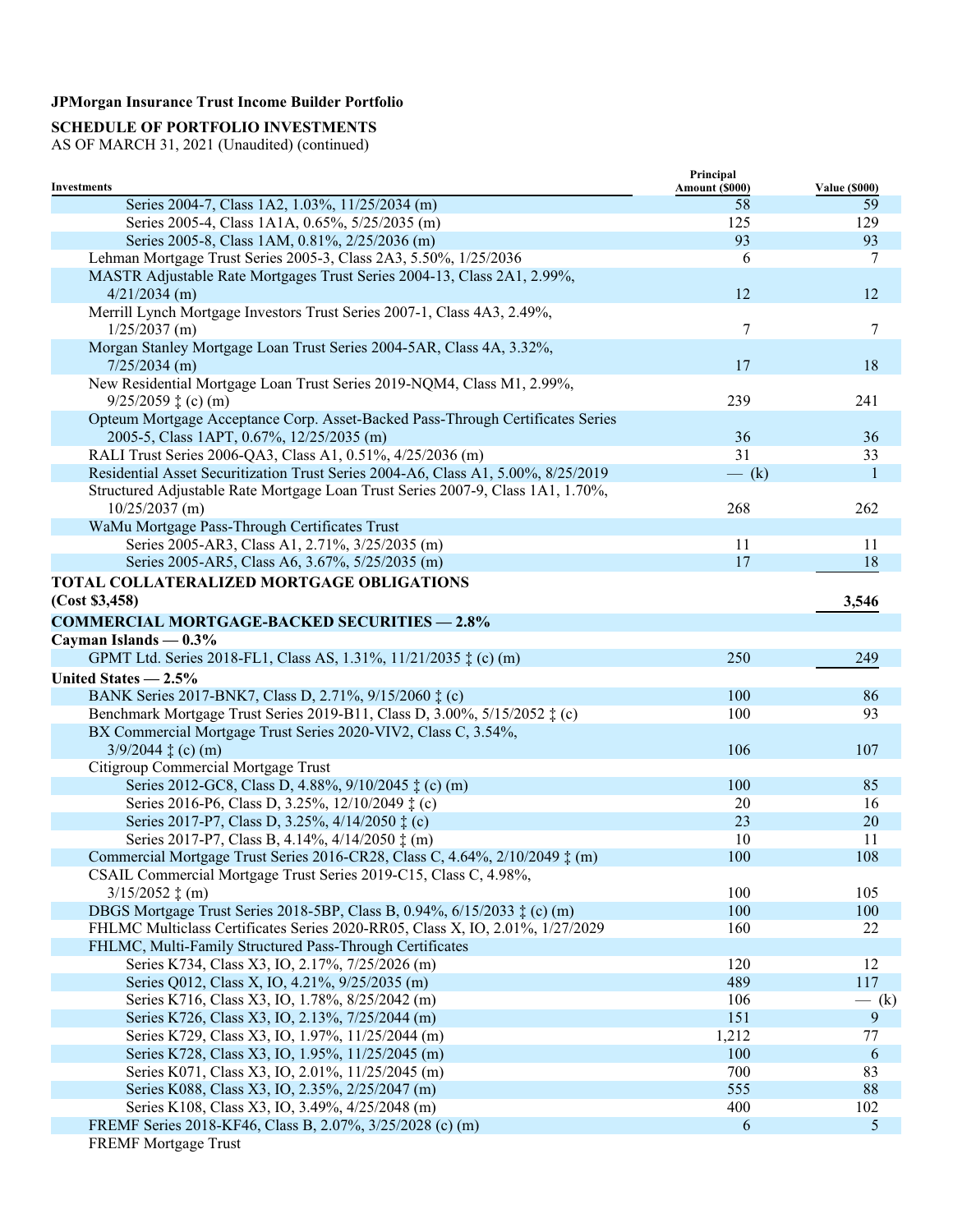| Series 2015-KF09, Class B, 5.47%, 5/25/2022 (c) (m) |                |
|-----------------------------------------------------|----------------|
| Series 2015-KF10, Class B, 6.22%, 7/25/2022 (c) (m) |                |
| Series 2017-KF31, Class B, 3.02%, 4/25/2024 (c) (m) | $\overline{4}$ |
| Series 2017-KF32, Class B, 2.67%, 5/25/2024 (c) (m) | 27             |
| Series 2018-KF45, Class B, 2.07%, 3/25/2025 (c) (m) |                |
| Series 2018-KF47, Class B, 2.12%, 5/25/2025 (c) (m) | 38             |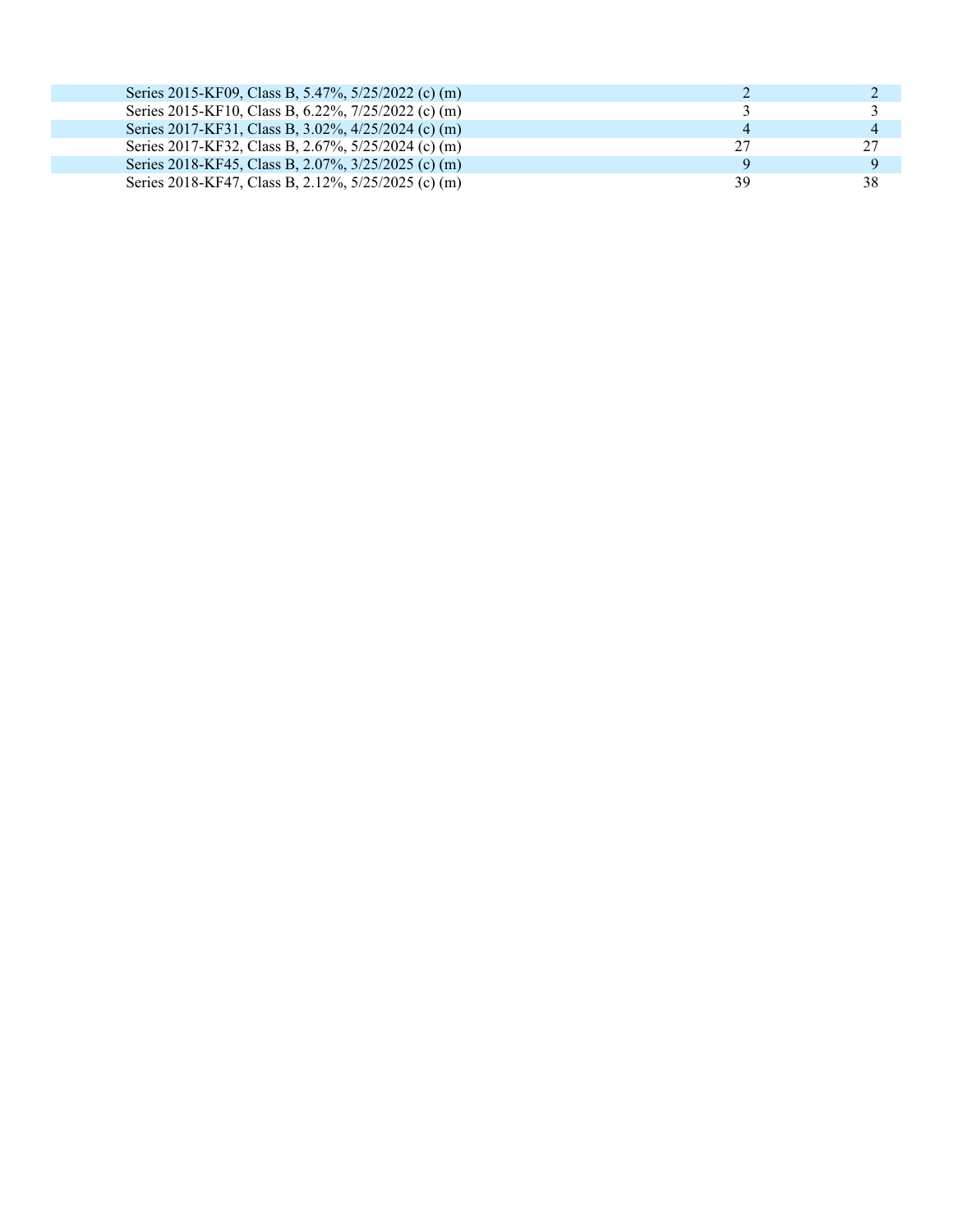## **SCHEDULE OF PORTFOLIO INVESTMENTS**

|                                                                                            | Principal             |                      |
|--------------------------------------------------------------------------------------------|-----------------------|----------------------|
| <b>Investments</b>                                                                         | <b>Amount (\$000)</b> | <b>Value (\$000)</b> |
| Series 2018-KC02, Class B, 4.09%, 7/25/2025 (c) (m)                                        | 25                    | 25                   |
| Series 2018-KF53, Class B, 2.17%, 10/25/2025 (m)                                           | 47                    | 47                   |
| Series 2019-KC03, Class B, 4.37%, 1/25/2026 (c) (m)                                        | 25                    | 25                   |
| Series 2019-KF62, Class B, 2.17%, 4/25/2026 (c) (m)                                        | 22                    | 22                   |
| Series 2018-KF43, Class B, 2.27%, 1/25/2028 (c) (m)                                        | 33                    | 33                   |
| Series 2018-KF50, Class B, 2.02%, 7/25/2028 (c) (m)                                        | 7                     | 7                    |
| Series 2018-K82, Class B, 4.13%, 9/25/2028 (c) (m)                                         | 50                    | 55                   |
| Series 2019-KF63, Class B, 2.47%, 5/25/2029 (c) (m)                                        | 19                    | 19                   |
| Series 2012-K19, Class C, 4.02%, 5/25/2045 (c) (m)                                         | 10                    | 10                   |
| Series 2017-K67, Class C, 3.94%, 9/25/2049 (c) (m)                                         | 5                     | 5                    |
| Series 2017-K65, Class B, 4.07%, 7/25/2050 (c) (m)                                         | 75                    | 82                   |
| Series 2019-K87, Class C, 4.32%, 1/25/2051 (c) (m)                                         | 100                   | 108                  |
| Series 2018-K75, Class B, 3.97%, 4/25/2051 (c) (m)                                         | 10                    | 11                   |
| Series 2020-K737, Class B, 3.30%, 1/25/2053 (c) (m)                                        | 100                   | 105                  |
| Series 2020-K737, Class C, 3.30%, 1/25/2053 (c) (m)                                        | 145                   | 148                  |
| <b>GNMA</b>                                                                                |                       |                      |
| Series 2013-178, IO, 0.39%, 6/16/2055 (m)                                                  | 48                    | $\mathbf{1}$         |
| Series 2016-71, Class QI, IO, 0.93%, 11/16/2057 (m)                                        | 200                   | 10                   |
| Series 2020-14, IO, 0.73%, 2/16/2062 (m)                                                   | 872                   | 62                   |
| Series 2020-23, IO, 0.74%, 4/16/2062 (m)                                                   | 219                   | 16                   |
| Jackson Park Trust                                                                         |                       |                      |
| Series 2019-LIC, Class E, 3.24%, 10/14/2039 ‡ (c) (m)                                      | 100                   | 90                   |
| Series 2019-LIC, Class F, 3.24%, 10/14/2039 ‡ (c) (m)                                      | 100                   | 86                   |
| JPMorgan Chase Commercial Mortgage Securities Trust Series 2015-JP1, Class E, 4.23%,       |                       |                      |
| $1/15/2049 \ddagger$ (c) (m)                                                               | 100                   | 83                   |
| LB-UBS Commercial Mortgage Trust Series 2006-C6, Class AJ, 5.45%, 9/15/2039 $\ddagger$ (m) | 34                    | 20                   |
| Morgan Stanley Bank of America Merrill Lynch Trust Series 2016-C31, Class B, 3.88%,        |                       |                      |
| $11/15/2049 \ddagger (m)$                                                                  | 50                    | 52                   |
| Morgan Stanley Capital I Trust                                                             |                       |                      |
| Series 2018-MP, Class D, 4.28%, 7/11/2040 $\ddagger$ (c) (m)                               | 10                    | 10                   |
| Series 2020-HR8, Class XA, IO, 1.85%, 7/15/2053 (m)                                        | 998                   | 136                  |
|                                                                                            |                       | 2,603                |
|                                                                                            |                       |                      |
| <b>TOTAL COMMERCIAL MORTGAGE-BACKED SECURITIES</b>                                         |                       |                      |
| (Cost \$2,878)                                                                             |                       | 2,852                |
| <b>ASSET-BACKED SECURITIES - 1.2%</b>                                                      |                       |                      |
| United States - 1.2%                                                                       |                       |                      |
| ABFC Trust Series 2003-OPT1, Class M1, 1.14%, 2/25/2033 $\ddagger$ (m)                     | 80                    | 80                   |
| AMRESCO Residential Securities Corp. Mortgage Loan Trust Series 1997-1, Class A7,          |                       |                      |
| 7.61%, 3/25/2027 $\ddagger$                                                                | 1                     | $\mathbf{1}$         |
| Asset-Backed Securities Corp. Home Equity Loan Trust Series 2003-HE6, Class M2,            |                       |                      |
| $2.58\%, 11/25/2033 \pm (m)$                                                               | 48                    | 49                   |
| Bear Stearns Asset-Backed Securities Trust Series 2004-HE5, Class M2, 1.98%,               |                       |                      |
|                                                                                            | 11                    | 12                   |
| Conn's Receivables Funding LLC Series 2019-A, Class B, 4.36%, 10/16/2023 ‡(c)              | 29                    | 29                   |
| Countrywide Asset-Backed Certificates Series 2004-2, Class M1, 0.86%, 5/25/2034 : (m)      | 9                     | 9                    |
| CWABS, Inc. Asset-Backed Certificates Trust Series 2004-5, Class M3, 1.83%,                |                       |                      |
| $7/25/2034 \pm (m)$                                                                        | 47                    | 47                   |
| Exeter Automobile Receivables Trust                                                        |                       |                      |
| Series 2018-2A, Class E, 5.33%, 5/15/2025(c)                                               | 120                   | 126                  |
| Series 2018-4A, Class E, 5.38%, 7/15/2025(c)                                               | 10                    | 11                   |
| Fremont Home Loan Trust Series 2003-A, Class M1, 1.08%, 8/25/2033 ‡ (m)                    | 56                    | 55                   |
| GSAMP Trust Series 2003-SEA, Class A1, 0.91%, 2/25/2033 ‡ (m)                              | 112                   | 107                  |
| Long Beach Mortgage Loan Trust Series 2004-6, Class A3, 1.41%, 11/25/2034 $\ddagger$ (m)   | 12                    | 12                   |
|                                                                                            |                       |                      |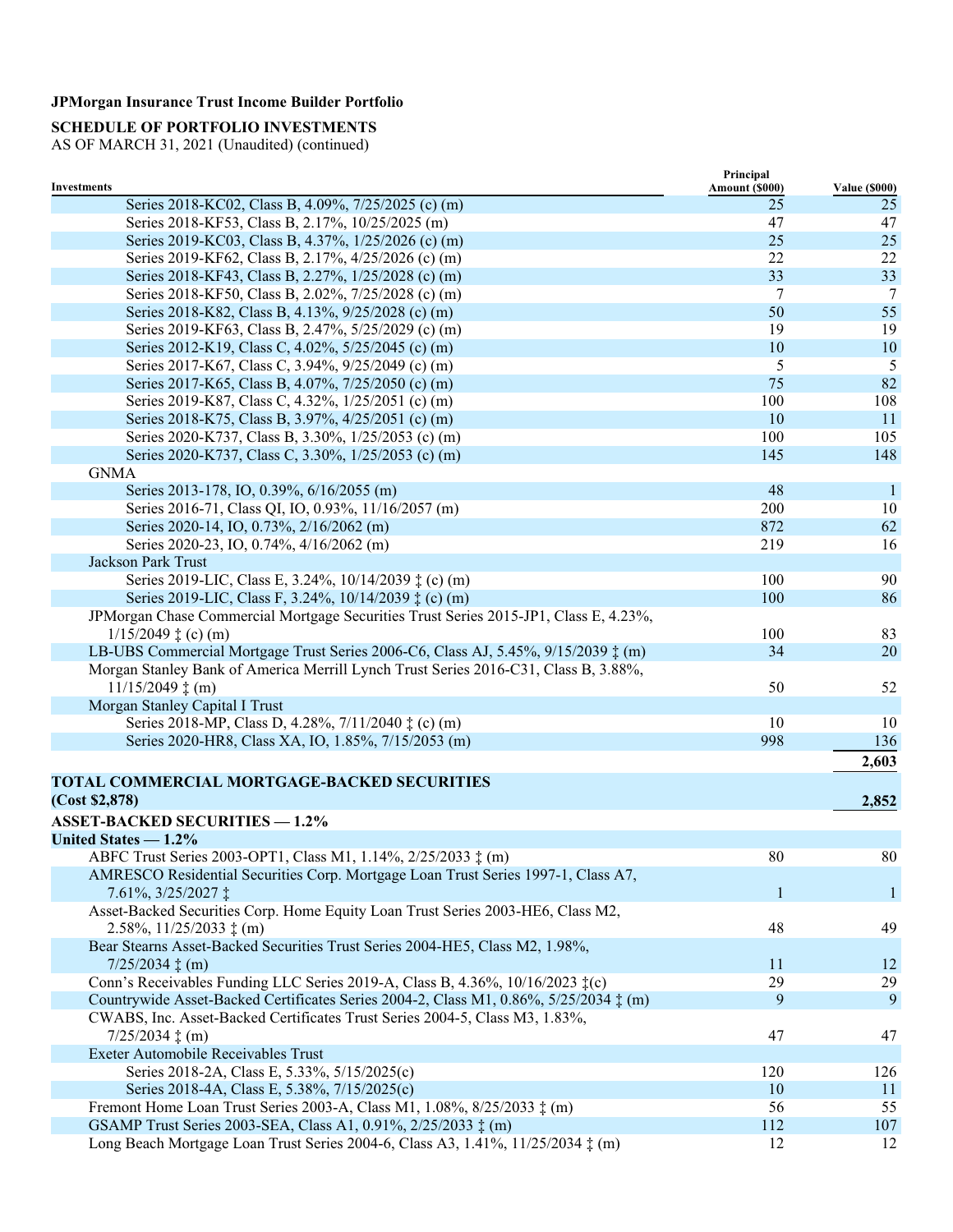| MASTR Asset-Backed Securities Trust Series 2004-OPT2, Class M1, 1.01%, |     |     |
|------------------------------------------------------------------------|-----|-----|
| $9/25/2034 \pm (m)$                                                    | 12  | 12. |
| Morgan Stanley ABS Capital I, Inc. Trust                               |     |     |
| Series 2003-SD1, Class M1, 2.36%, 3/25/2033 $\ddagger$ (m)             | 145 | 144 |
| Series 2003-NC10, Class M1, 1.13%, 10/25/2033 ‡ (m)                    | 18  | 18  |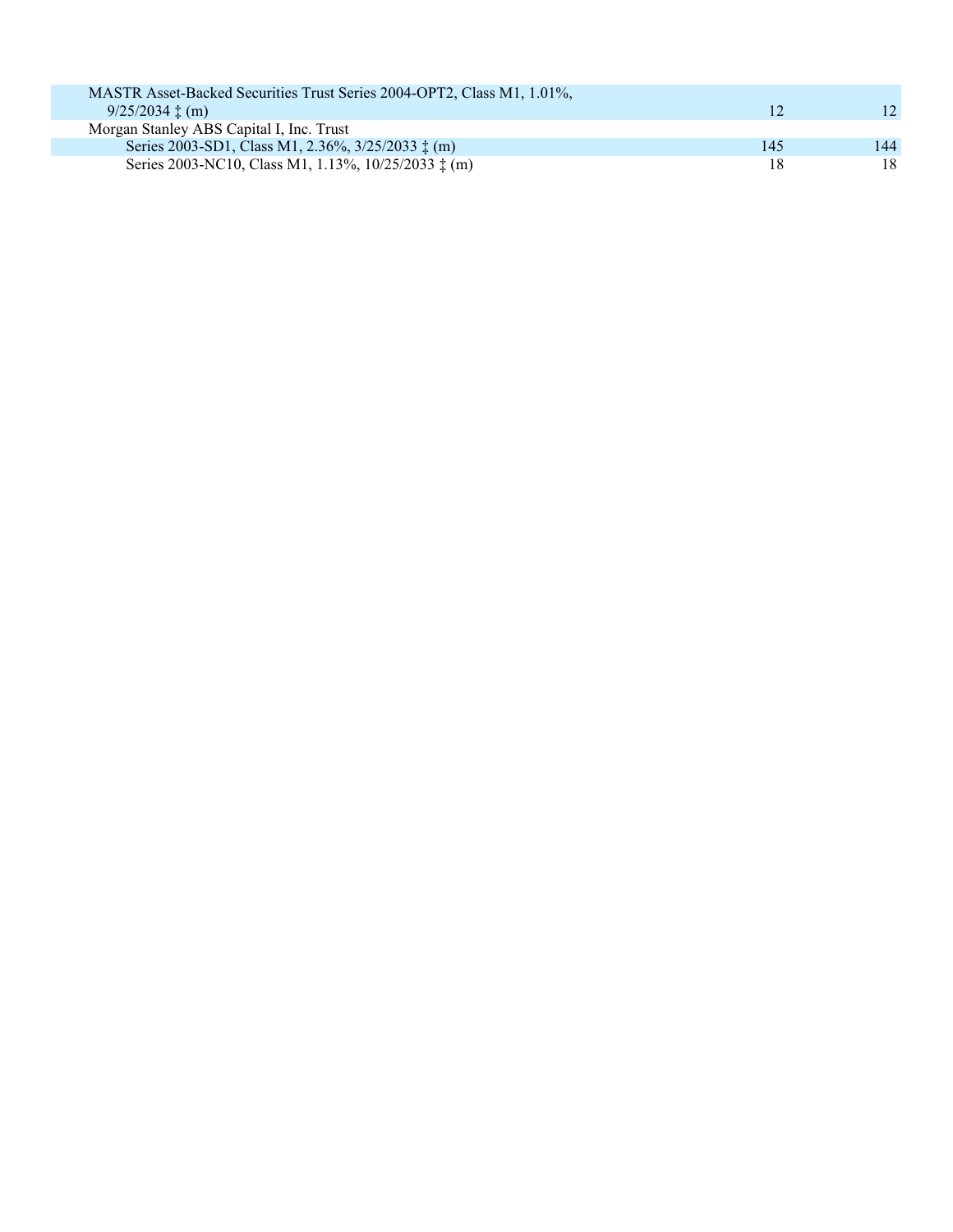## **SCHEDULE OF PORTFOLIO INVESTMENTS**

|                                                                                    | Principal      |                      |
|------------------------------------------------------------------------------------|----------------|----------------------|
| <b>Investments</b>                                                                 | Amount (\$000) | <b>Value (\$000)</b> |
| Series 2004-HE3, Class M1, 0.96%, 3/25/2034 ‡ (m)                                  | 49             | 49<br>14             |
| Series 2004-NC7, Class M2, 1.04%, 7/25/2034 $\ddagger$ (m)                         | 14             |                      |
| Prestige Auto Receivables Trust Series 2018-1A, Class D, 4.14%, 10/15/2024(c)      | 10             | 10                   |
| RAMP Trust Series 2005-RS6, Class M4, 1.08%, 6/25/2035 ‡ (m)                       | 216            | 216                  |
| Securitized Asset-Backed Receivables LLC Trust Series 2004-OP2, Class M3, 2.13%,   |                |                      |
| $8/25/2034 \pm (m)$                                                                | 85             | 85                   |
| Structured Asset Investment Loan Trust Series 2003-BC11, Class M1, 1.08%,          |                |                      |
| $10/25/2033 \t{+}$ (m)                                                             | 6              | 7                    |
| Structured Asset Securities Corp. Mortgage Loan Trust Series 2006-BC6, Class A4,   |                |                      |
| $0.28\%, 1/25/2037$ (m)                                                            | 49             | 48                   |
| Westlake Automobile Receivables Trust Series 2019-1A, Class E, 4.49%, 7/15/2024(c) | 50             | 52                   |
| <b>TOTAL ASSET-BACKED SECURITIES</b>                                               |                |                      |
| (Cost \$1,155)                                                                     |                | 1,193                |
|                                                                                    |                |                      |
| <b>PREFERRED STOCKS - 0.6%</b>                                                     | Shares $(000)$ |                      |
| United States $-0.6\%$                                                             |                |                      |
|                                                                                    |                | 8                    |
| Allstate Corp. (The), Series H, 5.10%, 10/15/2024 (\$25 par value) (n)             | $-$ (k)        |                      |
| Bank of America Corp.,                                                             | 1              |                      |
| Series GG, 6.00%, 5/16/2023 (\$25 par value) (n)                                   |                | 20<br>19             |
| Series HH, 5.88%, 7/24/2023 (\$25 par value) (n)                                   |                |                      |
| Series KK, 5.38%, 6/25/2024 (\$25 par value) (n)                                   |                | 19                   |
| Series LL, 5.00%, 9/17/2024 (\$25 par value) (n)                                   |                | 34                   |
| Energy Transfer Operating LP, Series E, (ICE LIBOR USD 3 Month + 5.16%), 7.60%,    |                |                      |
| $5/15/2024$ (\$25 par value) (b) (n)                                               | $\overline{2}$ | 39                   |
| MetLife, Inc., Series F, 4.75%, 3/15/2025 (\$25 par value) (n)                     | 1              | 17                   |
| Morgan Stanley,                                                                    |                |                      |
| Series K, (ICE LIBOR USD 3 Month + 3.49%), 5.85%, 4/15/2027 (\$25 par value)       |                |                      |
| $(b)$ $(n)$                                                                        | 2              | 71                   |
| Series L, 4.88%, 1/15/2025 (\$25 par value) (n)                                    | $-$ (k)        | $\overline{4}$       |
| MYT Holding LLC, Series A, 10.00%, 6/6/2029 ‡                                      | 8              | 9                    |
| NextEra Energy Capital Holdings, Inc., Series N, 5.65%, 3/1/2079 (\$25 par value)  |                | 17                   |
| Northern Trust Corp., Series E, 4.70%, 1/1/2025 (\$25 par value) (n)               | $-$ (k)        | 11                   |
| Public Storage, Series L, , REIT 4.63%, 6/17/2025 (\$25 par value) (n)             |                | 14                   |
| Regions Financial Corp., Series C, (ICE LIBOR USD 3 Month + 3.15%), 5.70%,         |                |                      |
| $5/15/2029$ (\$25 par value) (b) (n)                                               | $-$ (k)        | 7                    |
| SCE Trust II, 5.10%, 5/5/2020 (\$25 par value) (n)                                 | 1              | 12                   |
| SCE Trust VI, 5.00%, 6/26/2022 (\$25 par value) (n)                                | 4              | 94                   |
| Sempra Energy, 5.75%, 7/1/2079 (\$25 par value)                                    | $-$ (k)        | 3                    |
| Southern Co. (The), Series 2020, 4.95%, 1/30/2080 (\$25 par value)                 |                | 26                   |
| State Street Corp., Series G, (ICE LIBOR USD 3 Month + 3.71%), 5.35%, 3/15/2026    |                |                      |
| $($25\text{ par value})$ (b) (n)                                                   | $-$ (k)        | 11                   |
| Truist Financial Corp., Series R, 4.75%, 9/1/2025 (\$25 par value) (n)             |                | 21                   |
| US Bancorp, Series K, 5.50%, 10/15/2023 (\$25 par value) (j) (n)                   |                | 18                   |
| Wells Fargo & Co.,                                                                 |                |                      |
| Series AA, 4.70%, 12/15/2025 (\$25 par value) (n)                                  | $-$ (k)        | 5                    |
| Series Y, 5.63%, 6/15/2022 (\$25 par value) (n)                                    |                | 33                   |
| Series Z, 4.75%, 3/15/2025 (\$25 par value) (n)                                    | 5              | 135                  |
| <b>TOTAL PREFERRED STOCKS</b>                                                      |                |                      |
| (Cost \$622)                                                                       |                | 647                  |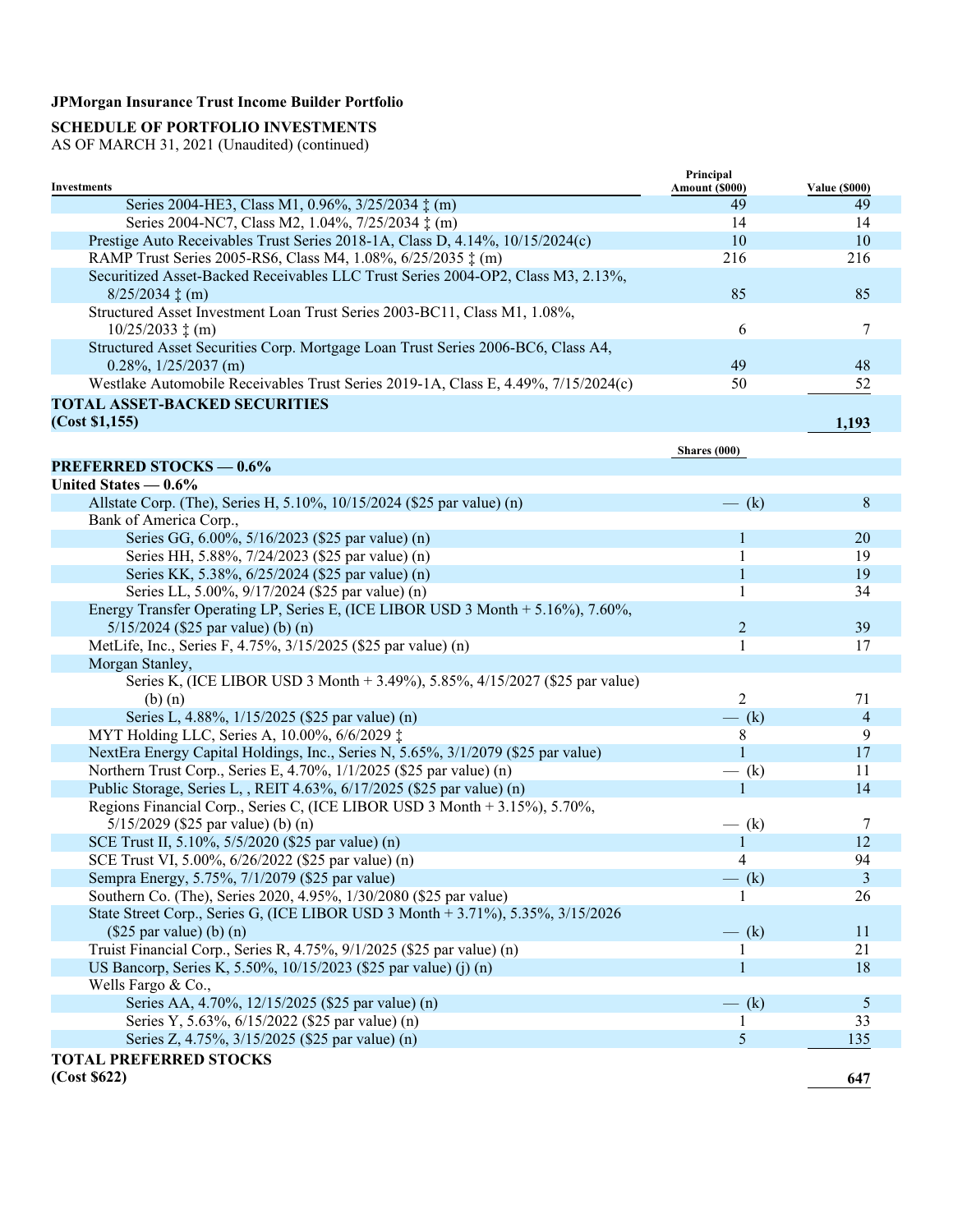|                                                                             | Principal      |     |
|-----------------------------------------------------------------------------|----------------|-----|
|                                                                             | Amount (\$000) |     |
| U.S. TREASURY OBLIGATIONS $-0.6\%$                                          |                |     |
| U.S. Treasury Notes 1.38%, 1/31/2022 (o)                                    |                |     |
| (Cost \$601)                                                                | 595            | 602 |
| LOAN ASSIGNMENTS $-0.5\%$ (p)                                               |                |     |
| United States $-0.5\%$                                                      |                |     |
| American Axle & Manufacturing, Inc., 1st Lien Term Loan B (ICE LIBOR USD 1) |                |     |
| Month + 2.25%), 3.00%, 4/6/2024(b)                                          |                |     |
| Axalta Coating Systems US Holdings, Inc., Term Loan B                       |                |     |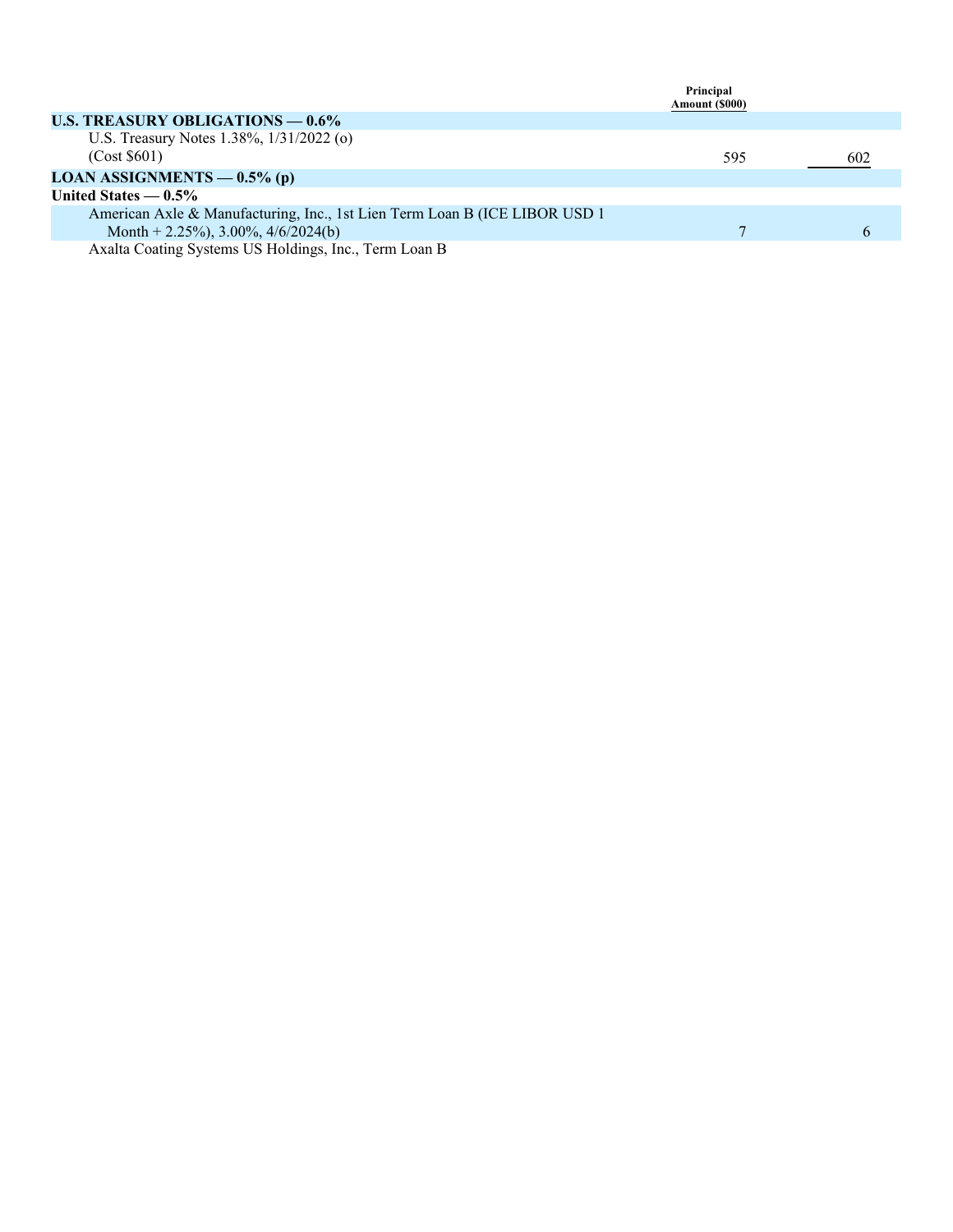## **SCHEDULE OF PORTFOLIO INVESTMENTS**

| <b>Investments</b>                                                                                                 | Principal<br>Amount (\$000) | <b>Value (\$000)</b> |
|--------------------------------------------------------------------------------------------------------------------|-----------------------------|----------------------|
| (ICE LIBOR USD 3 Month + 1.75%), 2.00%, $6/1/2024$ (b)                                                             | 21                          | 21                   |
| CenturyLink, Inc., 1st Lien Term Loan B (ICE LIBOR USD 1 Month + 2.25%),                                           |                             |                      |
| $2.36\%, \frac{3}{15}/2027$ (b)                                                                                    | 8                           | 7                    |
| Cincinnati Bell, Inc., Term Loan B (ICE LIBOR USD 1 Month + 3.25%), 4.25%,                                         |                             |                      |
| $10/2/2024$ (b)                                                                                                    | 25                          | 25                   |
| Dole Food Co., 1st Lien Term Loan B (ICE LIBOR USD 1 Month + 2.75%), 3.75%,                                        |                             |                      |
| $4/6/2024$ (b)                                                                                                     | 20                          | 20                   |
| Golden Nugget, Inc., 1st Lien Term Loan B (ICE LIBOR USD 2 Month + 2.50%),<br>3.25%, $10/4/2023$ (b)               | 48                          | 48                   |
| JBS USA LUX SA, 1st Lien Term Loan B (ICE LIBOR USD 1 Month + 2.00%),<br>$2.12\%, \frac{5}{12026}$ (b)             | 33                          | 33                   |
| MultiPlan, Inc., 1st Lien Term Loan B (ICE LIBOR USD 3 Month + 2.75%), 3.75%,<br>$6/7/2023$ (b)                    | 85                          | 84                   |
| Navistar, Inc., 1st Lien Term Loan B (ICE LIBOR USD 1 Month + 3.50%), 3.62%,<br>$11/6/2024$ (b)                    | 41                          | 41                   |
| Nexstar Broadcasting, Inc., 1st Lien Term Loan B (ICE LIBOR USD 1 Month +<br>$2.50\%$ , $2.62\%$ , $9/18/2026$ (b) | 43                          | 43                   |
| UFC Holdings LLC, 1st Lien Term Loan B-3 (ICE LIBOR USD 3 Month + 3.00%),<br>3.75%, 4/29/2026 (b)                  | 43                          | 43                   |
| Valeant Pharmaceuticals International, Inc., 1st Lien Term Loan B (ICE LIBOR USD                                   |                             |                      |
| 1 Month + 3.00%), 3.11%, $6/2/2025$ (b)                                                                            | 79                          | 78                   |
| WMG Acquisition Corp., 1st Lien Term Loan G (ICE LIBOR USD 1 Month +<br>$2.13\%, 2.23\%, 1/20/2028$ (b)            | 31                          | 31                   |
| <b>TOTAL LOAN ASSIGNMENTS</b>                                                                                      |                             |                      |
| (Cost \$481)                                                                                                       |                             | 480                  |
| <b>MORTGAGE-BACKED SECURITIES - 0.4%</b>                                                                           |                             |                      |
| United States - 0.4%                                                                                               |                             |                      |
| FNMA UMBS, 30 Year                                                                                                 |                             |                      |
| Pool # MA4208, 2.00%, 12/1/2050                                                                                    | 266                         | 266                  |
| Pool # MA4255, 2.00%, $2/1/2051$                                                                                   | 78                          | 78                   |
| Pool # MA4306, 2.50%, $4/1/2051$                                                                                   | 50                          | 51                   |
| GNMA II, 30 Year Pool # MA7052, 2.50%, 12/20/2050                                                                  | 59                          | 61                   |
| <b>TOTAL MORTGAGE-BACKED SECURITIES</b><br>(Cost \$469)                                                            |                             | 456                  |
|                                                                                                                    | No. of<br>Warrants (000)    |                      |
| WARRANTS $-$ 0.0% (e)                                                                                              |                             |                      |
| United Kingdom $-$ 0.0% (e)                                                                                        |                             |                      |
| Nmg Research Ltd. expiring 9/24/2027, price 1.00 USD * $\ddagger$                                                  | $-$ (k)                     | $-$ (k)              |
| United States $-0.0\%$ (e)                                                                                         |                             |                      |
| Chesapeake Energy Corp.                                                                                            |                             |                      |
| expiring 2/9/2026, price 32.13 USD *                                                                               | $-$ (k)                     | 5                    |
| expiring 2/9/2026, price 27.63 USD *                                                                               | $-$ (k)                     | 4                    |
| expiring 2/9/2026, price 36.18 USD *                                                                               | $-$ (k)                     | 2                    |
| Windstream Holdings, Inc. expiring $12/31/2049$ , price $10.75$ USD $*$ $\ddagger$                                 | $-$ (k)                     |                      |
|                                                                                                                    |                             | 12                   |
| <b>TOTAL WARRANTS</b>                                                                                              |                             |                      |
| $(Cost S-)$                                                                                                        |                             | 12                   |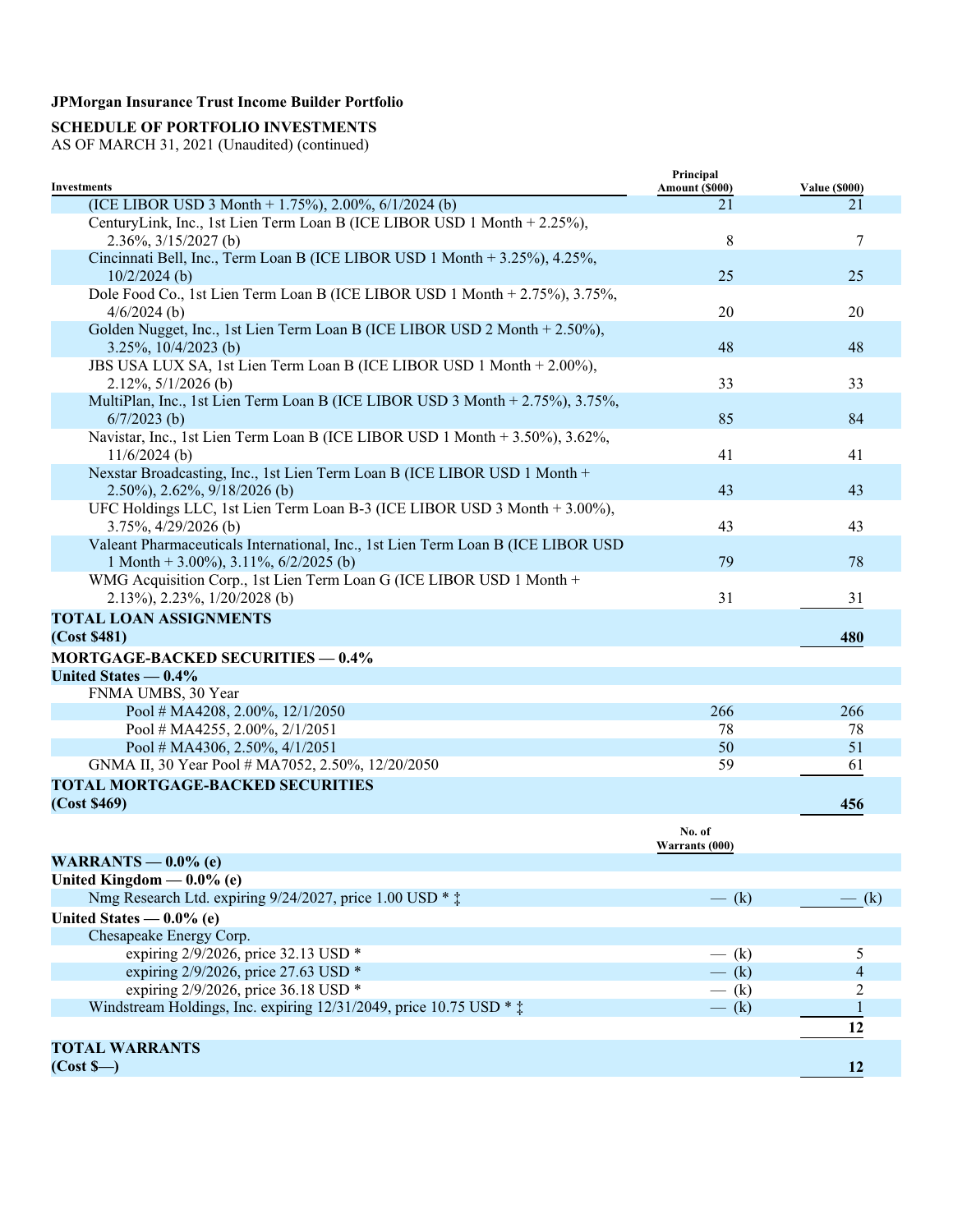|                                | Principal<br>Amount (\$000) |  |
|--------------------------------|-----------------------------|--|
| CONVERTIBLE BONDS $-0.0\%$ (e) |                             |  |
| United States $-0.0\%$ (e)     |                             |  |
| Liberty Interactive LLC        |                             |  |
| 4.00%, 11/15/2029              | $\mathbf{3}$                |  |
| 3.75%, 2/15/2030               | 2                           |  |
| <b>TOTAL CONVERTIBLE BONDS</b> |                             |  |
| (Cost \$3)                     |                             |  |
|                                | No. of<br>Rights $(000)$    |  |
| $RIGHTS - 0.0\%$ (e)           |                             |  |
| Italy- $-0.0\%$ (e)            |                             |  |
|                                |                             |  |
| Snam SpA, expiring 4/7/2021*   |                             |  |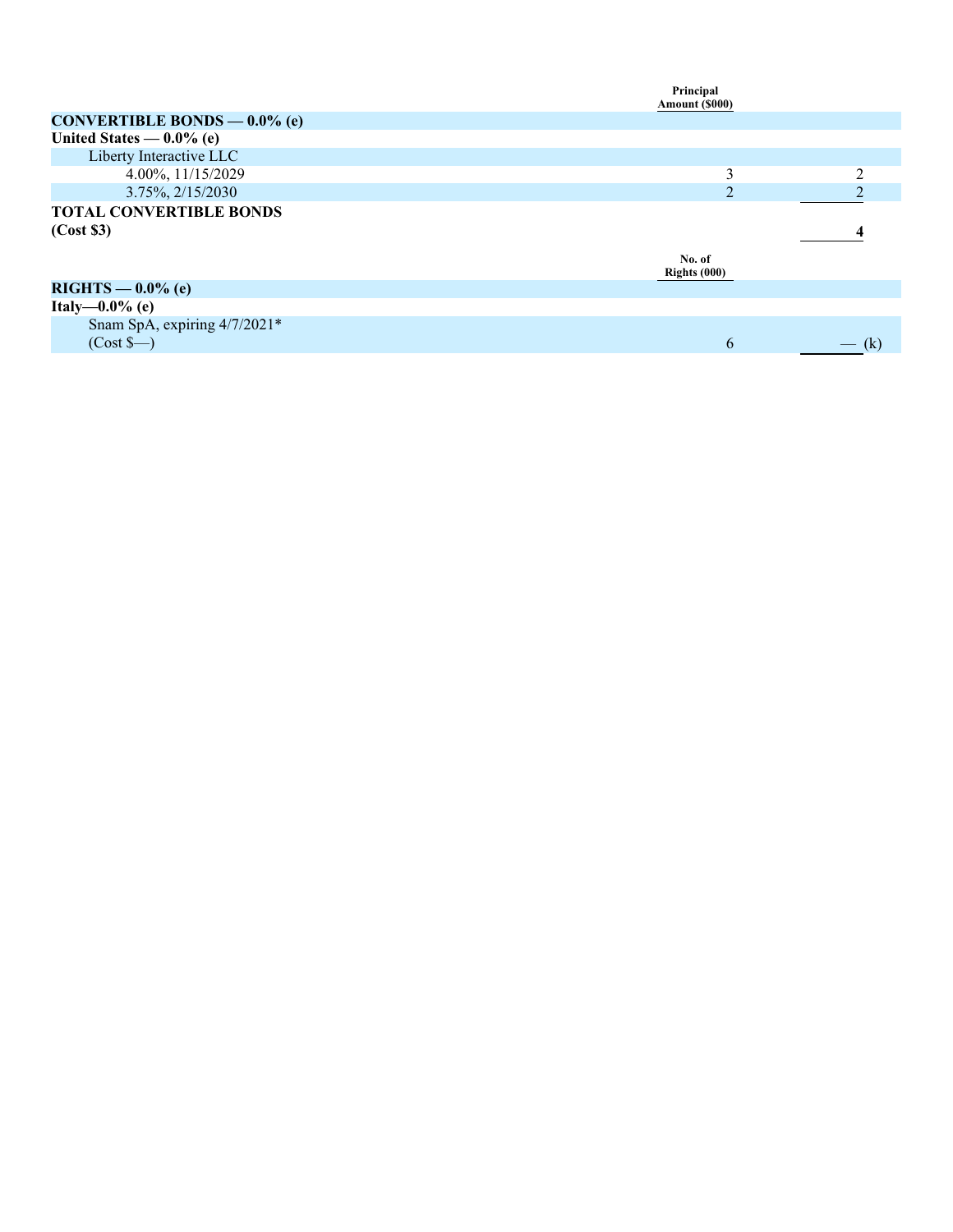### **SCHEDULE OF PORTFOLIO INVESTMENTS**

AS OF MARCH 31, 2021 (Unaudited) (continued)

| Investments                                                                         | Shares (000) | <b>Value (\$000)</b> |
|-------------------------------------------------------------------------------------|--------------|----------------------|
| <b>SHORT-TERM INVESTMENTS - 4.9%</b>                                                |              |                      |
| <b>INVESTMENT COMPANIES — 4.2%</b>                                                  |              |                      |
| JPMorgan Prime Money Market Fund Class Institutional Shares, 0.09% (1) (q)          | 3,293        | 3,294                |
| JPMorgan Prime Money Market Fund Class IM Shares, 0.10% (1) (q)                     | 980          | 981                  |
|                                                                                     |              |                      |
| <b>TOTAL INVESTMENT COMPANIES</b>                                                   |              |                      |
| (Cost \$4,274)                                                                      |              | 4,275                |
| <b>INVESTMENT OF CASH COLLATERAL FROM SECURITIES LOANED — 0.7%</b>                  |              |                      |
| JPMorgan Securities Lending Money Market Fund Agency SL Class Shares, 0.13% (1) (q) | 200          | <b>200</b>           |
| JPMorgan U.S. Government Money Market Fund Class IM Shares, 0.04% (l) (q)           | 544          | 544                  |
|                                                                                     |              |                      |
| <b>TOTAL INVESTMENT OF CASH COLLATERAL FROM SECURITIES LOANED</b>                   |              |                      |
| (Cost \$744)                                                                        |              | 744                  |
| <b>TOTAL SHORT-TERM INVESTMENTS</b>                                                 |              |                      |
| (Cost \$5,018)                                                                      |              | 5,019                |
| Total Investments — 100.7%                                                          |              |                      |
| (Cost \$96,119)                                                                     |              | 103,923              |
| Liabilities in Excess of Other Assets $-$ (0.7)%                                    |              | (762)                |
| Net Assets $-100.0\%$                                                               |              | 103,161              |

Percentages indicated are based on net assets.

#### **Summary of Investments by Industry, March 31, 2021**

The following table represents the portfolio investments of the Portfolio by industry classifications as a percentage of total investments:

| PORTFOLIO COMPOSITION BY INDUSTRY            | <b>PERCENTAGE</b> |
|----------------------------------------------|-------------------|
| Banks                                        | $7.0\%$           |
| Convertible Bonds                            | 6.9               |
| Equity Real Estate Investment Trusts (REITs) | 6.4               |
| Oil, Gas & Consumable Fuels                  | 4.7               |
| Diversified Telecommunication Services       | 4.3               |
| Collateralized Mortgage Obligations          | 3.4               |
| Media                                        | 3.3               |
| Electric Utilities                           | 3.3               |
| <b>Pharmaceuticals</b>                       | 3.1               |
| Fixed Income                                 | 2.9               |
| <b>Capital Markets</b>                       | 2.9               |
| <b>Commercial Mortgage-Backed Securities</b> | 2.8               |
| U.S. Equity                                  | 2.7               |
| Insurance                                    | 2.6               |
| Health Care Providers & Services             | 2.5               |
| Hotels, Restaurants & Leisure                | 2.1               |
| Semiconductors & Semiconductor Equipment     | 1.8               |
| <b>Food Products</b>                         | 1.8               |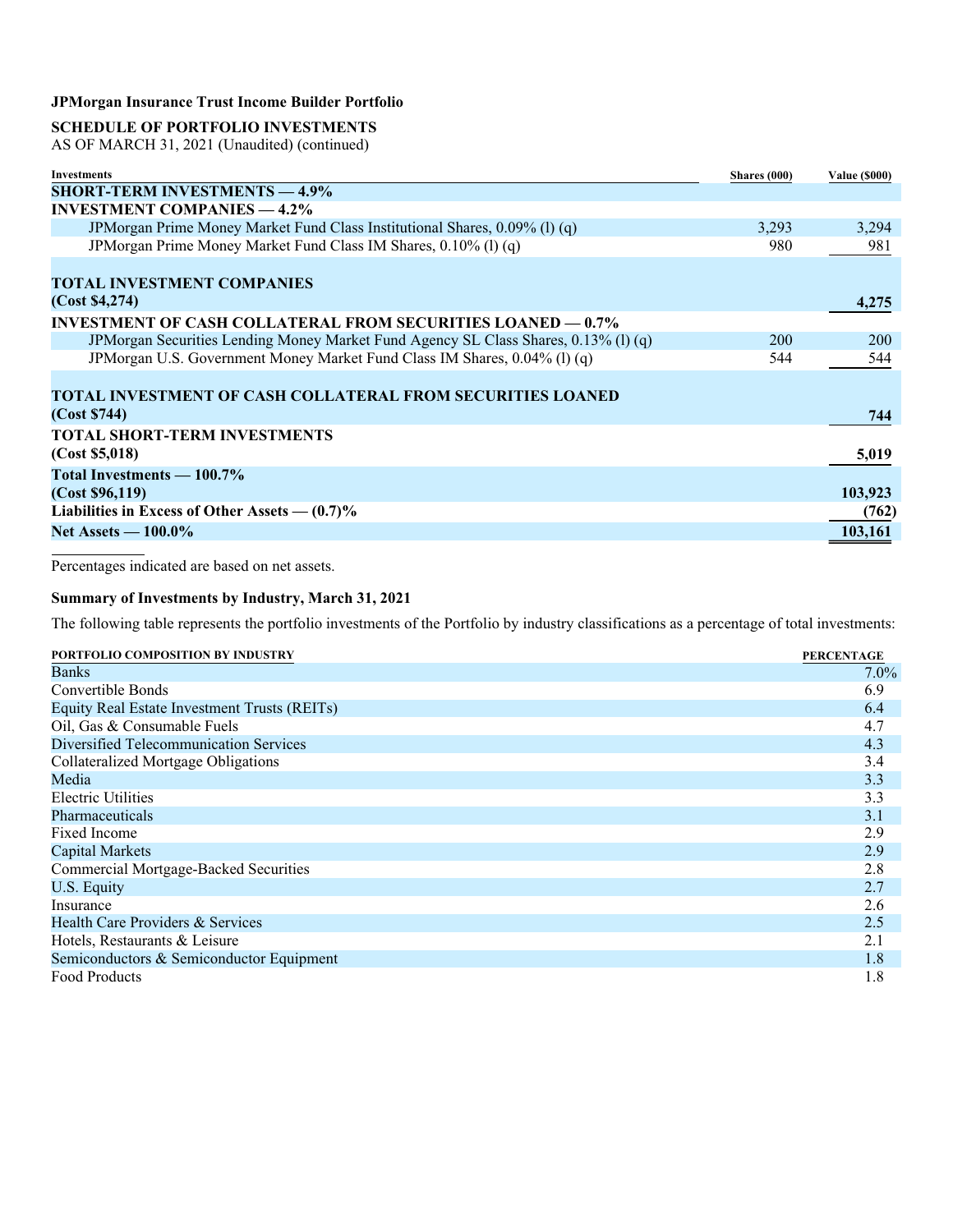# **SCHEDULE OF PORTFOLIO INVESTMENTS**

AS OF MARCH 31, 2021 (Unaudited) (continued)

| PORFOLIO COMPOSITION BY INDUSTRY           | <b>PERCENTAGE</b> |
|--------------------------------------------|-------------------|
| Wireless Telecommunication Services        | $1.6\%$           |
| Technology Hardware, Storage & Peripherals | 1.5               |
| Metals & Mining                            | 1.5               |
| <b>Chemicals</b>                           | 1.4               |
| <b>Consumer Finance</b>                    | 1.3               |
| Multi-Utilities                            | 1.3               |
| <b>Asset-Backed Securities</b>             | 1.2               |
| Containers & Packaging                     | 1.1               |
| Household Durables                         | 1.0               |
| Others (each less than $1.0\%$ )           | 18.8              |
| <b>Short-Term Investments</b>              | 4.8               |

#### **Abbreviations**

| <b>ABS</b>   | <b>Asset-Backed Securities</b>                                                                                                                                                                                                                                                                                                                                                                                                            |
|--------------|-------------------------------------------------------------------------------------------------------------------------------------------------------------------------------------------------------------------------------------------------------------------------------------------------------------------------------------------------------------------------------------------------------------------------------------------|
| <b>ADR</b>   | American Depositary Receipt                                                                                                                                                                                                                                                                                                                                                                                                               |
| <b>CVA</b>   | Dutch Certification                                                                                                                                                                                                                                                                                                                                                                                                                       |
| <b>ELN</b>   | <b>Equity-Linked Note</b>                                                                                                                                                                                                                                                                                                                                                                                                                 |
| <b>EUR</b>   | Euro                                                                                                                                                                                                                                                                                                                                                                                                                                      |
| <b>FHLMC</b> | Federal Home Loan Mortgage Corp.                                                                                                                                                                                                                                                                                                                                                                                                          |
| <b>FNMA</b>  | Federal National Mortgage Association                                                                                                                                                                                                                                                                                                                                                                                                     |
| <b>GBP</b>   | <b>British Pound</b>                                                                                                                                                                                                                                                                                                                                                                                                                      |
| <b>GDR</b>   | Global Depositary Receipt                                                                                                                                                                                                                                                                                                                                                                                                                 |
| <b>GNMA</b>  | Government National Mortgage Association                                                                                                                                                                                                                                                                                                                                                                                                  |
| ICE          | Intercontinental Exchange                                                                                                                                                                                                                                                                                                                                                                                                                 |
| IF           | Inverse Floaters represent securities that pay interest at a rate that increases (decreases) with a decline (incline) in a<br>specified index or have an interest rate that adjusts periodically based on changes in current interest rates and prepayments<br>on the underlying pool of assets. The interest rate shown is the rate in effect as of March 31, 2021. The rate may be subject<br>to a cap and floor.                       |
| IO           | Interest Only represents the right to receive the monthly interest payments on an underlying pool of mortgage loans. The<br>principal amount shown represents the par value on the underlying pool. The yields on these securities are subject to<br>accelerated principal paydowns as a result of prepayment or refinancing of the underlying pool of mortgage instruments.<br>As a result, interest income may be reduced considerably. |
| <b>LIBOR</b> | London Interbank Offered Rate                                                                                                                                                                                                                                                                                                                                                                                                             |
| OYJ          | Public Limited Company                                                                                                                                                                                                                                                                                                                                                                                                                    |
| <b>PJSC</b>  | Public Joint Stock Company                                                                                                                                                                                                                                                                                                                                                                                                                |
| Preference   | A special type of equity investment that shares in the earnings of the company, has limited voting rights, and may have a<br>dividend preference. Preference shares may also have liquidation preference.                                                                                                                                                                                                                                 |
| PT           | Limited liability company                                                                                                                                                                                                                                                                                                                                                                                                                 |
| <b>REIT</b>  | Real Estate Investment Trust                                                                                                                                                                                                                                                                                                                                                                                                              |
| <b>REMIC</b> | Real Estate Mortgage Investment Conduit                                                                                                                                                                                                                                                                                                                                                                                                   |
| <b>RTS</b>   | <b>Russian Trading System</b>                                                                                                                                                                                                                                                                                                                                                                                                             |
| <b>SCA</b>   | Limited partnership with share capital                                                                                                                                                                                                                                                                                                                                                                                                    |
| <b>SDR</b>   | <b>Swedish Depositary Receipt</b>                                                                                                                                                                                                                                                                                                                                                                                                         |
| <b>SEK</b>   | Swedish Krona                                                                                                                                                                                                                                                                                                                                                                                                                             |
| <b>SGPS</b>  | Holding company                                                                                                                                                                                                                                                                                                                                                                                                                           |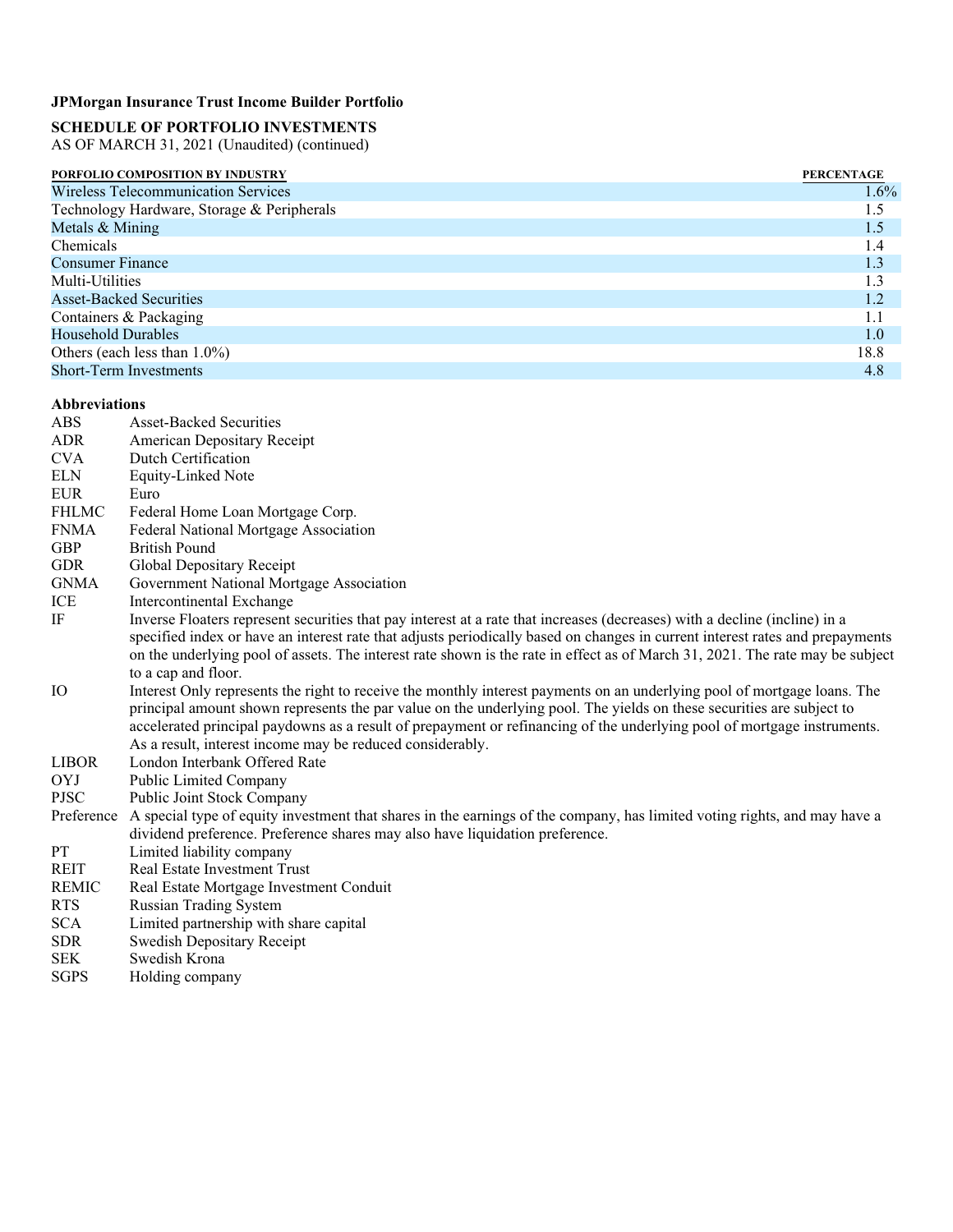#### **SCHEDULE OF PORTFOLIO INVESTMENTS**

- SOFR Secured Overnight Financing Rate
- STRIPS Separate Trading of Registered Interest and Principal of Securities. The STRIPS Program lets investors hold and trade individual interest and principal components of eligible notes and bonds as separate securities.
- UMBS Uniform Mortgage-Backed Securities
- USD United States Dollar
- (a) Security is perpetual and thus, does not have a predetermined maturity date. The coupon rate for this security is fixed for a period of time and may be structured to adjust thereafter. The date shown, if applicable, reflects the next call date. The coupon rate shown is the rate in effect as of March 31, 2021.
- (b) Variable or floating rate security, linked to the referenced benchmark. The interest rate shown is the current rate as of March 31, 2021.
- (c) Securities exempt from registration under Rule 144A or section  $4(a)(2)$ , of the Securities Act of 1933, as amended.
- (d) Security is an interest bearing note with preferred security characteristics.
- (e) Amount rounds to less than 0.1% of net assets.
- (f) Security has the ability to pay in kind ("PIK") or pay income in cash. When applicable, separate rates of such payments are disclosed.
- (g) Step bond. Interest rate is a fixed rate for an initial period that either resets at a specific date or may reset in the future contingent upon a predetermined trigger. The interest rate shown is the current rate as of March 31, 2021.
- (h) Defaulted security.
- (i) Security exempt from registration pursuant to Regulation S under the Securities Act of 1933, as amended. Regulation S applies to securities offerings that are made outside of the United States and do not involve direct selling efforts in the United States and as such may have restrictions on resale.
- (j) The security or a portion of this security is on loan at March 31, 2021. The total value of securities on loan at March 31, 2021 is \$671.
- (k) Amount rounds to less than one thousand.
- (l) Investment in an affiliated fund, which is registered under the Investment Company Act of 1940, as amended, and is advised by J.P. Morgan Investment Management Inc.
- (m) Variable or floating rate security, the interest rate of which adjusts periodically based on changes in current interest rates and prepayments on the underlying pool of assets. The interest rate shown is the current rate as of March 31, 2021.
- (n) The date shown reflects the next call date on which the issuer may redeem the security at par value. The coupon rate for this security is based on par value and is in effect as of March 31, 2021.
- (o) All or a portion of this security is deposited with the broker as initial margin for futures contracts.
- (p) Loan assignments are presented by obligor. Each series or loan tranche underlying each obligor may have varying terms.
- (q) The rate shown is the current yield as of March 31, 2021.
- Non-income producing security.
- ‡ Value determined using significant unobservable inputs.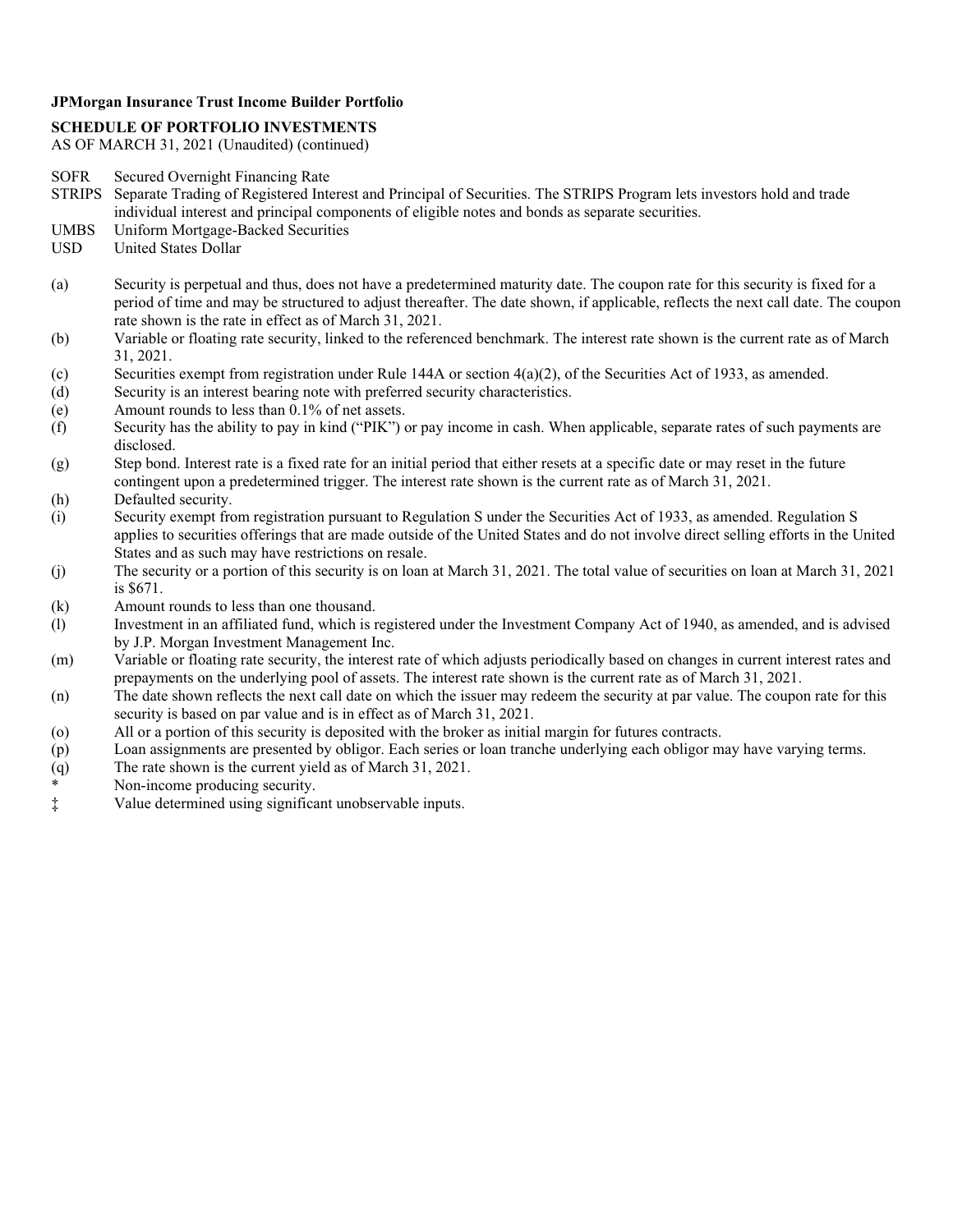#### **SCHEDULE OF PORTFOLIO INVESTMENTS**

AS OF MARCH 31, 2021 (Unaudited) (continued)

Detailed information about investment portfolios of the underlying funds can be found in shareholder reports filed with the Securities and Exchange Commission (SEC) by each such underlying fund semi-annually on Form N-CSR and in portfolio holdings filed quarterly on Form N-PORT, and are available for download from both the SEC's as well as each respective underlying fund's website. Detailed information about underlying J.P. Morgan Funds can also be found at www.jpmorganfunds.com or by calling 1-800-480-4111.

#### **Futures contracts outstanding as of March 31, 2021 (amounts in thousands, except number of contracts):**

| <b>Description</b>         | Number of<br>Contracts | <b>Expiration</b><br>Date | Trading<br>Currency | <b>Notional</b><br>Amount<br><b>(\$)</b> | Value and<br><b>Unrealized</b><br>Appreciation<br>(Depreciation)<br>(S) |
|----------------------------|------------------------|---------------------------|---------------------|------------------------------------------|-------------------------------------------------------------------------|
| <b>Long Contracts</b>      |                        |                           |                     |                                          |                                                                         |
| EURO STOXX 50 Index        | 8                      | 06/2021                   | <b>EUR</b>          | 363                                      | 8                                                                       |
| U.S. Treasury 10 Year Note | 91                     | 06/2021                   | <b>USD</b>          | 11,927                                   | (303)                                                                   |
|                            |                        |                           |                     |                                          | (295)                                                                   |
| <b>Short Contracts</b>     |                        |                           |                     |                                          |                                                                         |
| Foreign Exchange GBP/USD   | (16)                   | 06/2021                   | <b>USD</b>          | (1,379)                                  | 17                                                                      |
| S&P 500 E-Mini Index       | (7)                    | 06/2021                   | <b>USD</b>          | (1,390)                                  | (13)                                                                    |
|                            |                        |                           |                     |                                          | 4                                                                       |
|                            |                        |                           |                     |                                          | (291)                                                                   |
|                            |                        |                           |                     |                                          |                                                                         |

#### **Abbreviations**

EUR Euro GBP British Pound USD United States Dollar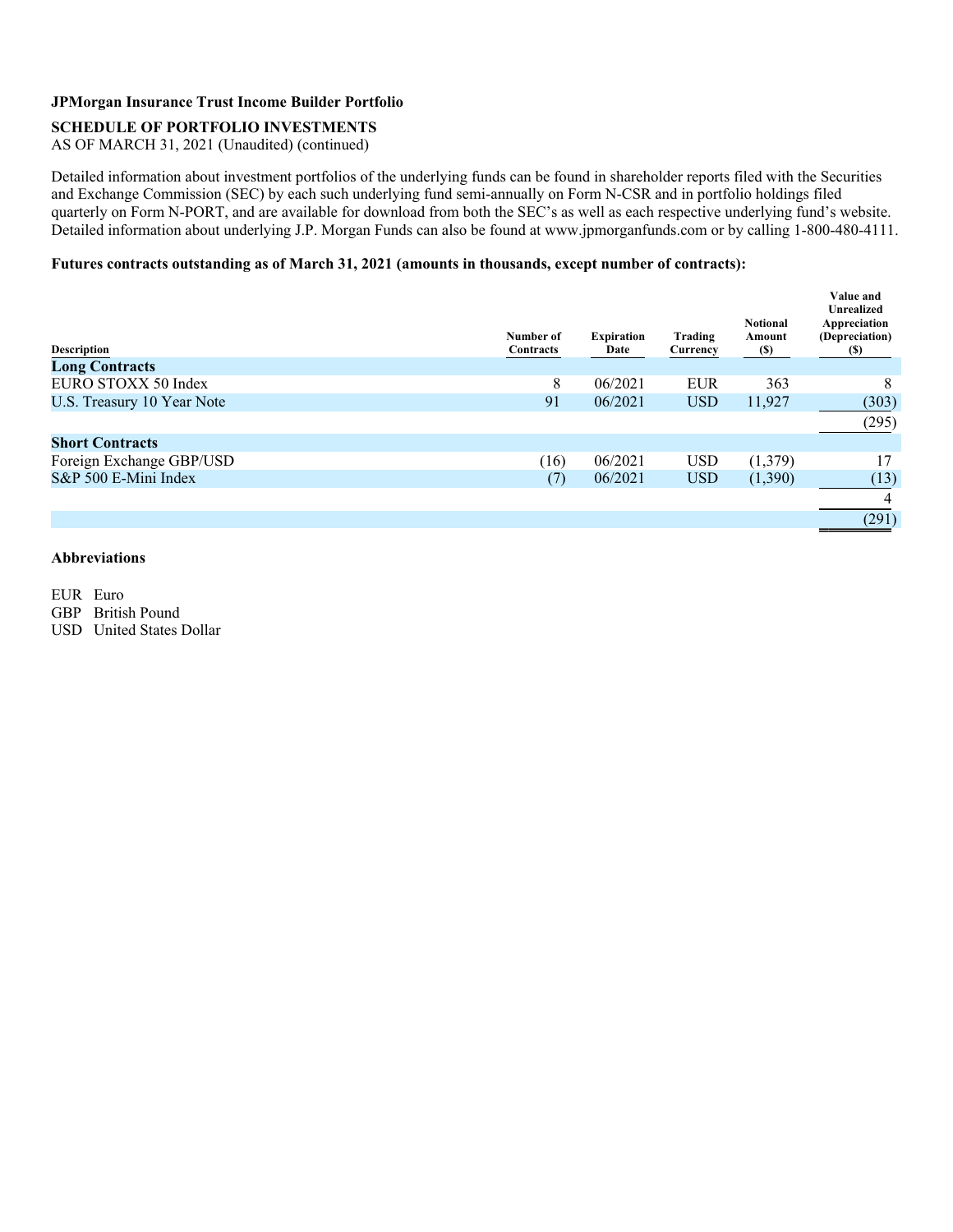**SCHEDULE OF PORTFOLIO INVESTMENTS** 

AS OF MARCH 31, 2021 (Unaudited) (continued) (Dollar values in thousands)

**A. Valuation of Investments** — Investments are valued in accordance with U.S. generally accepted accounting principles ("GAAP") and the Portfolio's valuation policies set forth by, and under the supervision and responsibility of, the Board of Trustees of the Trust (the "Board"), which established the following approach to valuation, as described more fully below: (i) investments for which market quotations are readily available shall be valued at their market value and (ii) all other investments for which market quotations are not readily available shall be valued at their fair value as determined in good faith by the Board.

J.P. Morgan Investment Management Inc. (the "Administrator") has established the J.P. Morgan Asset Management Americas Valuation Committee ("AVC") to assist the Board with the oversight and monitoring of the valuation of the Portfolio's investments. The Administrator implements the valuation policies of the Portfolio's investments, as directed by the Board. The AVC oversees and carries out the policies for the valuation of investments held in the Portfolio. This includes monitoring the appropriateness of fair values based on results of ongoing valuation oversight including, but not limited, to consideration of macro or security specific events, market events, and pricing vendor and broker due diligence. The Administrator is responsible for discussing and assessing the potential impacts to the fair values on an ongoing basis, and, at least on a quarterly basis, with the AVC and the Board.

A market-based approach is primarily used to value the Portfolio's investments. Investments for which market quotations are not readily available are fair valued by approved affiliated and/or unaffiliated approved pricing vendors or third party broker-dealers (collectively referred to as "Pricing Services") or may be internally fair valued using methods set forth by the valuation policies approved by the Board. This may include the use of related or comparable assets or liabilities, recent transactions, market multiples, book values and other relevant information for the investment. An income-based valuation approach may be used in which the anticipated future cash flows of the investment are discounted to calculate the fair value. Discounts may also be applied due to the nature or duration of any restrictions on the disposition of the investments. Valuations may be based upon current market prices of securities that are comparable in coupon, rating, maturity and industry. It is possible that the estimated values may differ significantly from the values that would have been used had a ready market for the investments existed, and such differences could be material.

Fixed income instruments are valued based on prices received from Pricing Services. The Pricing Services use multiple valuation techniques to determine the valuation of fixed income instruments. In instances where sufficient market activity exists, the Pricing Services may utilize a market-based approach through which trades or quotes from market makers are used to determine the valuation of these instruments. In instances where sufficient market activity may not exist, the Pricing Services also utilize proprietary valuation models which may consider market transactions in comparable securities and the various relationships between securities in determining fair value and/or market characteristics in order to estimate the relevant cash flows, which are then discounted to calculate the fair values.

Equities and other exchange-traded instruments are valued at the last sale price or official market closing price on the primary exchange on which the instrument is traded before the net asset values ("NAV") of the Portfolio are calculated on a valuation date.

Certain foreign equity instruments are valued by applying international fair value factors provided by an approved Pricing Service. The factors seek to adjust the local closing price for movements of local markets post-closing, but prior to the time the NAVs are calculated.

Investments in open-end investment companies ("Underlying Funds") are valued at each Underlying Fund's NAV per share as of the report date.

Futures contracts are generally valued on the basis of available market quotations.

See the table on "Quantitative Information about Level 3 Fair Value Measurements" for information on the valuation techniques and inputs used to value level 3 securities held by the Portfolio at March 31, 2021.

Valuations reflected in this report are as of the report date. As a result, changes in valuation due to market events and/or issuer-related events after the report date and prior to issuance of the report are not reflected herein.

The various inputs that are used in determining the valuation of the Portfolio's investments are summarized into the three broad levels listed below.

- Level 1 Unadjusted inputs using quoted prices in active markets for identical investments.
- Level 2 Other significant observable inputs including, but not limited to, quoted prices for similar investments, inputs other than quoted prices that are observable for investments (such as interest rates, prepayment speeds, credit risk, etc.) or other market corroborated inputs.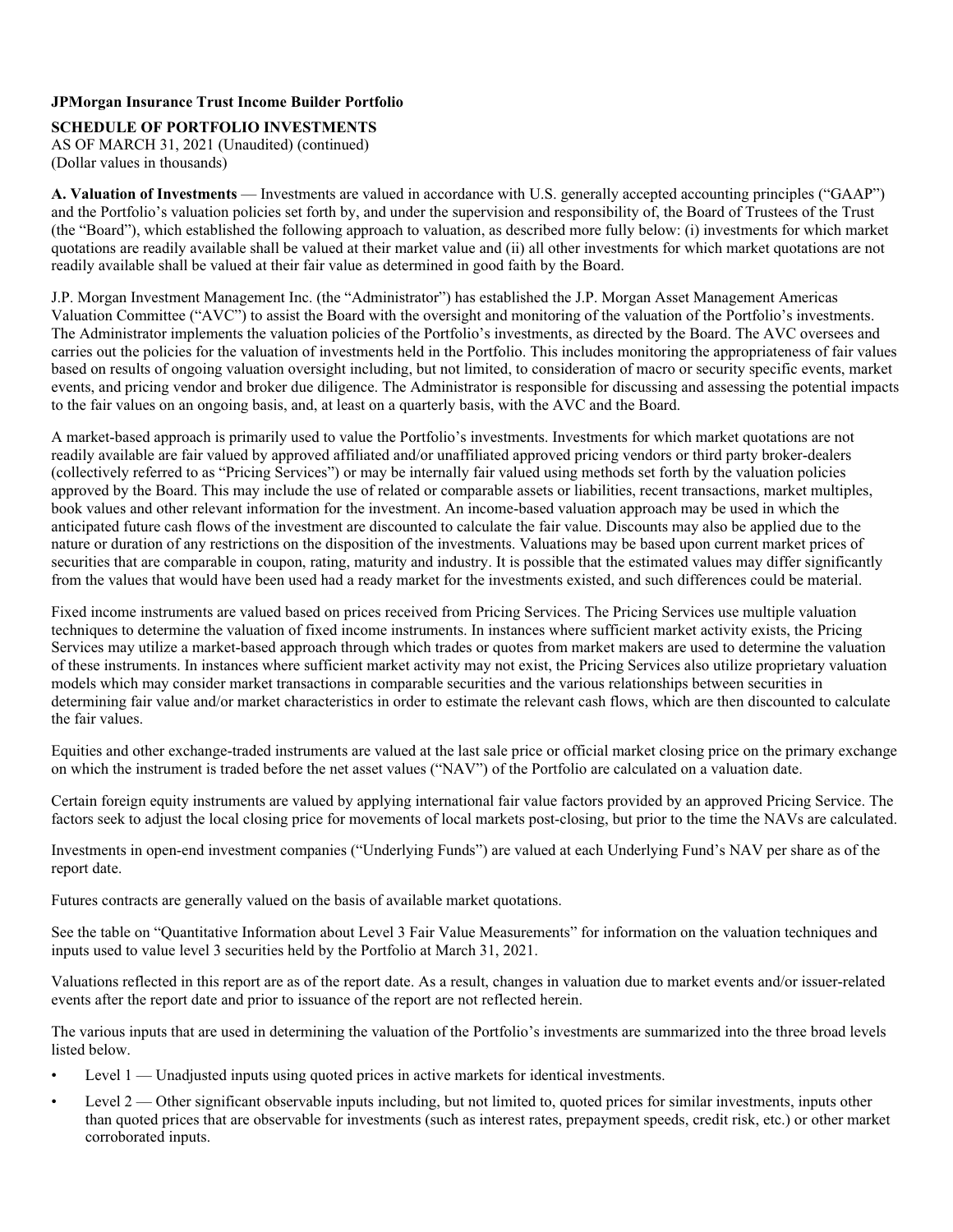#### **SCHEDULE OF PORTFOLIO INVESTMENTS**

AS OF MARCH 31, 2021 (Unaudited) (continued) (Dollar values in thousands)

• Level 3 — Significant inputs based on the best information available in the circumstances, to the extent observable inputs are not available (including the Portfolio's assumptions in determining the fair value of investments).

A financial instrument's level within the fair value hierarchy is based on the lowest level of any input, both individually and in the aggregate, that is significant to the fair value measurement. The inputs or methodology used for valuing instruments are not necessarily an indication of the risk associated with investing in those instruments.

The following table represents each valuation input as presented on the Schedule of Portfolio Investments:

|                                              | Level 1<br><b>Ouoted</b> prices | Level 2<br>Other significant observable<br>inputs |                          |             | Level 3<br>Significant unobservable<br>inputs |                      |  |  |
|----------------------------------------------|---------------------------------|---------------------------------------------------|--------------------------|-------------|-----------------------------------------------|----------------------|--|--|
| <b>Investments in Securities</b>             |                                 |                                                   |                          |             |                                               |                      |  |  |
| <b>Asset-Backed Securities</b>               |                                 |                                                   |                          |             |                                               |                      |  |  |
| <b>United States</b>                         | $\mathbb{S}$<br>$\frac{1}{1}$   | $\mathbb{S}$                                      | 247                      | $\sqrt{\ }$ | 946                                           | $\sqrt{\ }$<br>1,193 |  |  |
| <b>Collateralized Mortgage Obligations</b>   |                                 |                                                   |                          |             |                                               |                      |  |  |
| <b>United States</b>                         |                                 |                                                   | 2,712                    |             | 834                                           | 3,546                |  |  |
| <b>Commercial Mortgage-Backed Securities</b> |                                 |                                                   |                          |             |                                               |                      |  |  |
| Cayman Islands                               | <u>a a</u>                      |                                                   | $\equiv$                 |             | 249                                           | 249                  |  |  |
| <b>United States</b>                         |                                 |                                                   | 1,531                    |             | 1,072                                         | 2,603                |  |  |
| <b>Total Commercial Mortgage-Backed</b>      |                                 |                                                   |                          |             |                                               |                      |  |  |
| Securities                                   |                                 |                                                   | 1,531                    |             | 1,321                                         | 2,852                |  |  |
| <b>Common Stocks</b>                         |                                 |                                                   |                          |             |                                               |                      |  |  |
| Australia                                    | $\qquad \qquad \qquad$          |                                                   | 1,208                    |             | $\overline{\phantom{a}}$                      | 1,208                |  |  |
| Austria                                      |                                 |                                                   | 41                       |             |                                               | 41                   |  |  |
| Belgium                                      | 52                              |                                                   | 254                      |             | <u>e a</u>                                    | 306                  |  |  |
| <b>Brazil</b>                                | 73                              |                                                   | 13                       |             | $\overline{\phantom{a}}$                      | 86                   |  |  |
| Canada                                       | 1,714                           |                                                   | $\overline{\phantom{m}}$ |             |                                               | 1,714                |  |  |
| Chile                                        | 25                              |                                                   | $\overline{\phantom{a}}$ |             |                                               | 25                   |  |  |
| China                                        |                                 |                                                   | 2,192                    |             |                                               | 2,192                |  |  |
| Czech Republic                               | $\overline{\phantom{0}}$        |                                                   | 19                       |             | $\overline{\phantom{a}}$                      | 19                   |  |  |
| <b>Denmark</b>                               |                                 |                                                   | 366                      |             |                                               | 366                  |  |  |
| Finland                                      |                                 |                                                   | 368                      |             |                                               | 368                  |  |  |
| France                                       |                                 |                                                   | 989                      |             |                                               | 989                  |  |  |
| Germany                                      |                                 |                                                   | 1,403                    |             |                                               | 1,403                |  |  |
| Hong Kong                                    |                                 |                                                   | 709                      |             | $\overline{\phantom{a}}$                      | 709                  |  |  |
| India                                        | 429                             |                                                   | $\frac{1}{2}$            |             |                                               | 429                  |  |  |
| Indonesia                                    | 175                             |                                                   | 149                      |             | <u>—</u>                                      | 324                  |  |  |
| Ireland                                      |                                 |                                                   | 31                       |             |                                               | 31                   |  |  |
| Italy                                        | $\overline{\phantom{a}}$        |                                                   | 442                      |             | ш,                                            | 442                  |  |  |
| Japan                                        |                                 |                                                   | 1,901                    |             | $\overline{\phantom{a}}$                      | 1,901                |  |  |
| Jordan                                       |                                 |                                                   | 6                        |             |                                               | 6                    |  |  |
| Malta                                        | $\overline{\phantom{a}}$        |                                                   | 13                       |             |                                               | 13                   |  |  |
| Mexico                                       | 422                             |                                                   | $\equiv$                 |             |                                               | 422                  |  |  |
| <b>Netherlands</b>                           | 64                              |                                                   | 400                      |             |                                               | 464                  |  |  |
| New Zealand                                  | $\sim 10$                       |                                                   | 110                      |             |                                               | 110                  |  |  |
| Norway                                       | 10                              |                                                   | 132                      |             |                                               | 142                  |  |  |
| Portugal                                     | 5                               |                                                   | 32                       |             | $\overline{\phantom{0}}$                      | 37                   |  |  |
| Russia                                       | 199                             |                                                   | 396                      |             |                                               | 595                  |  |  |
| Saudi Arabia                                 | $\equiv$                        |                                                   | 131                      |             | $\overline{\phantom{0}}$                      | 131                  |  |  |
| Singapore                                    | $\overline{\phantom{0}}$        |                                                   | 313                      |             | $\overline{\phantom{0}}$                      | 313                  |  |  |
| South Africa                                 | 25                              |                                                   | 137                      |             |                                               | 162                  |  |  |
| South Korea                                  | 71                              |                                                   | 569                      |             |                                               | 640                  |  |  |
| Spain                                        | 18                              |                                                   | 954                      |             |                                               | 972                  |  |  |
| Sweden                                       |                                 |                                                   | 498                      |             |                                               | 498                  |  |  |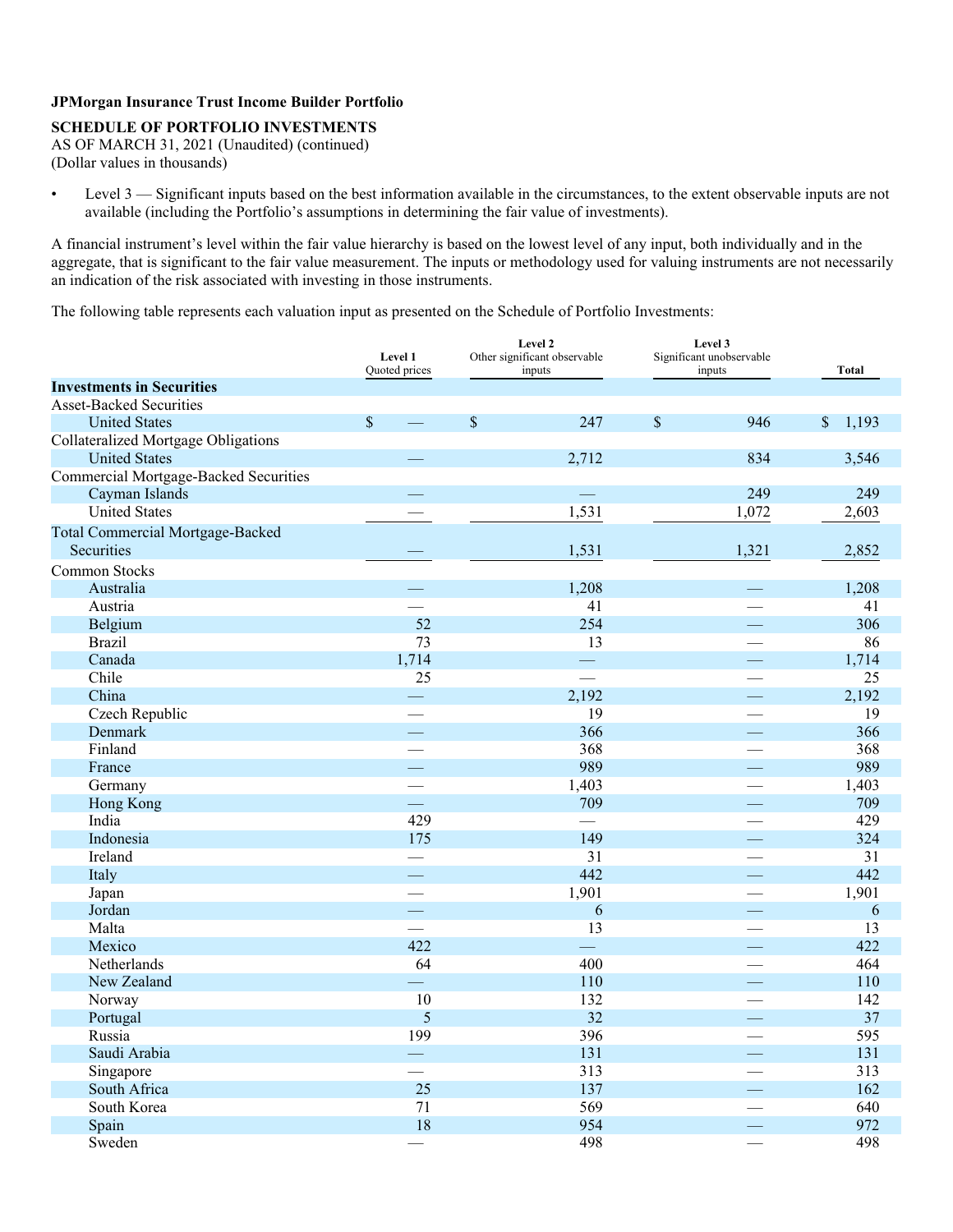| Switzerland                                                                         |              | 1,048          |             | 1,048          |
|-------------------------------------------------------------------------------------|--------------|----------------|-------------|----------------|
| Taiwan                                                                              | 71           | 1,394          |             | 1,465          |
| Thailand                                                                            |              | 65             |             | 65             |
| <b>United Kingdom</b>                                                               | 241          | 1,619          |             | 1,860          |
| <b>United States</b>                                                                | 15,601       | 48             |             | 15,649         |
| <b>Total Common Stocks</b>                                                          | 19,195       | 17,950         |             | 37,145         |
| <b>Convertible Bonds</b>                                                            |              | $\overline{4}$ |             | $\overline{4}$ |
| Corporate Bonds                                                                     |              | 38,949         |             | 38,949         |
| <b>Equity-Linked Notes</b>                                                          |              | 7,122          |             | 7,122          |
| <b>Investment Companies</b>                                                         | 5,896        |                |             | 5,896          |
| Loan Assignments                                                                    |              | 480            |             | 480            |
| Mortgage-Backed Securities                                                          |              | 456            |             | 456            |
| <b>Preferred Stocks</b>                                                             |              |                |             |                |
| <b>United States</b>                                                                | 638          |                | 9           | 647            |
| Rights                                                                              |              | $-$ (a)        |             | $-$ (a)        |
| U.S. Treasury Obligations                                                           |              | 602            |             | 602            |
| Warrants                                                                            |              |                |             |                |
| United Kingdom                                                                      |              |                | (a)         | $-$ (a)        |
| <b>United States</b>                                                                | 11           |                |             | 12             |
| <b>Total Warrants</b>                                                               | 11           |                |             | 12             |
| <b>Short-Term Investments</b>                                                       |              |                |             |                |
| <b>Investment Companies</b>                                                         | 4,275        |                |             | 4,275          |
| Investment of Cash Collateral from                                                  |              |                |             |                |
| <b>Securities Loaned</b>                                                            | 744          |                |             | 744            |
| <b>Total Short-Term Investments</b>                                                 | 5,019        |                |             | 5,019          |
| <b>Total Investments in Securities</b>                                              | \$<br>30,759 | 70,053<br>\$   | 3,111<br>\$ | \$103,923      |
| <b>Appreciation in Other Financial</b><br><b>Instruments</b>                        |              |                |             |                |
| <b>Futures Contracts</b>                                                            | \$<br>25     | $\mathbb{S}$   | \$          | \$<br>25       |
| <b>Depreciation in Other Financial</b><br><b>Instruments</b>                        |              |                |             |                |
| <b>Futures Contracts</b>                                                            | (316)        |                |             | (316)          |
| <b>Total Net Appreciation/Depreciation in</b><br><b>Other Financial Instruments</b> | (291)<br>\$  | \$             | \$          | \$<br>(291)    |
|                                                                                     |              |                |             |                |

(a) Amount rounds to less than one thousand.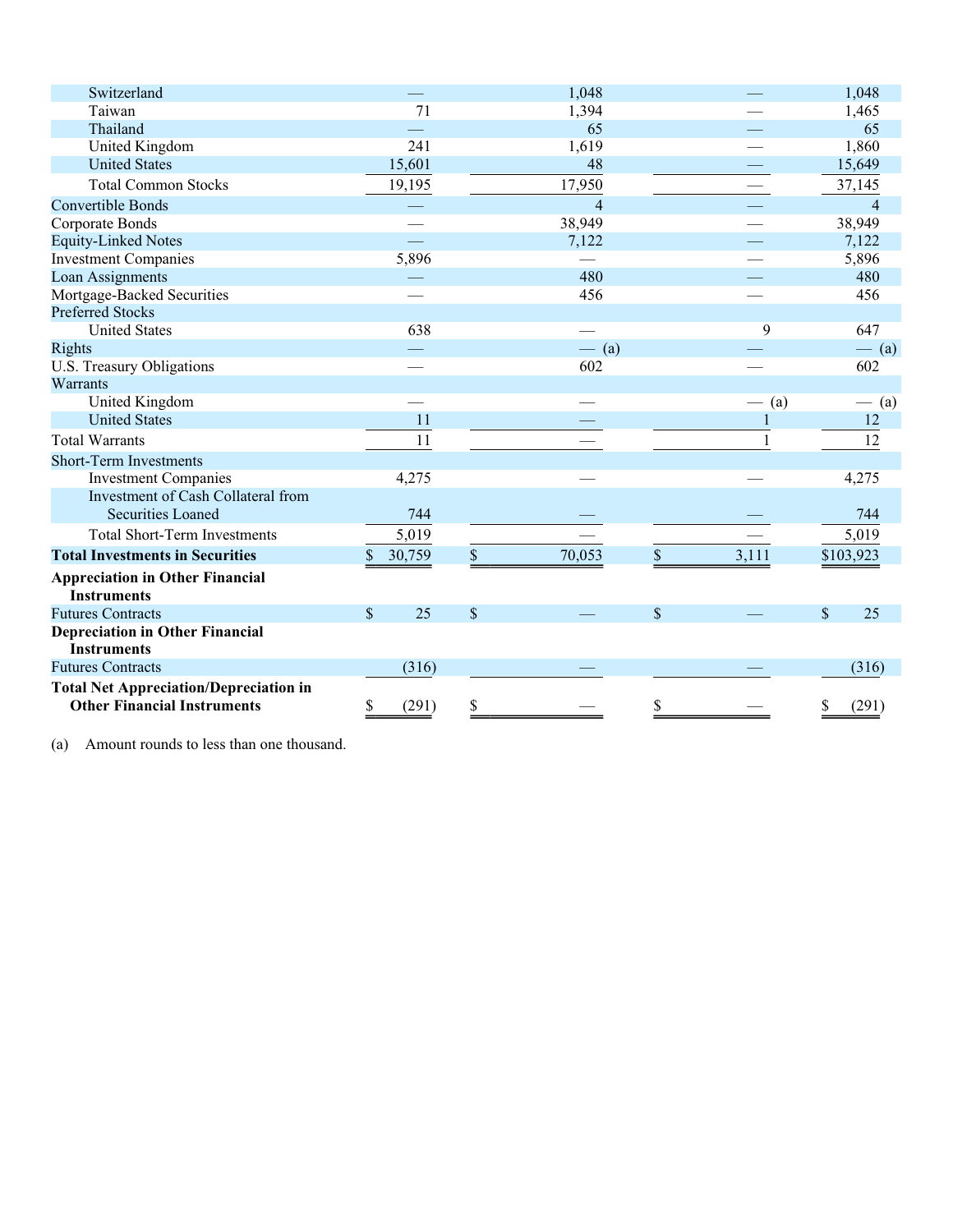#### **SCHEDULE OF PORTFOLIO INVESTMENTS**

AS OF MARCH 31, 2021 (Unaudited) (continued) (Dollar values in thousands)

The following is a summary of investments for which significant unobservable inputs (level 3) were used in determining fair value:

|                                                               | <b>Realized</b><br><b>Balance as of</b><br>December 31,<br>gain<br>2020<br>(loss) |         | Change in net<br>unrealized<br>appreciation<br><b>Net accretion</b><br>(depreciation)<br>(amortization)<br>Purchases <sup>1</sup> |          |    |         | Sales <sup>2</sup> | into<br>Level 3                 |    | <b>Transfers Transfers</b><br>out of<br>Level 3 |   | <b>Balance</b><br>as of<br>March 31,<br>2021 |               |                                 |    |         |
|---------------------------------------------------------------|-----------------------------------------------------------------------------------|---------|-----------------------------------------------------------------------------------------------------------------------------------|----------|----|---------|--------------------|---------------------------------|----|-------------------------------------------------|---|----------------------------------------------|---------------|---------------------------------|----|---------|
| <b>Investments in</b>                                         |                                                                                   |         |                                                                                                                                   |          |    |         |                    |                                 |    |                                                 |   |                                              |               |                                 |    |         |
| <b>Securities:</b>                                            |                                                                                   |         |                                                                                                                                   |          |    |         |                    |                                 |    |                                                 |   |                                              |               |                                 |    |         |
| <b>Asset-Backed Securities</b>                                |                                                                                   |         |                                                                                                                                   |          |    |         |                    |                                 |    |                                                 |   |                                              |               |                                 |    |         |
| — United States                                               | \$                                                                                | 986     | \$                                                                                                                                | $(1)$ \$ |    | 4       | <sup>\$</sup>      | 1                               | \$ | $$(294)$ \;                                     |   | 250 \$                                       |               |                                 | \$ | 946     |
| <b>Collateralized Mortgage</b><br><b>Obligations</b> - United |                                                                                   |         |                                                                                                                                   |          |    |         |                    |                                 |    |                                                 |   |                                              |               |                                 |    |         |
| <b>States</b>                                                 |                                                                                   | 862     |                                                                                                                                   |          |    | $-$ (a) |                    | (a)<br>$\overline{\phantom{a}}$ |    | (28)                                            |   |                                              |               |                                 |    | 834     |
| Commercial Mortgage-                                          |                                                                                   |         |                                                                                                                                   |          |    |         |                    |                                 |    |                                                 |   |                                              |               |                                 |    |         |
| Backed Securities -                                           |                                                                                   |         |                                                                                                                                   |          |    |         |                    |                                 |    |                                                 |   |                                              |               |                                 |    |         |
| Cayman Islands                                                |                                                                                   | 248     |                                                                                                                                   |          |    |         |                    |                                 |    |                                                 |   |                                              |               |                                 |    | 249     |
| <b>Commercial Mortgage-</b>                                   |                                                                                   |         |                                                                                                                                   |          |    |         |                    |                                 |    |                                                 |   |                                              |               |                                 |    |         |
| <b>Backed Securities -</b>                                    |                                                                                   |         |                                                                                                                                   |          |    |         |                    |                                 |    |                                                 |   |                                              |               |                                 |    |         |
| <b>United States</b>                                          |                                                                                   | 1,010   |                                                                                                                                   |          |    | 10      |                    | $-$ (a)                         |    | $\mathbf{1}$                                    |   | 51                                           |               |                                 |    | 1,072   |
| Common Stocks-                                                |                                                                                   |         |                                                                                                                                   |          |    |         |                    |                                 |    |                                                 |   |                                              |               |                                 |    |         |
| <b>United States</b>                                          |                                                                                   | $-$ (a) |                                                                                                                                   |          |    |         |                    |                                 |    |                                                 |   |                                              |               | $-$ (a)                         |    |         |
| Preferred Stocks-                                             |                                                                                   |         |                                                                                                                                   |          |    |         |                    |                                 |    |                                                 |   |                                              |               |                                 |    |         |
| <b>United States</b>                                          |                                                                                   | 10      |                                                                                                                                   |          |    | (1)     |                    |                                 |    |                                                 |   |                                              |               |                                 |    | 9       |
| Warrants — United                                             |                                                                                   |         |                                                                                                                                   |          |    |         |                    |                                 |    |                                                 |   |                                              |               |                                 |    |         |
| Kingdom                                                       |                                                                                   | $-$ (a) |                                                                                                                                   |          |    |         |                    |                                 |    |                                                 |   |                                              |               |                                 |    | $-$ (a) |
| Warrants — United                                             |                                                                                   |         |                                                                                                                                   |          |    |         |                    |                                 |    |                                                 |   |                                              |               |                                 |    |         |
| <b>States</b>                                                 |                                                                                   | 13      |                                                                                                                                   |          |    |         |                    |                                 |    | (19)                                            |   |                                              |               |                                 |    |         |
| Total                                                         | \$                                                                                | 3,129   | \$                                                                                                                                | (1)      | \$ | 21      | \$                 |                                 | \$ | \$(340)                                         | S | 301                                          | <sup>\$</sup> | (a)<br>$\overline{\phantom{a}}$ |    | \$3,111 |

Purchases include all purchases of securities and securities received in corporate actions. 1

Sales include all sales of securities, maturities, paydowns and securities tendered in corporate actions. 2

(a) Amount rounds to less than one thousand.

The changes in net unrealized appreciation (depreciation) attributable to securities owned at March 31, 2021, which were valued using significant unobservable inputs (level 3), amounted to \$15.

There were no significant transfers into or out of level 3 for the period ended March 31, 2021.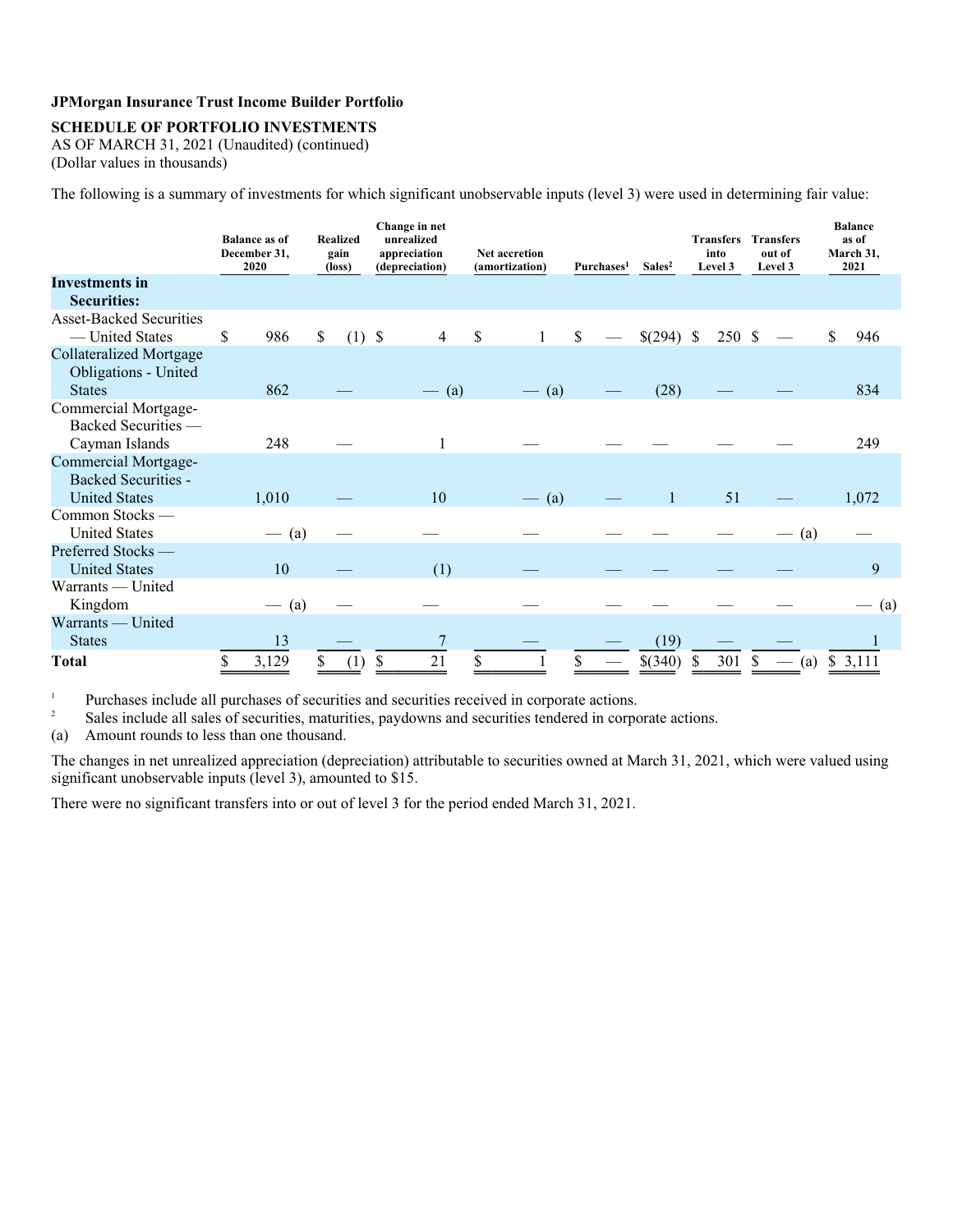#### **SCHEDULE OF PORTFOLIO INVESTMENTS**

AS OF MARCH 31, 2021 (Unaudited) (continued) (Dollar values in thousands)

The significant unobservable inputs used in the fair value measurement of the Fund's investments are listed below. Generally, a change in the assumptions used in any input in isolation may be accompanied by a change in another input. Significant changes in any of the unobservable inputs may significantly impact the fair value measurement. The impact is based on the relationship between each unobservable input and the fair value measurement. Significant increases (decreases) in the yield and default rate may decrease (increase) the fair value measurement. A significant change in the prepayment rate (Constant Prepayment Rate or PSA Prepayment Model) may decrease or increase the fair value measurement.

|                                                         | <b>Fair Value at</b> |                          |                                                 |                                                                |                               |
|---------------------------------------------------------|----------------------|--------------------------|-------------------------------------------------|----------------------------------------------------------------|-------------------------------|
|                                                         |                      | March 31, 2021           | <b>Valuation Technique(s)</b>                   | <b>Unobservable Input</b>                                      | Range (Weighted Average) (a)  |
|                                                         | S.                   | 946                      | Discounted Cash Flow                            | <b>Constant Prepayment Rate</b>                                | $0.00\%$ - 20.00% (6.91%)     |
|                                                         |                      |                          |                                                 | <b>Constant Default Rate</b>                                   | $0.00\% - 6.20\% (3.23\%)$    |
|                                                         |                      |                          |                                                 | Yield (Discount Rate of Cash Flows)                            | $1.13\% - 4.05\% (2.40\%)$    |
| <b>Asset-Backed</b><br><b>Securities</b>                |                      | 946                      |                                                 |                                                                |                               |
|                                                         |                      | 1,072                    | Discounted Cash Flow                            | Yield (Discount Rate of Cash Flows) $1.90\%$ - 199.00% (9.12%) |                               |
| Commercial<br>Mortgage-<br><b>Backed</b>                |                      |                          |                                                 |                                                                |                               |
| <b>Securities</b>                                       |                      | 1,072                    |                                                 |                                                                |                               |
|                                                         |                      | 834                      | Discounted Cash Flow                            | <b>Constant Prepayment Rate</b>                                | $10.25\% - 25.00\% (20.44\%)$ |
|                                                         |                      |                          |                                                 | <b>Constant Default Rate</b>                                   | $0.00\% - 0.50\% (0.15\%)$    |
|                                                         |                      |                          |                                                 | <b>Yield (Discount Rate of Cash Flows)</b>                     | $2.16\% - 4.01\%$ (3.29%)     |
| <b>Collateralized</b><br>Mortgage<br><b>Obligations</b> |                      | 834                      |                                                 |                                                                |                               |
|                                                         |                      | 1                        | Market Comparable Companies EBITDA Multiple (c) |                                                                | 4.8x(4.8x)                    |
|                                                         |                      | (b)<br>$\longrightarrow$ | Pending Distribution Amount                     | <b>Expected Recovery</b>                                       | \$0.01 (\$0.01)               |
| <b>Warrants</b>                                         |                      |                          |                                                 |                                                                |                               |
| Total                                                   |                      | 2,853                    |                                                 |                                                                |                               |

#### **Quantitative Information about Level 3 Fair Value Measurements #**

# The table above does not include certain Level 3 investments that are valued by brokers and Pricing Services. At March 31, 2021, the value of these investments was \$258. The inputs for these investments are not readily available or cannot be reasonably estimated and are generally those inputs described in Note A.

- (a) Unobservable inputs were weighted by the relative fair value of the instruments.
- (b) Amount rounds to less than one thousands.
- (c) Represents amounts used when the reporting entity has determined that market participants would take into account such multiples when pricing the investments.

**B. Investment Transactions with Affiliates** — The Portfolio invested in Underlying Funds which are advised by the Adviser. An issuer which is under common control with the Portfolio may be considered an affiliate. The Portfolio assumes the issuers listed in the table below to be affiliated issuers. Underlying Funds' distributions may be reinvested into such Underlying Funds. Reinvestment amounts are included in the purchase cost amounts in the table below.